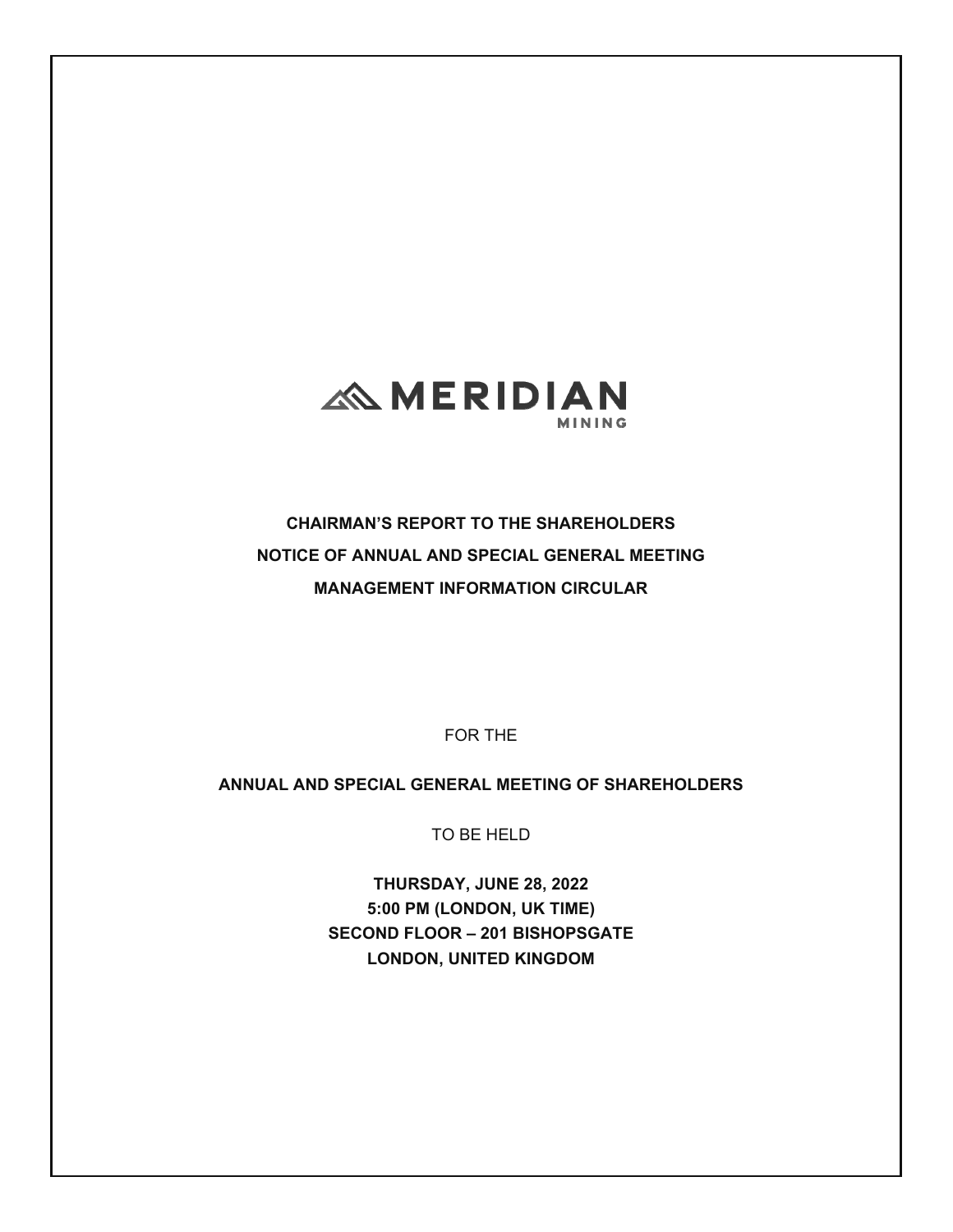# **AMERIDIAN**

6<sup>th</sup> Floor, 65 Gresham Street | London EC2V 7NQ | United Kingdom

#### CHAIRMAN'S REPORT TO THE SHAREHOLDERS

#### 2021 A TRANSFORMATIONAL YEAR FOR MERIDIAN MINING

2021 was the year of growth and transformation for Meridian Mining UK Societas, its shareholders, and the Brazilian communities where we are operating. With the launch of Cabaçal's drill program in March, Meridian started the journey to potentially becoming a future copper-gold producer. Every month since, we have delivered outstanding results of high-grade mineralization from shallow depths as well as new discoveries along the belt. The confirmation of the high-grade late-stage gold overprint at the Cabaçal Mine, and its extensions to the northwest and southeast has created an exciting growth opportunity, that we see repeated along the belt.

We have kept a singular focus on delivering a major new copper-gold resource while successfully managing the operational restrictions, disruptions, and loss across the world due to Covid 19, and the public markets expectations. We also maintain high technical standards that our future studies will need to be based on. The advance nature of Cabacal with its large inventory of historical data, established mineral deposits and history of production, has meant that Meridian has been exposed to very little project execution risk and we have been able build a strong asset via our shareholders investment.

Meridian recognizes the importance of stakeholder engagement and maintaining strong relationships with all its stakeholders including its local communities and is aligned with our investors and stakeholders over concerns for the environment, the wellbeing of our employees and our local communities. We conduct our activities and subsequent rehabilitation works to the highest standards. While our concern for employee safety is paramount with exemplary health and safety standards and procedures being the norm. We are employing former local employees of Cabaçal's from the "BP days" and sourcing much of our employees from the adioining towns.

#### **Delivering and Expanding Growth**

Cabaçal's 2021's results created a significant asset base with repeated drill results of robust grades, broad intersections from surface or shallow depths. Under our stewardship Meridian expanded the envelope of copper-gold mineralization out from the Cabaçal Mine's historical limits, defined new copper-gold discoveries along the mine corridor and started the process of unlocking the potential of the Santa Helena. Reflecting a true belt scale development, but all the while keeping costs down. Meridian's shareholders can continue to expect strong results from the resource development program at Cabaçal culminating in the first resource statement in Q3 2022. As we continue to grow the value of Cabaçal, Meridian will focus on the surface occurrences that have optimal geometries for open pit development building on the vision of operating a multi-decade mining operation.

#### **Renewed Interest in Copper-Gold**

The world's economies have recently emerged with a new awareness of the need to secure natural resources for sustaining and expanding their economies. At the same time inflation has influenced CAPEX and OPEX figures for the mining industry especially for the deep mines of today's mature mining camps. Cabacal present a unique asset for Meridian's shareholders, being a copper-gold belt with the "lowhanging fruit" still intact at surface and its future power needs coming from a clean energy grid of hydro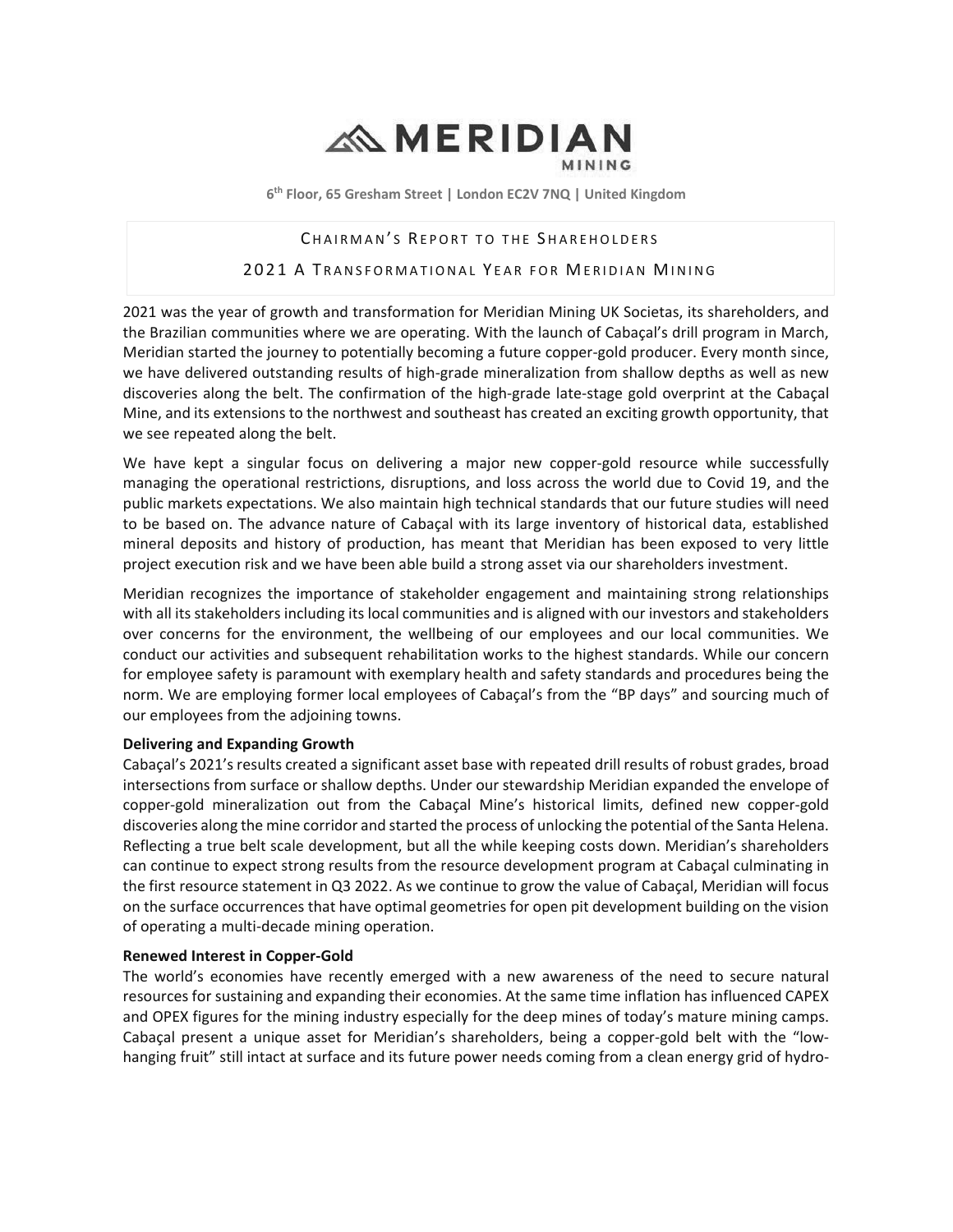electric power. Our next phase of engineering and economic modelling will further promote Cabaçal to being one of the lowest cost mining centers.

When I started communicating with our shareholders, stakeholders, and supporters about Cabaçal, it was all about comparisons; other VMS companies, copper-gold developers, or historical VMS camps. As we ended 2021 and entered 2022 the narrative changed and Meridian's Cabaçal copper-gold belt became the benchmark for the mining industry's future and as a yard stick where others compare their "deposit's" success.

On behalf of all of Meridian's team, I would like to thank our shareholders and our stakeholders in Brazil for their support and we trust that you will continue to join us for the year ahead.

Sincerely,

*͞'ŝůďĞƌƚůĂƌŬ͟*

**Gilbert Clark Executive Chairman** London, England, May 16, 2022

FORWARD-LOOKING STATEMENTS Some statements in this report contain forward-looking information or forward-looking statements for the purposes of applicable securities laws. These statements address future events and conditions and so involve inherent risks and uncertainties, as disclosed under the heading "Risk Factors" in under the heading "Risk Factors" in Meridian's most recent Annual Information Form filed on www.sedar.com. While these factors and assumptions are considered reasonable by Meridian, in light of management's experience and perception of current conditions and expected developments, Meridian can give no assurance that such expectations will prove to be correct. Any forward-looking statement speaks only as of the date on which it is made and, except as may be required by applicable securities laws, Meridian disclaims any intent or obligation to update any forward-looking statement, whether as a result of new information, future events or results or otherwise.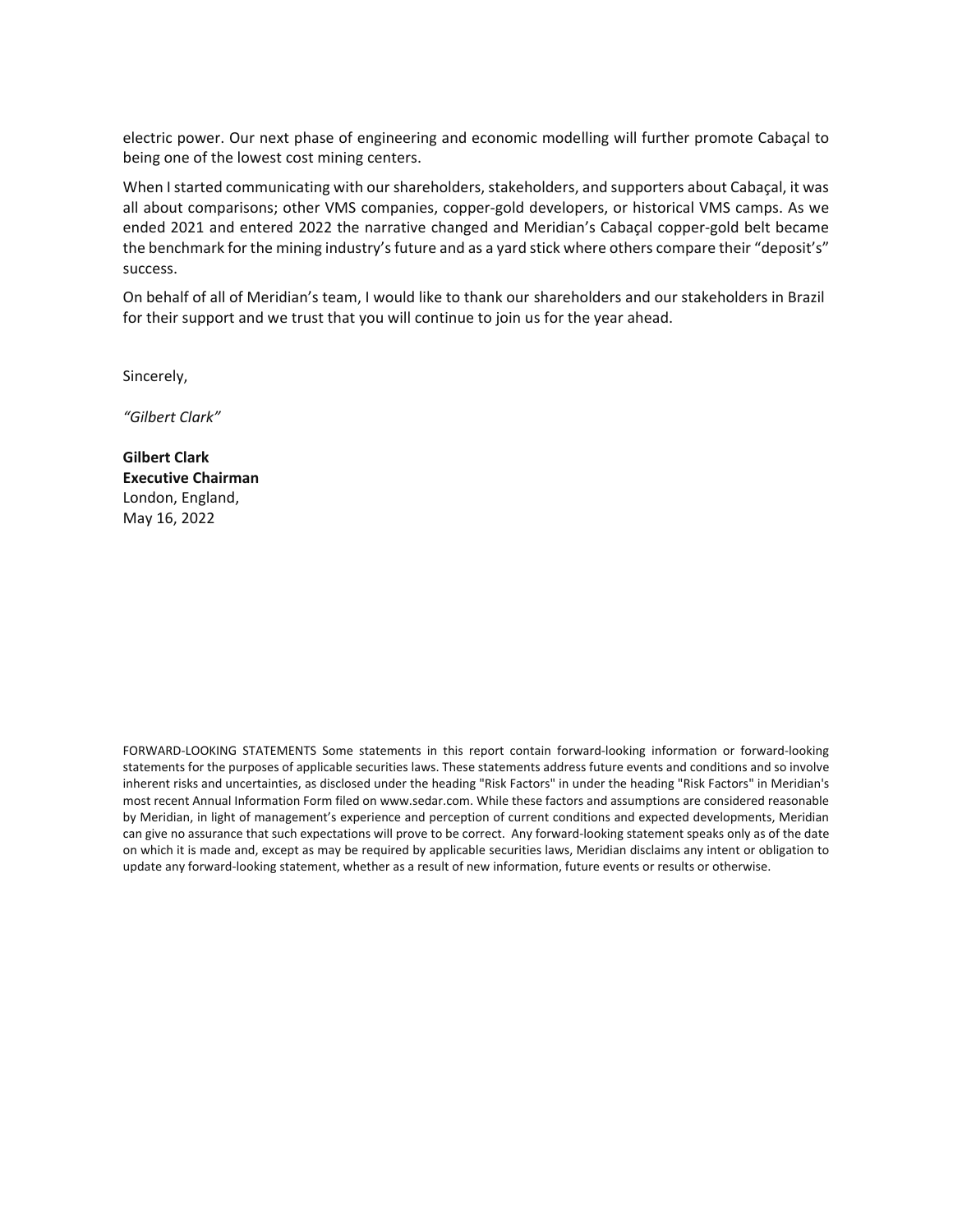# **(formerly, Meridian Mining S.E.)**  6th Floor, 65 Gresham Street London EC2V 7NQ United Kingdom Tel: 778 715 6410 www.meridianmining.co

#### **NOTICE OF THE ANNUAL AND SPECIAL GENERAL MEETING OF SHAREHOLDERS**

**MERIDIAN MINING UK SOCIETAS**<br> **MERIDIAN MINING UK SOCIETAS**<br> **(formerly, Meridian Mining S.E.)**<br> **Contains** Treet<br> **Matter Contains**<br> **Matter Contains 1998**<br> **MATE TO THE ANNUAL AND SPECIAL CENERAL MERITHE AVERT TO THE AN** TAKE NOTICE that an annual and special general meeting of shareholders (the "**Meeting**") of Meridian Mining UK Societas (formerly, Meridian Mining S.E.) (the "**Company**") will be held at Second Floor – 201 Bishopsgate, London, United Kingdom, on Tuesday, June 28, 2022 at 5:00 pm (London, UK time). **To mitigate potential risks to the health and safety of its shareholders, employees and service providers for the Meeting, the Company is urging shareholders and others not to attend the Meeting in person. In person attendance may be restricted altogether. Instead, shareholders should vote on the matters before the Meeting by proxy and participate in the Meeting by way of a conference call.** Shareholders will be able to ask questions of management through the conference call at the conclusion of the Meeting as usual. Details with respect to the conference call are set out below.

# **Dial in Number: 1-604-678-8031 North America Toll-free: 1-866-875-9697 Conference ID: 6097711**

The Meeting will be held to consider the following, and, if thought fit, pass resolutions 3 to 9, which will be proposed as ordinary resolutions of the Company (each requiring more than 50 per cent of the votes cast in favour of the resolution in order for it to be passed) and resolution 10 which will be proposed as special resolution of the Company (requiring at least 75 per cent of the votes cast in favour of the resolution in order for it to be passed).

- 1. To receive the Chairman's Report to the Shareholders of the Company (*discussion*)
- 2. To discuss the 2021 annual report of the Company as prepared by the board of directors of the Company (the "**Board**"). *(discussion)*
- 3. To discuss and adopt the UK 2021 annual accounts of the Company (such including the Company's financial statements) for the financial year ended December 31, 2021. (*discussion and voting - ordinary resolution*)
- 4. To set the number of executive directors and non-executive directors of the Board. *(voting – ordinary resolution)*
- 5. To appoint the following persons as directors of the Board for the ensuing year. *(voting – ordinary resolution)*
	- a) Dr. Adrian McArthur, as executive director;
	- b) Gilbert Clark, as executive director;
	- c) Charles Riopel, as non-executive director;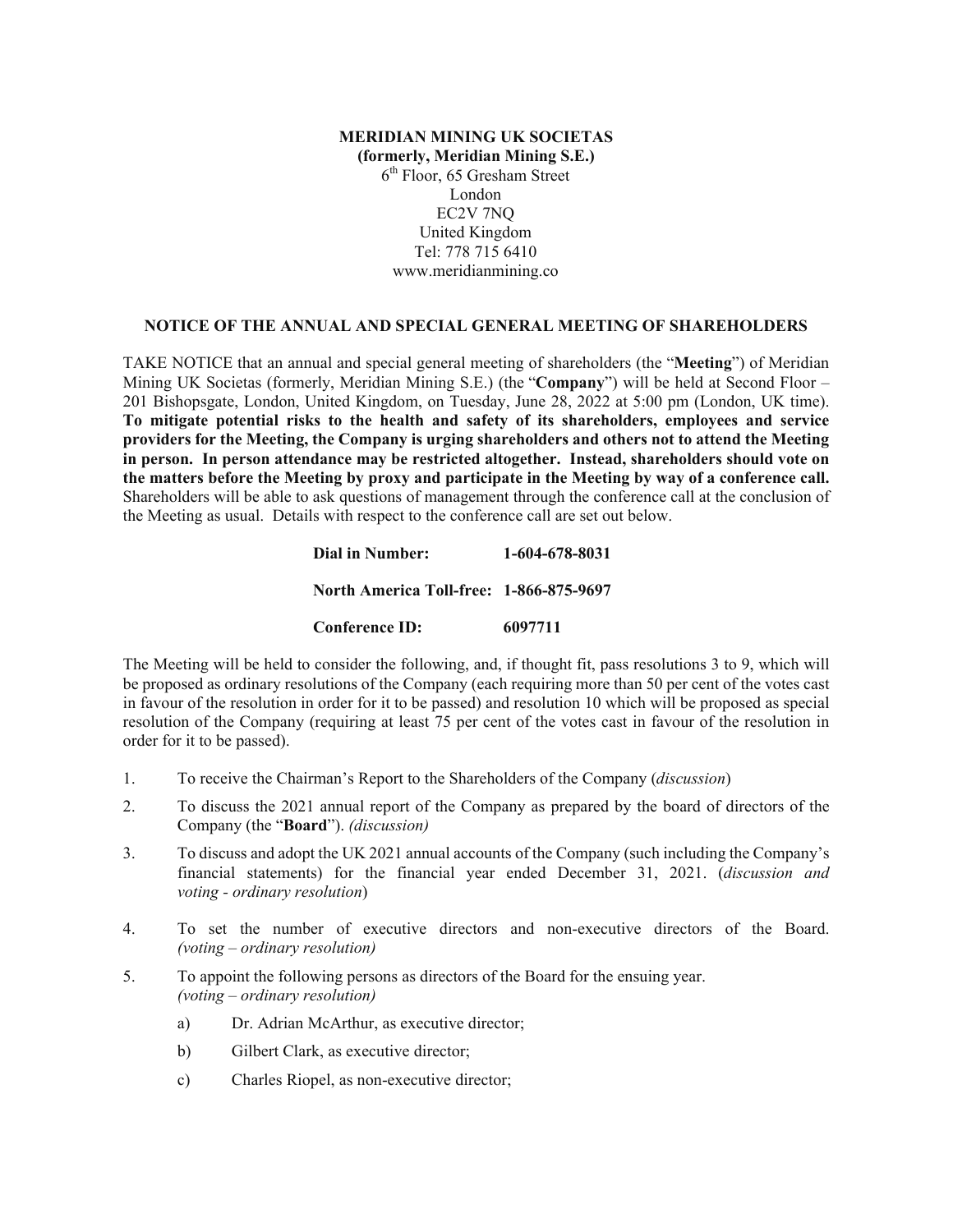- d) John Skinner, as non-executive director;
- e) Susanne Sesselmann, as non-executive director; and
- f) Mark Thompson, as non-executive director.
- 6. To appoint KPMG LLP, Chartered Professional Accountants, as the auditor of the Company for the ensuing year and to authorize the directors to fix KPMG LLP's remuneration. *(voting – ordinary resolution)*
- 7. To appoint Adler Shine LLP as the auditor of the Company in the United Kingdom to hold office from the conclusion of the Meeting until the conclusion of the next annual general meeting of the shareholders of the Company and to authorise the Board to fix Adler Shine LLP's remuneration. (*voting – ordinary resolution*)
- 8. To adopt and approve the omnibus incentive plan of the Company, as more particularly described in the accompanying management information circular. *(voting – ordinary resolution)*
- 9. To approve the amendments to the 2018-2020 minutes of shareholders meetings, which have been rectified by way of slip-sheeting and corrective filings with the Registrar of Companies. *(voting – ordinary resolution)*
- 10. To approve an amendment to the Articles of the Company to remove the voting powers of alternate directors. *(voting – special resolution)*

The Board has determined that the persons entitled to attend and vote at the Meeting shall be the persons holding common shares ("**Shares**") as of May 16, 2022 and are registered in the Company's shareholders register or the records maintained by the Company's registrar Computershare Investor Services Inc. ("**Computershare**") (the "**Entitled Shareholders**"). For purposes of National Instrument 54-101 of the Canadian Securities Administrators, the Board has fixed May 16, 2022 as the record date for the determination of registered and non-registered shareholders, entitled to notice of and to vote at the Meeting and any adjournment or postponement thereof.

The Board requests that all Entitled Shareholders who will not be attending the Meeting in person to read, date and sign the accompanying instrument of proxy and deliver it to Computershare. To be effective, the instrument of proxy must be deposited with Computershare, Attention: Proxy Department, 100 University Avenue,  $9<sup>th</sup>$  Floor, Toronto, Ontario, M5J 2Y1, by 5:00 pm (London, UK time) on or before Friday, June 24, 2022 (or before 48 hours, excluding Saturdays, Sundays and bank holidays before any adjournment of the meeting at which the proxy is to be used).

If you are an unregistered shareholder of the Company and received these materials through your broker or another intermediary, please complete and return the form of proxy provided to you by such broker or through another intermediary, in accordance with the instructions provided. Late instruments of proxy may be accepted or rejected by the Chairman of the Meeting in his sole discretion and the Chairman is under no obligation to accept or reject any particular late instruments of proxy.

**An Entitled Shareholder may appoint a proxy holder to attend and vote in its stead. If you are unable to attend the Meeting in person, please read the notes accompanying the instrument of proxy enclosed and then complete and return the instrument of proxy within the time set out in the notes. As set out in the notes, the enclosed instrument of proxy is solicited by management of the Company, but you may amend it, if you so desire, by inserting in the space provided the name of the person you wish to represent you at the Meeting**.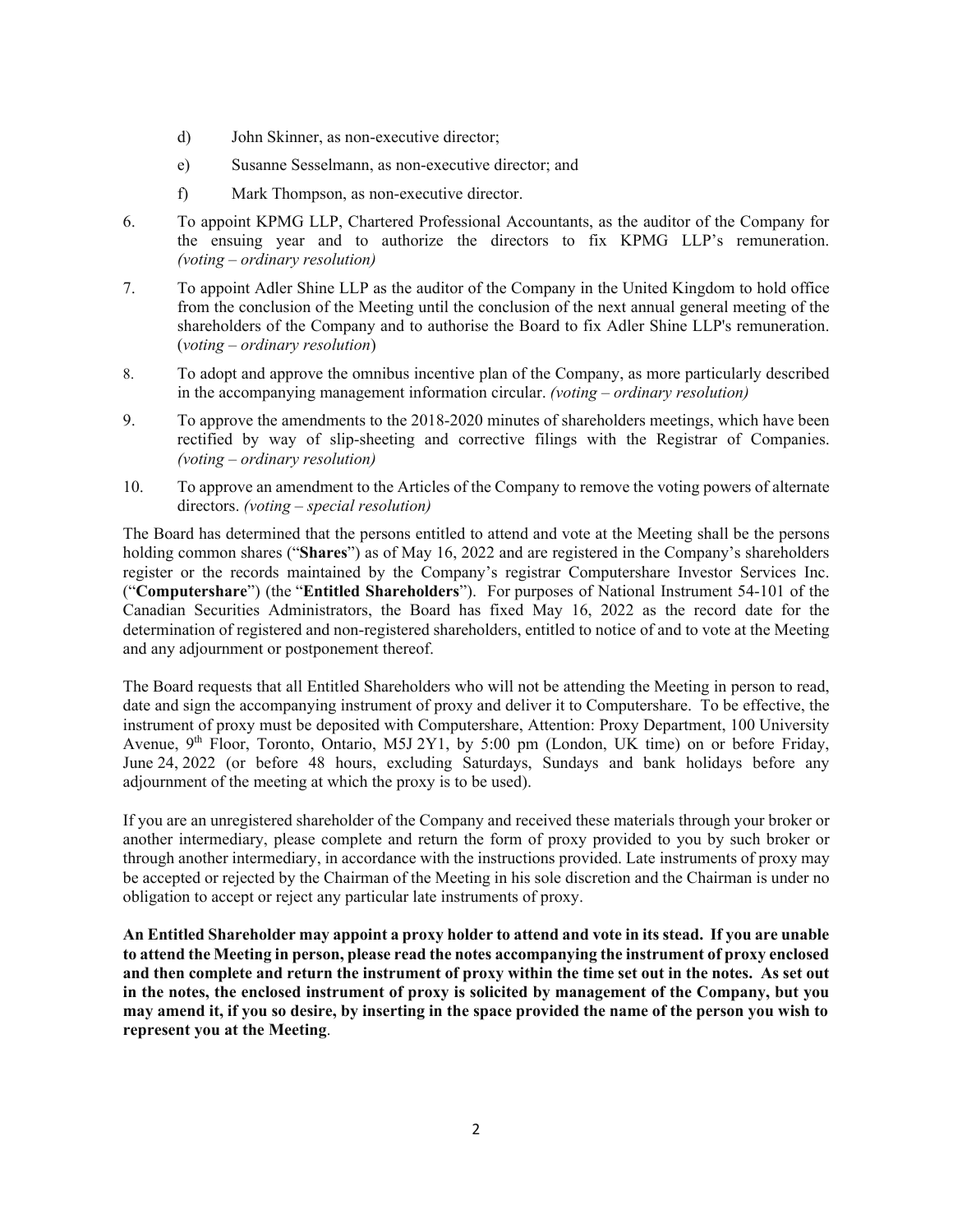**In light of ongoing concerns related to the spread of COVID-19, and in order to mitigate potential risks to the health and safety of the Company's employees, shareholders are strongly encouraged to vote on the matters before the Meeting by proxy rather attend the Meeting in person.** 

An information circular and a form of proxy accompany this notice.

**DATED** at London, United Kingdom, this 16<sup>th</sup> day of May, 2022.

# **BY ORDER OF THE BOARD OF DIRECTORS**

(signed) *"Gilbert Clark"* 

**Gilbert Clark** Executive Chairman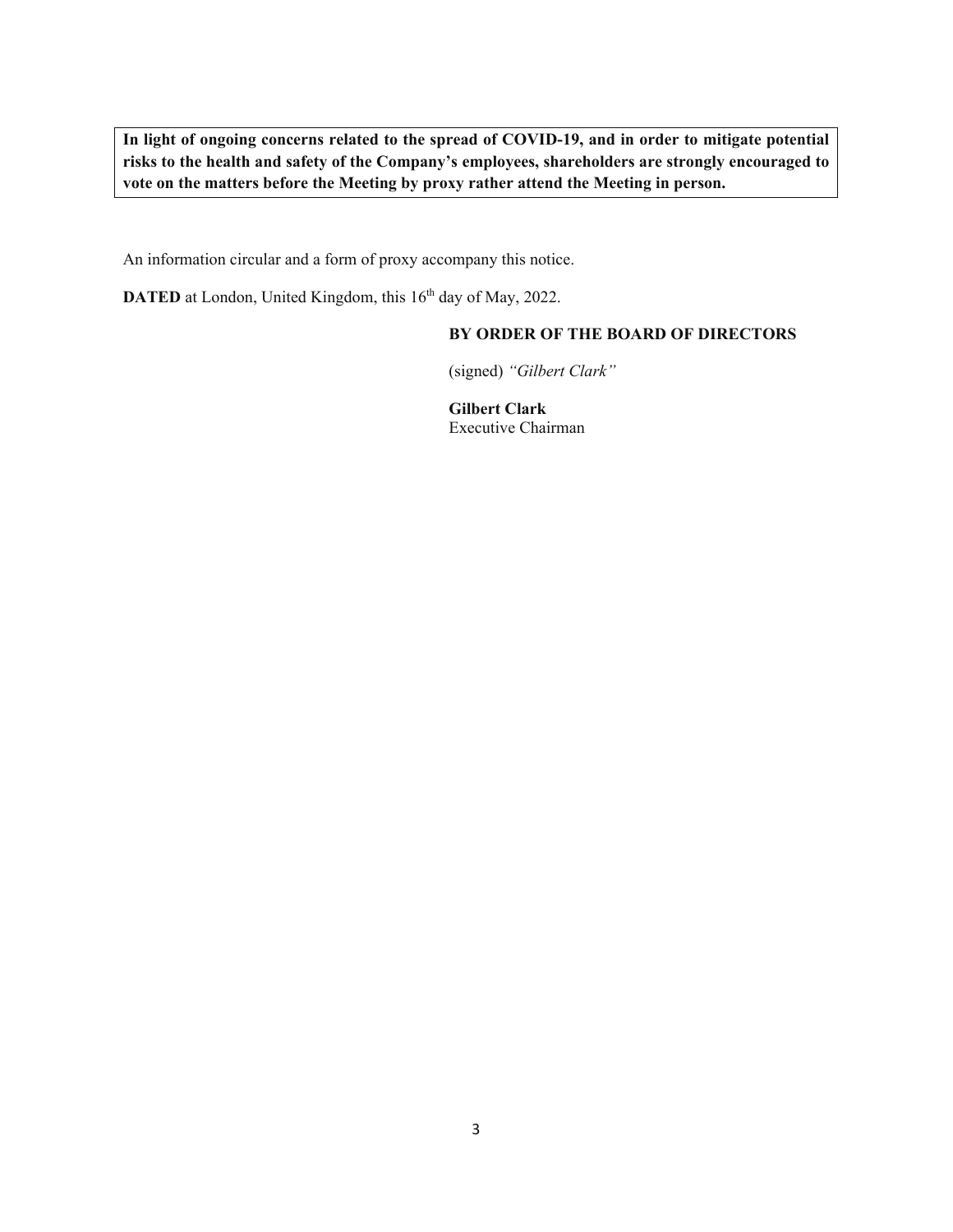# **(formerly, Meridian Mining S.E.)**  6th Floor, 65 Gresham Street London EC2V 7NQ United Kingdom Tel: 778 715 6410 www.meridianmining.co

# **SOLICITATION OF PROXIES**

**MERIDIAN MINING UK SOCIETAS**<br>
(**formerly, McTalian Mining S.F..)**<br>
(**formerly, McTalian Mining S.F..)**<br>
(**formerly, McTalian Mining S.F..)**<br>
(**formerly, Thendom** True (**i.e.**  $\frac{1}{2}$  (**7**)  $\frac{1}{2}$  (**1**)  $\frac{1}{2}$  (**1** This information circular (the "**Information Circular**") serves as explanatory notes to the accompanying notice of the annual and special general meeting of shareholders (the "**Notice of Meeting**") and is furnished in connection with the solicitation of proxies by the management of Meridian Mining UK Societas (formerly, Meridian Mining S.E.) (the "**Company**") for use at the annual and special general meeting of shareholders (the "**Meeting**") of the Company to be held at Second Floor – 201 Bishopsgate, London, United Kingdom, on Tuesday, June 28, 2022 at 5:00 pm (London, UK time). **To mitigate potential risks to the health and safety of its shareholders, employees and service providers for the Meeting, the Company is urging shareholders and others not to attend the Meeting in person. In person attendance may be restricted altogether. Instead, shareholders should vote on the matters before the Meeting by proxy and participate in the Meeting by way of a conference call.** Shareholders will be able to ask questions of management through the conference call at the conclusion of the Meeting as usual. Details with respect to the conference call are set out below.

**Dial in Number: 1-604-678-8031 North America Toll-free: 1-866-875-9697 Conference ID: 6097711** 

Information contained herein is given as of May 16, 2022 unless specifically stated otherwise.

Capitalized terms used but not defined herein shall have the meaning given thereto in the Notice of Meeting.

These security holder materials are being sent to both registered and non-registered shareholder of the Company. If you are a non-registered shareholder of the Company, and the Company or its agent has sent these materials directly to you, your name and address and information about your holdings of Shares, have been obtained in accordance with applicable securities regulatory requirements from the intermediary holding on your behalf.

The Company encourages shareholders not to attend the Meeting in person if experiencing any of the described COVID-19 symptoms of fever, cough or difficulty breathing. The Company may take additional precautionary measures in relation to the Meeting in response to further developments in the COVID-19 outbreak. As always, shareholders are encouraged to vote on the matters before the Meeting by proxy. Shareholders wishing to attend the Meeting in person must call the Corporate Secretary of the Company at +1 (778) 715-6410 (PST) at least 48 hours prior to the date of the Meeting for further instructions. Shareholders may submit questions to management ahead of the Meeting via email to info@meridianmining.net.br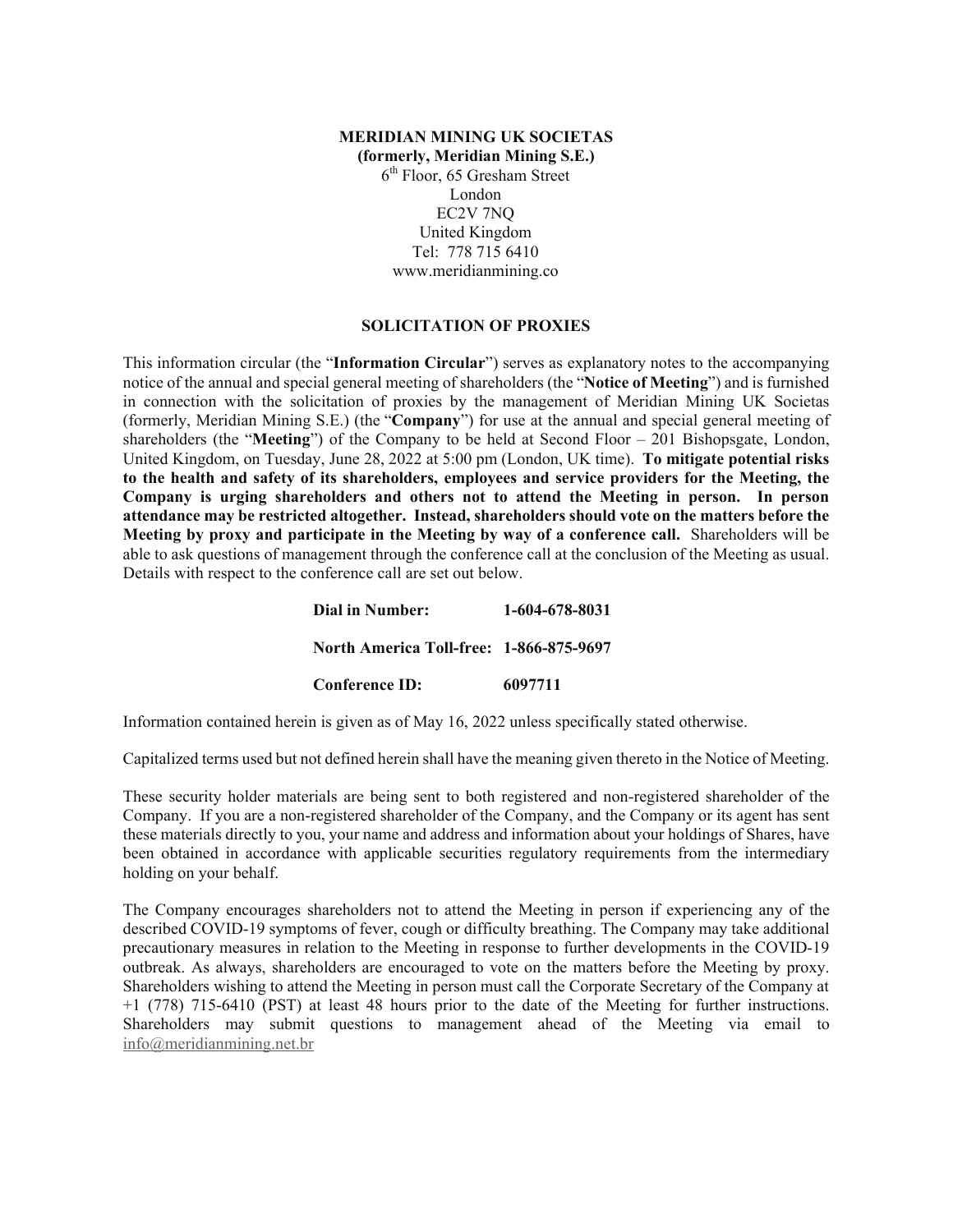#### **IDENTIFICATION**

Entitled Shareholders and their proxy holders can be asked to identify themselves when attending the Meeting. All attendees of the Meeting are therefore requested to bring identification (for instance a passport or a driving license) to the Meeting.

#### **PERSONS OR COMPANIES MAKING THE SOLICITATION**

The enclosed instrument of proxy is solicited by management of the Company. Solicitations will be made by mail and possibly supplemented by telephone or other personal contact to be made without special compensation by regular officers and employees of the Company. The Company may reimburse shareholders' nominees or agents (including brokers holding shares on behalf of clients) for the cost incurred in obtaining authorization from their principals to execute the instrument of proxy. No solicitation will be made by specifically engaged employees or soliciting agents. The cost of solicitation will be borne by the Company. None of the directors of the Company have advised management in writing that they intend to oppose any action intended to be taken by management as set forth in this Information Circular.

### **APPOINTMENT AND REVOCATION OF PROXIES**

The individuals named in the accompanying form of proxy are Gilbert Clark, Executive Chairman of the Company and Dr. Adrian McArthur, Chief Executive Officer, President and director of the Company. **An Entitled Shareholder has the right to appoint one or more persons, who need not be a shareholder, to attend and act for the shareholder and vote on the shareholder's behalf at the Meeting other than either of the persons designated in the accompanying form of proxy, and may do so either by inserting the name of that other person in the blank space provided in the form of proxy or by completing another suitable form of proxy. To appoint more than one proxy, Entitled Shareholders must complete a proxy form for each appointment clearly stating on each proxy form the number of shares in relation to which the proxy is appointed.** 

Entitled Shareholders are requested to date, sign and return the accompanying form(s) of proxy for use at the Meeting if they are not able to attend the meeting personally. To be effective, forms of proxy must be received by the Company's registrar and transfer agent, Computershare Investor Services Inc. ("**Computershare**"), no later than 48 hours (excluding Saturdays, Sundays and holidays) before the time of the Meeting (namely, 5:00 pm (London, UK time) on or before Friday, June 24, 2022) at which the proxy is to be used. Proxies delivered by regular mail should be addressed to Computershare,  $9<sup>th</sup>$  Floor, 100 University Avenue, Toronto, Ontario, M5J 2Y1, Attention: Proxy Department. Proxies delivered by facsimile must be sent to Computershare, Attention: Proxy Department, at +1 (416) 2639524 or toll free at 1 (866) 249-7775 (North America). To vote by Internet, visit the website address shown on the form of proxy provided. Follow the online voting instructions given to you and vote over the Internet referring to your holder account number and proxy access number provided on the form of proxy that was delivered to you.

All non-registered shareholders who receive these materials through a broker or other intermediary should complete and return the materials in accordance with the instructions provided to them by their broker or other intermediary.

An Entitled Shareholder who has given a proxy may revoke it by an instrument in writing duly executed and delivered either to Computershare or to the registered office of the Company at any time up to and including the last business day that precedes the day of the Meeting or, if the Meeting is adjourned, that precedes any reconvening thereof, or to the Chairman of the Meeting on the day of the Meeting or of any reconvening thereof, or in any other manner provided by law. A revocation of a proxy will not affect a matter on which a vote is taken before the revocation.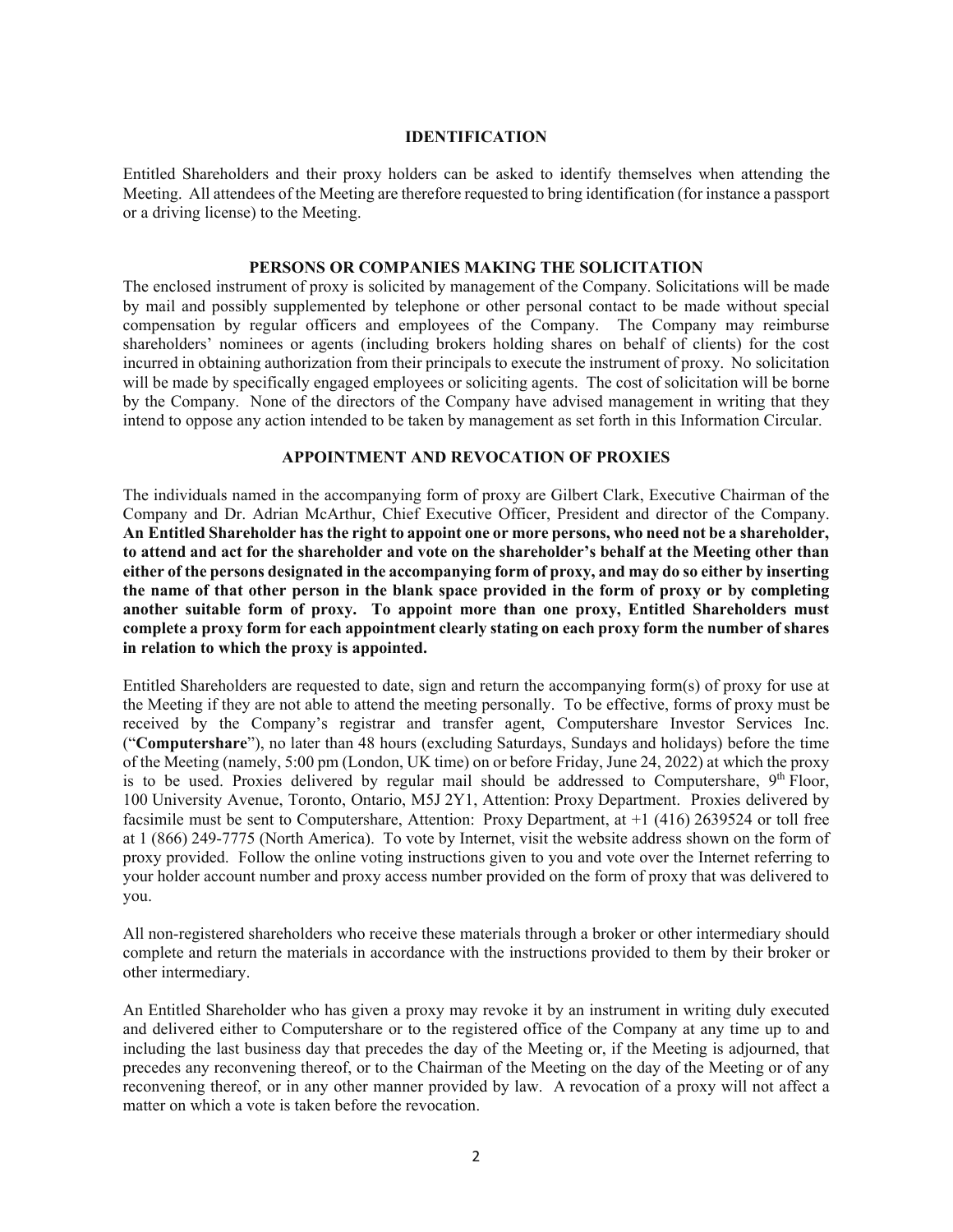Appointment of a proxy does not preclude Entitled Shareholders from attending the Meeting and voting in person. If you have appointed a proxy and attend the Meeting in person, your proxy appointment will automatically be terminated.

#### **APPOINTMENT OF CORPORATE REPRESENTATIVES**

A corporation which is an Entitled Shareholder can appoint one or more corporate representatives who may exercise, on its behalf, all its powers as a shareholder provided that no more than one corporate representative exercises powers over the same share.

#### **NON-REGISTERED HOLDERS**

These security holder materials are being sent to both registered and nonregistered shareholders of the Company. If you are a nonregistered shareholder, and the Company or its agent has sent these materials directly to you, your name and address and information about your holdings of Shares have been obtained in accordance with applicable securities regulatory requirements from the intermediary holding Shares on your behalf.

Most shareholders of the Company are "non-registered" shareholders because the Shares they hold are not registered in their names but are instead registered in the name of the brokerage firm, bank or trust company through which they acquired the Shares. More particularly, a person is not a registered shareholder in respect of Shares which are held on behalf of that person (the "**Non-Registered Holder**") but which are registered either: (a) in the name of an intermediary (an "**Intermediary**") that the Non-Registered Holder deals with in respect of the Shares (Intermediaries include, among others, banks, trust companies, securities dealers or brokers and directors or administrators of self-administered RRSPs, RRIFs, RESPs and similar plans); or (b) in the name of a clearing agency (such as The Canadian Depository for Securities Limited ("**CDS**")) of which the Intermediary is a participant. In accordance with the requirements of National Instrument 54-101 ("**NI 54-101**") of the Canadian Securities Administrators, the Company has distributed copies of the Notice of Meeting, Information Circular and form of proxy (collectively, the "**Meeting Materials**") directly to Non-Registered Holders unless a Non-Registered Holder has waived the right to receive them. By choosing to send the Meeting Materials directly, the Company (and not the Intermediary holding Shares on your behalf) has assumed responsibility for (i) delivering the Meeting Materials to you, and (ii) executing your proper voting instructions. The Company will not be paying for Intermediaries to deliver to "objecting beneficial holders" ("**OBOs**" as defined in NI 54-101), OBOs (who have not otherwise waived their right to receive proxy-related materials) copies of the proxy-related materials and related documents. Accordingly, an OBO will not receive copies of the proxy-related materials and related documents unless the OBO's intermediary assumes the costs of delivery.

Intermediaries are required to forward the Meeting Materials to Non-Registered Holders unless a Non-Registered Holder has waived the right to receive them. Very often, Intermediaries will use service companies to forward the Meeting Materials to Non-Registered Holders.

Generally, Non-Registered Holders who have not waived the right to receive Meeting Materials will receive either a voting instruction form or, less frequently, a form of proxy. Non-Registered Holders should follow the procedures set out below, depending on which type of form they receive.

(a) **Voting Instruction Form**. In most cases, a Non-Registered Holder will receive, as part of the Meeting Materials, a voting instruction form which is not signed by the Intermediary, and which, when properly completed and signed by the Non-Registered Holder and returned to the Intermediary or its service company, will constitute voting instructions (often called a "proxy authorization form") which the Intermediary must follow. If the Non-Registered Holder does not wish to attend and vote at the Meeting in person (or have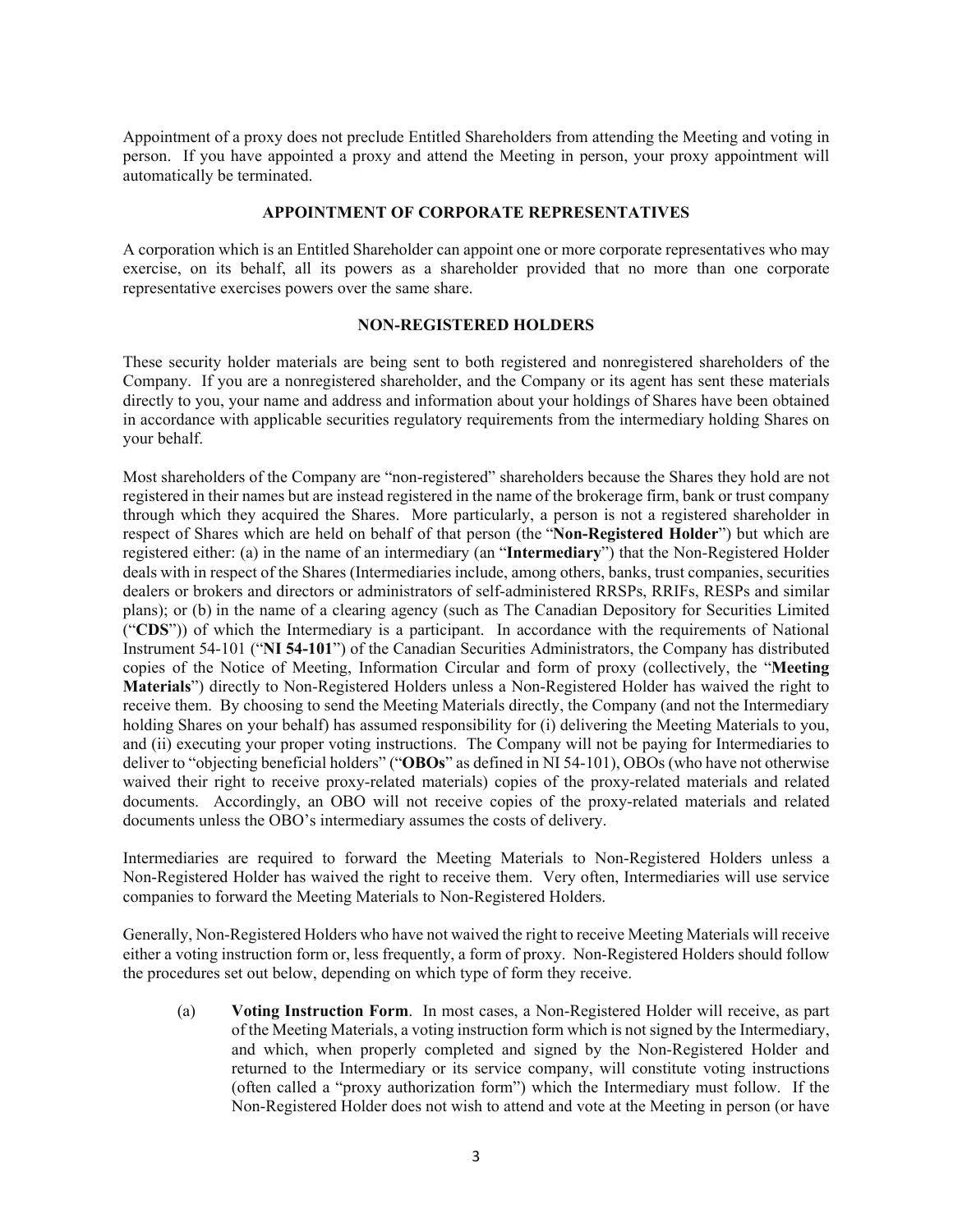another person attend and vote on the Non-Registered Holder's behalf), the voting instruction form must be completed, signed and returned in accordance with the directions on the form. Voting instruction forms in some cases permit the completion of the voting instruction form by telephone or through the Internet. If a Non-Registered Holder wishes to attend and vote at the Meeting in person (or have another person attend and vote on the Non-Registered Holder's behalf), the Non-Registered Holder must strike out the names of the persons named in the form and insert the Non-Registered Holder's (or such other person's) name in the blank space provided and complete, sign and return the voting instruction form in accordance with the directions provided. A form of proxy giving the right to attend and vote will then be forwarded to the Non-Registered Holder.

(b) **Form of Proxy**. Less frequently, a Non-Registered Holder will receive, as part of the Meeting Materials, a form of proxy which has already been signed by the Intermediary (typically by a facsimile, stamped signature), which is restricted as to the number of Shares beneficially owned by the Non-Registered Holder but which is otherwise not completed. If the Non-Registered Holder does not wish to attend and vote at the Meeting in person (or have another person attend and vote on the Non-Registered Holder's behalf), the Non-Registered Holder must complete the form of proxy and deposit it with Computershare as provided above. If a Non-Registered Holder wishes to attend and vote at the Meeting in person (or have another person attend and vote on the Non-Registered Holder's behalf), the Non-Registered Holder must strike out the names of the persons named in the proxy and insert the Non-Registered Holder's (or such other person's) name in the blank space provided. Because the Intermediary has already signed the form of proxy, this form of proxy is not required to be signed by the Non-Registered Holder when submitting the proxy.

In either case, the purpose of this procedure is to permit Non-Registered Holders to direct the voting of the Shares which they beneficially own. Should a Non-Registered Holder who receives one of the above forms wish to vote at the Meeting in person, the Non-Registered Holder should strike out the names of the management proxy nominees named in the form and insert the Non-Registered Holder's name in the blank space provided. **In either case, Non-Registered Holders should carefully follow the instructions of their Intermediary, including those regarding when and where the proxy or proxy authorization form is to be delivered.**

#### **EXERCISE OF DISCRETION**

The nominees named in the enclosed form of proxy will vote or withhold from voting the Shares represented thereby in accordance with the instructions of the shareholder on any ballot that may be called for. If a shareholder specifies a choice with respect to any matter to be acted upon, the Shares will be voted accordingly. The proxy will confer discretionary authority on the nominees named therein with respect to:

- (a) each matter or group of matters identified therein for which a choice is not specified; and
- (b) any other matter, including amendments to any of the foregoing, as may properly come before the Meeting or any adjournment thereof.

**In respect of a matter for which a choice is not specified in the proxy, or unless otherwise provided in the proxy, the nominees named in the accompanying form of proxy will vote the Shares represented by the proxy for the approval of such matter.**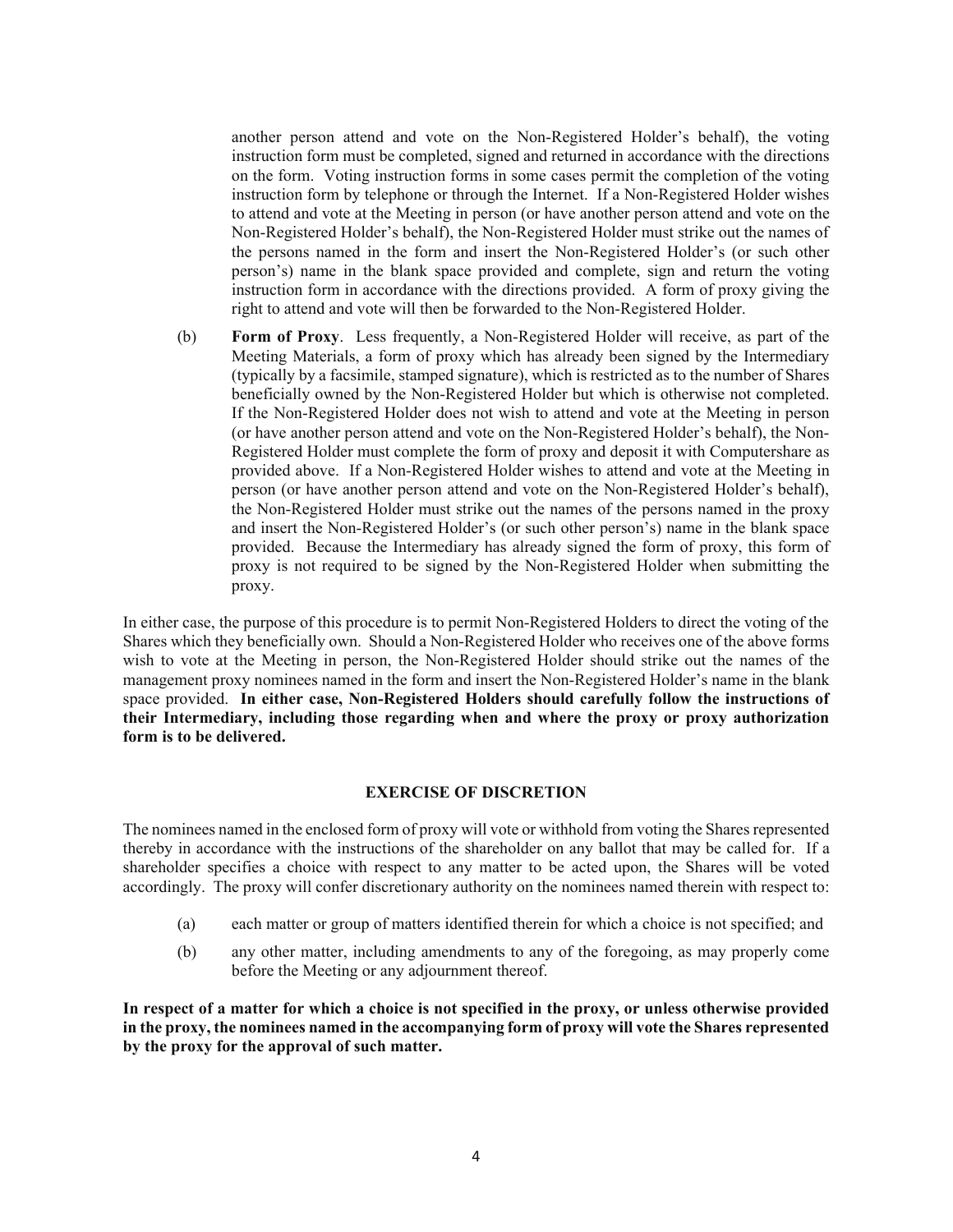As of the date of this Information Circular, management of the Company knows of no amendment, variation or other matter that may come before the Meeting, but if any amendment, variation or other matter properly comes before the Meeting each nominee intends to vote thereon in accordance with the nominee's best judgement.

#### **VOTING SECURITIES AND PRINCIPAL HOLDERS OF VOTING SECURITIES**

As of May 16, 2022, the Company had an issued share capital 168,721,263 Shares. Each Share carries the right to one vote at the Meeting. At a general meeting of shareholders of the Company every Entitled Shareholder shall have one vote for each share held as per the record date of May 16, 2022.

Only Entitled Shareholders, who either personally attend the Meeting or who complete and deliver an instrument of proxy in the manner set out in the Information Circular will be entitled to have their Shares voted at the Meeting. Resolutions 3 to 9, which will be proposed as ordinary resolutions of the Company (each requiring more than 50 per cent (50%) of the votes cast in favour of the resolution in order for it to be passed) and resolution 10 which will be proposed as special resolutions of the Company (requiring at least 75 per cent (75%) of the votes cast in favour of the resolution in order for it to be passed).

To the knowledge of the directors and executive officers of the Company, as of May 16, 2022, the only person or company that beneficially owns, directly or indirectly, or exercises control or direction over, shares carrying more than 10% of the voting rights attached to all issued and outstanding Shares of the Company is as follows:

| <b>Shareholder</b>           | <b>Number of Shares</b> | Percentage of<br><b>Issued Capital</b> |
|------------------------------|-------------------------|----------------------------------------|
| Henry James Macfarlane Maxev | 28.915.000              | 17.14%                                 |

# **UNITED STATES SECURITIES LAWS**

This Information Circular does not constitute an offer to sell or a solicitation of an offer to buy any of the securities mentioned herein in the United States. The securities have not been and will not be registered under the United States Securities Act of 1933, as amended (the "**U.S. Securities Act**") or any state securities laws and may not be offered or sold within the United States or to U.S. Persons unless registered under the U.S. Securities Act and applicable state securities laws or an exemption from such registration is available.

#### **INTEREST OF CERTAIN PERSONS OR COMPANIES IN MATTERS TO BE ACTED UPON**

Other than as disclosed elsewhere in this Information Circular, none of the directors or executive officers of the Company, no proposed nominee for election as a director of the Company, none of the persons who have been directors or executive officers of the Company since the commencement of the Company's last completed financial year and no associate or affiliate of any of the foregoing persons has any material interest, direct or indirect, by way of beneficial ownership of securities or otherwise, in any matter to be acted upon at the Meeting.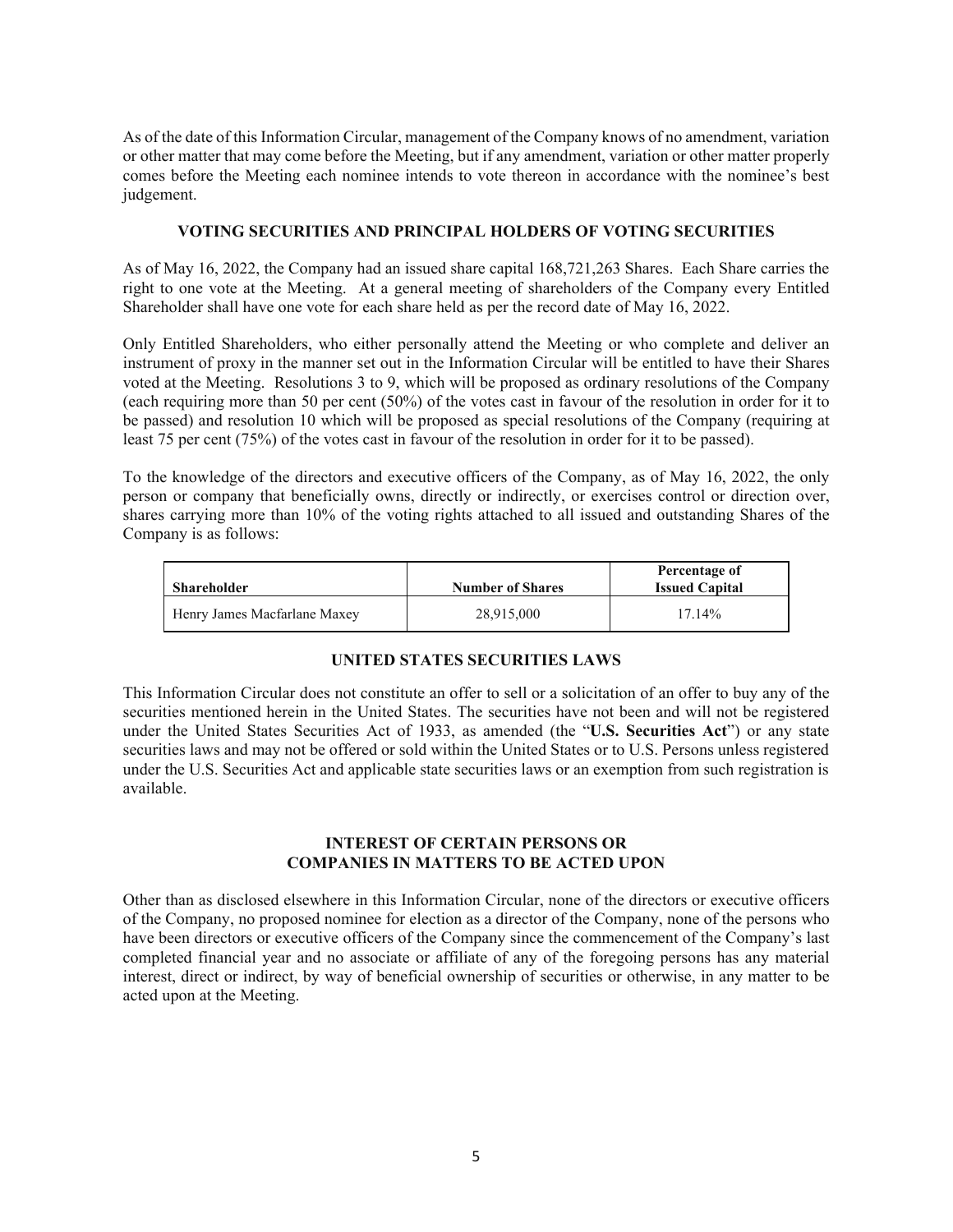#### **INTEREST OF INFORMED PERSONS IN MATERIAL TRANSACTIONS**

Except as disclosed herein, none of the following persons has any material interest, direct or indirect, in any transactions since the commencement of the Company's most recently completed financial year or in any proposed transaction which has materially affected or would materially affect the Company or any of its subsidiaries:

- (a) any informed person of the Company;
- (b) any management nominee for election as a director of the Company; or
- (b) any associate or affiliate of any of the foregoing persons.

# **COMPENSATION DISCUSSION AND ANALYSIS**

#### *Compensation, Philosophy and Objectives*

The Board meets to discuss and determine management compensation, without reference to formal objectives, criteria or analysis. The general objectives of the Company's compensation strategy are to (a) compensate management in a manner that encourages and rewards a high level of performance and outstanding results with a view to increasing long-term Shareholder value; (b) align management's interests with the long-term interests of Shareholders; (c) provide a compensation package that is commensurate with other junior mineral exploration companies to enable the Company to attract and retain talent; and (d) ensure that the total compensation package is designed in a manner that takes into account the constraints that the Company is under by virtue of the fact that it is a junior mineral exploration Company without a history of earnings.

The Board, as a whole, ensures that total compensation paid to all Named Executive Officers (or NEOs), as defined hereinafter, is fair and reasonable. The Compensation Committee recommends levels of executive compensation that are competitive and motivating, commensurate with the time spent by executive officers in meeting their obligations and reflective of compensation paid by companies similar in size and business to the Company. While the members of the Compensation Committee do not have direct experience related to executive compensation, the Board relies on the experience of the members as officers and directors with other junior mining companies in assessing compensation levels.

All the amounts presented in this Circular, unless otherwise indicated, are presented in United States ("US") dollars. References to "\$", "US\$", or "dollars" are to US dollars, references to "C\$" are to Canadian dollars, and references to "A\$" are to Australian dollars.

#### *Analysis of Elements*

Base salary is used to provide the Named Executive Officers a set amount of money during the year with the expectation that each Named Executive Officer will perform his responsibilities to the best of his ability and in the best interests of the Company.

The Company considers the granting of incentive stock options to be a significant component of executive compensation as it allows the Company to reward each NEO's efforts to increase value for Shareholders without requiring the Company to use cash from its treasury. Stock options are generally awarded to executive officers at the commencement of employment and periodically thereafter. The terms and conditions of the Company's stock option grants, including vesting provisions and exercise prices, are governed by the terms of the Company's stock option plan (the "**Option Plan**").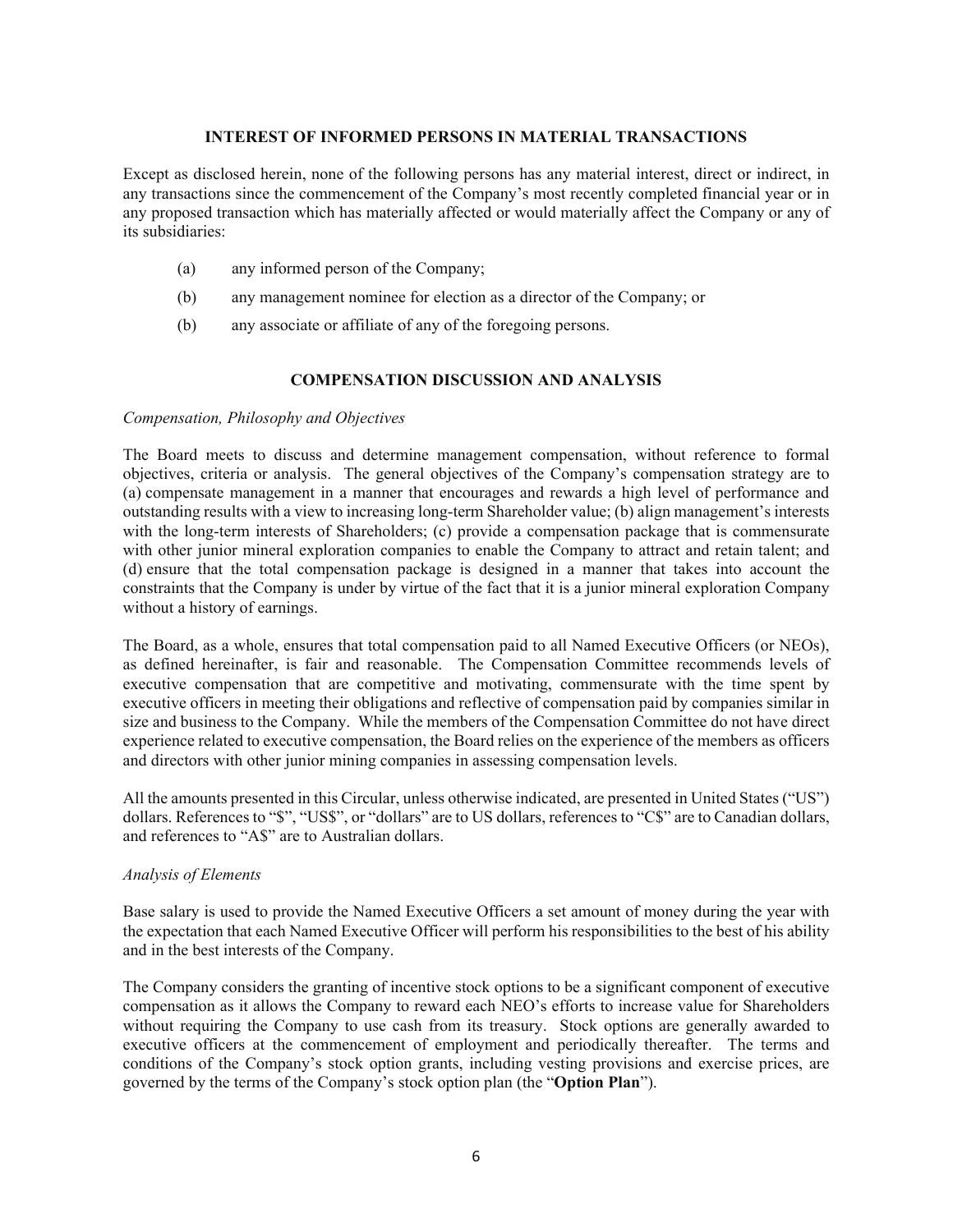#### **PERFORMANCE GRAPH**

The following graph<sup> $(1)$ </sup> compares the total cumulative shareholder return for \$100 invested in Shares of the Company from December 31, 2017 to December 31, 2021, with the cumulative total return of the S&P/TSXV Composite Index



|                      | Dec 31, 2017 | Dec 31, 2018 | Dec 31,<br>2019 | Dec 31, 2020 | Dec 31, 2021 |
|----------------------|--------------|--------------|-----------------|--------------|--------------|
| <b>MNO</b>           | 100          | 16           |                 | 33           | 184          |
| TSXV Composite Index | 100          |              | 66              | 103          | 10           |

Note:

The Company does not determine executive compensation based on the share price performance. The salaries or consulting fees payable to the NEOs, in particular to the Company's CEO, are based upon the recommendation of the Compensation Committee of the Company in their review of the CEO's performance and competitiveness of the compensation paid to chief executive officers at comparable companies.

The Board has considered the implications of the risks associated with the Company's compensation practices. The Board acknowledges that the Company, as a junior natural resource Company, does not presently generate any revenues, and that all management compensation to date has been derived solely from cash in the Company's treasury, acquired by way of equity financings to date, and the grant of incentive stock options to management personnel and employees. Salary compensation to the Named Executive Officers is provided for under verbal understandings or written consulting agreements with the Named Executive Officers' management companies. The contracts with each of Dr. Adrian McArthur, CEO, and Ms. Soraia Morais, CFO, specify the terms and monthly base salary rates which the Company is obligated to pay, subject to the termination provisions thereunder (See "*Termination and Change of Control Benefits*", for details). Pursuant to a consulting agreement with Mr. Gilbert Clark, Mr. Clark is paid a monthly fee in exchange for his services as Executive Chairman. The engagement of Mr. Clark may be terminated at any time by the Company by providing 30 days' advance notice to Mr. Clark. Mr. Clark may terminate this engagement at any time by providing 90 days' advance notice to the Company.

<sup>(1)</sup> As at the fiscal year ended December 31, 2021, the Company was listed on the TSX Venture Exchange (the "**TSXV**"). The Company's Shares were de-listed from trading on the TSXV to commence trading on the Toronto Stock Exchange ("**TSX**") on April 4, 2022.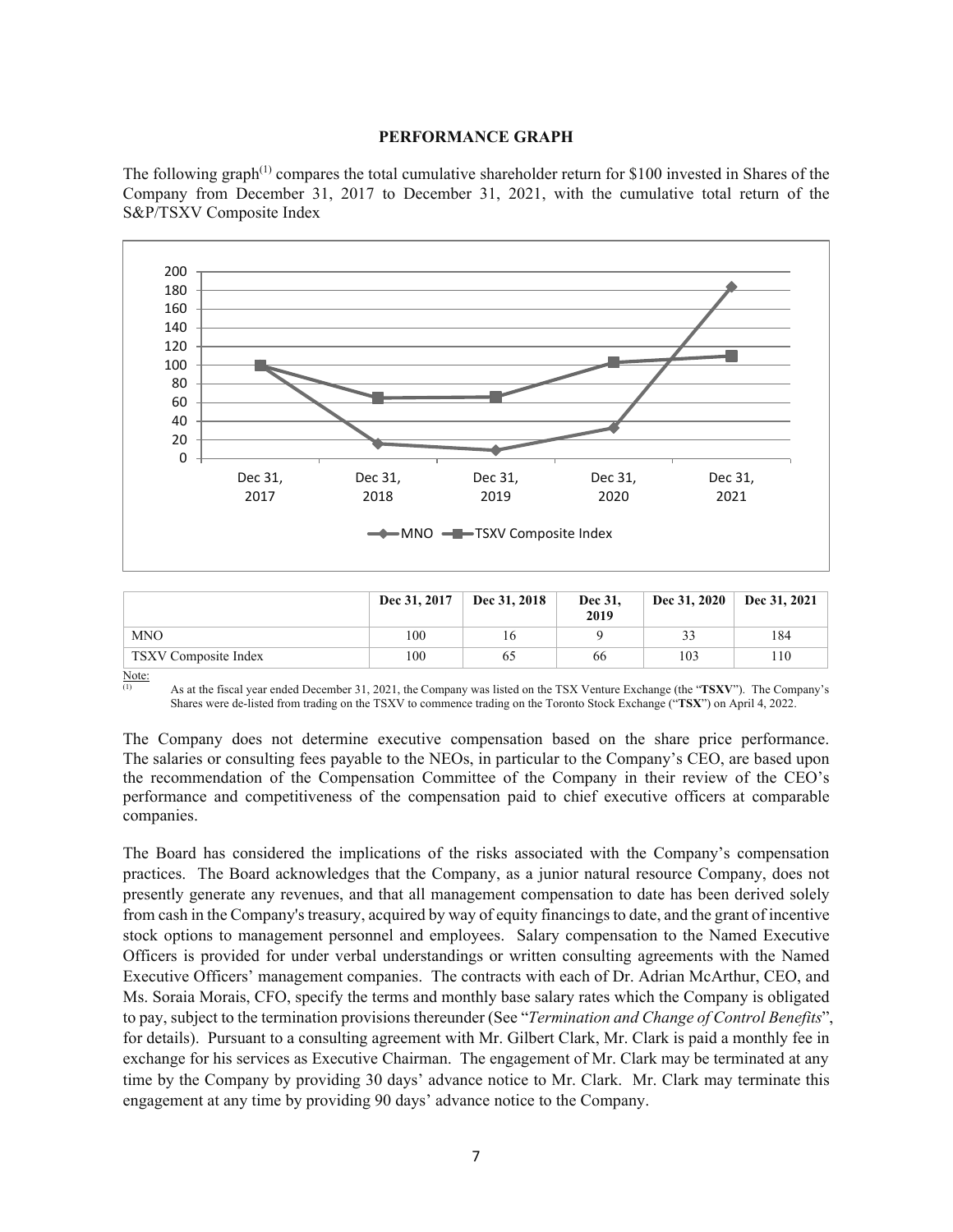Upon the occurrence of certain events, the Company's early termination of the contracts with Dr. McArthur and Ms. Morais may also trigger additional balloon payments, which could adversely impact the Company's working capital. However, in order to provide necessary oversight and to mitigate against the risks posed by any management contracts, the Board has adhered to the policy of requiring all independent Board members to evaluate and approve all executive compensation arrangements and awards prior to their commitment. The Board has also adopted a policy which requires the Compensation Committee to review the terms of executive level management contracts on an annual basis. At present, the Board has determined that the current executive compensation levels are not excessive, and are in line with other companies of similar stature.

#### *Share-Based and Option-Based Awards*

Currently, the Company has no share-based incentive plan other than the Option Plan.

The Shareholders will be asked at the Meeting to approve the adoption of a new omnibus incentive plan (the "**Omnibus Incentive Plan**"), which will replace the Stock Option Plan. See "*Particulars of Other Matters to be Acted Upon*".

The Company's directors and officers and certain consultants are entitled to participate in the Omnibus Incentive Plan. The Omnibus Incentive Plan is designed to encourage share ownership and entrepreneurship on the part of the senior management and other employees. The Board believes that the Omnibus Incentive Plan aligns the interests of the NEOs and the Board with Shareholders by linking a component of executive compensation to the longer term performance of the Shares.

Options are granted by the Board based upon the recommendation of the Compensation Committee. However, in monitoring or adjusting the option allotments, the Board takes into account its own observations on individual performance (where possible) and its assessment of individual contribution to Shareholder value, previous option grants and the objectives set for the NEOs and the Board. The scale of options is generally commensurate to the appropriate level of base compensation for each level of responsibility.

In addition to determining the number of options to be granted pursuant to the methodology outlined above, the Board also makes the following determinations:

- parties who are entitled to participate in the Omnibus Incentive Plan;
- x the exercise price for each stock option granted, subject to the provision that the exercise price cannot be lower than the prescribed discount permitted by the Toronto Stock Exchange (the "**TSX**" or the "**Exchange**") from the market price on the date of grant;
- the date on which each option is granted;
- the vesting period, if any, for each stock option;
- the other material terms and conditions of each stock option grant; and
- any re-pricing or amendment to a stock option grant.

The Board will make these determinations subject to and in accordance with the provisions of the Omnibus Incentive Plan.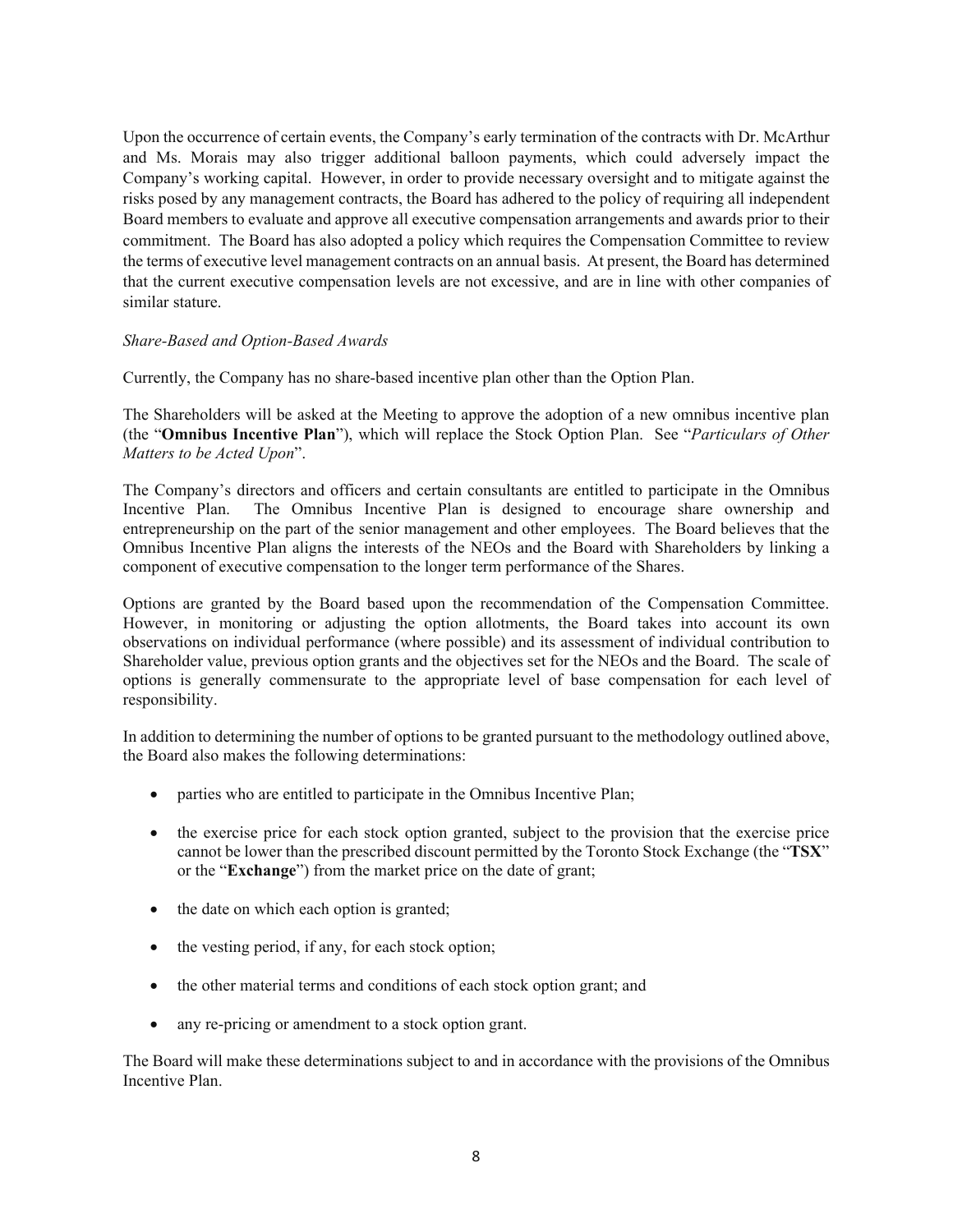The implementation of an Omnibus Incentive Plan and amendments to the any existing equity-based plans are the responsibility of the Company's Compensation Committee.

There is no restriction on Named Executive Officers or directors regarding the purchase of financial instruments, including prepaid variable forward contracts, equity swaps, collars or units or exchange funds that are designed to hedge or offset a decrease in market value of equity securities granted as compensation or held directly or indirectly by the Named Executive Officer or director for the financial year ended December 31, 2021.

No Named Executive Officer or director, directly or indirectly, purchased any financial instruments or employed a strategy to hedge or offset a decrease in market value of equity securities granted as compensation or held.

#### *Summary Compensation Table*

For the purposes of this Information Circular:

"**CEO**" means an individual who acted as chief executive officer of the Company, or acted in a similar capacity, for any part of the most recently completed financial year;

"**CFO**" means an individual who acted as chief financial officer of the Company, or acted in a similar capacity, for any part of the most recently completed financial year;

"**Named Executive Officers**" or "**NEOs**" means the following individuals:

- (a) each CEO;
- (b) each CFO;
- (c) each of the Company's three most highly compensated executive officers, or the three most highly compensated individuals acting in a similar capacity, other than the CEO and CFO, at the end of the financial year ended December 31, 2021, whose total compensation was, individually, more than C\$150,000, and
- (d) each individual who would be a Named Executive Officer under paragraph (c) but for the fact that the individual was neither an executive officer of the Company, nor acting in a similar capacity, at the end of the financial year ended December 31, 2021.

### **COMPENSATION DISCUSSION AND ANALYSIS**

#### *Named Executive Officers*

During the financial year ended December 31, 2021, the Company had three Named Executive Officers: Dr. Adrian McArthur, CEO, President and a director, Soraia Morais, CFO, and Gilbert Clark, Executive Chairman.

#### *Compensation Governance*

During the financial year ended December 31, 2021, the Company awarded compensation to the NEOs pursuant to consulting agreements which are summarized below. The Company has a compensation program that includes paying base salaries and bonuses (cash or options) to the NEOs. The objectives of the compensation package are to recognize market pay and to compensate NEOs competitively for their skills, knowledge and experience.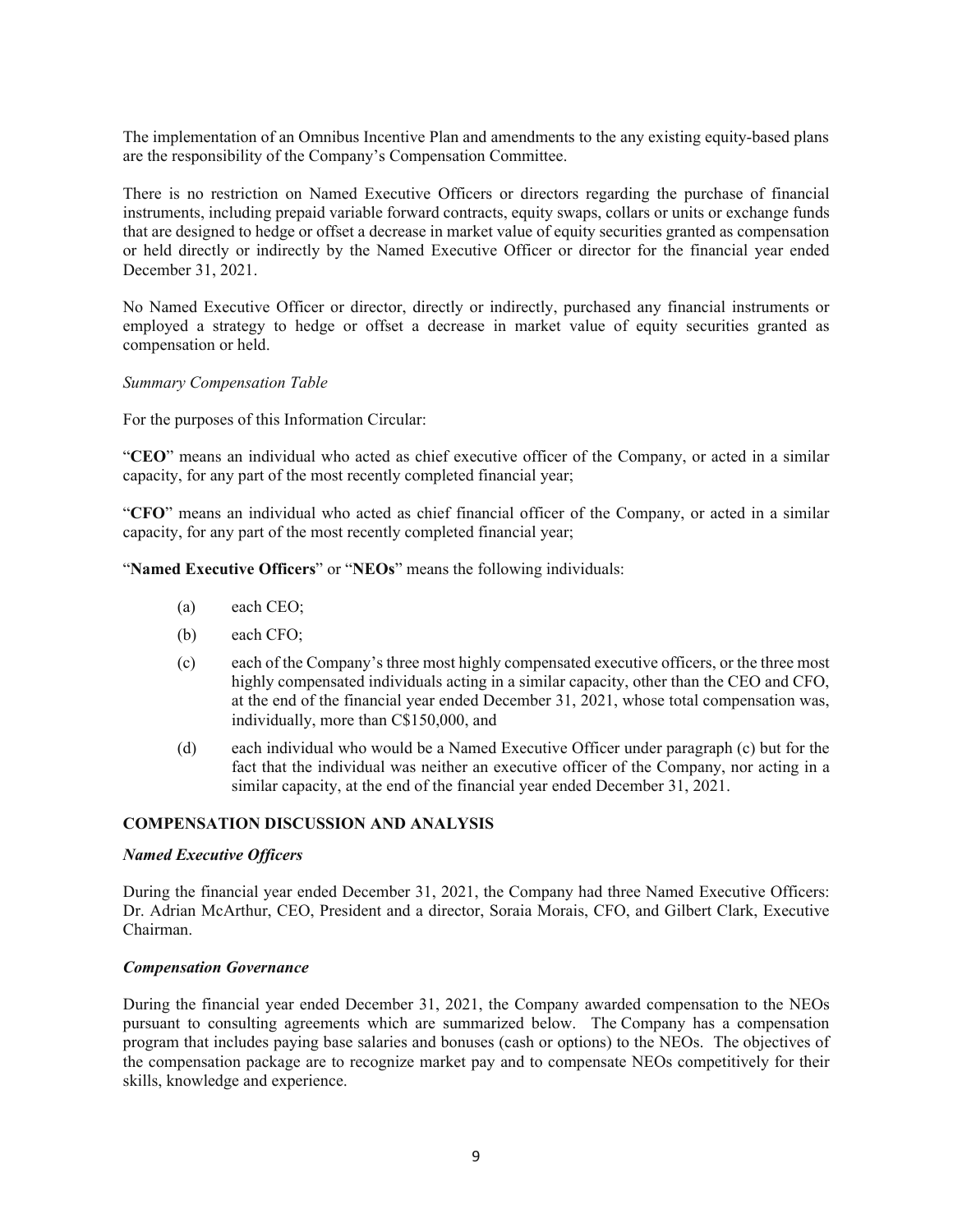Dr. Adrian McArthur, President and CEO – Dr. McArthur received a monthly fee of A\$20,833 pursuant to a consulting agreement until October 31, 2021. Effective November 1, 2021, Dr. McArthur receives a monthly fee of A\$28,667 (the "**Contract Fees**"). Dr. McArthur is entitled to a superannuation contribution of 5.5% of his monthly fees, payable quarterly. Dr. Arthur does not receive additional fees for serving as a director of the Company.

Soraia Morais, CFO – Ms. Morais was appointed CFO effective April 20, 2020. Ms. Morais received a monthly fee of C\$5,000 until October 31, 2020 and C\$9,000 from November 1, 2020 to June 30, 2021. Effective July 1, 2021, Ms. Morais' monthly fee was increased to C\$13,000 (the "**Consulting Fees**") pursuant to a service agreement.

Gilbert Clark, Executive Chairman – Mr. Clark resigned as President and CEO effective July 20, 2020 to allow for the appointment of Dr. McArthur. Until January 31, 2021, Mr. Clark received monthly fees of C\$8,500. From February 1 to October 31, 2021, Mr. Clark received monthly fees of C\$19,500. Effective November 1, 2021, Mr. Clark's fees were increased to C\$35,000 per month. Mr. Clark also receives C\$2,500 per month for serving as a director of the Company.

The Compensation Committee is currently comprised of three independent directors, Charles Riopel (Chair), Susanne Sesselmann and John Skinner.

The following table sets forth the compensation paid by the Company and its subsidiaries to the NEOs for the financial years ended December 31, 2021, 2020 and 2019.

|                                                                             |                      |                                            |                                         | Option-                                 | <b>Non-equity incentive</b><br>plan compensation<br>(S) |                                     |                                |                                                              |                                                   |
|-----------------------------------------------------------------------------|----------------------|--------------------------------------------|-----------------------------------------|-----------------------------------------|---------------------------------------------------------|-------------------------------------|--------------------------------|--------------------------------------------------------------|---------------------------------------------------|
| Name and<br><b>Principal Position</b>                                       | Year                 | <b>Salary</b><br>$(\$)$                    | Share-<br><b>based</b><br>awards<br>(S) | <b>based</b><br>awards<br>(1)(2)<br>(S) | Annual<br>incentive<br>plans                            | Long-<br>term<br>incentive<br>plans | <b>Pension</b><br>Value<br>(S) | <b>All Other</b><br>Compen-<br>sation $(2)$<br>(S)           | <b>Total</b><br>Compen-<br>sation $^{(2)}$<br>(S) |
| Dr. Adrian<br>McArthur<br>President, CEO<br>and Director <sup>(3)</sup>     | 2021<br>2020<br>2019 | Nil<br>Nil<br>N <sub>il</sub>              | N/A<br>N/A<br>N/A                       | 325,872<br>N <sub>il</sub><br>25,698    | N/A<br>N/A<br>N/A                                       | N/A<br>N/A<br>N/A                   | N/A<br>N/A<br>N/A              | $211,384^{(4)}$<br>$166,485^{(5)}$<br>173,732 <sup>(6)</sup> | 537,256<br>166,485<br>199,430                     |
| Soraia Morais <sup>(7)</sup><br><b>CFO</b>                                  | 2021<br>2020<br>2019 | Nil<br>N <sub>il</sub><br>N/A              | N/A<br>N/A<br>N/A                       | 171,031<br>49,266<br>N/A                | N/A<br>N/A<br>N/A                                       | N/A<br>N/A<br>N/a                   | N/A<br>N/A<br>N/A              | $105,465^{(8)}$<br>$38,539^{(8)}$<br>N/A                     | 276,496<br>87,805<br>N/A                          |
| Gilbert Clark $(9)$<br>Executive<br>Chairman<br>Former CEO and<br>President | 2021<br>2020<br>2019 | Ni1<br>N <sub>il</sub><br>N <sub>i</sub> l | N/A<br>N/A<br>N/A                       | 377,146<br>N <sub>il</sub><br>143,178   | N/A<br>N/A<br>N/A                                       | N/A<br>N/A<br>N/A                   | N/A<br>N/A<br>N/A              | $222,579^{(10)}$<br>$95.532^{(10)}$<br>Nil                   | 599,725<br>95,532<br>143,178                      |

Notes:

(1) The value of the option-based award was determined using the Black-Scholes option-pricing model.<br>  $\Delta$  mounts chours are our recently US\$

(2) Amounts shown are expressed in US\$.<br>(3) Dr. McArthur was appointed President

(3) Dr. McArthur was appointed President and CEO effective July 20, 2020.<br>
(4) Dr. McArthur provided geological and CEO consulting services and charged consulting fees of A\$20,833 per month and a superannuation of 5.5% until October 31, 2021. Effective November 1, 2021, Dr. McArthur's monthly fees increased to A\$28,667. The Company

continues to pay superannuation of 5.5%.<br>
Dr. McArthur provided geological consulting services and charged consulting fees of A\$20,833 per month and superannuation of 5.5%.<br>
(6) Dr. McArthur provided geological consulting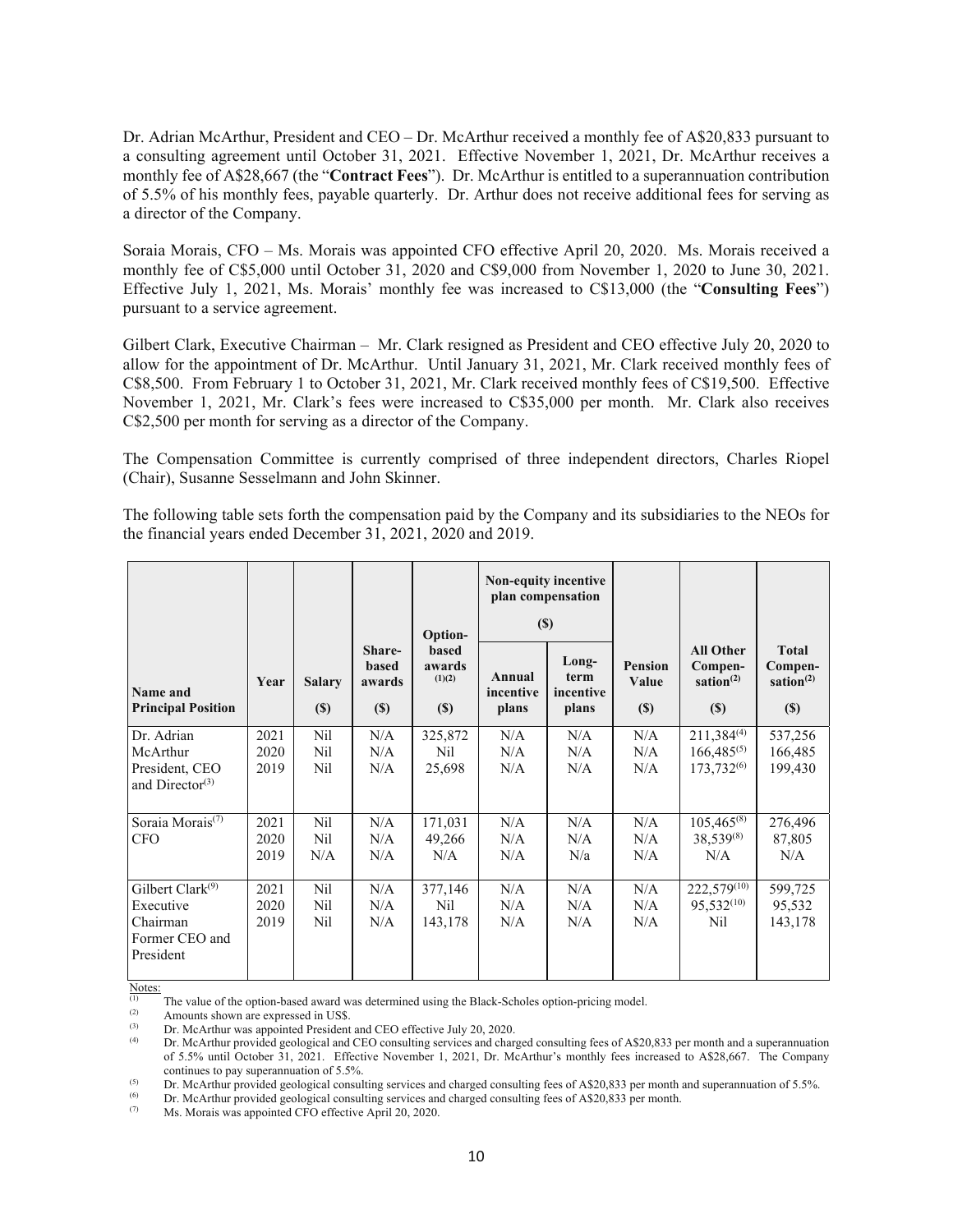- (8) Ms. Morais received C\$9,000 per month from November 1, 2020 to June 30, 2021 (until October 31, 2020 C\$5,000 per month). Effective July 2021, Ms. Morais fees increased to C\$13,000 per month and a superannuation of 5
- 
- <sup>(9)</sup> Mr. Clark resigned as President and CEO effective July 20, 2020 and was appointed Executive Chairman effective January 20, 2021.<br>
During fiscal 2021, Mr. Clark received consulting fees of C\$254,000 and C\$30,000 for 102,000 consulting fees and no fees for serving as a director).

#### **INCENTIVE PLAN AWARDS**

#### *Outstanding Share-Based Awards and Option-Based Awards*

The following table sets forth information in respect of all awards outstanding by the Company or its subsidiaries, directly or indirectly, to each of the NEOs at the end of the Company's financial period ended December 31, 2021.

|               | <b>Option-Based Awards</b>                                                                       |                                                         |                                            |                                                                                               |                                                                                                      | <b>Share-Based Awards</b>                                                                                           |                                                                                                                                             |
|---------------|--------------------------------------------------------------------------------------------------|---------------------------------------------------------|--------------------------------------------|-----------------------------------------------------------------------------------------------|------------------------------------------------------------------------------------------------------|---------------------------------------------------------------------------------------------------------------------|---------------------------------------------------------------------------------------------------------------------------------------------|
| <b>Name</b>   | Number of<br><b>Securities</b><br>Underlying<br><b>Unexercised</b><br><b>Options</b><br>$^{(#)}$ | Option<br><b>Exercise</b><br>Price<br>(C <sub>s</sub> ) | Option<br><b>Expiration</b><br><b>Date</b> | Value of<br><b>Unexercised</b><br>in-the money<br>Options <sup>(1)</sup><br>(C <sub>s</sub> ) | <b>Number</b><br>of Shares<br>or Units<br>of Shares<br>that have<br>not<br><b>Vested</b><br>$^{(#)}$ | Market or<br>Payout<br>Value of<br>Share-<br><b>Based</b><br>Awards<br>that have<br>not Vested<br>(C <sub>s</sub> ) | Market or<br><b>Payout</b><br>value of<br>vested<br>share-<br><b>based</b><br>awards not<br>paid out or<br>distributed<br>(C <sub>s</sub> ) |
| Dr. Adrian    | 372,874 <sup>(2)</sup>                                                                           | 0.44                                                    | May 17/22                                  | 275,927                                                                                       | N/A                                                                                                  | N/A                                                                                                                 | N/A                                                                                                                                         |
| McArthur      | 348,016                                                                                          | 0.07                                                    | Oct. 22/24                                 | 386,298                                                                                       |                                                                                                      |                                                                                                                     |                                                                                                                                             |
|               | 460,000                                                                                          | 0.45                                                    | Feb. 26/26                                 | 335,800                                                                                       |                                                                                                      |                                                                                                                     |                                                                                                                                             |
|               | 450,000                                                                                          | 1.10                                                    | Oct. 27/26                                 | 36,000                                                                                        |                                                                                                      |                                                                                                                     |                                                                                                                                             |
| Soraia Morais | 248,016                                                                                          | 0.10                                                    | June $2/25$                                | 267,857                                                                                       | N/A                                                                                                  | N/A                                                                                                                 | N/A                                                                                                                                         |
|               | 200,000                                                                                          | 0.45                                                    | Feb. 26/26                                 | 146,000                                                                                       |                                                                                                      |                                                                                                                     |                                                                                                                                             |
|               | 250,000                                                                                          | 1.10                                                    | Oct. 27/26                                 | 20,000                                                                                        |                                                                                                      |                                                                                                                     |                                                                                                                                             |
| Gilbert Clark | 1,938,947                                                                                        | 0.07                                                    | Oct. 22/24                                 | 2,152,231                                                                                     | N/A                                                                                                  | N/A                                                                                                                 | N/A                                                                                                                                         |
|               | 295,000                                                                                          | 0.45                                                    | Feb. 26/26                                 | 215,350                                                                                       |                                                                                                      |                                                                                                                     |                                                                                                                                             |
|               | 300,000                                                                                          | 1.10                                                    | Oct. 27/26                                 | 24,000                                                                                        |                                                                                                      |                                                                                                                     |                                                                                                                                             |
| Note:         |                                                                                                  |                                                         |                                            |                                                                                               |                                                                                                      |                                                                                                                     |                                                                                                                                             |

(1) Unexercised "in-the-money" options refer to those options in respect of which the market value of the underlying security as at the financial year ended December 31, 2021, exceeds the exercise or base price of the option. Calculated using the closing price of the Company's Shares as at December 31, 2021 on the TSXV C\$1.18 and subtracting the exercise price of in-the-money stock options. The value shown in this column does not represent the actual value the individual could receive. The actual gain, if any, on exercise will depend on the price of the Company's Shares on the date of exercise. Amounts shown are expressed in Canadian dollars.<br>
(2) These Options were exercised subsequent to the financial year ended December 31, 2021.

#### *Incentive Plan Awards – Value Vested or Earned*

The following table sets forth the details in respect of all incentive plan awards to each of the NEOs and directors at the end of the Company's financial period ended December 31, 2021.

| <b>Name</b>            | <b>Option-based Awards –</b>   | <b>Share-Based Awards</b> $-$  | <b>Non-equity Incentive Plan</b>   |
|------------------------|--------------------------------|--------------------------------|------------------------------------|
|                        | <b>Value Vested During the</b> | <b>Value Vested During the</b> | <b>Compensation - Value Earned</b> |
|                        | Period                         | Period                         | <b>During the Period</b>           |
|                        | $(S)^{(1)}$                    | (S)                            | (\$)                               |
| Dr. Adrian<br>McArthur | 325,872                        | N/A                            | N/A                                |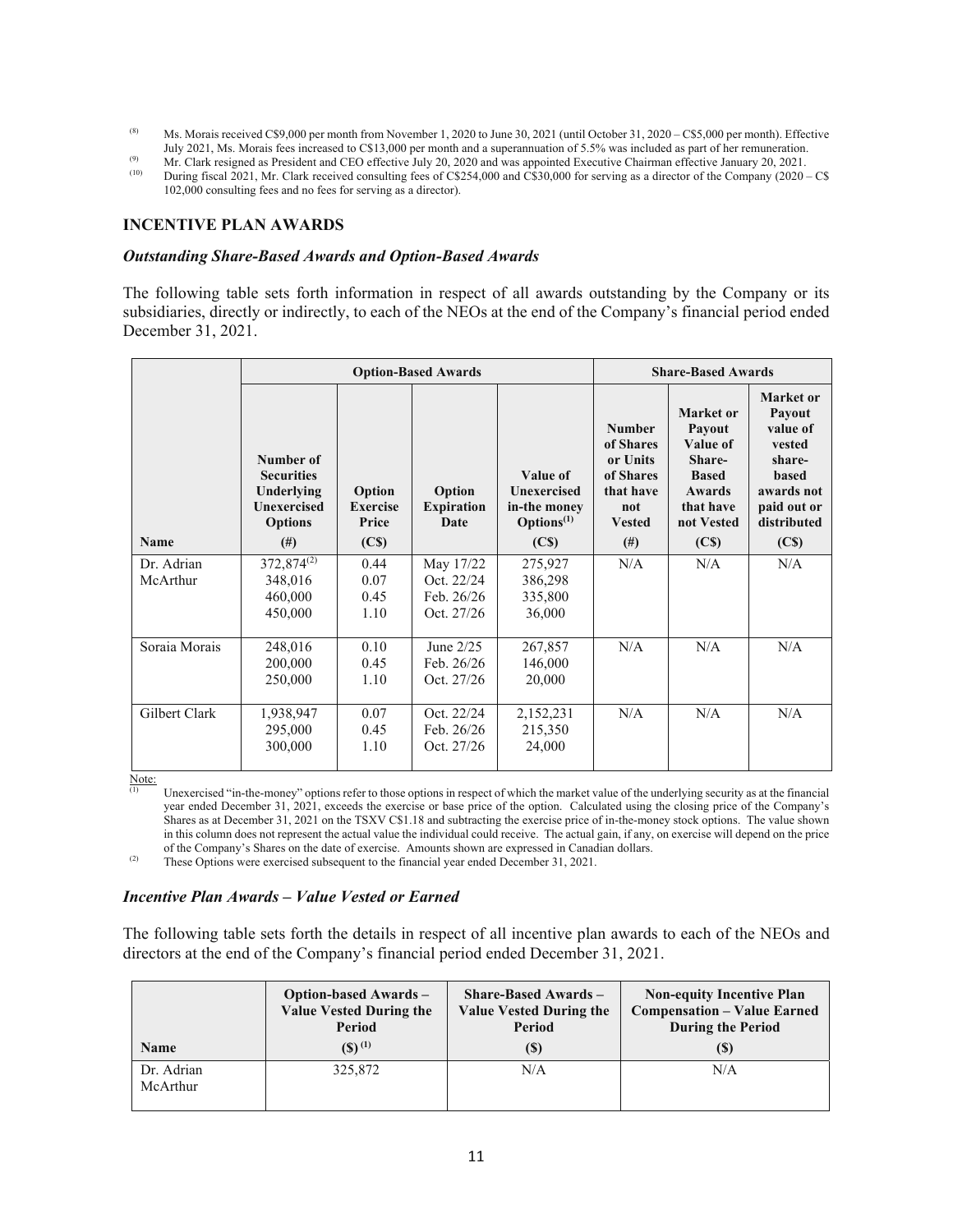| <b>Option-based Awards –</b><br><b>Value Vested During the</b><br>Period |             | <b>Share-Based Awards –</b><br><b>Value Vested During the</b><br>Period | <b>Non-equity Incentive Plan</b><br><b>Compensation - Value Earned</b><br><b>During the Period</b> |  |
|--------------------------------------------------------------------------|-------------|-------------------------------------------------------------------------|----------------------------------------------------------------------------------------------------|--|
| <b>Name</b>                                                              | $(S)^{(1)}$ | (S)                                                                     | $\left( \mathbb{S}\right)$                                                                         |  |
| Soraia Morais                                                            | 171,031     | N/A                                                                     | N/A                                                                                                |  |
| Gilbert Clark                                                            | 377,146     | N/A                                                                     | N/A                                                                                                |  |

Note:

(1) Amounts shown are expressed in US\$.

#### **PENSION PLAN BENEFITS**

The Company does not have in place any deferred compensation plan or pension plan that provides for payments or benefits at, following, or in connection with retirement.

#### **TERMINATION AND CHANGE OF CONTROL BENEFITS**

As at December 31, 2021, the Company has certain consulting agreements with NEOs that include provisions for termination and/or other triggering events in a change of control situation**.** 

Upon termination of Dr. McArthur's consulting agreement by the Company, subject to certain conditions, Dr. McArthur will be entitled to a severance payment upon six months of notice or payment of an amount equal to six months of Dr. McArthur's then Contract Fees (or a combination of notice and Contract Fees not exceeding three months of notice), plus an additional payment equal to six months of the Contract Fees if the Company terminates this Agreement within six months of a Change of Control.

Upon termination of Ms. Morais' consulting agreement by the Company for any reason, Ms. Morais is entitled to receive a severance payment upon three months of notice or payment of an amount equal to three months of the then Consulting Fees (or a combination of notice and Contract Fees not exceeding three months of notice), plus an additional payment equal to three months of the Consulting Fees if the Company terminates this Agreement within six months of a Change of Control.

For the purposes for the Contract Fees and Consulting Fees, "Change of Control" is defined as: (a) the acquisition of the Company by another entity by means of any transaction or series of related transactions (including any reorganization, amalgamation, arrangement, merger or consolidation or share transfer, but excluding any such transaction effected primarily for the purpose of changing the domicile of the Company), unless the Company's shareholders of record immediately prior to such transaction or series of related transactions hold, immediately after such transaction or series of related transactions, at least 50% of the voting power of the surviving or acquiring entity (provided that the sale by the Company of its securities for the purposes of raising additional funds shall not constitute a Change of Control hereunder); (b) a sale of all or substantially all of the assets of the Company; or (c) the replacement of a majority of the number of directors at a general meeting of shareholders but only where new directors were not included as nominees for director in the Company's management proxy information circular for such meeting.

# **DIRECTOR COMPENSATION**

During the financial period ended December 31, 2021, other than as disclosed in this Information Circular, the non-executive directors of the Company received no compensation for services rendered in such capacity (including salaries, director's fees, commissions, bonuses paid for services rendered, bonuses paid for services rendered in a previous year, and any compensation).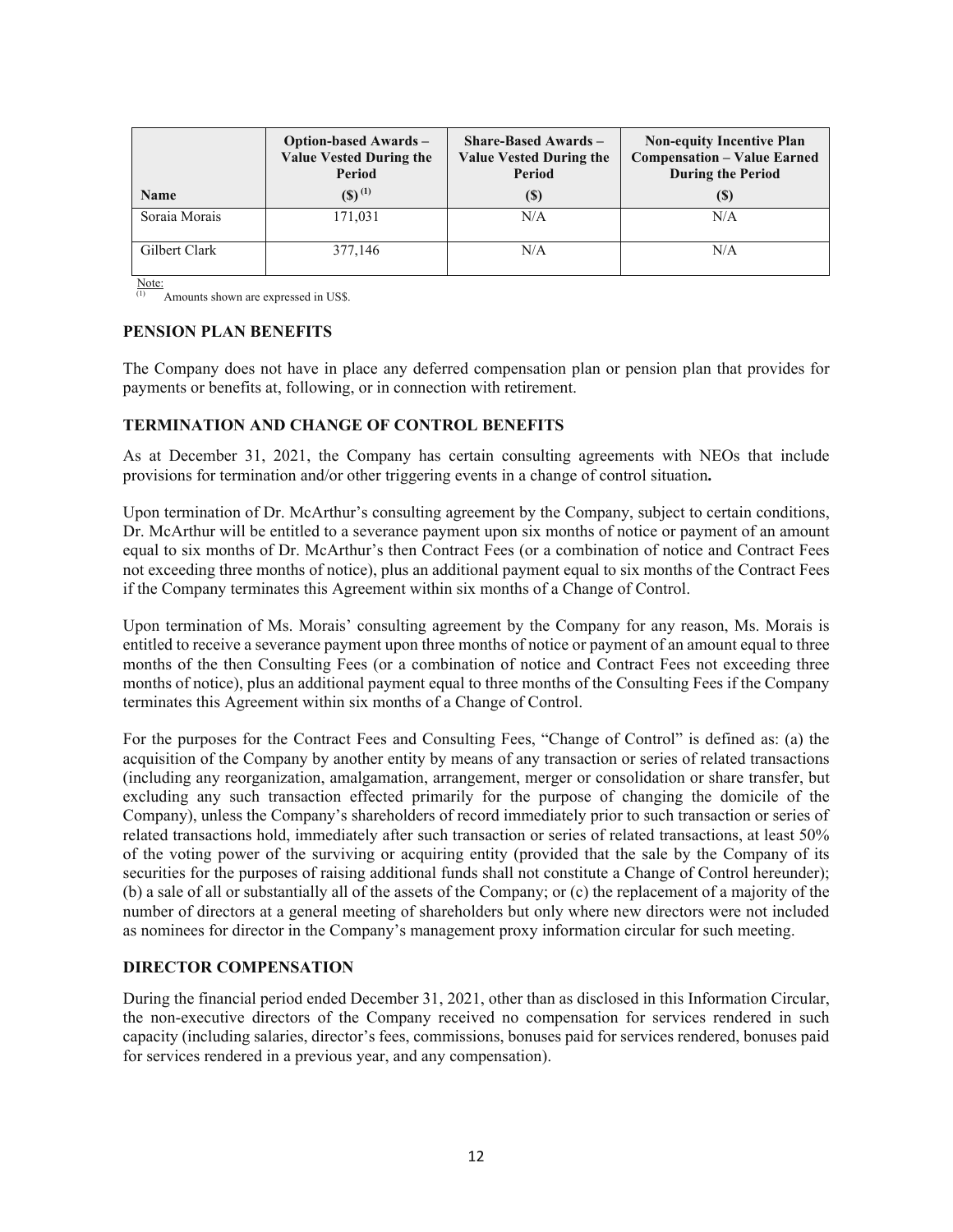### *Director Compensation Table*

The following table provides information regarding compensation paid to the Company's non-executive directors during the financial period ended December 31, 2021. Information regarding the compensation paid to the NEOs during the financial period ended December 31, 2021 (including as a director) is disclosed in the sections above relating to executive compensation.

| <b>Name</b>                               | Fees<br>earned $^{(1)}$<br>$(\$)$ | Share-<br><b>based</b><br>awards<br>$(\$)$ | Option-<br><b>based</b><br><b>Awards</b><br>(1)(2)<br>$(\$)$ | Non-equity<br>incentive plan<br>compensation<br>$(\$)$ | <b>Pension</b><br>Value<br>$(\$)$ | All<br><b>Other</b><br>Compen-<br>sation<br>$(\$)$ | Total <sup>(1)</sup><br>$(\$)$ |
|-------------------------------------------|-----------------------------------|--------------------------------------------|--------------------------------------------------------------|--------------------------------------------------------|-----------------------------------|----------------------------------------------------|--------------------------------|
| Charles Riopel                            | 28.743                            | N/A                                        | 215,126                                                      | N/A                                                    | N/A                               | N/A                                                | 243,889                        |
| John Skinner $(3)$                        | 22,270                            | N/A                                        | 215,126                                                      | N/A                                                    | N/A                               | N/A                                                | 237,396                        |
| Mark Thompson <sup><math>(4)</math></sup> | 27,127                            | N/A                                        | 215,126                                                      | N/A                                                    | N/A                               | N/A                                                | 242,253                        |
| Susanne<br>Sesselmann $(5)$               | 3,924                             | N/A                                        | 162,000                                                      | N/A                                                    | N/A                               | N/A                                                | 165,924                        |

 $\frac{\text{Notes:}}{\text{①}}$ 

(1) Amounts shown are expressed in US\$.<br>(2) The value of the option-based award w

(2) The value of the option-based award was determined using the Black-Scholes option-pricing model.<br>(3) Mr. Skinner was appointed to the Board effective January 20, 2021

(3) Mr. Skinner was appointed to the Board effective January 20, 2021.<br>  $\mu$  Mr. Thompson was appointed to the Board effective January 20, 2021.

(4) Mr. Thompson was appointed to the Board effective January  $20, 2021$ .<br>  $\frac{(5)}{100}$  Ms. Sesselmann was appointed to the Board effective October 27, 2021.

Ms. Sesselmann was appointed to the Board effective October 27, 2021.

#### *Incentive Plan Awards*

The following table provides information regarding all incentive plan awards for each non-executive director outstanding as of December 31, 2021. Information regarding the incentive plan awards for the NEOs during the financial period ended December 31, 2021 (including as a director) is disclosed in the sections above relating to executive compensation.

#### *Outstanding Share-Based Awards and Option-Based Awards*

|                       | <b>Option-Based Awards</b>                                                           |                                    |                                     |                                                                             |                                                                                          | <b>Share-Based Awards</b>                                                                                                 |                                                                                                                        |
|-----------------------|--------------------------------------------------------------------------------------|------------------------------------|-------------------------------------|-----------------------------------------------------------------------------|------------------------------------------------------------------------------------------|---------------------------------------------------------------------------------------------------------------------------|------------------------------------------------------------------------------------------------------------------------|
|                       | Number of<br><b>Securities</b><br>Underlying<br><b>Unexercised</b><br><b>Options</b> | Option<br><b>Exercise</b><br>Price | Option<br><b>Expiration</b><br>Date | Value of<br><b>Unexercised</b><br>in-the<br>money<br>Options <sup>(1)</sup> | <b>Number</b><br>of Shares<br>or Units<br>of Shares<br>that have<br>not<br><b>Vested</b> | <b>Market</b><br>0r<br>Payout<br>Value of<br>Share-<br><b>Based</b><br><b>Awards</b><br>that<br>have not<br><b>Vested</b> | Market or<br><b>Payout</b><br>value of<br>vested<br>share-<br><b>based</b><br>awards not<br>paid out or<br>distributed |
| <b>Name</b>           | $^{(#)}$                                                                             | (C <sub>s</sub> )                  |                                     | (C <sub>s</sub> )                                                           | $^{(#)}$                                                                                 | (C <sub>s</sub> )                                                                                                         | (C <sub>s</sub> )                                                                                                      |
| Charles Riopel        | 1,938,947                                                                            | 0.07                               | Oct. 22/24                          | 2,152,231                                                                   | N/A                                                                                      | N/A                                                                                                                       | N/A                                                                                                                    |
|                       | 295,000                                                                              | 0.45                               | Feb. $26/26$                        | 215,350                                                                     | N/A                                                                                      | N/A                                                                                                                       | N/A                                                                                                                    |
|                       | 300,000                                                                              | 1.10                               | Oct. 27/26                          | 24,000                                                                      | N/A                                                                                      | N/A                                                                                                                       | N/A                                                                                                                    |
| John Skinner $^{(2)}$ | 295,000<br>300,000                                                                   | 0.45<br>1.10                       | Feb. $26/26$<br>Oct. 27/26          | 215,350<br>24,000                                                           | N/A<br>N/A                                                                               | N/A<br>N/A                                                                                                                | N/A<br>N/A                                                                                                             |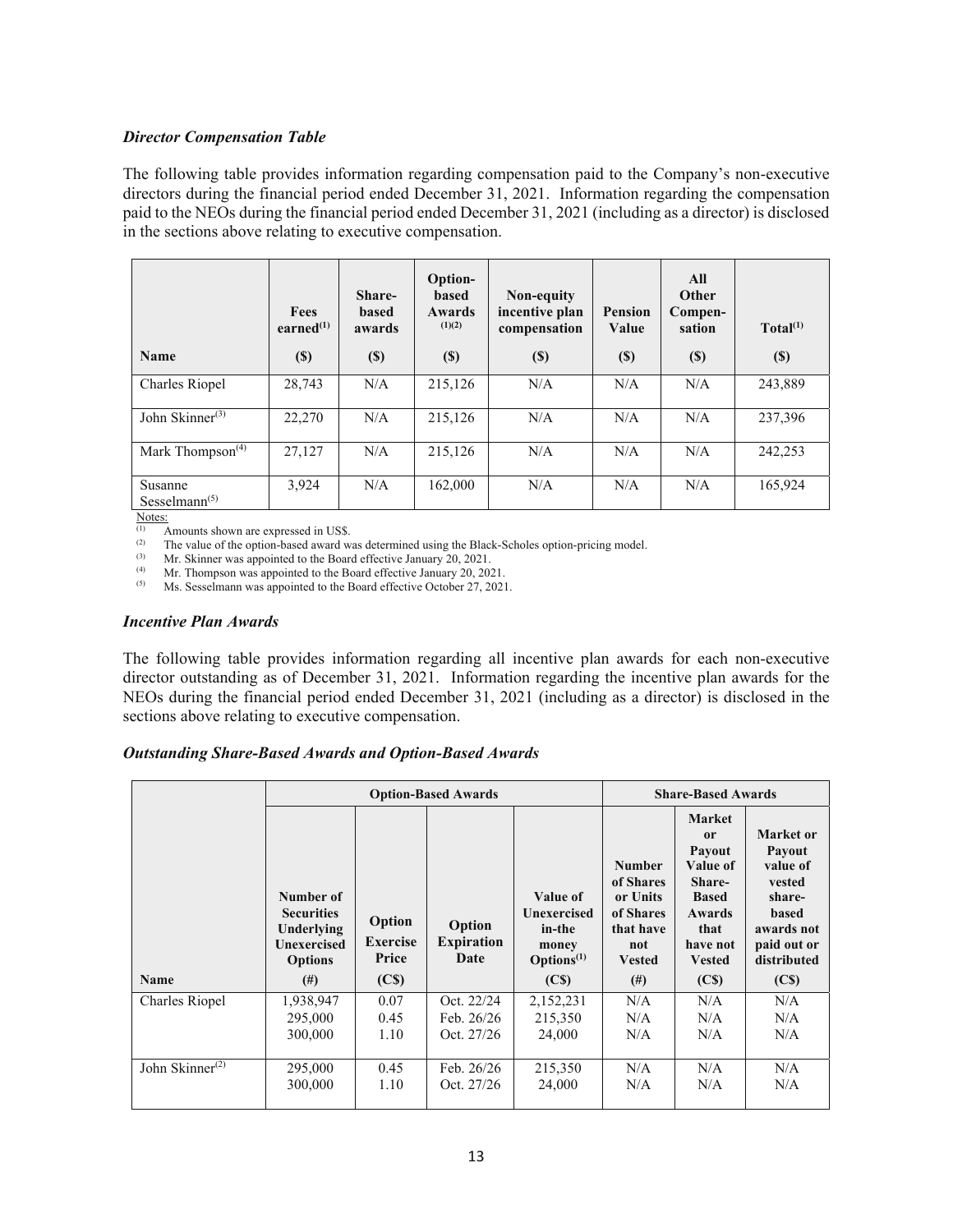|                                                   |                                                                                                  |                                                         | <b>Option-Based Awards</b>          |                                                                                           |                                                                                                      | <b>Share-Based Awards</b>                                                                                                                                 |                                                                                                                                             |  |
|---------------------------------------------------|--------------------------------------------------------------------------------------------------|---------------------------------------------------------|-------------------------------------|-------------------------------------------------------------------------------------------|------------------------------------------------------------------------------------------------------|-----------------------------------------------------------------------------------------------------------------------------------------------------------|---------------------------------------------------------------------------------------------------------------------------------------------|--|
| <b>Name</b>                                       | Number of<br><b>Securities</b><br>Underlying<br><b>Unexercised</b><br><b>Options</b><br>$^{(#)}$ | Option<br><b>Exercise</b><br>Price<br>(C <sub>s</sub> ) | Option<br><b>Expiration</b><br>Date | Value of<br>Unexercised<br>in-the<br>money<br>$\text{Options}^{(1)}$<br>(C <sub>s</sub> ) | <b>Number</b><br>of Shares<br>or Units<br>of Shares<br>that have<br>not<br><b>Vested</b><br>$^{(#)}$ | <b>Market</b><br><sub>or</sub><br>Payout<br>Value of<br>Share-<br><b>Based</b><br><b>Awards</b><br>that<br>have not<br><b>Vested</b><br>(C <sub>s</sub> ) | Market or<br><b>Payout</b><br>value of<br>vested<br>share-<br><b>based</b><br>awards not<br>paid out or<br>distributed<br>(C <sub>s</sub> ) |  |
|                                                   |                                                                                                  |                                                         |                                     |                                                                                           |                                                                                                      | N/A                                                                                                                                                       | N/A                                                                                                                                         |  |
| Mark Thompson <sup>(3)</sup>                      | 295,000<br>300,000                                                                               | 0.45<br>1.10                                            | Feb. $26/26$<br>Oct. 27/26          | 215,350<br>24,000                                                                         | N/A<br>N/A                                                                                           | N/A                                                                                                                                                       | N/A                                                                                                                                         |  |
| Susanne<br>Sesselmann <sup><math>(4)</math></sup> | 300,000                                                                                          | 1.10                                                    | Oct. 27/26                          | 24,000                                                                                    | N/A                                                                                                  | N/A                                                                                                                                                       | N/A                                                                                                                                         |  |

 $\frac{\text{Note:}}{\text{(1)}}$ 

Unexercised "in-the-money" options refer to those options in respect of which the market value of the underlying security as at the financial year ended December 31, 2021, exceeds the exercise or base price of the option. Calculated using the closing price of the Company's Shares as at December 31, 2021 on the TSXV of C\$1.18 and subtracting the exercise price of in-the-money stock options. The value shown in this column does not represent the actual value the individual could receive. The actual gain, if any, on exercise will depend on the price of the Company's Shares on the date of exercise. Amounts shown are expressed in Canadian dollars.<br>
(2) Mr. Skinner was appointed to the Board effective January 20, 2021.<br>
(3) Mr. Thompson was appointed to the Boa

(3) Mr. Thompson was appointed to the Board effective January 20, 2021.<br>  $\mu$  M<sub>s</sub> Sesselmann was appointed to the Board effective October 27, 2021.

Ms. Sesselmann was appointed to the Board effective October 27, 2021.

#### *Incentive Plan Awards – Value Vested or Earned*

The following table provides information regarding the value vested or earned of incentive plan awards for each non-executive director for the financial period ended December 31, 2021. Information regarding the value vested or earned of incentive plan awards for the NEOs for the financial period ended December 31, 2021 is disclosed in the sections above relating to executive compensation.

|                                                   | <b>Option-based Awards</b><br>- Value Vested<br><b>During the Period</b> | <b>Share-Based Awards -</b><br><b>Value Vested During the</b><br>Period | <b>Non-equity Incentive Plan</b><br><b>Compensation - Value Earned</b><br><b>During the Period</b> |
|---------------------------------------------------|--------------------------------------------------------------------------|-------------------------------------------------------------------------|----------------------------------------------------------------------------------------------------|
| <b>Name</b>                                       | $(S)^{(1)}$                                                              | $\left( \mathbb{S}\right)$                                              | $\left( \mathbb{S}\right)$                                                                         |
| Charles Riopel                                    | 215,146                                                                  | N/A                                                                     | N/A                                                                                                |
| John Skinner $^{(2)}$                             | 215,146                                                                  | N/A                                                                     | N/A                                                                                                |
| Mark Thompson <sup>(3)</sup>                      | 215,146                                                                  | N/A                                                                     | N/A                                                                                                |
| Susanne<br>Sesselmann <sup><math>(4)</math></sup> | 162,000                                                                  | N/A                                                                     | N/A                                                                                                |

 $\frac{\text{Note:}}{\text{(1)}}$ 

 $\mu$ <sup>(1)</sup> Amounts shown are expressed in US\$.<br>(2) Mr. Skinner was annointed to the Boar

(2) Mr. Skinner was appointed to the Board effective January 20, 2021.

(3) Mr. Thompson was appointed to the Board effective January 20, 2021.

Ms. Sesselmann was appointed to the Board effective October 27, 2021.

#### **Retirement Policy for Directors**

The Company does not have a retirement policy for its directors.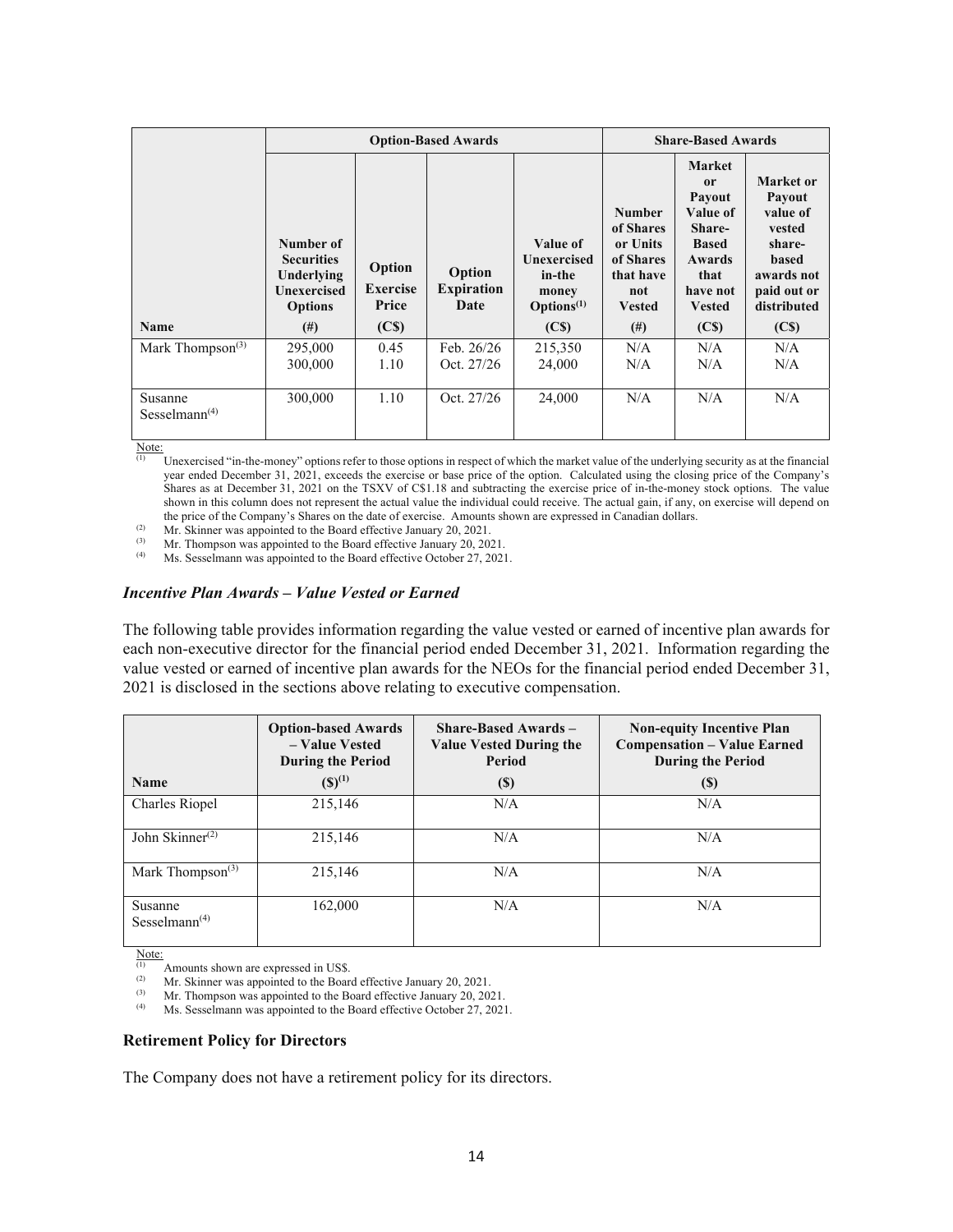### **Directors' and Officers' Liability Insurance**

The Company and its subsidiaries maintain directors' and officers' liability insurance.

### **SECURITIES AUTHORIZED FOR ISSUANCE UNDER EQUITY COMPENSATION PLANS**

The following table sets forth details of the Company's compensation plans under which equity securities of the Company as of December 31, 2021.

| <b>Name</b>                                                         | Number of securities to be.<br>issued upon exercise of<br>outstanding options,<br>warrants and rights | Weighted-average<br>exercise price of<br>outstanding<br>options, warrants<br>and rights | Number of securities<br>remaining available for<br>future issuance under<br>equity compensation plans |
|---------------------------------------------------------------------|-------------------------------------------------------------------------------------------------------|-----------------------------------------------------------------------------------------|-------------------------------------------------------------------------------------------------------|
| Equity<br>compensation plans<br>approved by<br>security holders     | 14,702,096                                                                                            | \$0.48                                                                                  | 1,008,949                                                                                             |
| Equity<br>compensation plans<br>not approved by<br>security holders | N/A                                                                                                   |                                                                                         | N/A                                                                                                   |
| Total:                                                              | 14,702,096                                                                                            | \$0.48                                                                                  | 1,008,949                                                                                             |

# **INDEBTEDNESS OF DIRECTORS AND EXECUTIVE OFFICERS**

No executive officer, director, employee, former executive officer, former director, former employee, proposed nominee for election as a director, or associate of any such person has been indebted to the Company or its subsidiaries at any time since the commencement of the Company's financial period ended December 31, 2021. No guarantee, support agreement, letter of credit or other similar arrangement or understanding has been provided by the Company or its subsidiaries at any time since the beginning of the Company's financial period ended December 31, 2021 with respect to any indebtedness of any such person.

#### **CORPORATE GOVERNANCE**

National Instrument 58-101 *Disclosure of Corporate Governance Practices* ("**NI 58-101**") requires issuers to disclose the corporate governance practices that they have adopted and National Instrument 58-201 *Corporate Governance Guidelines* provides guidance on corporate governance practices. A full description of each of the corporate governance practices of the Company with respect to NI 58-101 is set out in Schedule "A" to this Information Circular.

#### **AUDIT COMMITTEE AND RELATIONSHIP WITH AUDITOR**

The Company is subject to National Instrument 52-110 *Audit Committees* ("**NI 52-110**"), which has been adopted by the Canadian Securities Administrators and which prescribes certain requirements in relation to audit committees. NI 52-110 requires the Company, as a venture issuer, to disclose annually in its Information Circular certain information concerning the constitution of its Audit Committee and its relationship with its independent auditors, which is set forth below.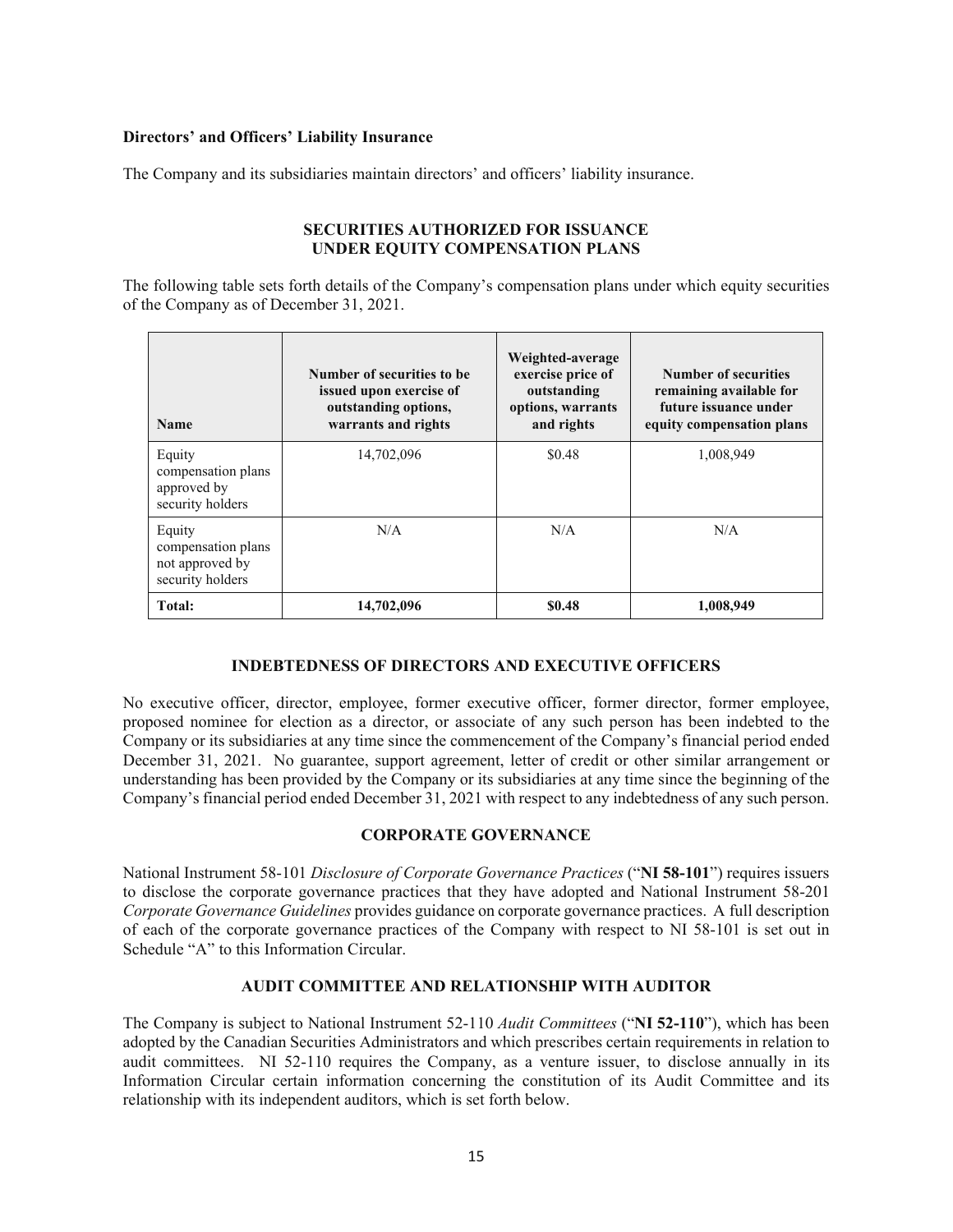#### **The Audit Committee's Charter**

The Company's Audit Committee is governed by an audit committee charter, the text of which is set out in Schedule "B" of this Information Circular.

#### **Composition of the Audit Committee**

The Company's Audit Committee is currently comprised of four directors, Charles Riopel (Chair), John Skinner, Mark Thompson and Susanne Sesselmann. All members of the Audit Committee are considered to be an independent member of the Audit Committee pursuant to the meaning of "independent" provided in NI 52-110 and all are considered financially literate as provided for in NI 52-110.

#### **Relevant Education and Experience**

This section describes the education and experience of the Company's Audit Committee members that is relevant to the performance of their responsibilities in that role

*Charles Riopel* - Mr. Riopel is an accomplished senior-level executive with over 25 years domestic/international investment experience in mining. He has managed over the years both private and public investment funds. He is the founder and managing partner at Latitude 45°, a private equity fund specialized in mining. Prior thereto, he was Senior Investment Director at The Sentient Group, one of the largest private equity funds in mining, with over US\$2.7 billion under management. From 2006 to 2012, he served as Senior Investment Director Metals & Mining at the SGF, a public fund with over US\$5 billion under management. Mr. Riopel was appointed to the board of directors of the Company in 2018, and is currently Chairman of the board of directors of North American Nickel (TSXV), Premium Nickel Resources, Premium Nickel Resources International (Barbados), Premium Nickel Resources Selebi (Barbados) and Premium Nickel Resources Selkirk (Barbados). He is also a member of the board of directors of the Foundation of Greater Montreal (local charity managing over US\$250 million in charitable donations). He has served as a director and/or officer of several Canadian and international companies. He holds a Bachelor of Economics from Montreal University and a Masters in Business Administration from Laval University.

*John Skinner* – Mr. Skinner is based in Vancouver and has had a long career in the Vancouver investment industry having worked as a Senior Investment Advisor / Partner at Yorkton Securities 1983-1998 and Canaccord Capital 2000-2009. With a focus primarily on mining, John helped build, finance and advise a significant number of successful ventures. In 2004 John and his wife Trish founded Painted Rock Estate Winery building the business from the ground up. When their first vintage was released, he retired from the investment industry. Painted Rock has twice been named the InterVin International Winery of the Year and has gained considerable international profile. John remains an active investor in the resource industry.

*Mark Thompson* – Mr. Thompson is based in London with over 26 years of experience in financial markets, physical and commodity derivatives trading, minerals exploration and mine development. He has held senior roles within banking, private equity and hedge fund businesses and has founded and sat on the boards of several junior mining companies in executive and non-executive roles. He consults widely within the metal derivatives industry, while recently he has been a driver behind the success of the private resource company Tungsten West Limited where he is Executive Chairman. Mark holds a B.A. in Physics from Oxford University.

*Susanne Sesselmann* - Ms. Sesselmann has 20 years of international experience in banking with HVB Group (Unicredit), ten of which were in investment banking and project finance throughout the world but principally in Europe. Since 2003 she has specialized in private equity funds and founded her own company in 2006. She was appointed an independent Director to the Board of the Meridiam Infrastructure Funds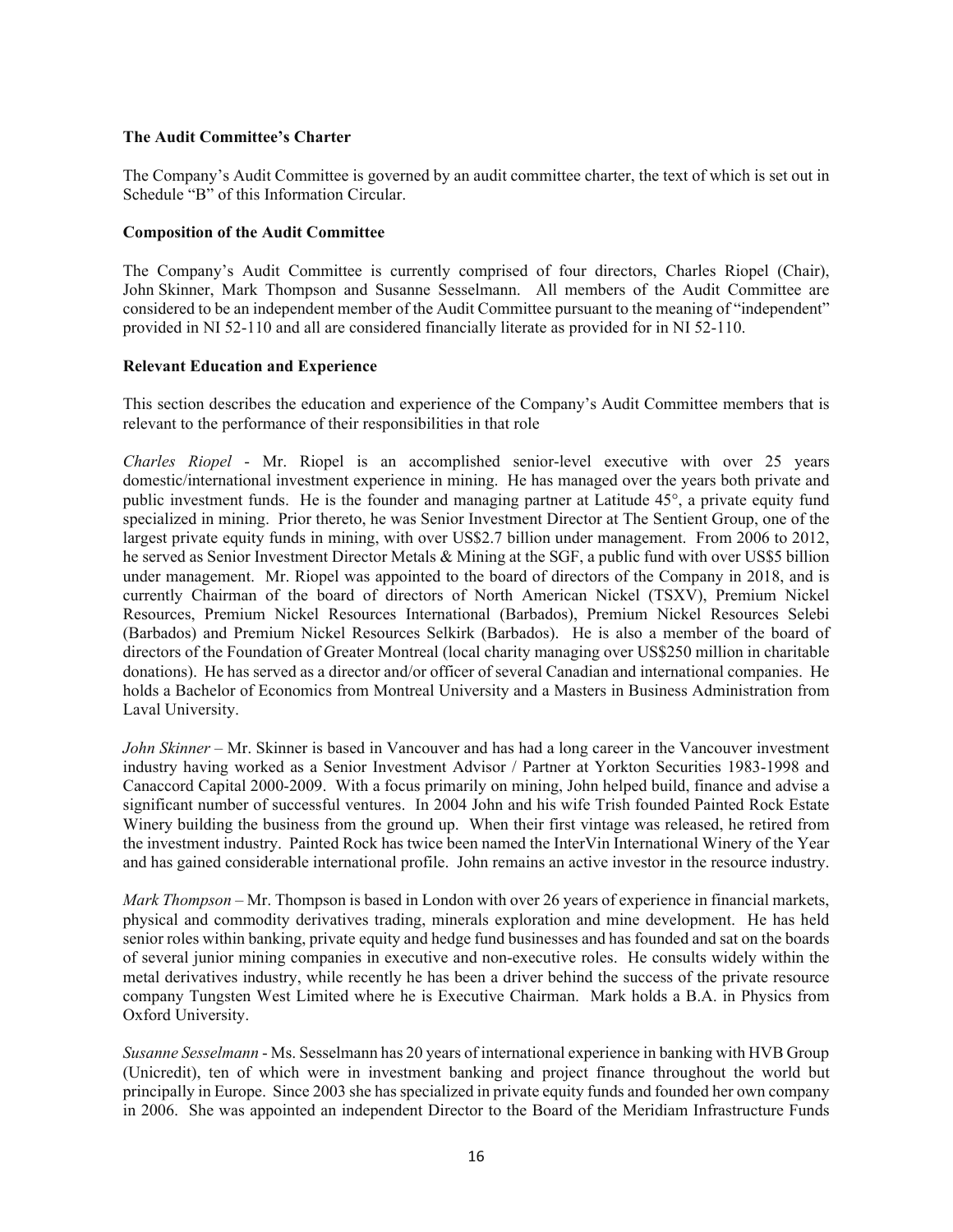Group in France and the US, developing, managing, and financing infrastructure projects. Then she also served as a Board Director of natural resources funds group, The Sentient Group, and various Sentient group companies, and of Marengo Mining Limited, a junior copper exploration company in Papua New Guinea until 2012. Ms. Sesselmann has been lecturing at universities in Paris and in Linz for many years. She holds a Master's degree in Languages (French and Spanish) from the University of Innsbruck, Austria.

#### **Audit Committee Oversight**

Since the commencement of the Company's most recently completed financial year ended December 31, 2021, the Company's Board has not failed to adopt a recommendation of the Audit Committee to nominate or compensate an external auditor.

#### **Reliance on Certain Exemptions**

Since the commencement of the Company's most recently completed financial year ended December 31, 2021, the Company has not relied on the exemptions contained in sections 2.4 *De Minimis Non-Audit Services",* or Part 8 (*Exemptions*) of NI 52-110. Section 2.4 provides an exemption from the requirement that the Audit Committee must pre-approve all non-audit services to be provided by the auditor, where the total amount of fees related to the non-audit services are not expected to exceed 5% of the total fees payable to the auditor in the financial year in which the non-audit services were provided. Part 8 permits a company to apply to a securities regulator authority for an exemption from the requirements of NI 52-110, in whole or in part.

#### **Pre-Approval Policies and Procedures**

The Audit Committee has not adopted specific policies and procedures for the engagement of non-audit services. Subject to the requirements of NI 52-110, the engagement of non-audit services is considered by the Company's Board, and where applicable the Audit Committee, on a case-by-case basis.

# **External Auditor Service Fees**

The fees paid by the Company to its auditor in each of the last two financial years, by category, are as follows:

|                           | Year ended December 31, 2021 | Year ended December 31, 2020 |
|---------------------------|------------------------------|------------------------------|
| Audit Fees                | $$207,874^{(1)}$$            | $$114,695^{(2)}$             |
| <b>Audit-Related Fees</b> | Nil                          | Nil                          |
| Tax Fees <sup>(3)</sup>   | Nil                          | 8.151                        |
| All Other Fees $(4)$      | Nil                          | Nil                          |
| <b>Total Fees Billed</b>  | \$207,874                    | 122,845                      |

Notes:

<sup>(1)</sup> In financial year ended December 31, 2021, audit fees were for professional services rendered by KPMG LLP and MHA MacIntyre Hudson <sup>(2)</sup> In financial year ended December 31, 2020, audit fees were for professional se

fees.

#### *Audit Fees*

Audit fees were for professional services rendered by KPMG LLP, in Canada, and MHA MacIntyre Hudson, in the United Kingdom, for the audit of the Company's consolidated annual financial statements and services provided in connection with statutory and regulatory filings or engagements.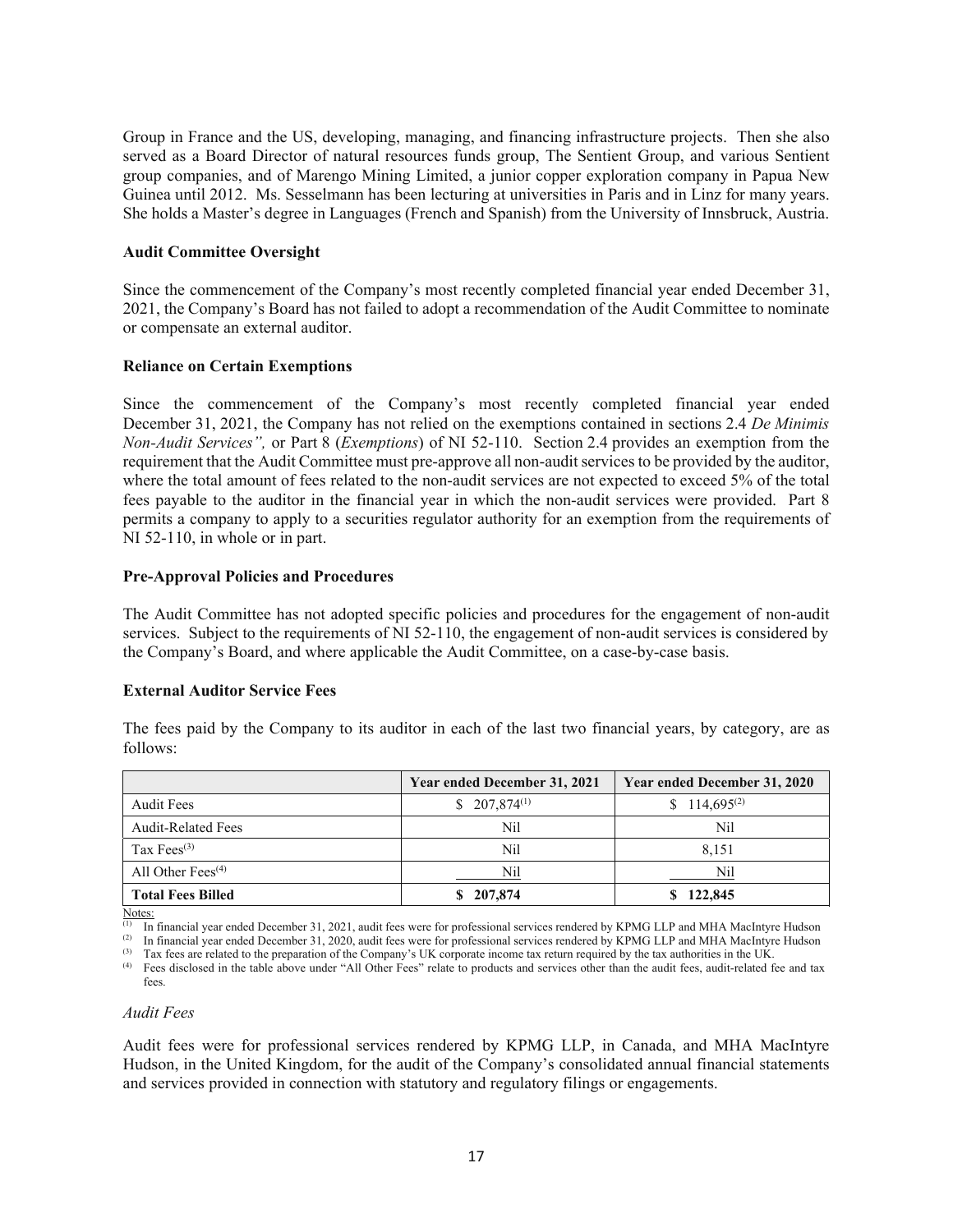# *Audit-Related Fees*

Audit-related fees were for assurance and related services reasonably related to the performance of the audit or review of the annual statements that are not reported under "Audit Fees" above.

#### *Tax Fees*

Tax fees were for tax compliance, tax advice and tax planning professional services. These services consisted of tax compliance, including the review of tax returns and tax planning and advisory services relating to common forms of domestic and international taxation (i.e., income tax, capital tax, goods and services tax, payroll tax and value added tax).

#### *All Other Fees*

Fees disclosed in the table above under the item "All Other Fees" were incurred for services other than the audit fees, audit-related fees and tax fees described above. These services consisted of assistance in the documentation of processes and controls and disbursements made by the auditor on behalf of the Company.

#### **Exemptions**

For the financial year ended December 31, 2021, the Company is relying on the exemption provided by section 6.1 of NI 52-110 which provides that the Company, as a venture issuer, is not required to comply with Part 3 (*Composition of the Audit Committee*) and Part 5 (*Reporting Obligations*) of NI 52-110.

# **PARTICULARS OF MATTERS TO BE ACTED UPON**

# **1. Chairman's Report to the Shareholders**

Discussion of the 2021 Chairman's Report to the Shareholders.

# **2. Management report**

Discussion of the 2021 annual report prepared by the Board.

# **3. UK 2021 Annual Accounts**

The Company is a reporting issuer in Canada and filed its consolidated audited annual financial statements for the year ended December 31, 2021 on April 14, 2022. Under applicable English corporate law, the Company is also required to complete an audit of the Company's accounts on a standalone basis and to present such accounts for the financial year ended December 31, 2021 (the "**UK 2021 Annual Accounts**") before the Meeting. The UK 2021 Annual Accounts will be provided to Entitled Shareholders in sufficient time to be properly considered at the Meeting. The UK 2021 Annual Accounts along with additional information concerning the Company will also be available on SEDAR at www.sedar.com.

It is proposed to adopt the UK 2021 Annual Accounts for the financial year ended December 31, 2021 as drawn up by the Board and signed by each director.

# **4. Setting the Number of Executive and Non-Executive Directors**

The Board presently consists of six directors. Shareholders will be asked, at the Meeting to determine the number of directors for the ensuing year. It is proposed to determine that the Board will consist of two executive directors and four non-executive directors.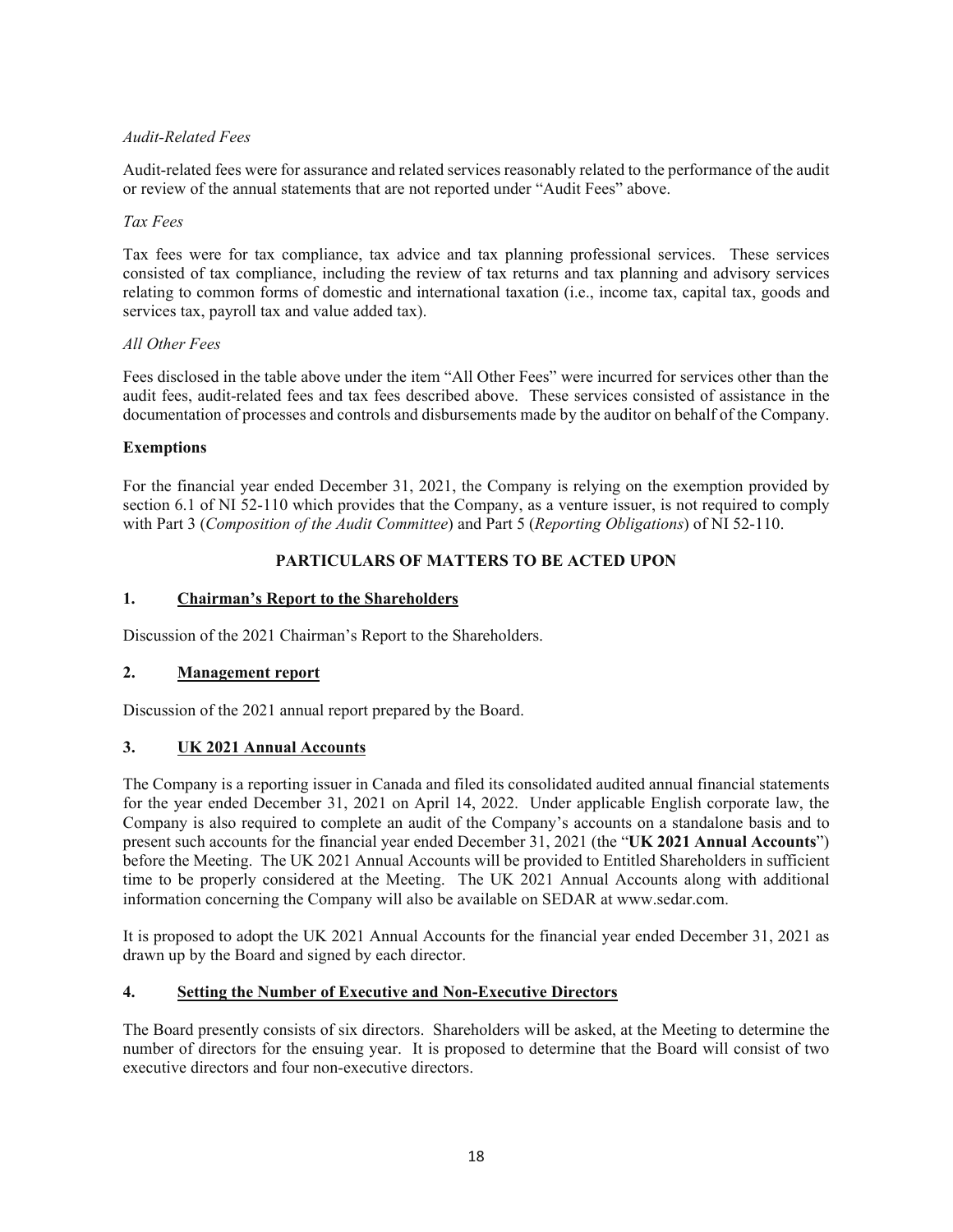# **5. Appointment of directors of the Board**

The Board nominated each of the present directors, as listed below, for appointment for a term of office expiring at the close of the annual general meeting of the Company to be held in 2023. The management's nominees proposed by management as proxyholders in the accompanying form of proxy intend to vote for the appointment of these nominees. Management does not contemplate that any of these nominees will be unable to serve as a director.

# *Majority Voting Policy*

On April 13, 2022, the Company adopted a majority voting policy (the "**Majority Voting Policy**") for the election of directors. Accordingly, if a director standing for election or re-election in an uncontested election does not receive the vote of at least a majority of the votes cast at any meeting for the election of directors at which a quorum is present, the director will promptly tender his or her resignation to the Board. Within 90 days after the certification of the election results, the Board will decide, through a process managed by the Corporate Governance and Nominating Committee, whether to accept or reject the resignation and the Board's decision will be publicly disclosed. For more information regarding the Company's Majority Voting Policy, see "*Disclosure of Corporate Governance Practices*".

# *Director Term Limits*

The Company has not adopted any term limits for directors. The Board considers merit as the key requirement for board appointments. New board appointments are considered based on the Company's needs and the expertise required to support the Company and its stakeholders. Directors are not generally asked to resign but may be asked to not stand for re-election.

#### *Representation of Women*

The members of the Board have diverse backgrounds and expertise and were selected on the belief that the Company and its stakeholders would benefit from such a range of talent and expertise. The Company has not adopted a policy relating to the identification and nomination of women directors but has sought to attract diversity at the Board and executive levels on the advice of the Corporate Governance and Nominating Committee pursuant to the recruitment efforts of management of the Company. The Corporate Governance and Nominating Committee Charter provides that the Nominating Committee is responsible for recommending, as required, director candidates to be considered against objective criteria, having due regard for the benefits of diversity, to reflect the needs of the Board. At present, one of the Company's six directors (one of four independent directors) is a woman and two of three executives who report to the Company's Executive Chairman are women. The Company believes in the importance of increased diversity, including the identification and nomination of women to the Board. The Company has not adopted a target regarding the representation of women on the Board or in executive officer positions. Rather, the Board and Corporate Governance and Nominating Committee consider highly-qualified candidates and take into consideration additional diversity criteria including gender, age, nationality, cultural and educational background, business knowledge, sector specific knowledge and other experience, in identifying and selecting candidates for the Board and executive positions, which the Company believes is adequate in assessing gender diversity at the Board and executive levels.

In accordance with the Statues the persons nominated for appointment as director shall be appointed by ordinary resolution at the Meeting. Currently the directors of the Company are Messrs. McArthur, Clark, Riopel, Skinner, Thompson and Mrs. Sesselmann.

The following information relating to the nominees for election as directors of the Company is as at May 16, 2022 and is based on information received by the Company from said nominees, and sets forth the names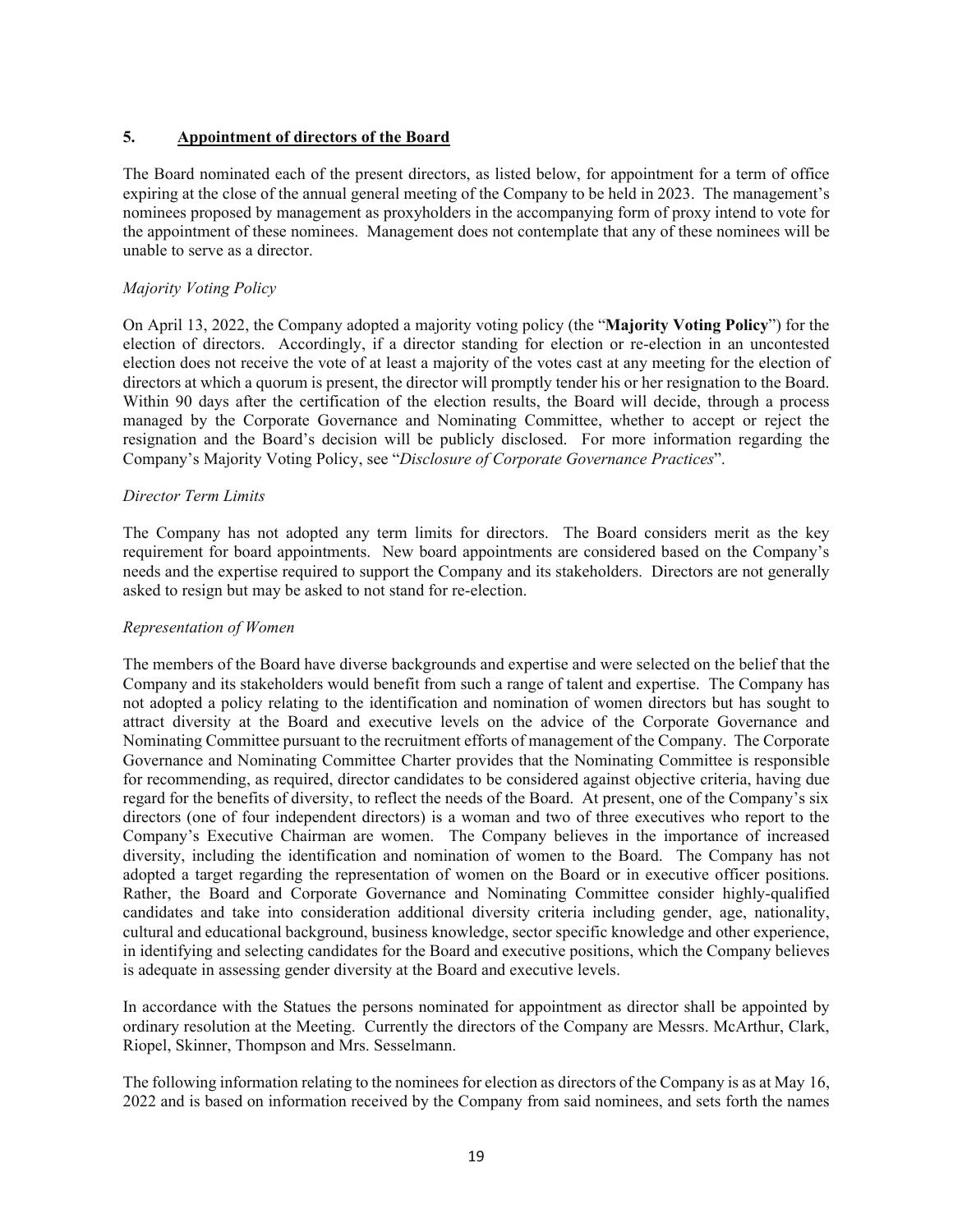and municipality of residence of the persons either nominated for or presently holding office as directors, the number of Shares beneficially owned, directly or indirectly, or over which each exercises control and direction, the period served as director and the principal occupation during the last five years of each nominee:

| Name and Municipality of<br>Residence and Office Held, if<br>any                                    | Present Principal Occupation for the past five years                                                                                                                                                                                                                                                                                                                                                                                                                                                                                                                                                                                                                                                                                                                                                                                                                                                                                                                                                                                                                                                                                                                                                                                                                                                                                                                                                                     | <b>Director Since</b>           | Number of<br><b>Voting Shares</b><br><b>Beneficially</b><br>Owned,<br>Directly or<br>Indirectly, or<br><b>Controlled by</b><br><b>Proposed</b><br>Director <sup>(1)</sup> |
|-----------------------------------------------------------------------------------------------------|--------------------------------------------------------------------------------------------------------------------------------------------------------------------------------------------------------------------------------------------------------------------------------------------------------------------------------------------------------------------------------------------------------------------------------------------------------------------------------------------------------------------------------------------------------------------------------------------------------------------------------------------------------------------------------------------------------------------------------------------------------------------------------------------------------------------------------------------------------------------------------------------------------------------------------------------------------------------------------------------------------------------------------------------------------------------------------------------------------------------------------------------------------------------------------------------------------------------------------------------------------------------------------------------------------------------------------------------------------------------------------------------------------------------------|---------------------------------|---------------------------------------------------------------------------------------------------------------------------------------------------------------------------|
| Dr. Adrian McArthur<br>Brisbane, Australia<br>President and Chief Executive<br>Officer and Director | Dr. McArthur is the President and Chief Executive Officer of the<br>Company and has over 25 years of experience in exploration,<br>resource delineation and project generation roles for industrial<br>minerals, gold, and base metals. He acts as the Qualified Person for<br>the Company and oversees the exploration strategy of the<br>currently focused on<br>Company's projects,<br>copper-gold<br>mineralization. Dr. McArthur holds a PhD from Monash University<br>is a Fellow of AusIMM.                                                                                                                                                                                                                                                                                                                                                                                                                                                                                                                                                                                                                                                                                                                                                                                                                                                                                                                       | July 20, 2020 -<br>Present      | 692,874                                                                                                                                                                   |
| <b>Gilbert Clark</b><br>Le Rouret, France<br>Executive<br>Chairman<br>and<br>Director               | Mr. Clark served as a Partner with Sentient Equity Partners from<br>2017 until his recent retirement. Prior to this he was a Senior<br>Investment Advisor and Director at Sentient Asset Management<br>Canada. Mr. Clark has been Managing Director of European Mining<br>Services, a Private Mining Consultancy since 2003. Previously, he<br>has been involved in private equity investments and appraisals<br>primarily in the mining and energy sectors.                                                                                                                                                                                                                                                                                                                                                                                                                                                                                                                                                                                                                                                                                                                                                                                                                                                                                                                                                             | June 29, 2018 -<br>Present      | 1,670,709                                                                                                                                                                 |
| Charles Riopel $^{(2)(3)(4)}$<br>Quebec, Canada<br>Lead Independent Director                        | Mr. Riopel is an accomplished senior-level executive with over 25<br>years domestic/international investment experience in mining. He<br>has managed over the years both private and public investment<br>funds. He is the founder and managing partner at Latitude 45°, a<br>private equity fund specialized in mining. Prior thereto, he was<br>Senior Investment Director at The Sentient Group, one of the largest<br>private equity funds in mining, with over US\$2.7 billion under<br>management. From 2006 to 2012, he served as Senior Investment<br>Director Metals & Mining at the SGF, a public fund with over US\$5<br>billion under management. Mr. Riopel was appointed to the board of<br>directors of the Company in 2018, and is currently Chairman of the<br>board of directors of North American Nickel (TSXV), Premium<br>Nickel Resources, Premium Nickel Resources International<br>(Barbados), Premium Nickel Resources Selebi (Barbados) and<br>Premium Nickel Resources Selkirk (Barbados). He is also a member<br>of the board of directors of the Foundation of Greater Montreal (local<br>charity managing over US\$250 million in charitable donations). He<br>has served as a director and/or officer of several Canadian and<br>international companies. He holds a Bachelor of Economics from<br>Montreal University and a Masters in Business Administration from<br>Laval University. | May 24, $2018 -$<br>Present     | 1,229,632                                                                                                                                                                 |
| Susanne Sesselmann <sup>(2)(3)(4)</sup><br>Munich, Germany<br>Director                              | Ms. Sesselmann has 20 years of international experience in banking<br>with HVB Group (Unicredit), ten of which were in investment<br>banking and project finance throughout the world but principally in<br>Europe. Since 2003 she has specialized in private equity funds and<br>founded her own company in 2006. She was appointed an<br>independent Director to the Board of the Meridiam Infrastructure<br>Funds Group in France and the US, developing, managing, and<br>financing infrastructure projects. Then she also served as a Board<br>Director of natural resources funds group, The Sentient Group, and<br>various Sentient group companies, and of Marengo Mining Limited,<br>a junior copper exploration company in Papua New Guinea until<br>2012. Ms. Sesselmann has been lecturing at universities in Paris and<br>in Linz for many years. She holds a Master's degree in Languages<br>(French and Spanish) from the University of Innsbruck, Austria.                                                                                                                                                                                                                                                                                                                                                                                                                                               | October 27,<br>$2021 -$ Present | 20,000                                                                                                                                                                    |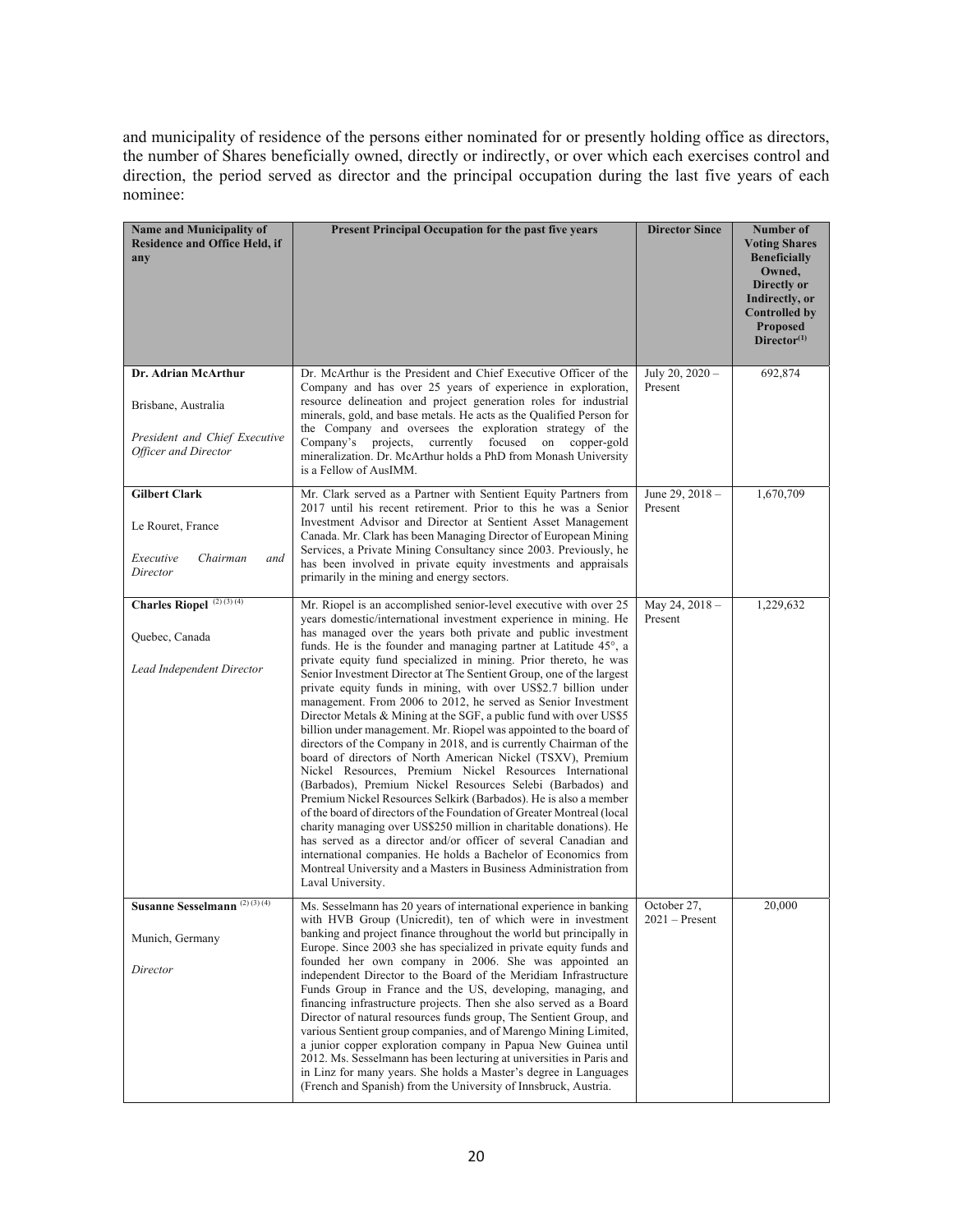| <b>Name and Municipality of</b><br><b>Residence and Office Held, if</b><br>any | Present Principal Occupation for the past five years                                                                                                                                                                                                                                                                                                                                                                                                                                                                                                                                                                                   | <b>Director Since</b>           | Number of<br><b>Voting Shares</b><br><b>Beneficially</b><br>Owned,<br>Directly or<br>Indirectly, or<br><b>Controlled by</b><br><b>Proposed</b><br>$Director^{(1)}$ |
|--------------------------------------------------------------------------------|----------------------------------------------------------------------------------------------------------------------------------------------------------------------------------------------------------------------------------------------------------------------------------------------------------------------------------------------------------------------------------------------------------------------------------------------------------------------------------------------------------------------------------------------------------------------------------------------------------------------------------------|---------------------------------|--------------------------------------------------------------------------------------------------------------------------------------------------------------------|
| John Skinner <sup>(2)(3)(4)</sup><br>British Columbia, Canada                  | Mr. Skinner is based in Vancouver and has had a long career in the<br>Vancouver investment industry having worked as a Senior<br>Investment Advisor/ Partner at Yorkton Securities 1983-1998 and                                                                                                                                                                                                                                                                                                                                                                                                                                       | January 20,<br>$2021 -$ Present | $4,705,166^{(5)}$                                                                                                                                                  |
| Director                                                                       | Canaccord Capital 2000-2009. With a focus primarily on mining,<br>John helped build, finance, and advise a significant number of<br>successful ventures. In 2004 John and his wife Trish founded Painted<br>Rock Estate Winery building the business from the ground up. When<br>their first vintage was released, he retired from the investment<br>industry. Painted Rock has twice been named the InterVin<br>International Winery of the Year and has gained considerable<br>international profile. John remains an active investor in the resource<br>industry and has been a strong supporter of the Company since July<br>2020. |                                 |                                                                                                                                                                    |
| Mark Thompson <sup>(2)(6)</sup>                                                | Mr. Thompson is based in Amersham with over 26 years of                                                                                                                                                                                                                                                                                                                                                                                                                                                                                                                                                                                | January 20,                     | $4,426,600^{(6)}$                                                                                                                                                  |
| Amersham, United Kingdom                                                       | experience in financial markets, physical and commodity derivatives<br>trading, minerals exploration and mine development. He has held                                                                                                                                                                                                                                                                                                                                                                                                                                                                                                 | $2021 -$ Present                |                                                                                                                                                                    |
| Director                                                                       | senior roles within banking, private equity and hedge fund<br>businesses and has founded and sat on the boards of several junior<br>mining companies in executive and non-executive roles. He consults<br>widely within the metal derivatives industry, while recently he has<br>been a driver behind the success of the private resource company<br>Tungsten West Limited where he is Executive Chairman. Mark<br>holds a B.A. in Physics from Oxford University and has been a<br>strong supporter of the Company since July 2020.                                                                                                   |                                 |                                                                                                                                                                    |

Notes:

(1) Information as to Shares beneficially owned, directly or indirectly, or over which control or direction is exercised, is based upon information furnished to the Company by the nominees.<br>(2) Member of the Audit Committee.<br>(3) Momber of the Companeation Committee.

 $(3)$  Member of the Compensation Committee.

(4) Member of the Corporate Governance and Nominating Committee.<br>  $\frac{(5)}{25}$  Of these Shares 788,500 are held personally and 3,016,666 are bending

(5) Of these Shares, 788,500 are held personally and 3,916,666 are beneficially held in the name of Patricia Skinner.<br>  $\frac{(6)}{255}$  Of these Shares, 855,500 are beneficially held in the name of Particias Sequesting and 2,

(6) Of these Shares, 855,500 are beneficially held in the name of Pershing Securities and 3,571,500 are beneficially held in the name of Platform Securities.

#### *Corporate Cease Trade Orders, Bankruptcies, Penalties or Sanctions*

The terms of office of those nominees who are presently directors will expire as of the close of the Meeting. All of the directors who are elected at the Meeting will have their term of office expire at the close of the next annual general meeting of shareholders of the Company.

Other than as set forth herein, no person nominated as director of the Company is, or within the 10 years before the date of this Information Circular has been, a director or executive officer of any company that, while that person was acting in that capacity:

- (a) was the subject of a cease trade or similar order or an order that denied the company access to any exemption under securities legislation, for a period of more than 30 consecutive days;
- (b) was subject to an event that resulted, after the director or executive officer ceased to be a director or executive officer, in the company being the subject of a cease trade or similar order or an order that denied the relevant company access to any exemption under securities legislation, for a period of more than 30 consecutive days; or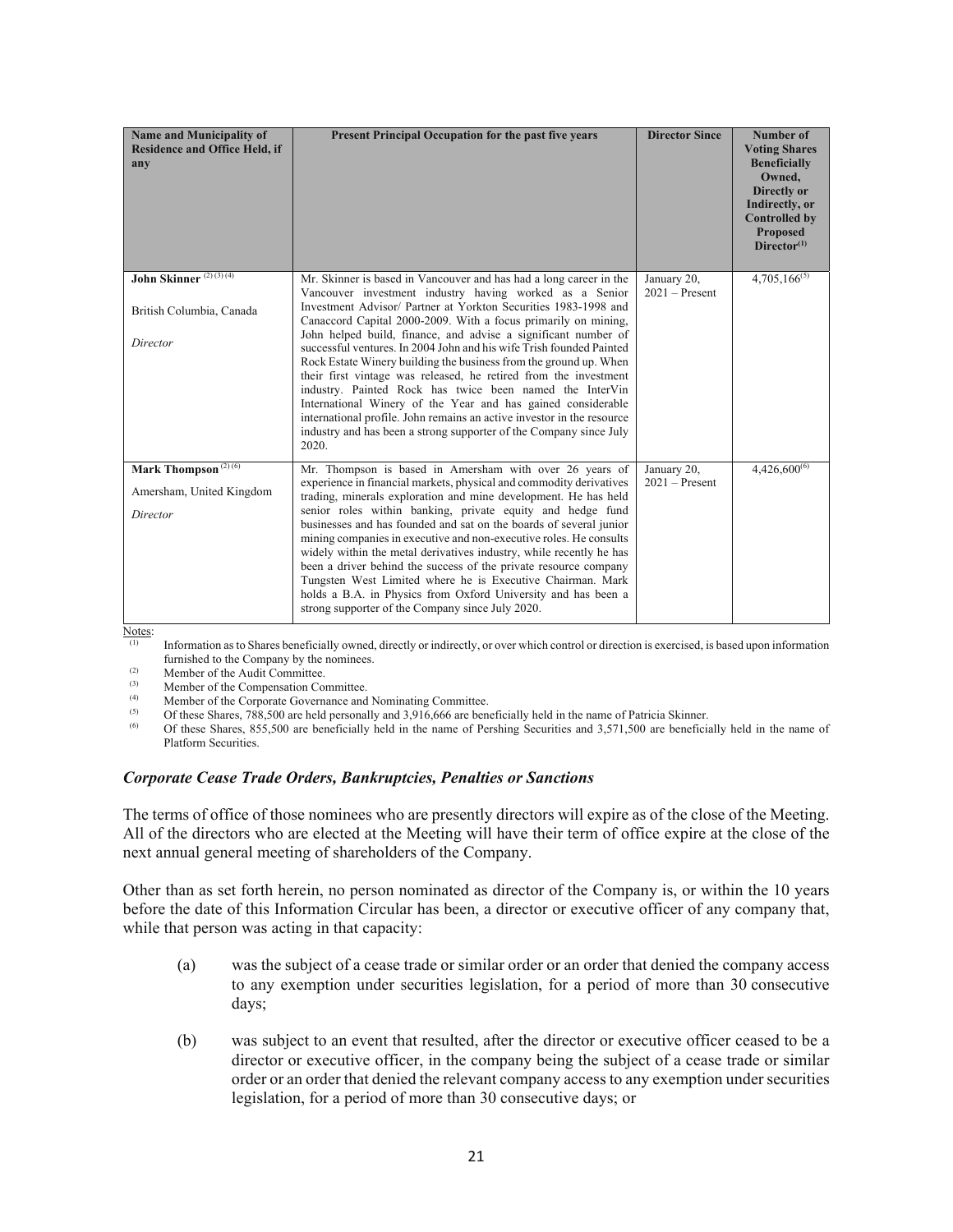(c) within a year of that person ceasing to act in that capacity, became bankrupt, made a proposal under any legislation relating to bankruptcy or insolvency or was subject to or instituted any proceedings, arrangement or compromise with creditors, or had a receiver, receiver manager or trustee appointed to hold its assets.

No person nominated as director of the Company has, within the 10 years before the date of this Information Circular, become bankrupt, made a proposal under any legislation relating to bankruptcy or insolvency, or become subject to or instituted any proceedings, arrangement or compromise with creditors, or had a receiver, receiver manager or trustee appointed to hold the assets of the proposed director.

The above information was provided to the Company by the nominees.

# **6. Appointment of Auditor**

It is proposed to appoint KPMG LLP, Chartered Professional Accountants ("**KPMG**"), of Bay Adelaide Centre, 333 Bay Street, Suite 4600, Toronto, Ontario, M5H 2S5, as auditor of the Company until the next annual general meeting of shareholders of the Company. KPMG has been the auditors of the Company since November 28, 2016. Prior to KPMG's appointment of Auditor of the Company, the Company was a private company and was not audited.

It is also further proposed that the Company's existing auditor in the United Kingdom, MHA MacIntyre Hudson, be replaced by the appointment of Adler Shine LLP, of Aston House, Cornwall Avenue, London, N3 1LF, as the Company's auditor in the United Kingdom until the next annual general meeting of the shareholders of the Company.

# **7. Omnibus Incentive Plan**

The Company's Omnibus Incentive Plan a copy of which is attached as Schedule "C" to this Information Circular, is proposed to be adopted and approved for the Company. Shareholders will be asked to consider and, if deemed advisable, pass, with or without variation, an ordinary resolution, subject to regulator approval, approving the Omnibus Incentive Plan at the Meeting. The Omnibus Incentive Plan will replace the Option Plan currently in effect and all options granted under the Option Plan will be governed by the Omnibus Incentive Plan going forward.

The purpose of the Omnibus Incentive Plan is to increase the interests of the Company and its subsidiaries by: (i) assisting the Company and its subsidiaries in attracting and retaining individuals with experience and ability, (ii) allowing certain directors, executive officers, key employees and consultants of the Company and its subsidiaries to participate in the long term success of the Company, and (iii) promoting a greater alignment of interests between the directors, executive officers, key employees and consultants designated under the Omnibus Incentive Plan and the Shareholders.

**Shareholders will be asked at the Meeting to pass an ordinary resolution approving and adopting the Omnibus Incentive Plan, and approving the issuance of Shares up to a maximum of ten percent (10%) of the Company's issued and outstanding Shares from time to time, together with any of the Company's other security-based compensation arrangements of the Company. The maximum number of Shares available for issuance pursuant to RSUs and DSUs (as defined below) granted under the Omnibus Incentive Plan shall be, in the aggregate, equal to two percent (2%) of the Company's issued and outstanding Shares.** 

The following is a summary of the principal terms of the Omnibus Incentive Plan, which is qualified in its entirety by reference to the text of the Omnibus Incentive Plan, a copy of which is attached Schedule "C" to this Information Circular*.*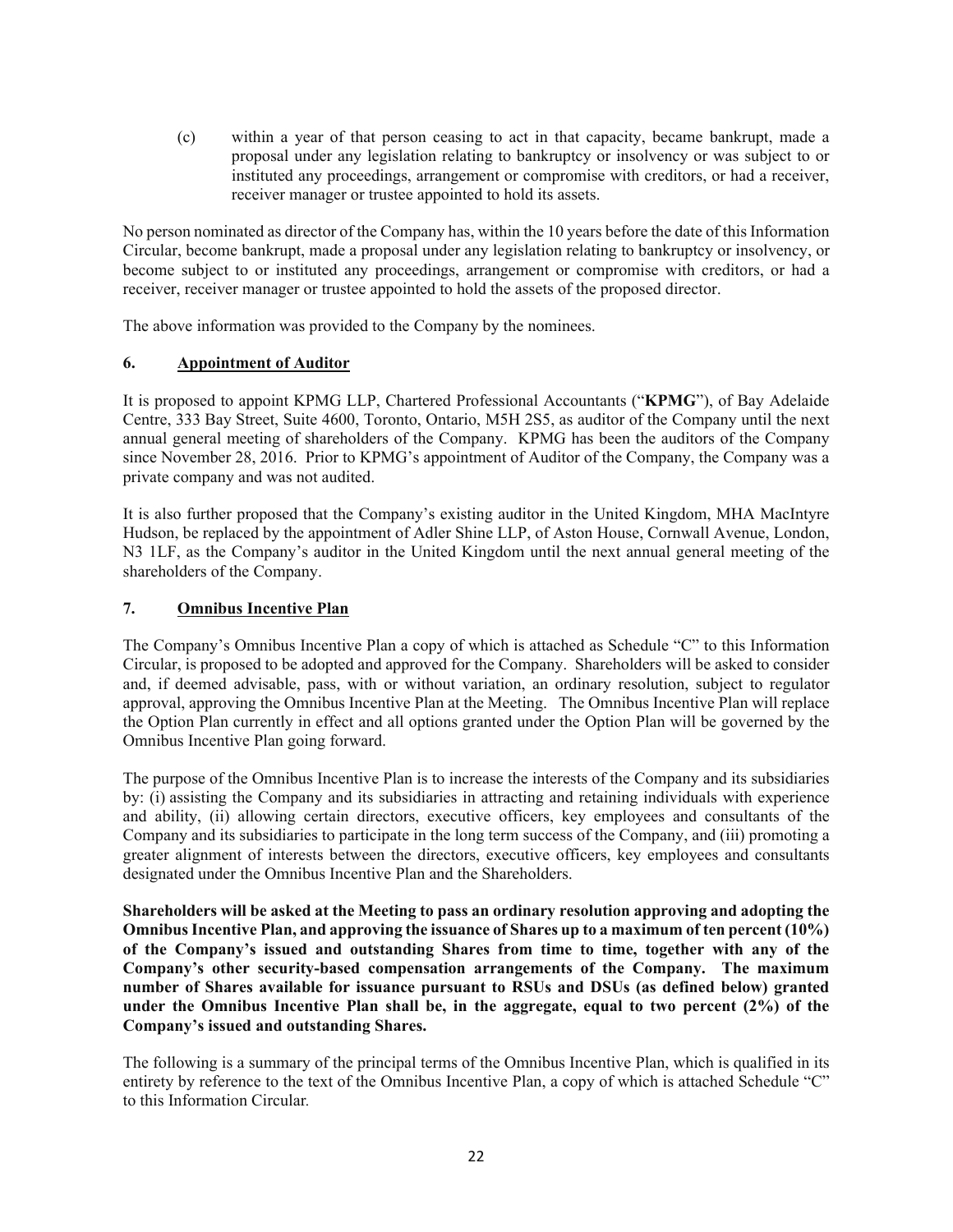# *Purpose*

The purpose of the Omnibus Incentive Plan is to: (a) increase the interest in the Company's welfare of those Eligible Participants (as defined below), who share responsibility for the management, growth and protection of the business of the Company or any of its subsidiaries; (b) provide an incentive to such Eligible Participants to continue their services for the Company or any of its subsidiaries and to encourage such Eligible Participants whose skills, performance and loyalty to the objectives and interests of the Company or any of its subsidiaries are necessary or essential to its success, image, reputation or activities; (c) reward Eligible Participants for their performance of services while working for the Company or any of its subsidiaries; and (d) provide a means through which the Company or any of its subsidiaries may attract and retain able persons to enter its employment or service.

# *Types of Awards*

The Omnibus Incentive Plan provides for the grant of Options, RSUs and DSUs (all as defined below, and each an "**Award**" and collectively, the "**Awards**"). All Awards are granted by an agreement or other instrument or document evidencing the Award granted under the Omnibus Incentive Plan (a "**Grant Agreement**").

# *Omnibus Incentive Plan Administration*

The Omnibus Incentive Plan is administered by the Board which may delegate its authority to administer the Omnibus Incentive Plan to officers of the Company, or committees thereof, the authority, subject to such terms as the Board shall determine, to perform such functions, in whole or in part. Any such delegation by the Board may be revoked at any time at the Board's sole discretion. Subject to the terms of the Omnibus Incentive Plan, applicable law and the rules of the Exchange, the Board (or its delegate) has the power and authority to make such determinations under, and such interpretations of, and take such steps and actions in connection with, the proper administration and operations of the Omnibus Incentive Plan as it may deem necessary or advisable.

# *Shares Available for Awards*

Subject to adjustments as provided for under the Omnibus Incentive Plan, the maximum number of Shares of the Company available for issuance at any time pursuant to Awards granted under the Omnibus Incentive Plan shall equal to ten percent (10%) of the Company's issued and outstanding Shares, together with any of the Company's other Security Based Compensation Arrangement (as such term is defined in the Omnibus Incentive Plan) of the Company. The maximum number of Shares available for issuance pursuant to RSUs and DSUs granted under the Omnibus Incentive Plan shall be, in the aggregate, equal to two percent (2%) of the Company's issued and outstanding Shares, subject to availability under the aggregate 10% limit for the Omnibus Incentive Plan. There are 14,479,364 Options outstanding under the Omnibus Incentive Plan (based on existing Options granted under the Option Plan which will be replaced by the Omnibus Incentive Plan) and 2,392,762 Shares remain available for grant under the Omnibus Incentive Plan (representing 1.42% of the Company's issued and outstanding Shares). As at the record date for the Meeting, since there will be less than 2% availability under the Omnibus Incentive Plan, the Company will not be permitted to issue RSUs and DSUs up to 2% of the Company's issued and outstanding Shares.

In no event will the maximum number of Shares of the Company available for issuance under the Omnibus Incentive Plan exceed ten percent (10%) of the Company's issued and outstanding Shares from time to time, less the number of Shares reserved for issuance under all other Security Based Compensation Arrangements of the Company.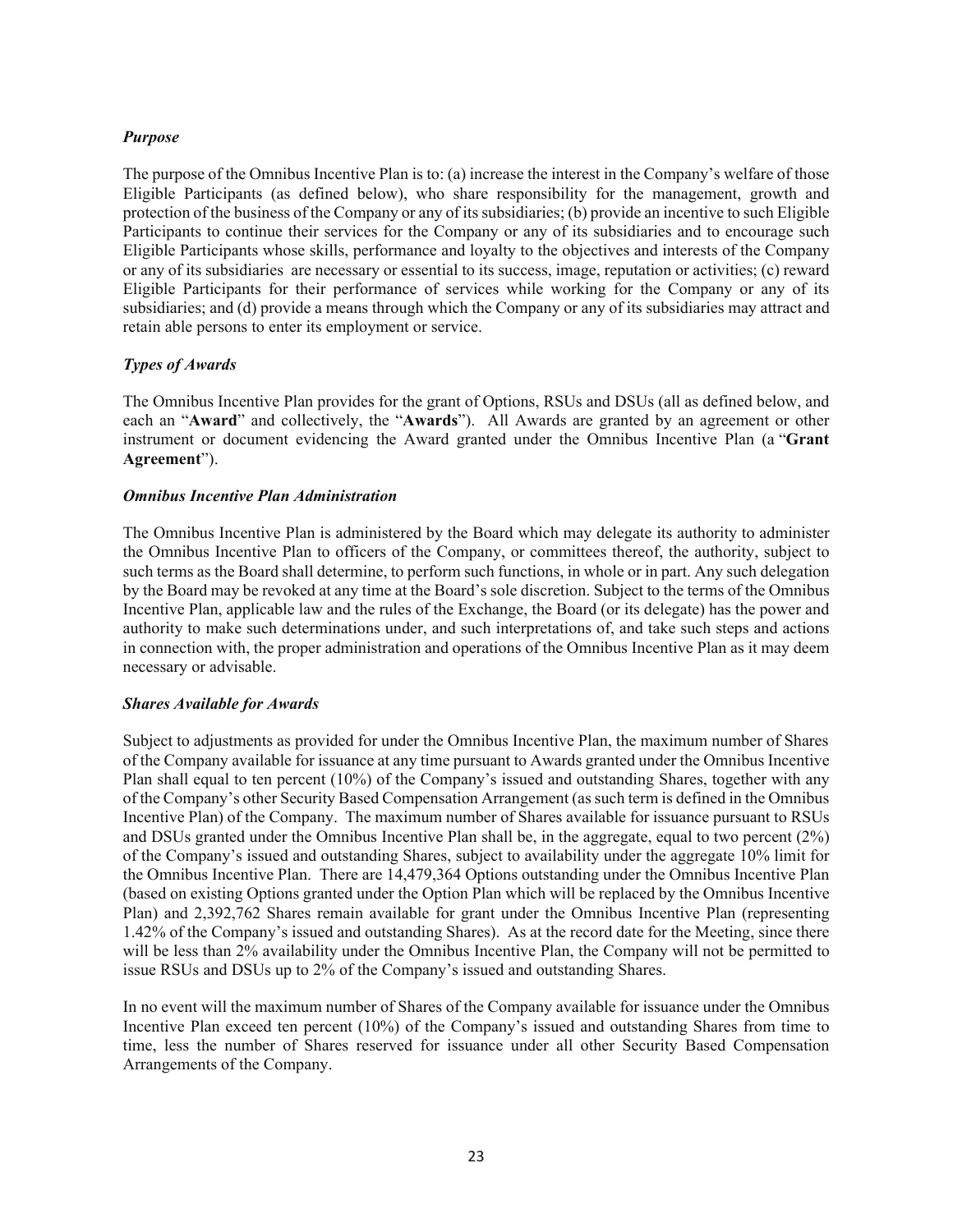For greater certainty, any RSUs and DSUs that are granted under the Omnibus Incentive Plan will reduce the corresponding number of Options available for grant under the Omnibus Incentive Plan.

The Omnibus Incentive Plan is considered to be a "evergreen" plan as Shares of the Company covered by the Awards which have been exercised, surrendered or settled, as applicable, will be available for subsequent grant under the Omnibus Incentive Plan and the number of Awards that may be granted under the Omnibus Incentive Plan increases if the total number of issued and outstanding Shares of the Company increases.

The number of Shares of the Company issuable to Insiders, as defined in the Omnibus Incentive Plan, at any time, under all security-based compensation arrangements of the Company may not exceed ten percent (10%) of the Company's issued and outstanding Shares. The number of Shares of the Company issued to Insiders within any one-year period, under all security-based compensation arrangements of the Company may not exceed ten percent (10%) of the Company's issued and outstanding Shares.

#### *Eligible Participants*

Any person who is a director, executive officer, employee or consultant of the Company or any of its subsidiaries, shall be eligible to be selected to receive an Award under the Omnibus Incentive Plan (the "**Eligible Participants**").

#### *Limits for Individuals*

The maximum aggregate number of Shares of the Company that are issuable to any Eligible Participant (as such terms are defined in the Omnibus Incentive Plan) under all the Company's Security Based Compensation Arrangements (as such terms are defined in the Omnibus Incentive Plan) shall not exceed five percent (5%) of the Company's issued and outstanding Shares.

#### *Limits for Non-Employee Directors*

The maximum aggregate number of Shares of the Company that are issuable to any Eligible Participants who are Non-Employee Directors (as such term is defined in the Omnibus Incentive Plan) shall not exceed one percent (1%) of the Company's issued and outstanding Shares and the aggregate fair value on the date of grant of all Awards granted to any Non-Employee Director under all of the Company's Security Based Compensation Arrangements within any one financial year of the Company shall not exceed C\$150,000, of which no more than \$100,000 may be granted in the form of Options. Notwithstanding the forgoing, the limits shall not apply to any DSUs granted to Non-Employee Directors in respect of a deferral of Annual Base Compensation (as such term is defined in the Omnibus Incentive Plan) or to Awards granted to a new Non-Employee Director upon joining the board of the Company or a subsidiary.

#### *Blackout Period*

In the event that the expiry date of any Award would otherwise occur in a Blackout Period or within ten (10) business days of the end of the Blackout Period (or, in the case of options, nine (9) business days), the expiry date shall be extended to the tenth  $(10<sup>th</sup>)$  business day following the last day of a Blackout Period. A blackout period is defined as a period during which an Eligible Participant (as defined in the Omnibus Incentive Plan) cannot sell Shares, due to applicable law or policies of the Company in respect of insider trading (the "**Blackout Period**").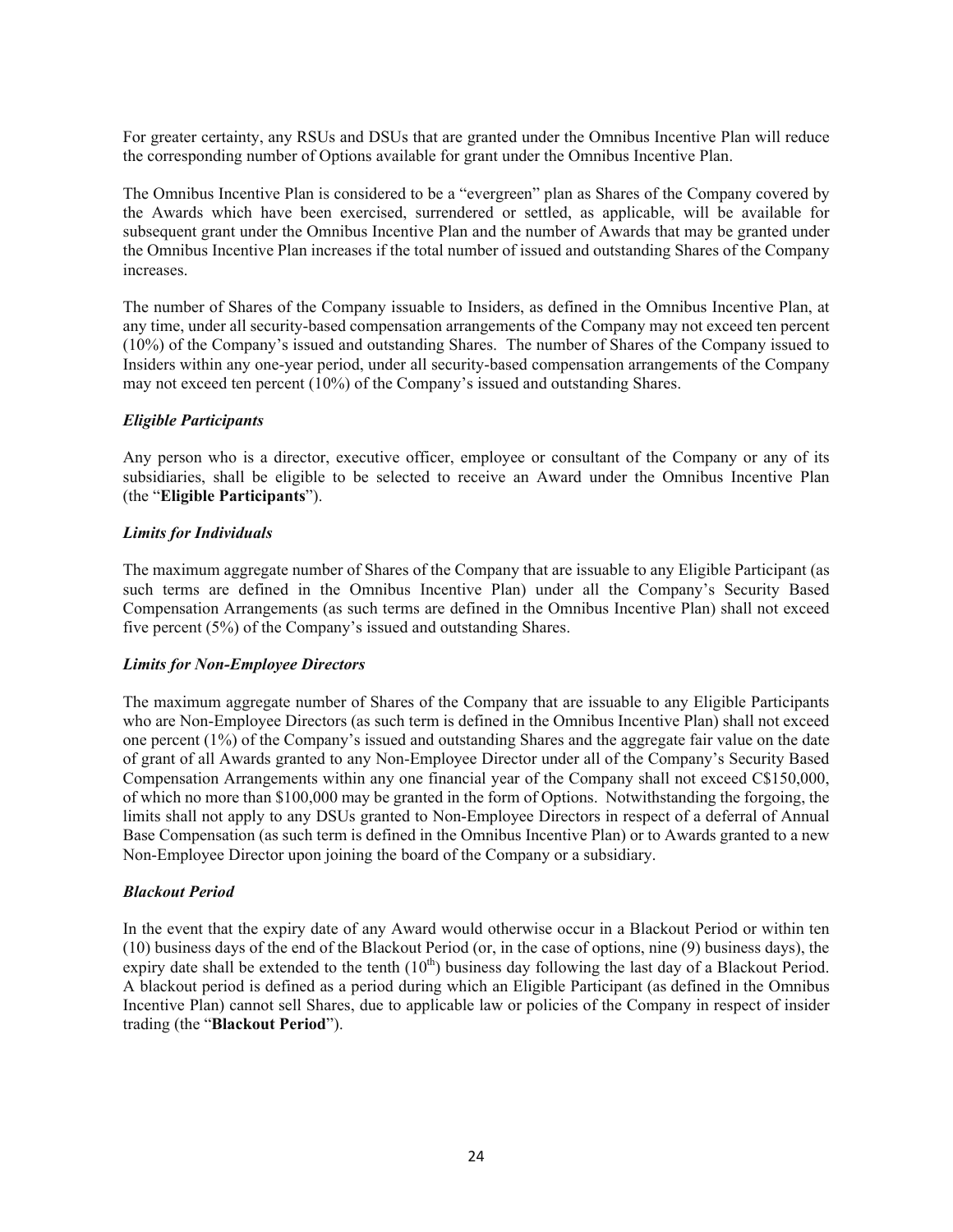# *Vesting*

All Awards may be subject to the terms and conditions pursuant to the Grant Agreement.

# *Expiry*

No Award will expire more than ten (10) years after the date of grant, although the term of each Award may be fixed by the Board.

# *Description of Awards and Effect of Termination on Awards*

# *Options*

Subject to the provisions of the Omnibus Incentive Plan, the Board or its delegate, will be permitted to grant options under the Omnibus Incentive Plan. An "**Option**" is an Award that entitles a holder to purchase a Share of the Company at an exercise price set at the time of the grant. Options may vest over a period of time as established by the Board from time to time. Under no circumstances will the Company issue Options at less than Market Value (as such terms are defined in the Omnibus Incentive Plan).

Options granted pursuant to the Omnibus Incentive Plan shall be exercisable at such times and on the occurrence of such events, and be subject to such restrictions and conditions, as the Board shall in each instance approve, which need not be the same for each grant or for each Eligible Participant. Without limiting the foregoing, the Board may, in its sole discretion, permit the exercise of an Option through either:

- 1. an arrangement with a broker approved by the Company (or through an arrangement directly with the Company) whereby payment of the purchase price for the specified Shares is accomplished with the proceeds of the sale of Shares deliverable upon the exercise of the Option;
- 2. through any cashless exercise process as may be approved by the Board; or
- 3. any combination of the foregoing methods of payment.

If an Eligible Participant ceases to be an Eligible Participant in the event of retirement or disability, each vested Option held by such Eligible Participant will cease to be exercisable ninety (90) days after the Termination Date (as defined in the Omnibus Incentive Plan). Any unvested options will continue to vest until twelve (12) months after the Termination Date and such Options shall be exercised ninety (90) days after they vest. All unvested Options that do not vest in the twelve (12) month period following the Termination Sate shall immediately and automatically be forfeited.

In the case of the Eligible Participant being terminated other than for Cause, each vested Option will cease to be exercisable on the earlier of the end of the Option Term and ninety (90) days after the Termination Date (with any applicable performance criteria calculated based on actual results over a pro-rata Performance Period (as such term is defined in the Omnibus Incentive Plan). In the event of death of the Eligible Participant, the legal representative may exercise their vested Options until the earlier of the Option Term and twelve (12) months after the Termination Date (as defined in the Omnibus Incentive Plan). In the event of death of the Eligible Participant, the legal representative may exercise their vested Options until the earlier of the Option Term and twelve (12) months after the Termination Date (as defined in the Omnibus Incentive Plan). In the case that the Eligible Participant is terminated for Cause (as such term is defined in the Omnibus Incentive Plan), all vested and unvested Options held by such Eligible Participant shall immediately and automatically terminate on the Termination Date In all cases, any unvested Options held by the Eligible Participant shall terminate and become void on the Termination Date.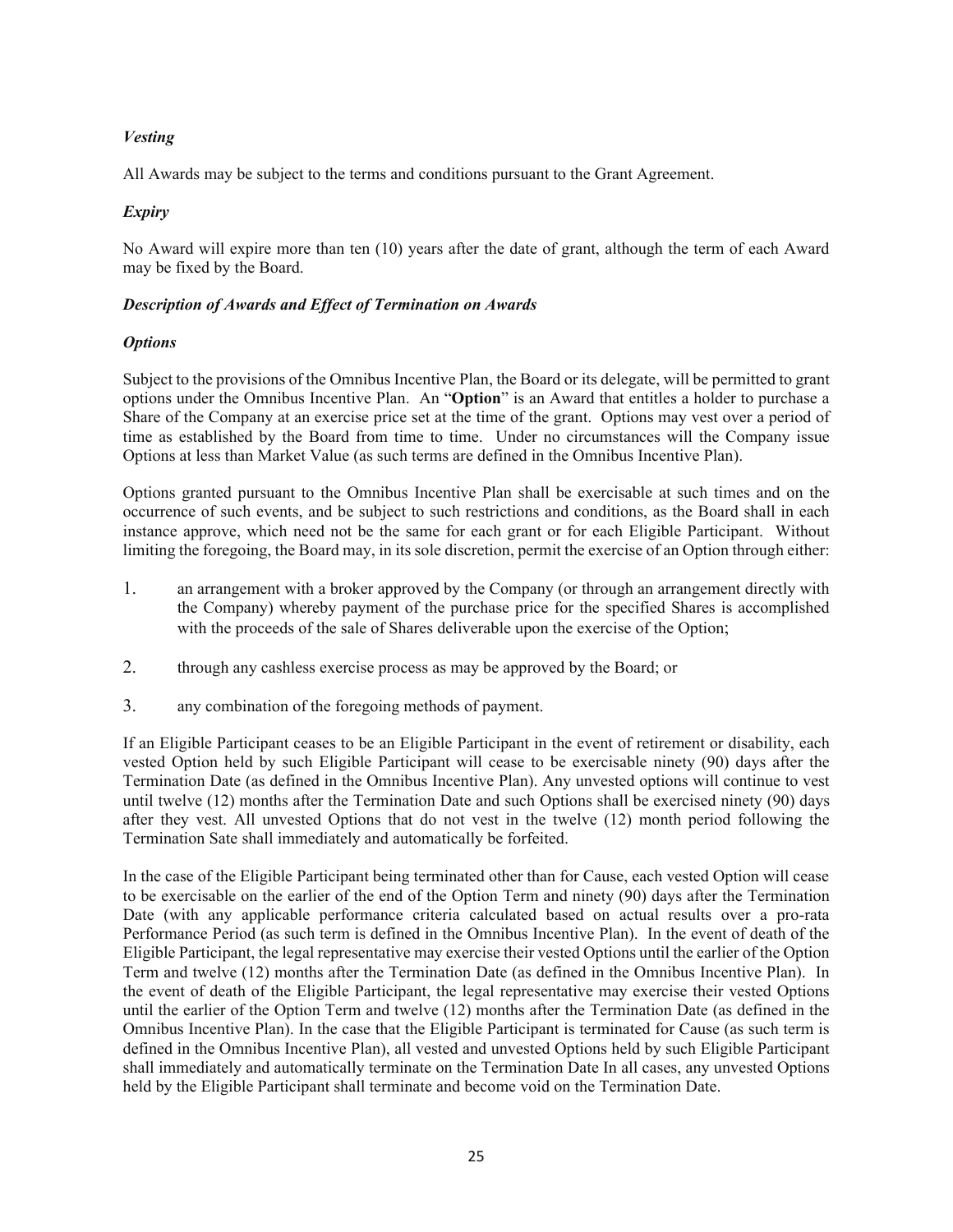# *Restricted Share Units*

Subject to the provisions of the Omnibus Incentive Plan, the Board or its delegate will be permitted to grant RSUs under the Omnibus Incentive Plan. An "**RSU**" is an Award denominated in units that does not vest until after a specified period of time, or satisfaction of other vesting conditions as determined by the Board, or its delegate, and which may be forfeited if conditions to vesting are not met, and provides the holder thereof with a right to receive Shares, a cash payment or combination thereof upon settlement of the Award, subject to any such restrictions that the Board or its delegate may impose.

The Board, in its discretion, may award dividend equivalents with respect to Awards of RSUs. Such dividend equivalent entitlements will be subject to the same vesting and other terms as the RSUs to which they relate

If the holder of RSUs ceases to be an Eligible Participant for any reason, other than termination for Cause and resignation, any unvested RSUs held by the Eligible Participant at the Termination Date shall remain outstanding until the RSU Vesting Determination Date (as such term is defined in the Omnibus Incentive Plan). If, on the RSU Vesting Determination Date, the Board determines that the vesting conditions were not met for such RSUs, then all unvested RSUs credited to such Eligible Participant shall be forfeited and cancelled and the Eligible Participant's rights to Shares or Cash Equivalent or a combination thereof that relate to such unvested RSUs shall be forfeited and cancelled and the Eligible Participant will not be entitled to any compensation or damages in respect of such forfeiture and cancellation of their RSUs.

If, on the RSU Vesting Determination Date, the Board determines that the vesting conditions were met for such RSUs, the Eligible Participant shall be entitled to receive that number of Shares or Cash Equivalent or a combination thereof equal to (i) the number of RSUs outstanding held by the Eligible Participant in respect of such Restriction Period (as such term is defined in the Omnibus Incentive Plan) multiplied by (ii) a fraction, the numerator of which shall be the number of completed months of service of the Eligible Participant with the Company or a subsidiary during the applicable Restriction Period as of the date of the Eligible Participant's Termination Date or Eligibility Date (as such term is defined in the Omnibus Incentive Plan), as applicable, and the denominator of which shall be equal to the total number of months included in the applicable Restriction Period (which calculation shall be made on the applicable RSU Vesting Determination Date) and the Company shall issue such number of Shares or Cash Equivalent or a combination thereof to the Eligible Participant or the Eligible Participant's estate, as soon as practicable thereafter, but no later than the end of the Restriction Period, and any the Company shall debit the corresponding number of RSUs held by such Eligible Participant's or such deceased Eligible Participants', as the case may be, and the Eligible Participant's rights to all other Shares or Cash Equivalent or a combination thereof that relate to such Eligible Participant's RSUs shall be forfeited and cancelled and the Eligible Participant will not be entitled to any compensation or damages in respect of such forfeiture and cancellation of their RSUs.

 If the Eligible Participant is terminated for Cause or the Eligible Participant resigns, all unvested RSUs held by the Eligible Participant shall terminate and become void on the Termination Date.

# *Deferred Share Units*

Subject to the provisions of the Omnibus Incentive Plan, the Board or its delegate will be permitted to grant DSUs to Non-Employee Directors under the Omnibus Incentive Plan. A "**DSU**" is an Award denominated in units that provides the holder thereof with a right to receive Shares, cash or a combination thereof upon settlement of the Award.

An Eligible Participant may receive their Shares, a Cash Equivalent (as defined in the Omnibus Incentive Plan), or a combination thereof, by filing a redemption notice on or before December 15<sup>th</sup> (the "Filing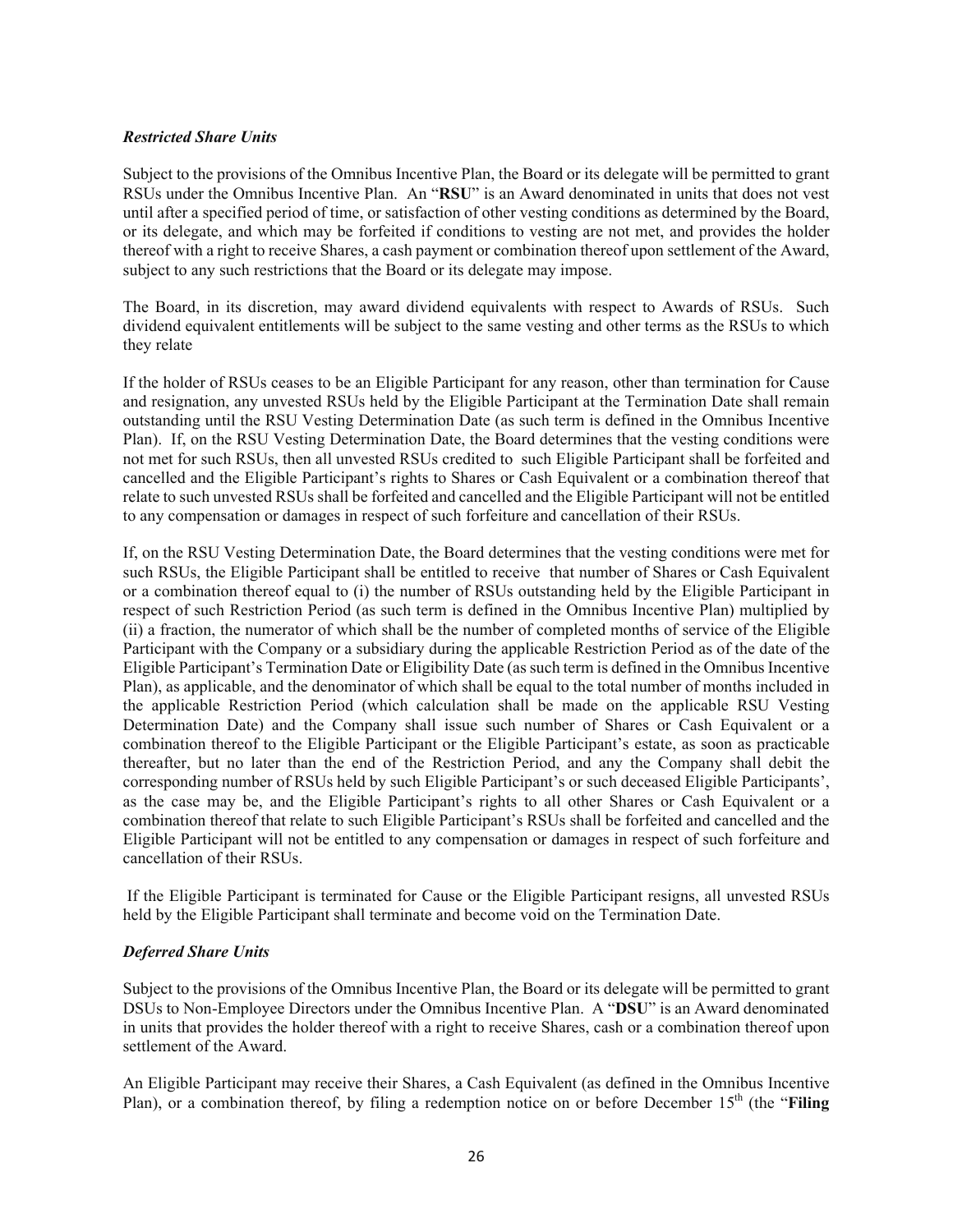**Date**") of the first calendar year after the Termination Date. If the holder of the DSUs ceases to be an Eligible Participant due to death, the Company will make a payment equal to the amount within two (2) months of the Eligible Participant's death. DSUs shall be settled as soon as practicable following the Filing Date and in any event no later than the end of the first  $(1<sup>st</sup>)$  calendar year commencing after the Eligible Participant's Termination Date,

- (1) For purposes of determining the Cash Equivalent of DSUs to be made, such calculation will be made on the Filing Date based on the Market Value (as defined in the Omnibus Incentive Plan) on the Filing Date multiplied by the number of vested DSUs held by the Eligible Participant to settle in cash (as such terms are defined in the Omnibus Incentive Plan").
- (2) For the purposes of determining the number of Shares to be issued or delivered to an Eligible Participant upon settlement of DSUs, such calculation will be made on the Filing Date based on the whole number of Shares equal to the whole number of vested DSUs then held by the Eligible Participant to settle in Shares.

# *Change of Control*

If the Company completes a transaction constituting a Change of Control (as defined in the Omnibus Incentive Plan) and within twelve (12) months following the Change of Control (i) an Eligible Participant who was also an officer or employee of, or consultant to, the Company prior to the Change of Control has their position, employment or engagement terminated other than for Cause (as defined in the Omnibus Incentive Plan), or (ii) a Non-Employee Director ceases to act in such capacity, then all unvested RSUs shall immediately vest and shall be settled, and all unvested Options shall vest and become exercisable. Notwithstanding this, any unvested RSUs or Options with performance criteria attached to them will have the performance measured based on a pro-rata performance period up to the Termination Date with any RSUs or Options earned based on performance criteria vesting and all RSUs or Options not meeting the performance criteria forfeited. Any Options that become exercisable pursuant to a Change of Control shall remain exercisable until the earlier of (i) the end of the Option Term (as defined in the Omnibus Incentive Plan) as set out in the Grant Agreement and (ii) the date that is ninety (90) days after the Eligible Participant's Termination Date, after which the Options will immediately and automatically terminate and the Eligible Participant will not be entitled to any compensation or damages in respect of the termination of their Options.

Notwithstanding any other provision of the Omnibus Incentive Plan, the above shall not apply with respect to any DSUs held by an Eligible Participant where such DSUs are governed under paragraph 6801(d) of the regulations under the Tax Act or any successor to such provision.

# *Term of the Omnibus Incentive Plan*

The Omnibus Incentive Plan shall remain in effect until terminated by the Board.

#### *Amendment*

Unless otherwise restricted by law or the Exchange rules, the Board or its delegate may at any time and from time to time, alter, amend, modify, suspend or terminate the Omnibus Incentive Plan or any Award in whole or in part without notice to, or approval from, shareholders, including, but not limited to for the purposes of:

(a) any increase to the maximum number of Shares issuance under the Omnibus Incentive Plan, except in the event of an adjustment pursuant to Article 7;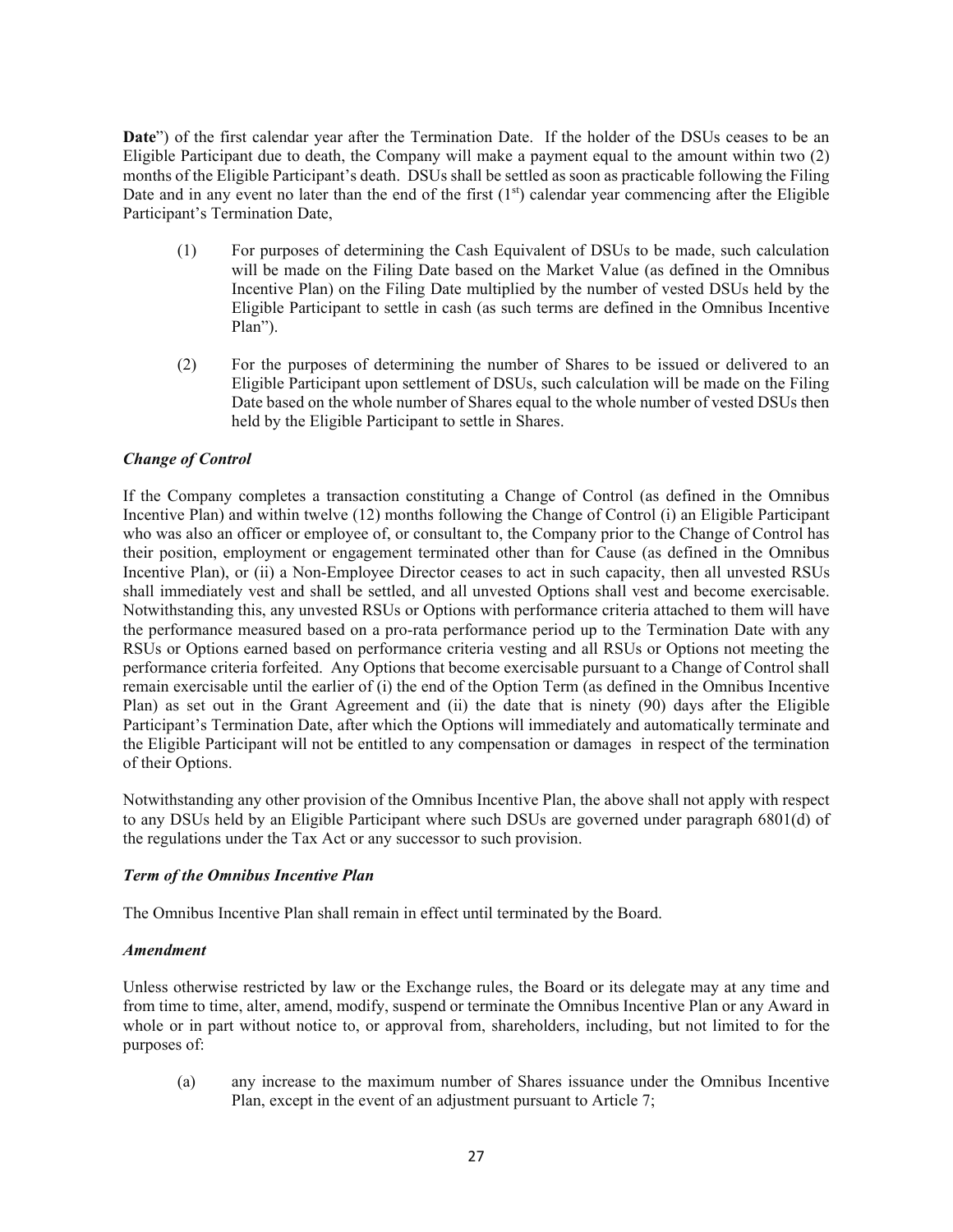- (b) any amendment to the general vesting provisions, if applicable, of the Awards;
- (c) any amendment regarding the effect of termination of an Eligible Participant's employment or engagement;
- (d) any amendment which accelerates the date on which any Option may be exercised under the Omnibus Incentive Plan;
- (e) any amendment necessary to comply with applicable law or the requirements of the TSX, or any other regulatory body;
- (f) any amendment of a "housekeeping" nature, including to clarify the meaning of an existing provision of the Omnibus Incentive Plan, correct or supplement any provision of the Omnibus Incentive Plan that is inconsistent with any other provision of the Omnibus Incentive Plan, correct any grammatical or typographical errors or amend the definitions in the Omnibus Incentive Plan;
- (g) any amendment regarding the administration of the Omnibus Incentive Plan;
- (h) any amendment to add provisions permitting a form of financial assistance; and
- (i) any other amendment that does not require the approval of the shareholders of the Company under Section 7.3(3)(c) of the Omnibus Incentive Plan.

However, other than as expressly provided in a Grant Agreement or with respect to a Change of Control, the Board shall not alter or impair any rights with respect to an Award previously granted under the Omnibus Incentive Plan without the consent of the Eligible Participant.

Shareholder approval is however required to make the following amendments:

- (a) any amendment that extends the Option Term;
- (b) any amendment which extends the expiry date of any Award, or the Restriction Period (as defined in the Omnibus Incentive Plan), or the Performance Period of any RSU beyond the original expiry date or Restriction Period or Performance Period;
- (c) any amendment that increases or removes the limits imposed on Non-Employee Director participation in the Omnibus Incentive Plan;
- (d) any amendment that permits Awards granted under the Omnibus Incentive Plan to be transferable or assignable other than for normal estate settlement purposes;
- (e) except in the case of an adjustment pursuant to Article 7, any amendment which reduces the Option Price of an Option or any cancellation of an Option and replacement of such Option with an Option with a lower Option Price;
- (f) any amendment that increases or removes the limits on the maximum number of Shares that may be (i) issuable to Insiders at any time; or (ii) issued to Insiders under the Omnibus Incentive Plan and any other proposed or established Security Based Compensation Arrangement in a one-year period, except in case of an adjustment pursuant to Article 7;
- (g) any amendment to that expands the class of Eligible Participants under the Omnibus Incentive Plan; and
- (h) any amendment to that removes or reduces the range of amendments that require the approval of the shareholders of the Company under this Section 7.3(3)(c) of the Omnibus Incentive Plan.

# *Approval*

The Omnibus Incentive Plan is considered an "*evergreen*" plan. In accordance with Exchange policies, the implementation of the Omnibus Incentive Plan will require shareholder approval. In addition, the Exchange requires the Company to obtain the approval of its shareholders with respect to the "evergreen" plan within three years after the implementation of an "*evergreen*" plan and every three years thereafter.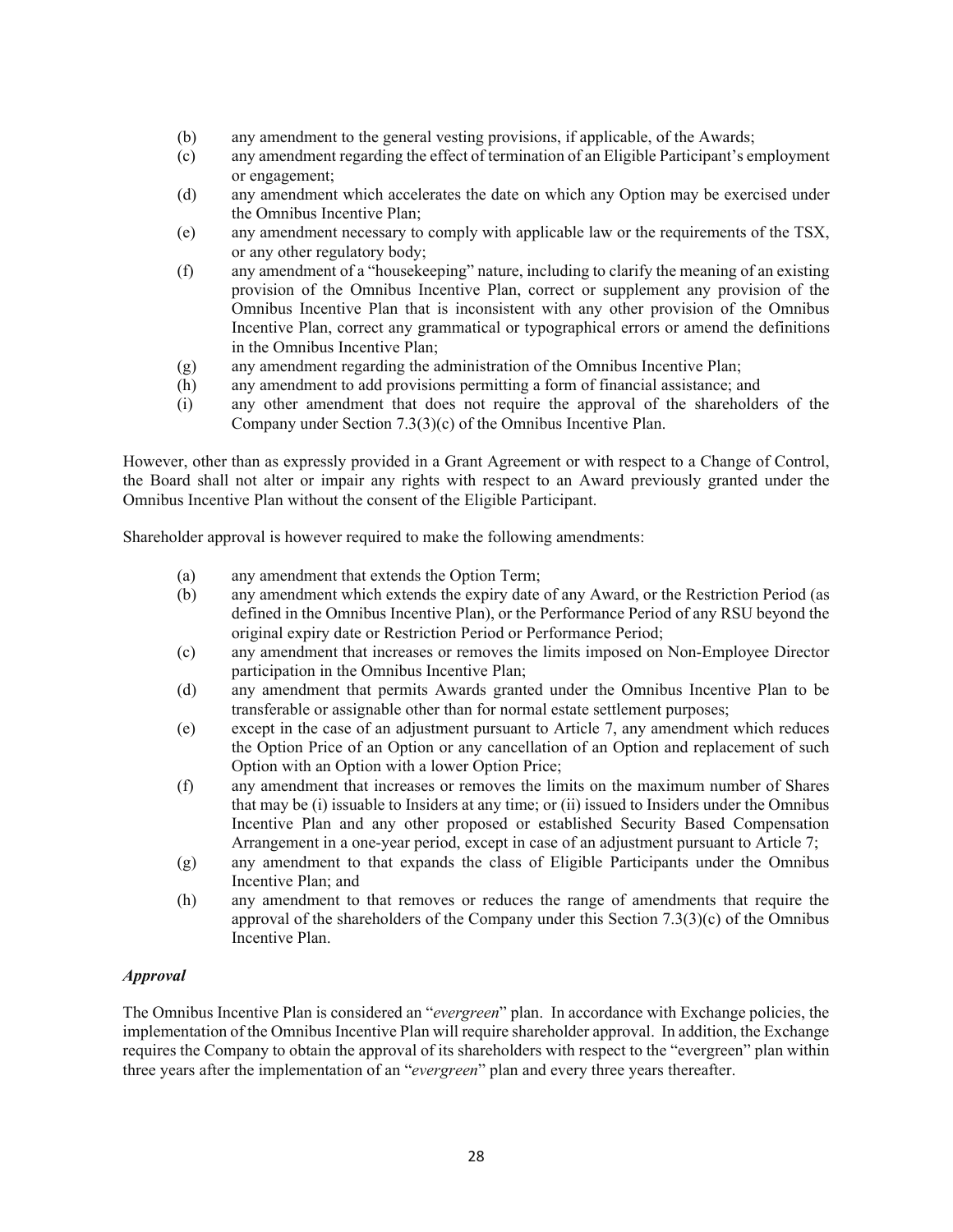As part of the Company's graduation to the Exchange from the TSXV, the Company agreed to adopt the Omnibus Incentive Plan and to submit it for shareholder approval. In the event the Omnibus Incentive Plan Resolution is not approved, the Company cannot issue stock options under the existing Option Plan without the consent of the Exchange. It is anticipated that the Exchange may require certain updates to the Option Plan and may require shareholder approval of the Option Plan prior to the Company making additional grants.

#### **The Board recommends that Shareholders vote for the Omnibus Incentive Plan Resolution.**

#### **Omnibus Incentive Plan Resolution**

# "**BE IT RESOLVED AS AN ORDINARY RESOLUTION THAT, subject to regulatory approval:**

- 1. The omnibus incentive plan of Meridian Mining UK Societas (the "**Company**"), the full text of which is attached as Schedule "C" to the Information Circular (the "**Omnibus Incentive Plan**"), is hereby authorized, approved and adopted.
- 2. The Company is hereby authorized to grant Awards (as defined in the Omnibus Incentive Plan) until June 28, 2025, which is the date that is three years from the date of the shareholder meeting at which shareholder approval is being sought.
- 3. The number of common shares ("**Shares**") reserved for issuance under the Omnibus Incentive Plan and all other security-based compensation arrangements of the Company will be equal to ten percent (10%) of the issued and outstanding share capital from time to time, together with any of the Company's other security-based compensation arrangements of the Company (including the Company's former stock option plan which is being replaced by the Omnibus Incentive Plan). The maximum number of Shares available for issuance pursuant to restricted share units and deferred share units granted under the Omnibus Incentive Plan shall be, in the aggregate, equal to two percent (2%) of the Company's issued and outstanding Shares.
- 4. The Company is hereby authorized and directed to issue such Shares pursuant to the Omnibus Incentive Plan as fully paid and non-assessable Shares.
- 5. The board of directors of the Company (the "**Board**") is hereby authorized and empowered to make any changes to the Omnibus Incentive Plan as may be required by the Toronto Stock Exchange.
- 6. Any one director or officer of the Company is hereby authorized and directed for and on behalf of the Company to execute or cause to be executed, under the corporate seal of the Company or otherwise, and to deliver or cause to be delivered, all such other documents and instruments and to perform or cause to be performed all such other acts and things as in such person's opinion may be necessary or desirable to give full effect to the foregoing resolutions and the matters authorized thereby, such determination to be conclusively evidenced by the execution and delivery of such document, agreement or instrument or the doing of any such act or thing."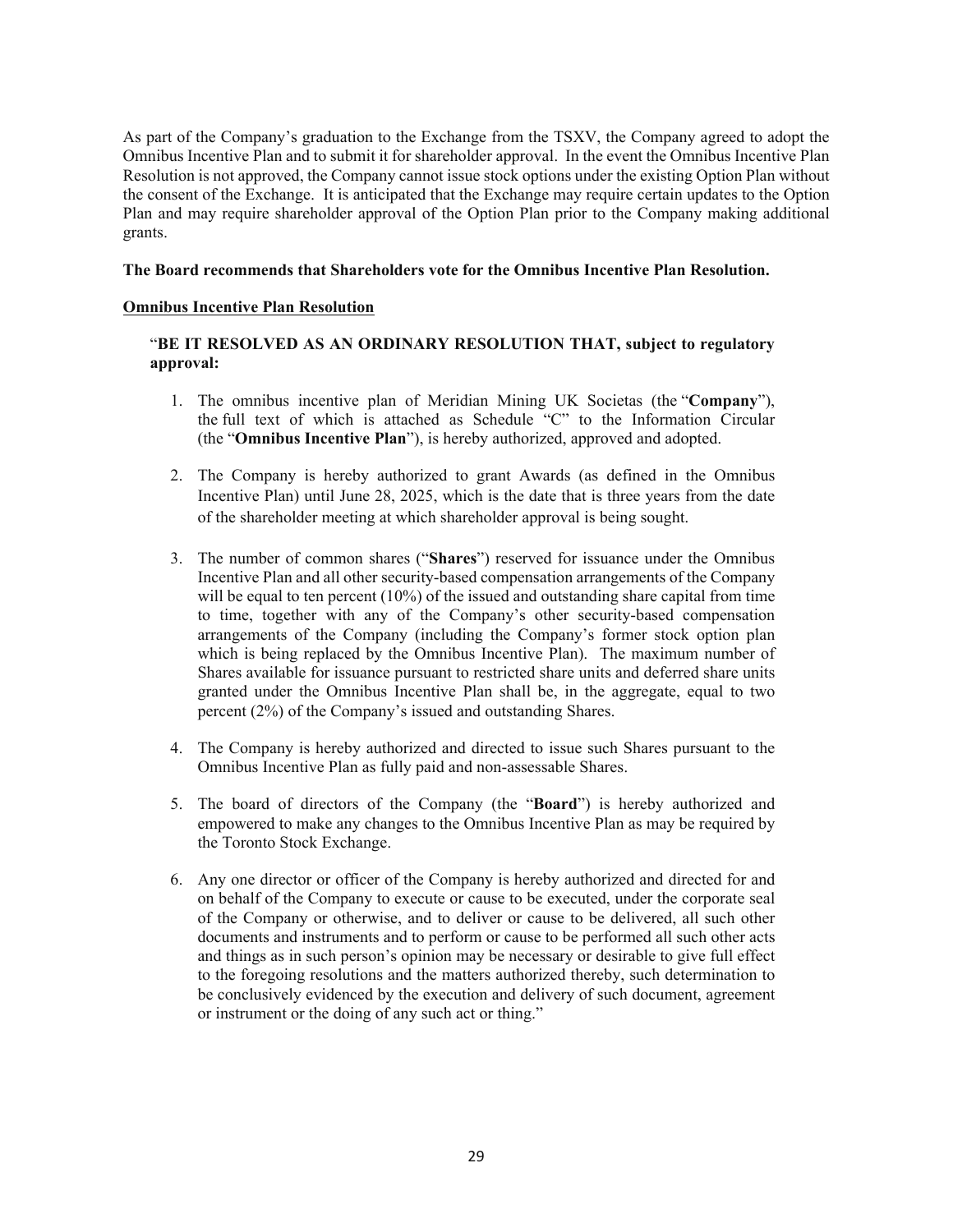# **8. Amendments to the 2018 – 2021 Minutes**

Between 2018 and 2021, meetings were held by the Company on the following dates: June 29, 2018 (and reconvened July 27, 2018); June 21, 2019; June 30, 2020; and June 30, 2021 (and reconvened July 8, 2021) (the "**Meetings**").

Subsequent to the holding of the Meetings, it was identified that minutes of the Meetings had incorrectly recorded the authority and basis of the share issuances which had been proposed and resolved on at the Meetings in relation to the disapplication of pre-emption rights and issuance of further shares in the Company. In particular, at the Meetings, resolutions were proposed as to be passed which purported to disapply pre-emption rights, however, in the minutes of the Meetings, the description of the actions undertaken by the Company noted the special resolutions that had been passed as authorising "the board to issue shares of the Company on a pre-emptive basis".

It was noted that the intention of the Company had been to dis-apply pre-emption rights, as in accordance with the notices which had been sent out in respect of each of the Meetings.

To correct the minutes in relation to each of the Meetings, it was noted that resolutions had been passed and the minutes of each Meeting slip-sheeted with the correct wording to reflect the original intentions as of the Company.

Accordingly, shareholder approval of the slip-sheeting in respect of the Meetings was considered necessary to approve the rectification actions which have been undertaken by the Company.

# **9. Amendment to Articles of Incorporation**

It was noted that, in relation the listing of the Company on the TSX on April 4, 2022, the Company had undertaken to amend the Articles so that alternate directors may no longer have the power to vote at meetings of the Company in their capacity as alternate directors.

Accordingly, the Company proposes that Article 28.3 (*Rights and powers of alternate Directors*) of the Articles be amended in order that the power to vote as an alternate director is removed. It was noted that shareholder approval to amend the Articles was required, and that, subject to such shareholder approval being obtained, a Form SE AS01 would need to be filed to effect the amendment to the Articles with the Registrar of Companies

# **ADDITIONAL INFORMATION**

Additional Information concerning the Company is available on SEDAR at www.sedar.com. Financial Information concerning the Company is provided in the Company's comparative financial statements and Management's Discussion and Analysis for the financial year ended December 31, 2021. Shareholders who have not received a copy of the Company's financial statements and Management's Discussion and Analysis may contact the Company directly as follows:

#### **MERIDIAN MINING UK SOCIETAS**

6th Floor, 65 Gresham Street London EC2V 7NQ United Kingdom Tel: 778 715 6410 www.meridianmining.co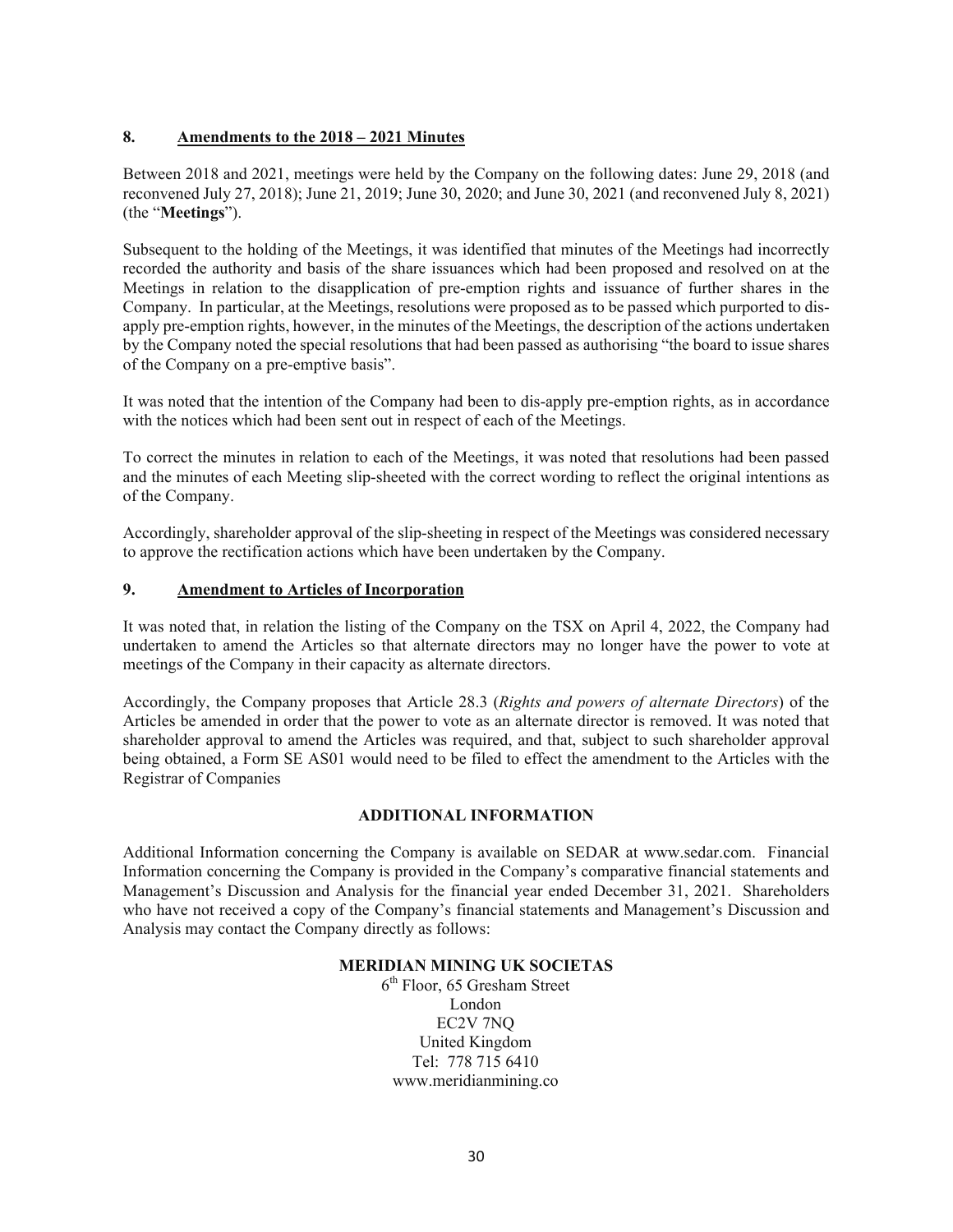# **BOARD APPROVAL**

The contents of this Information Circular have been approved and its mailing has been authorized by the board of directors of the Company.

**DATED** at London, United Kingdom, this 16<sup>th</sup> day of May, 2022.

# **BY ORDER OF THE BOARD OF DIRECTORS**

(signed) *"Gilbert Clark"* 

**Gilbert Clark** Executive Chairman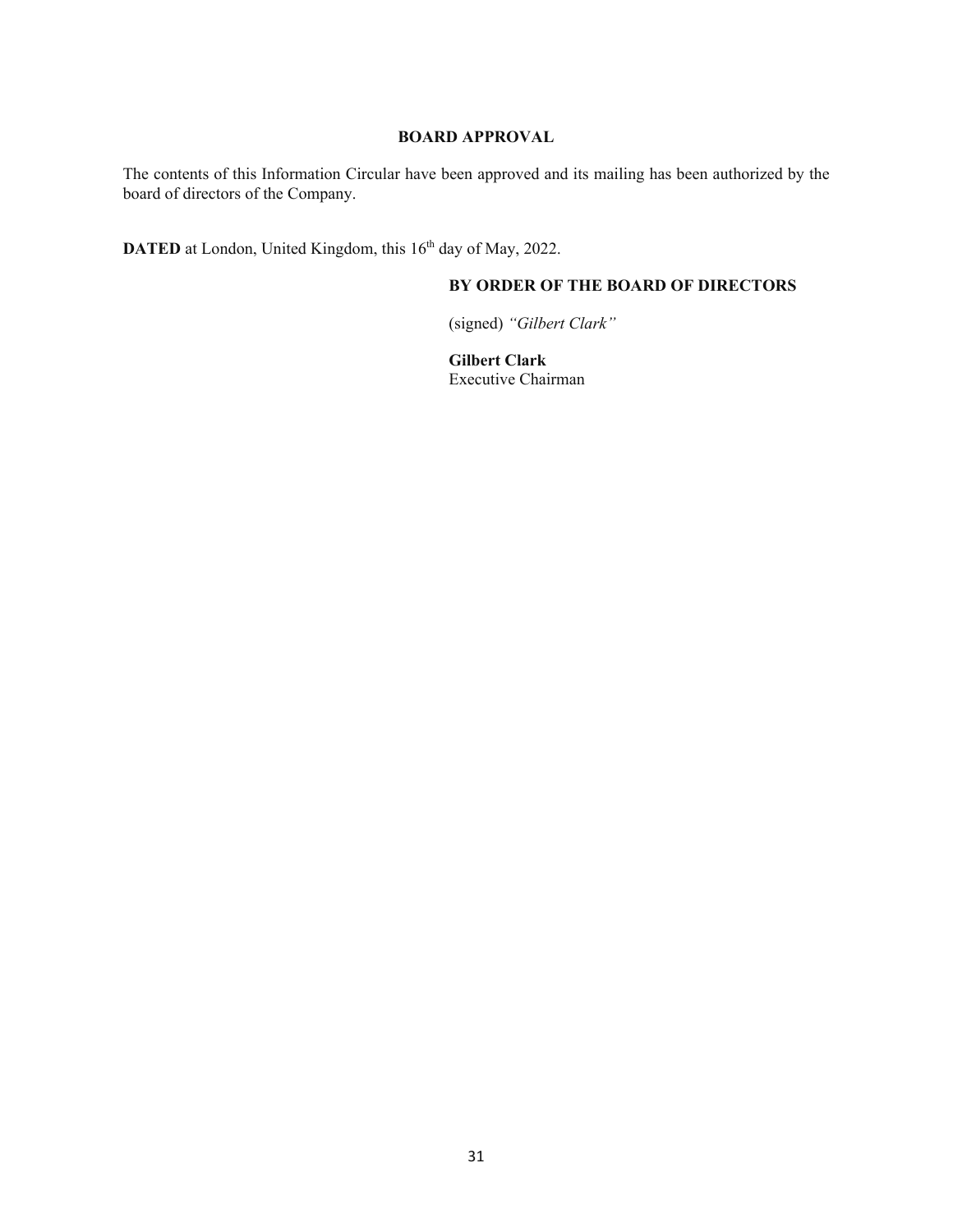# **SCHEDULE "A"**

# **MERIDIAN MINING UK SOCIETAS**  (the "**Company**")

# **CORPORATE GOVERNANCE COMPLIANCE TABLE**

National Instrument 58 101 ("**NI 58 101**") Disclosure of Corporate Governance Practices requires the Company to disclose information about our corporate governance practices. This disclosure must be made in accordance with the corporate governance guidelines contained in National Policy 58 101 Corporate Governance Guidelines.

The Board has adopted certain corporate governance policies to reflect our commitment to good corporate governance, and to comply with NI 58 101. The Board periodically reviews these policies and proposes modifications to the Board for consideration as appropriate. The Board is directly responsible for developing our approach to corporate governance issues.

#### *Board of Directors*

The Board facilitates its exercise of independent supervision over the Company's management through frequent meetings of the Board. From time to time, Board meetings are combined with presentations by the Company's management to give the Board additional insight into the Company's business.

National Instrument 52 110 – Audit Committees ("NI 52 110") sets out the standard for director independence. Under NI 52 110, a director is independent if he or she has no direct or indirect material relationship with the Company. A material relationship is a relationship which could, in the view of the board of directors, be reasonably expected to interfere with the exercise of a director's independent judgment. NI 52 110 also sets out certain situations where a director will automatically be considered to have a material relationship with the Company.

| The following table sets out the corporate governance practices of the Company with respect to NI 58-101. |  |  |
|-----------------------------------------------------------------------------------------------------------|--|--|
|                                                                                                           |  |  |

|    | <b>GOVERNANCE</b><br><b>DISCLOSURE GUIDELINE</b><br><b>UNDER NI 58-101</b>                                                                    | <b>COMMENTS</b>                                                                                                                                                                                                                                                                                                                                                                 |
|----|-----------------------------------------------------------------------------------------------------------------------------------------------|---------------------------------------------------------------------------------------------------------------------------------------------------------------------------------------------------------------------------------------------------------------------------------------------------------------------------------------------------------------------------------|
| 1. | <b>Board of Directors</b>                                                                                                                     |                                                                                                                                                                                                                                                                                                                                                                                 |
|    | Disclose the identity of the<br>(a)<br>directors<br>who<br>are<br>independent.                                                                | Assuming the election of management's nominees for appointment to<br>the Board as described in this Information Circular, the Company will<br>be comprised of six directors, four of the directors are independent and<br>two are not independent. The Board considers that Charles Riopel,<br>John Skinner, Mark Thompson and Susanne Sesselmann are<br>independent directors. |
|    | (b)<br>Disclose the identity of the<br>directors who are<br>not<br>independent, and describe<br>basis<br>for<br>the<br>that<br>determination. | The Board considers that Dr. Adrian McArthur is not an independent<br>director because he is the President, Chief Executive Officer of the<br>Company. Gilbert Clark is not an independent director because he is<br>the Executive Chairman of the Company                                                                                                                      |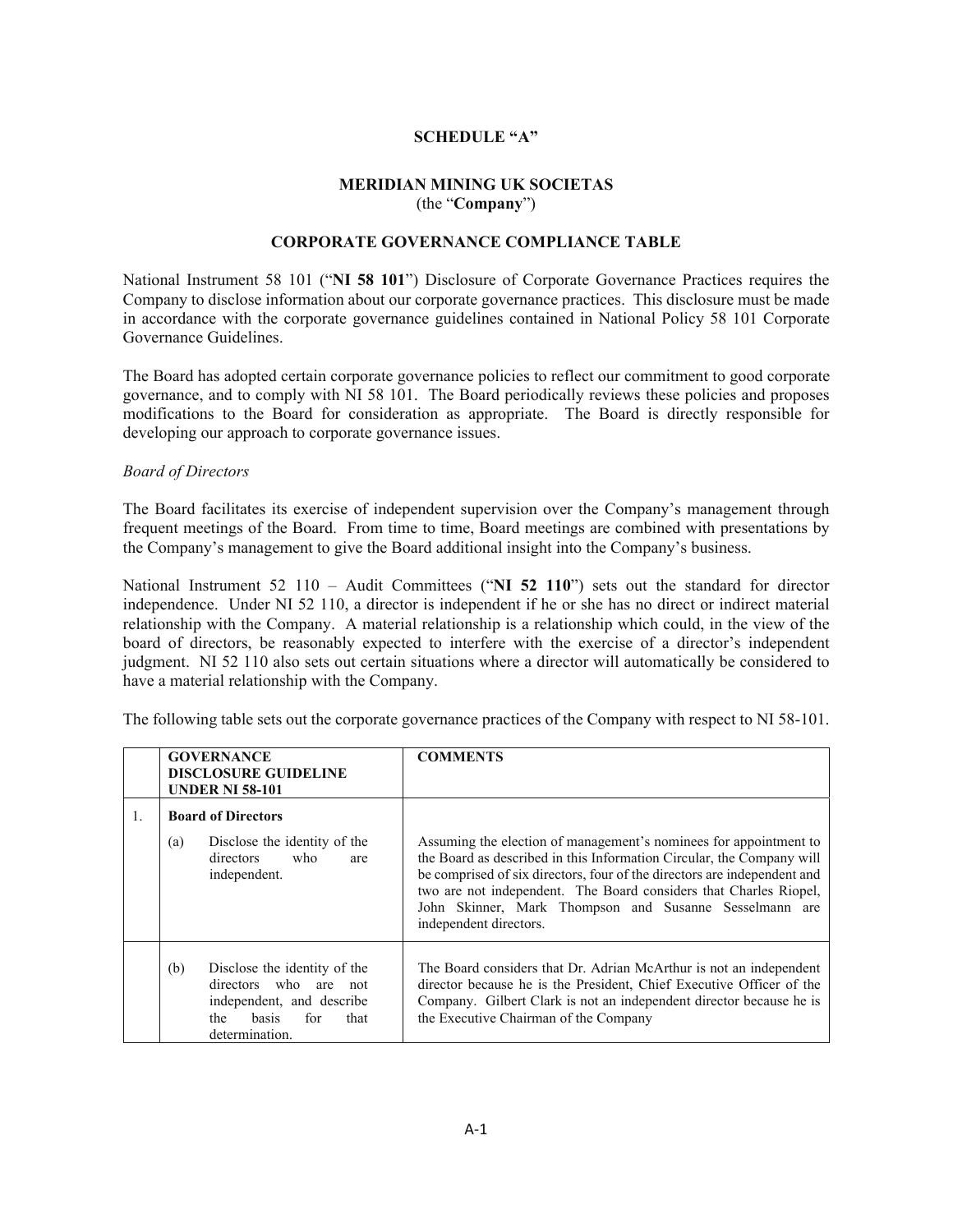| 2. | Directorship                                                                                                          |                                                                                                                                                                                                                                                                                                                                                                             |                                                                                                                                                                                                                                                                                                                                                                                                                                                                                                                                                                                                                                                                                                                                                                                                                                                                                                                                                                                                                                                                                                                |  |
|----|-----------------------------------------------------------------------------------------------------------------------|-----------------------------------------------------------------------------------------------------------------------------------------------------------------------------------------------------------------------------------------------------------------------------------------------------------------------------------------------------------------------------|----------------------------------------------------------------------------------------------------------------------------------------------------------------------------------------------------------------------------------------------------------------------------------------------------------------------------------------------------------------------------------------------------------------------------------------------------------------------------------------------------------------------------------------------------------------------------------------------------------------------------------------------------------------------------------------------------------------------------------------------------------------------------------------------------------------------------------------------------------------------------------------------------------------------------------------------------------------------------------------------------------------------------------------------------------------------------------------------------------------|--|
|    | If a director is presently a director<br>of any other issuer that is a<br>reporting issuer (or the equivalent)        | The following directors currently serve on the Board of the reporting<br>issuer(s) (or equivalent) listed below:                                                                                                                                                                                                                                                            |                                                                                                                                                                                                                                                                                                                                                                                                                                                                                                                                                                                                                                                                                                                                                                                                                                                                                                                                                                                                                                                                                                                |  |
|    | in a jurisdiction or a foreign                                                                                        | Dr. Adrian McArthur:                                                                                                                                                                                                                                                                                                                                                        | N <sub>il</sub>                                                                                                                                                                                                                                                                                                                                                                                                                                                                                                                                                                                                                                                                                                                                                                                                                                                                                                                                                                                                                                                                                                |  |
|    | jurisdiction, identify both the<br>director and the other issuer.                                                     | Gilbert Clark:<br>Charles Riopel:                                                                                                                                                                                                                                                                                                                                           | N <sub>il</sub><br>North American Nickel Inc.                                                                                                                                                                                                                                                                                                                                                                                                                                                                                                                                                                                                                                                                                                                                                                                                                                                                                                                                                                                                                                                                  |  |
|    |                                                                                                                       | John Skinner:                                                                                                                                                                                                                                                                                                                                                               | N <sub>i</sub> l                                                                                                                                                                                                                                                                                                                                                                                                                                                                                                                                                                                                                                                                                                                                                                                                                                                                                                                                                                                                                                                                                               |  |
|    |                                                                                                                       | Mark Thompson:                                                                                                                                                                                                                                                                                                                                                              | Nil                                                                                                                                                                                                                                                                                                                                                                                                                                                                                                                                                                                                                                                                                                                                                                                                                                                                                                                                                                                                                                                                                                            |  |
|    |                                                                                                                       | Susanne Sesselmann                                                                                                                                                                                                                                                                                                                                                          | N <sub>i</sub> l                                                                                                                                                                                                                                                                                                                                                                                                                                                                                                                                                                                                                                                                                                                                                                                                                                                                                                                                                                                                                                                                                               |  |
| 3. | Orientation<br>and<br>Continuing<br><b>Education</b>                                                                  |                                                                                                                                                                                                                                                                                                                                                                             |                                                                                                                                                                                                                                                                                                                                                                                                                                                                                                                                                                                                                                                                                                                                                                                                                                                                                                                                                                                                                                                                                                                |  |
|    | Describe what steps, if any, the<br>Board takes to orientate new board                                                | Currently, the Board does not have a formal orientation or education<br>program for its members.                                                                                                                                                                                                                                                                            |                                                                                                                                                                                                                                                                                                                                                                                                                                                                                                                                                                                                                                                                                                                                                                                                                                                                                                                                                                                                                                                                                                                |  |
|    | members and describe what<br>measures, if any, the Board takes to<br>provide continuing education for<br>directors.   | While the Company does not have formal orientation and training<br>programs, new directors are provided with access to publicly filed<br>documents of the Company, technical reports, internal financial<br>information, and management and technical experts and consultants.<br>The Board provides all new directors with relevant corporate and<br>business information. |                                                                                                                                                                                                                                                                                                                                                                                                                                                                                                                                                                                                                                                                                                                                                                                                                                                                                                                                                                                                                                                                                                                |  |
| 4. | <b>Ethical Business Conduct</b>                                                                                       |                                                                                                                                                                                                                                                                                                                                                                             |                                                                                                                                                                                                                                                                                                                                                                                                                                                                                                                                                                                                                                                                                                                                                                                                                                                                                                                                                                                                                                                                                                                |  |
|    | Describe what steps, if any, the<br>Board takes to encourage and<br>promote a culture of ethical<br>business conduct. |                                                                                                                                                                                                                                                                                                                                                                             | The Board adopted a Code of Business Conduct and Ethics on<br>December 21, 2016, which was last updated on April 13, 2022. The<br>Company's Code of Business Conduct and Ethics affirms the<br>Company's commitment to uphold high moral and ethical principles<br>and specifies the basic norms of behaviour for those conducting<br>business on its behalf. While the Company's business practices must<br>be consistent with the business and social practices of the communities<br>in which the Company operates, the Company believes that honesty is<br>the essential standard of integrity in any locale. Thus, though local<br>customs may vary, the Company's activities are to be based on<br>honesty, integrity and respect. The Company's Code of Business<br>Conduct and Ethics is posted on the Company's website at<br>www.meridianmining.co In addition to the Company's Code of<br>Business Conduct and Ethics, each director, officer and employee is<br>expected to comply with relevant corporate and securities laws and,<br>where applicable, the terms of their employment agreements. |  |
|    |                                                                                                                       |                                                                                                                                                                                                                                                                                                                                                                             | The Corporate Governance Committee (the "Corporate Governance<br>Committee") monitors the compliance with the Company's Code of<br>Business Conduct and Ethics and also ensures that management<br>encourages and promotes a culture of ethical business conduct.                                                                                                                                                                                                                                                                                                                                                                                                                                                                                                                                                                                                                                                                                                                                                                                                                                              |  |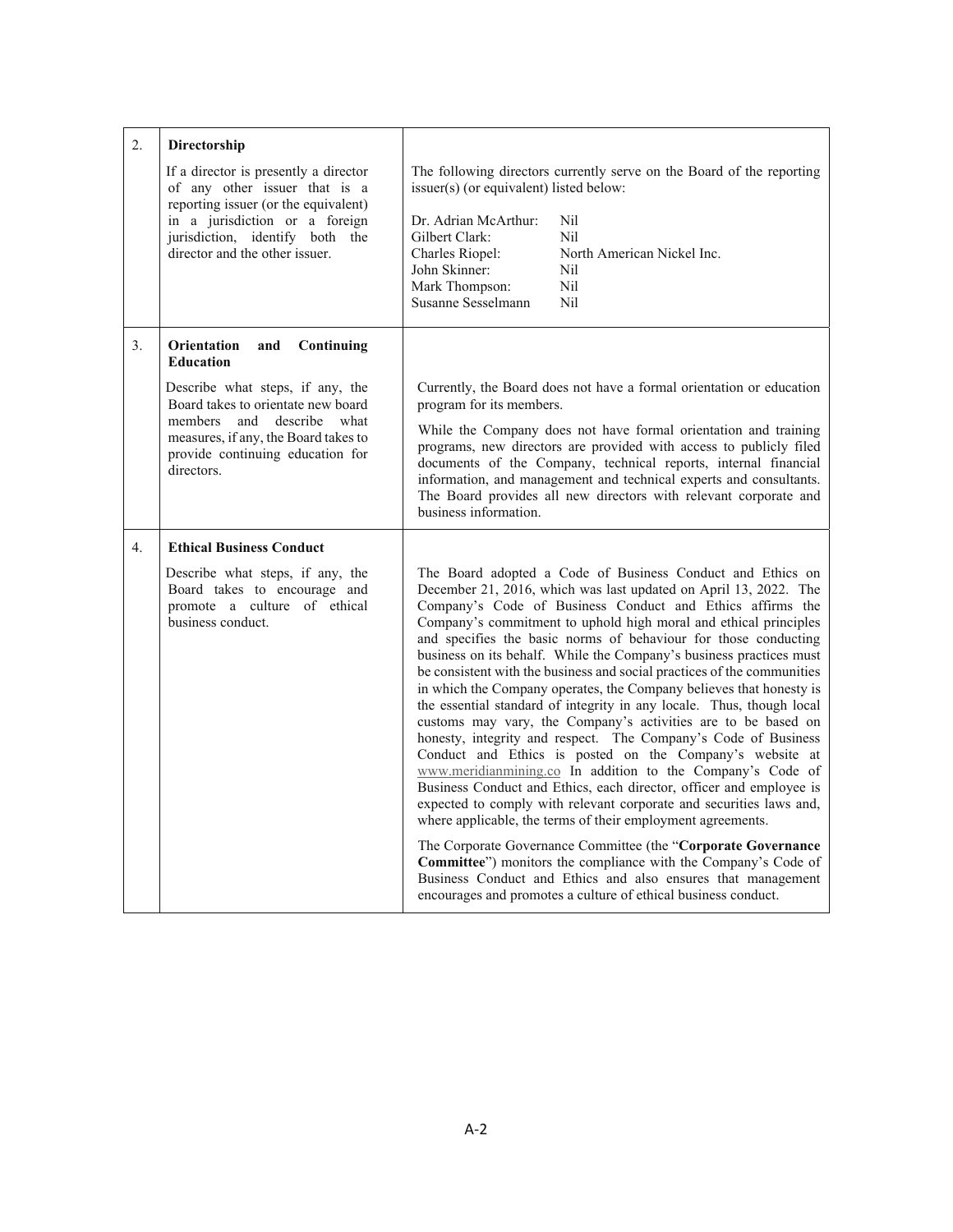| 5. |            | <b>Nomination of Directors</b>                                                                                                                                                                     |                       |                                                                                                                                                                                                                                                                                                                                                                                                                                                                                                                                                                |
|----|------------|----------------------------------------------------------------------------------------------------------------------------------------------------------------------------------------------------|-----------------------|----------------------------------------------------------------------------------------------------------------------------------------------------------------------------------------------------------------------------------------------------------------------------------------------------------------------------------------------------------------------------------------------------------------------------------------------------------------------------------------------------------------------------------------------------------------|
|    | (a)<br>(b) | Describe what steps, if any, are<br>taken to identify new candidates<br>for Board nomination, including:<br>who identifies new<br>candidates, and<br>the process of identifying<br>new candidates. | www.meridianmining.co | The Corporate Governance and Nominating Committee consists of<br>Messrs. Charles Riopel and John Skinner and Mrs. Susanne<br>Sesselmann (Chair), all of whom are independent (as defined in NI 58-<br>101). As a result, the Corporate Governance and Nominating<br>Committee is composed entirely of independent directors. A written<br>charter has been implemented which was last updated on April 13,<br>2022. A copy of the charter is available on the Company's website at                                                                             |
|    |            |                                                                                                                                                                                                    |                       | The Nominating Committee is responsible for identifying individuals<br>qualified to become Board members and recommending to the Board<br>director nominees for the next annual meeting of the shareholders. The<br>Nominating Committee's mandate is to, among others:                                                                                                                                                                                                                                                                                        |
|    |            |                                                                                                                                                                                                    | (a)                   | conduct an analysis of the collection of tangible and<br>intangible skills and qualities necessary for an<br>effective Board given the Company's current<br>operational and financial condition, the industry in<br>which the Company operates and the strategic<br>outlook of the Company;                                                                                                                                                                                                                                                                    |
|    |            |                                                                                                                                                                                                    | (b)                   | periodically compare the tangible and intangible<br>skills and qualities of the existing Board members<br>with the analysis of required skills and identifying<br>opportunities for improvement; and                                                                                                                                                                                                                                                                                                                                                           |
|    |            |                                                                                                                                                                                                    | (c)                   | as required, candidates<br>recommend,<br>be<br>to<br>considered against objective criteria, having due<br>regard for the benefits of diversity, to reflect the<br>needs of the Board.                                                                                                                                                                                                                                                                                                                                                                          |
|    |            | <b>Assessment</b>                                                                                                                                                                                  |                       | The Corporate Governance and Nominating Committee is responsible<br>for assessing the Board and its committees and specifically arranging<br>for annual surveys of the directors to be conducted with respect to their<br>views on the effectiveness of the Board, its committees and the<br>directors. In conjunction therewith, the Corporate Governance and<br>Nominating Committee will assess the effectiveness of the Board, as<br>well as the effectiveness and contribution of each of the Board's<br>committees and will report to the Board thereon. |
|    |            |                                                                                                                                                                                                    | matters:              | Additionally, the Corporate Governance Committee is responsible for<br>monitoring and making recommendations with respect to the following                                                                                                                                                                                                                                                                                                                                                                                                                     |
|    |            |                                                                                                                                                                                                    | (a)                   | Shareholder and investor issues including the<br>adoption of Shareholders rights plans and related<br>matters;                                                                                                                                                                                                                                                                                                                                                                                                                                                 |
|    |            |                                                                                                                                                                                                    | (b)                   | policies regarding management serving on outside<br>boards;                                                                                                                                                                                                                                                                                                                                                                                                                                                                                                    |
|    |            |                                                                                                                                                                                                    | (c)                   | retirement policy for directors based upon age, health<br>or other considerations;                                                                                                                                                                                                                                                                                                                                                                                                                                                                             |
|    |            |                                                                                                                                                                                                    | (d)                   | the Company's charitable and political donation<br>policies;                                                                                                                                                                                                                                                                                                                                                                                                                                                                                                   |
|    |            |                                                                                                                                                                                                    | (e)                   | the Company's Code of Business Conduct and<br>Ethics and compliance therewith, including the                                                                                                                                                                                                                                                                                                                                                                                                                                                                   |

 $\mathbf{I}$ 

# $A-3$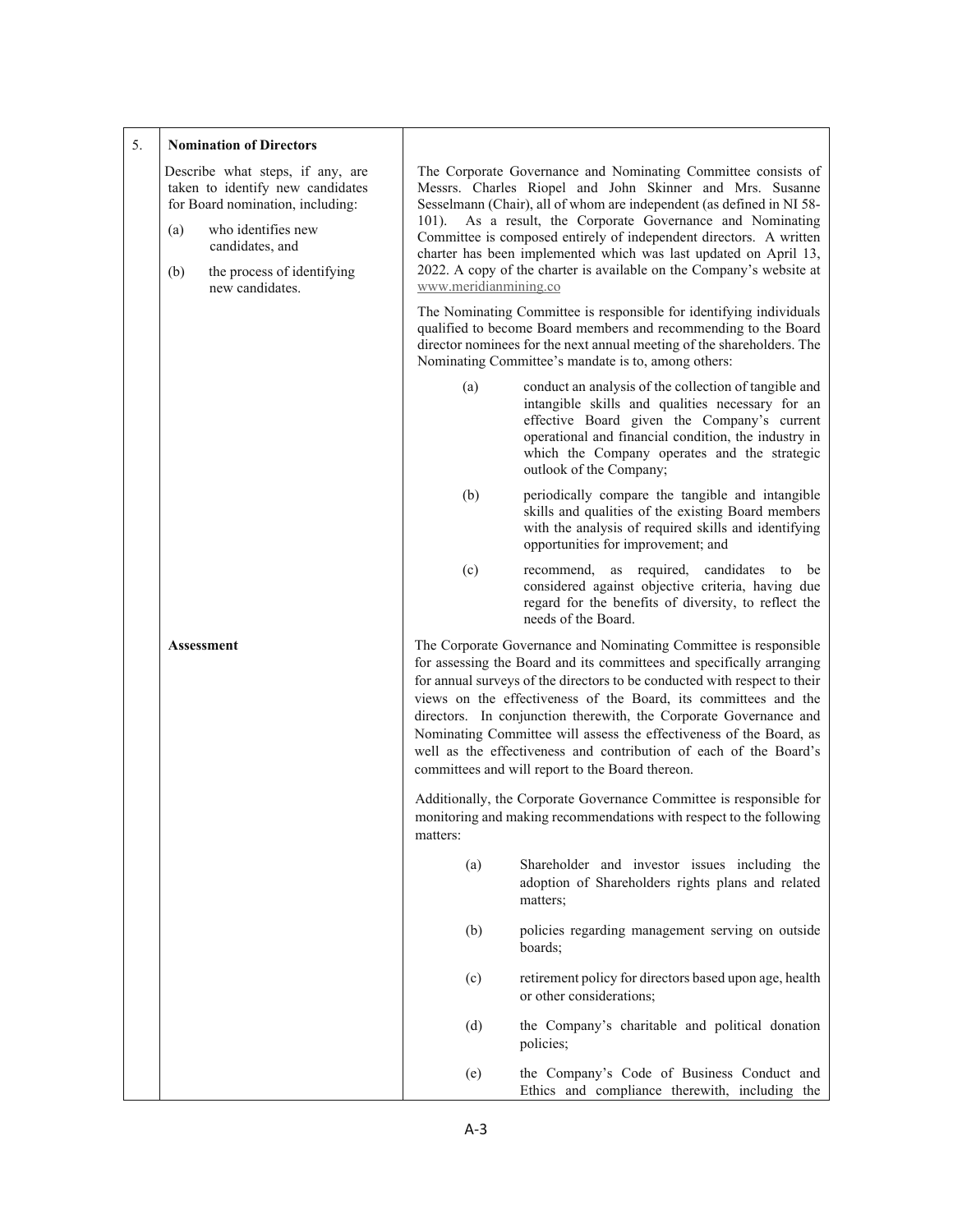|    |                                                                                                                                                                                                                                        |                              | granting of any waivers from the application of that<br>Code;                                                                                                                                                                                                                                                                                                                                                                                                                                                                                                                                                    |
|----|----------------------------------------------------------------------------------------------------------------------------------------------------------------------------------------------------------------------------------------|------------------------------|------------------------------------------------------------------------------------------------------------------------------------------------------------------------------------------------------------------------------------------------------------------------------------------------------------------------------------------------------------------------------------------------------------------------------------------------------------------------------------------------------------------------------------------------------------------------------------------------------------------|
|    |                                                                                                                                                                                                                                        | (f)                          | the Company's Corporate Disclosure and Trading<br>Policy and compliance therewith, including<br>reviewing systems for ensuring that all directors and<br>officers of the Company who are required to file<br>insider reports pursuant to the Policy do so;                                                                                                                                                                                                                                                                                                                                                       |
|    |                                                                                                                                                                                                                                        | (g)                          | the retainer, subject to the Committee's approval and<br>at the expense of the Company, of outside advisors<br>for individual members of the Board in appropriate<br>circumstances and the procedures relating thereto;                                                                                                                                                                                                                                                                                                                                                                                          |
|    |                                                                                                                                                                                                                                        | (h)                          | policies regarding director responsibilities;                                                                                                                                                                                                                                                                                                                                                                                                                                                                                                                                                                    |
|    |                                                                                                                                                                                                                                        | (i)                          | policies regarding director access to management;<br>and                                                                                                                                                                                                                                                                                                                                                                                                                                                                                                                                                         |
|    |                                                                                                                                                                                                                                        | (k)                          | policies regarding management succession.                                                                                                                                                                                                                                                                                                                                                                                                                                                                                                                                                                        |
| 6. | Compensation                                                                                                                                                                                                                           |                              |                                                                                                                                                                                                                                                                                                                                                                                                                                                                                                                                                                                                                  |
|    | Describe what steps, if any are<br>taken to determine compensation<br>for the directors and Chief<br>Executive Officer, including:<br>who determines<br>(a)<br>compensation; and<br>(b)<br>the process of determining<br>compensation. | mandate is to, among others: | The Company has a compensation committee (the "Compensation<br>Committee") that consists of Messrs. Charles Riopel (Chair) and John<br>Skinner and Mrs. Susanne Sesselmann, all of whom are independent<br>(as defined in NI 58-101). As a result, the Compensation Committee<br>is composed entirely of independent directors. The Compensation<br>Committee implemented a written charter which was last updated on<br>April 13, 2022. A copy of charter is available on the Company's<br>website at www.meridianminig.co The Compensation Committee's                                                         |
|    |                                                                                                                                                                                                                                        | (a)                          | discharge the Board's responsibilities relating to<br>compensation of the Company's executive officers;                                                                                                                                                                                                                                                                                                                                                                                                                                                                                                          |
|    |                                                                                                                                                                                                                                        | (b)                          | recommend levels of executive compensation that<br>are competitive and motivating in order to attract,<br>hold and inspire the chief executive officer, senior<br>officers and other key employees and for<br>recommending compensation for directors; and                                                                                                                                                                                                                                                                                                                                                       |
|    |                                                                                                                                                                                                                                        | (c)                          | administer the Company's stock option plan.                                                                                                                                                                                                                                                                                                                                                                                                                                                                                                                                                                      |
|    |                                                                                                                                                                                                                                        |                              | The Compensation Committee reviews and makes recommendations<br>to the Board regarding the granting of stock options to directors and<br>executive officers of the Company as well as compensation for<br>executive officers of the Company and directors' fees, if any, from time<br>to time. Executive officers and directors may be compensated in cash<br>and/or equity for their expert advice and contribution towards the<br>success of the Company. The form and amount of cash of such<br>compensation will be evaluated by the Compensation Committee,<br>which will be guided by the following goals: |
|    |                                                                                                                                                                                                                                        | (i)                          | compensation should be commensurate with the<br>time spent by executive officers and directors in<br>meeting their obligations and reflective of the<br>compensation paid by companies similar in size and<br>business to the Company; and                                                                                                                                                                                                                                                                                                                                                                       |
|    |                                                                                                                                                                                                                                        | (ii)                         | the structure of the compensation should be simple,<br>transparent and easy for Shareholders to understand.<br>Shareholders will be given the opportunity to vote                                                                                                                                                                                                                                                                                                                                                                                                                                                |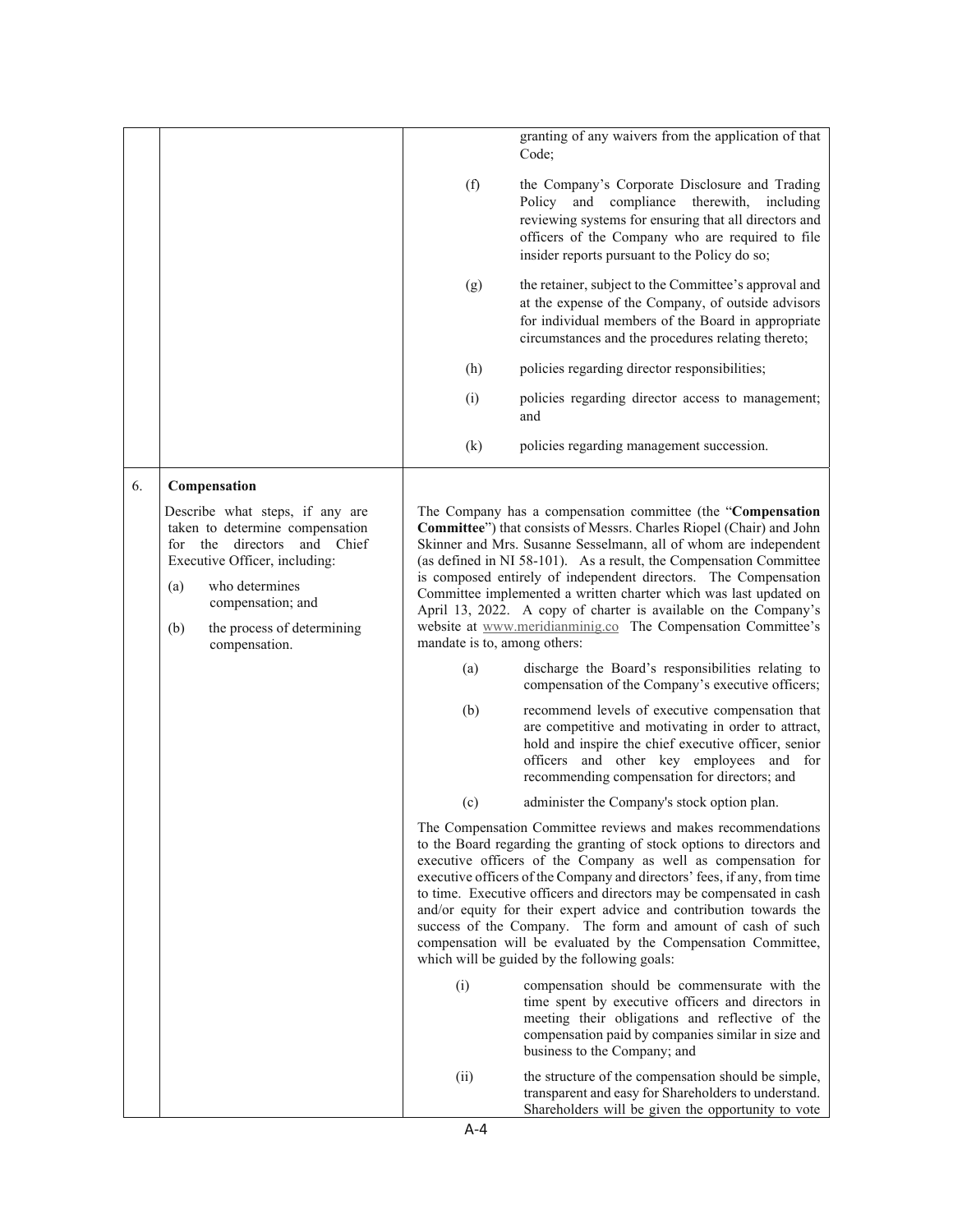|    |                               | all new or substantially revised equity<br>on<br>compensation plans for directors as required by<br>regulatory policies.                                                                                                                                                                                                                                                                                                                                                                                                                                                                                                                                                                                                                                                                                                                                                                                                                                                                                                                                                                                                                                                                                                                                                                                                                                                                                                                                                                                                                                                                                                                                                                                                                                                                                                                                                                                                                                                                                                                                                                                                                                                                                                                                                                                                                                                                                                                                                                                                                                                                                                                                                                                                                                                                                                                                                                                                                                                                                                                                                                                                                                                                                                                                                                                                                                                                                                                                                                                                                                                                                               |
|----|-------------------------------|------------------------------------------------------------------------------------------------------------------------------------------------------------------------------------------------------------------------------------------------------------------------------------------------------------------------------------------------------------------------------------------------------------------------------------------------------------------------------------------------------------------------------------------------------------------------------------------------------------------------------------------------------------------------------------------------------------------------------------------------------------------------------------------------------------------------------------------------------------------------------------------------------------------------------------------------------------------------------------------------------------------------------------------------------------------------------------------------------------------------------------------------------------------------------------------------------------------------------------------------------------------------------------------------------------------------------------------------------------------------------------------------------------------------------------------------------------------------------------------------------------------------------------------------------------------------------------------------------------------------------------------------------------------------------------------------------------------------------------------------------------------------------------------------------------------------------------------------------------------------------------------------------------------------------------------------------------------------------------------------------------------------------------------------------------------------------------------------------------------------------------------------------------------------------------------------------------------------------------------------------------------------------------------------------------------------------------------------------------------------------------------------------------------------------------------------------------------------------------------------------------------------------------------------------------------------------------------------------------------------------------------------------------------------------------------------------------------------------------------------------------------------------------------------------------------------------------------------------------------------------------------------------------------------------------------------------------------------------------------------------------------------------------------------------------------------------------------------------------------------------------------------------------------------------------------------------------------------------------------------------------------------------------------------------------------------------------------------------------------------------------------------------------------------------------------------------------------------------------------------------------------------------------------------------------------------------------------------------------------------|
|    |                               | The Compensation Committee also performs any other duties or<br>responsibilities delegated to the Compensation Committee by the<br>Board from time to time relating to the Company's compensation<br>programs.                                                                                                                                                                                                                                                                                                                                                                                                                                                                                                                                                                                                                                                                                                                                                                                                                                                                                                                                                                                                                                                                                                                                                                                                                                                                                                                                                                                                                                                                                                                                                                                                                                                                                                                                                                                                                                                                                                                                                                                                                                                                                                                                                                                                                                                                                                                                                                                                                                                                                                                                                                                                                                                                                                                                                                                                                                                                                                                                                                                                                                                                                                                                                                                                                                                                                                                                                                                                         |
| 7. | <b>Majority Voting Policy</b> | The Board adopted the Majority Voting Policy on April 13, 2022.<br>Pursuant to the Majority Voting Policy, each director of the Company<br>must be elected by a majority $(50\% + 1 \text{ vote})$ of the votes cast (meaning<br>the majority of any "for" or "withheld" votes cast with respect to a<br>director's election, excluding any failures to vote, defective votes or<br>broker non-votes with respect to that director's election) with respect<br>to his or her election other than at contested meetings (a contested<br>meeting is a meeting at which the number of directors nominated for<br>election is greater than the number of seats available on the Board).<br>If a nominee for election as director does not receive the vote of at least<br>a majority of the votes cast at any uncontested meeting for the election<br>of directors at which a quorum has been confirmed, the director, duly<br>elected in accordance with the requirements Company's Articles and<br>By-laws, shall nonetheless immediately tender his or her resignation<br>from the Board to the Board following said election. Each director<br>nominated for election or re-election to the Board shall acknowledge<br>in writing his or her agreement to be bound by the Majority Voting<br>Policy. Following receipt of a resignation submitted pursuant to the<br>Majority Voting Policy, and in any event, within 90 days after the<br>Shareholder meeting, the Board shall determine whether or not to<br>accept the offer of resignation through a process managed by the<br>Corporate Governance and Nominating Committee. The Board shall<br>accept the resignation absent exceptional circumstances.<br>In<br>considering whether or not to accept the resignation, the Board will<br>consider factors that may be provided as guidance by the TSX and all<br>factors deemed relevant by the Board including, without limitation, the<br>stated reasons why Shareholders withheld votes from the election of<br>that nominee, the length of service and the qualifications of the director<br>whose resignation has been submitted, such director's contributions to<br>the Company, and the Company's legal obligations under applicable<br>laws. A director who tenders his or her resignation pursuant to the<br>Majority Voting Policy shall not be permitted to participate in any<br>meeting of the Board at which his or her resignation is to be considered,<br>but will be counted for the purpose of determining whether the Board<br>has a quorum if required in the event that a sufficient number of the<br>Board members did not receive a majority of the votes cast in the same<br>election. The Company must promptly issue a news release with the<br>Board's decision, a copy of which must be provided to the TSX. If a<br>director's resignation is not accepted by the Board, such director will<br>continue to serve until the next annual meeting and until his or her<br>successor is duly elected, or his or her earlier resignation or removal,<br>as provided for in the Company's Articles, or the director shall<br>otherwise serve for such shorter time and under such other conditions<br>as determined by the Board, considering all of the relevant facts and<br>circumstances. If a resignation is accepted, the Board may in<br>accordance with the provisions of the Company's Articles, appoint a<br>new director to fill any vacancy created by the resignation.<br>The full text of the Majority Voting Policy is available for download at<br>www.meridianmining.co |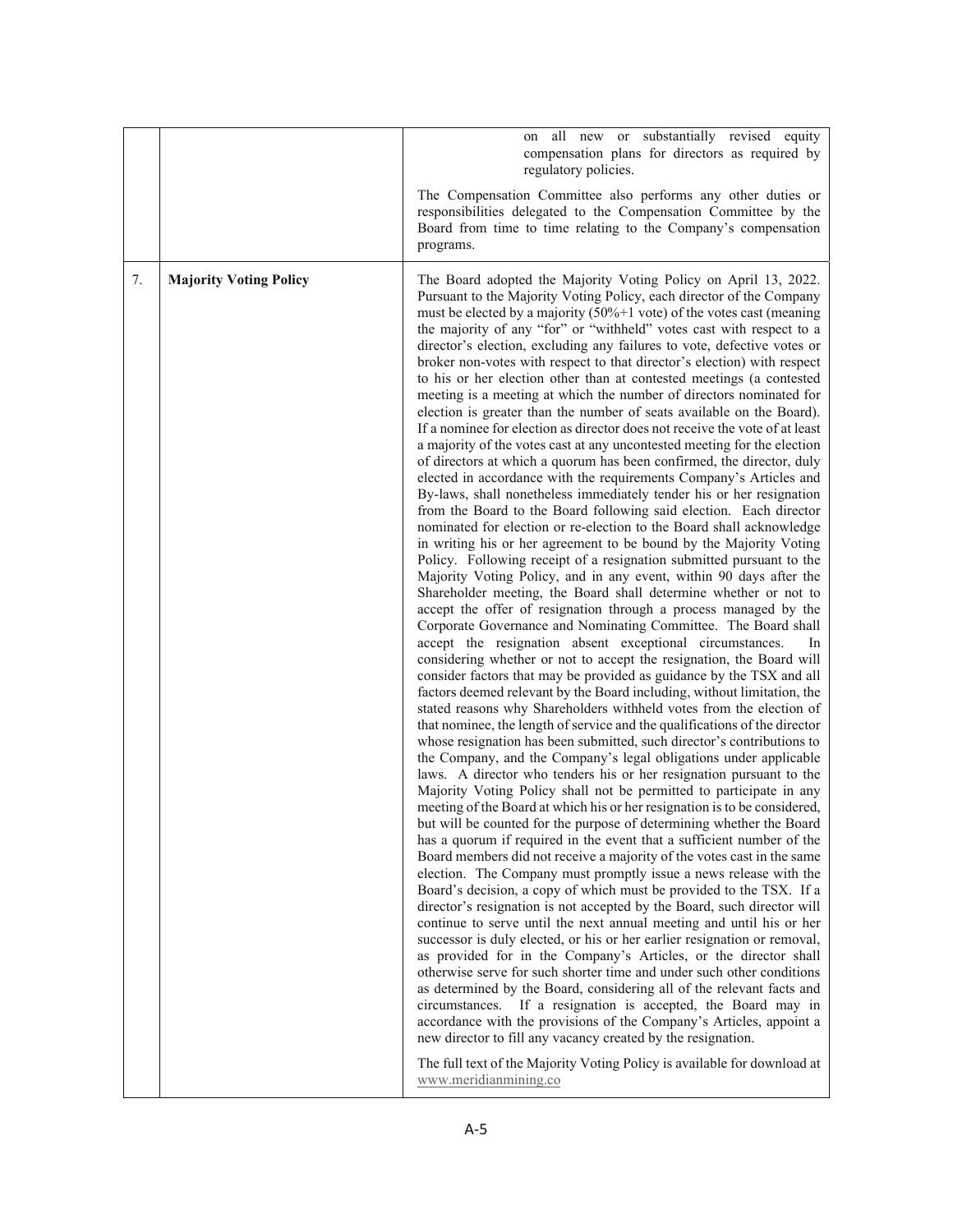| 8.  | <b>Policies</b><br>Regarding<br>the<br><b>Representation of Women on the</b><br>Board.                                                                                                                                                                      | For a discussion of policies regarding the representation of women on<br>the Board, consideration of the representation of women in the director<br>identification and selection process, consideration given to the<br>representation of women in executive officer appointments and related<br>targets, see "Election of Directors - Policies Regarding the<br>Representation of Women on the Board" on page 19 of this Information<br>Circular.                                                                                                                                                                                                                                                                                                                                                                                                                                       |
|-----|-------------------------------------------------------------------------------------------------------------------------------------------------------------------------------------------------------------------------------------------------------------|------------------------------------------------------------------------------------------------------------------------------------------------------------------------------------------------------------------------------------------------------------------------------------------------------------------------------------------------------------------------------------------------------------------------------------------------------------------------------------------------------------------------------------------------------------------------------------------------------------------------------------------------------------------------------------------------------------------------------------------------------------------------------------------------------------------------------------------------------------------------------------------|
| 9.  | <b>Director</b><br>Term<br>Other<br>and<br><b>Mechanisms of Board Renewal</b>                                                                                                                                                                               | For a discussion of director term limits and other mechanisms of board<br>renewal see "Election of Directors - Director Term Limits" on page<br>19 on this Information Circular.                                                                                                                                                                                                                                                                                                                                                                                                                                                                                                                                                                                                                                                                                                         |
| 10. | <b>Other Board Committees</b><br>If<br>the<br>Board<br>has<br>standing<br>committees other than the audit,<br>compensation,<br>corporate<br>nominating<br>governance<br>and<br>identify<br>committees,<br>the<br>committees and describe their<br>function. | Except as described above, the Board has no other standing committees<br>other than the Audit Committee.                                                                                                                                                                                                                                                                                                                                                                                                                                                                                                                                                                                                                                                                                                                                                                                 |
| 11. | Environmental, Health and Safety<br>Policy                                                                                                                                                                                                                  | The Environmental, Health and Safety Policy has been adopted to affirm<br>the Company's commitment to protecting the environment as well as<br>the health and safety of its directors, officers, employees and consultants<br>and the communities in which the Company conducts its activities.<br>Pursuant to the Environmental, Health and Safety Policy, management<br>will ensure that environmental, health and safety policies, programs, and<br>performance standards are an integral part of our planning and decision-<br>making. The Company's directors, officers, employees and consultants<br>are responsible and accountable for compliance and have an obligation<br>to bring issues forward to management for resolution.<br>The full text of the Environmental, Health and Safety Policy is available<br>for download on the Company's website at www.meridianmining.co |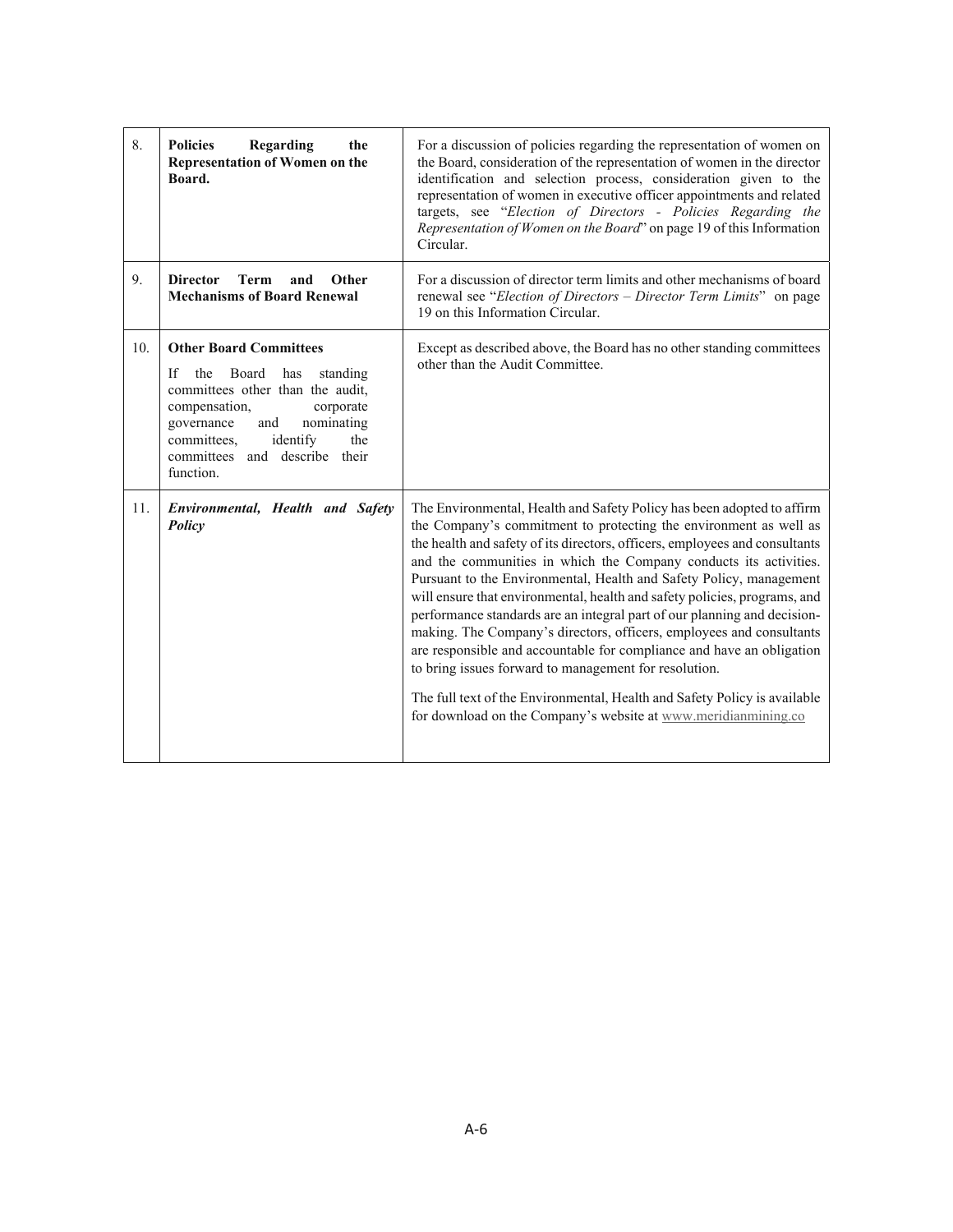# **SCHEDULE "B"**

# **MERIDIAN MINING UK SOCIETAS**  (the "**Company**")

# **AUDIT COMMITTEE CHARTER**

#### **PURPOSE OF THE COMMITTEE**

The purpose of the Audit Committee (the "**Committee**") of the Board of Directors (the "**Board**") of the Company is to provide an open avenue of communication between management, the Company's independent auditor and the Board and to assist the Board in its oversight of:

- 1. the integrity, adequacy and timeliness of the Company's financial reporting and disclosure practices;
- 2. the Company's compliance with legal and regulatory requirements related to financial reporting; and
- 3. the independence and performance of the Company's independent auditor.

The Committee shall also perform any other activities consistent with this Charter, the Company's Statues and governing laws as the Committee or Board deems necessary or appropriate.

#### **COMPOSITION OF THE COMMITTEE**

The Committee shall consist of at least three directors. Members of the Committee shall be appointed by the Board and may be removed by the Board in its discretion. The members of the Committee shall elect a Chairman from among their number. A majority of the members of the Committee must not be officers or employees of the Company or of an affiliate of the Company.

# **COMMITTEE MEETINGS**

The quorum for a meeting of the Committee is a majority of the members who are not officers or employees of the Company or of an affiliate of the Company. With the exception of the foregoing quorum requirement, the Committee may determine its own procedures. The Committee's role is one of oversight.

Management is responsible for preparing the Company's financial statements and other financial information and for the fair presentation of the information set forth in the financial statements in accordance with Generally Accepted Accounting Principles ("**GAAP**"). Management is also responsible for establishing internal controls and procedures and for maintaining the appropriate accounting and financial reporting principles and policies designed to assure compliance with accounting standards and all applicable laws and regulations.

The independent auditor's responsibility is to audit the Company's financial statements and provide its opinion, based on its audit conducted in accordance with generally accepted auditing standards, that the financial statements present fairly, in all material respects, the financial position, results of operations and cash flows of the Company in accordance with GAAP.

The Committee is responsible for recommending to the Board the independent auditor to be nominated for the purpose of auditing the Company's financial statements, preparing or issuing an auditor's report or performing other audit, review or attest services for the Company, and for reviewing and recommending the compensation of the independent auditor. The Committee is also directly responsible for the evaluation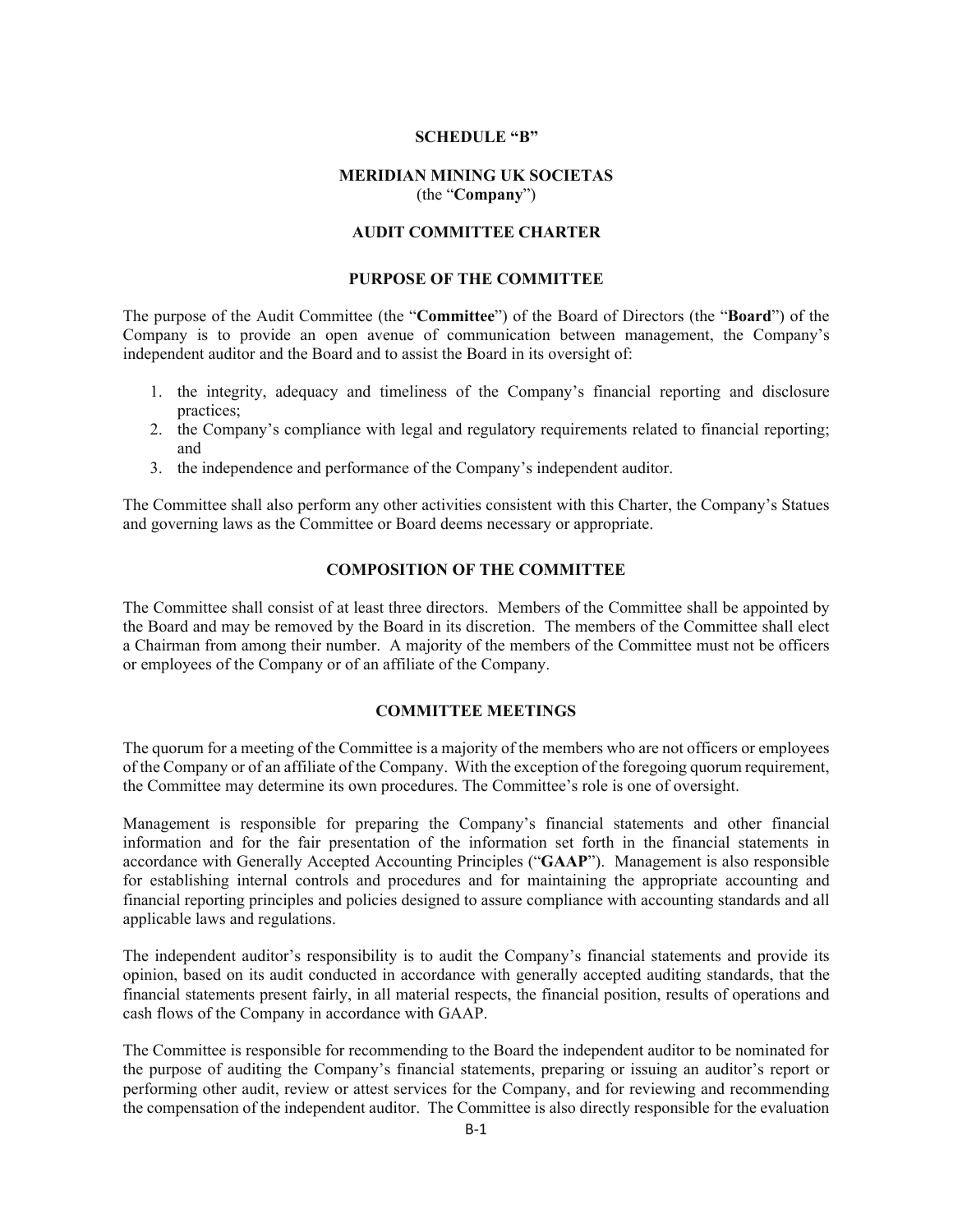of and oversight of the work of the independent auditor. The independent auditor shall report directly to the Committee.

# **AUTHORITY AND RESPONSIBILITIES**

In addition to the foregoing, in performing its oversight responsibilities the Committee shall:

- 1. Monitor the adequacy of this Charter and recommend any proposed changes to the Board.
- 2. Review the appointments of the Company's Chief Financial Officer and any other key financial executives involved in the financial reporting process.
- 3. Review with management and the independent auditor the adequacy and effectiveness of the Company's accounting and financial controls and the adequacy and timeliness of its financial reporting processes.
- 4. Review with management and the independent auditor the annual financial statements and related documents and review with management the unaudited quarterly financial statements and related documents, prior to filing or distribution, including matters required to be reviewed under applicable legal or regulatory requirements.
- 5. Where appropriate and prior to release, review with management any news releases that disclose annual or interim financial results or contain other significant financial information that has not previously been released to the public.
- 6. Review the Company's financial reporting and accounting standards and principles and significant changes in such standards or principles or in their application, including key accounting decisions affecting the financial statements, alternatives thereto and the rationale for decisions made.
- 7. Review the quality and appropriateness of the accounting policies and the clarity of financial information and disclosure practices adopted by the Company, including consideration of the independent auditor's judgment about the quality and appropriateness of the Company's accounting policies. This review may include discussions with the independent auditor without the presence of management.
- 8. Review with management and the independent auditor significant related party transactions and potential conflicts of interest.
- 9. Pre-approve all non-audit services to be provided to the Company by the independent auditor.
- 10. Monitor the independence of the independent auditor by reviewing all relationships between the independent auditor and the Company and all non-audit work performed for the Company by the independent auditor.
- 11. Establish and review the Company's procedures for the:
	- 1. receipt, retention and treatment of complaints regarding accounting, financial disclosure, internal controls or auditing matters; and
	- 1. confidential, anonymous submission by employees regarding questionable accounting, auditing and financial reporting and disclosure matters.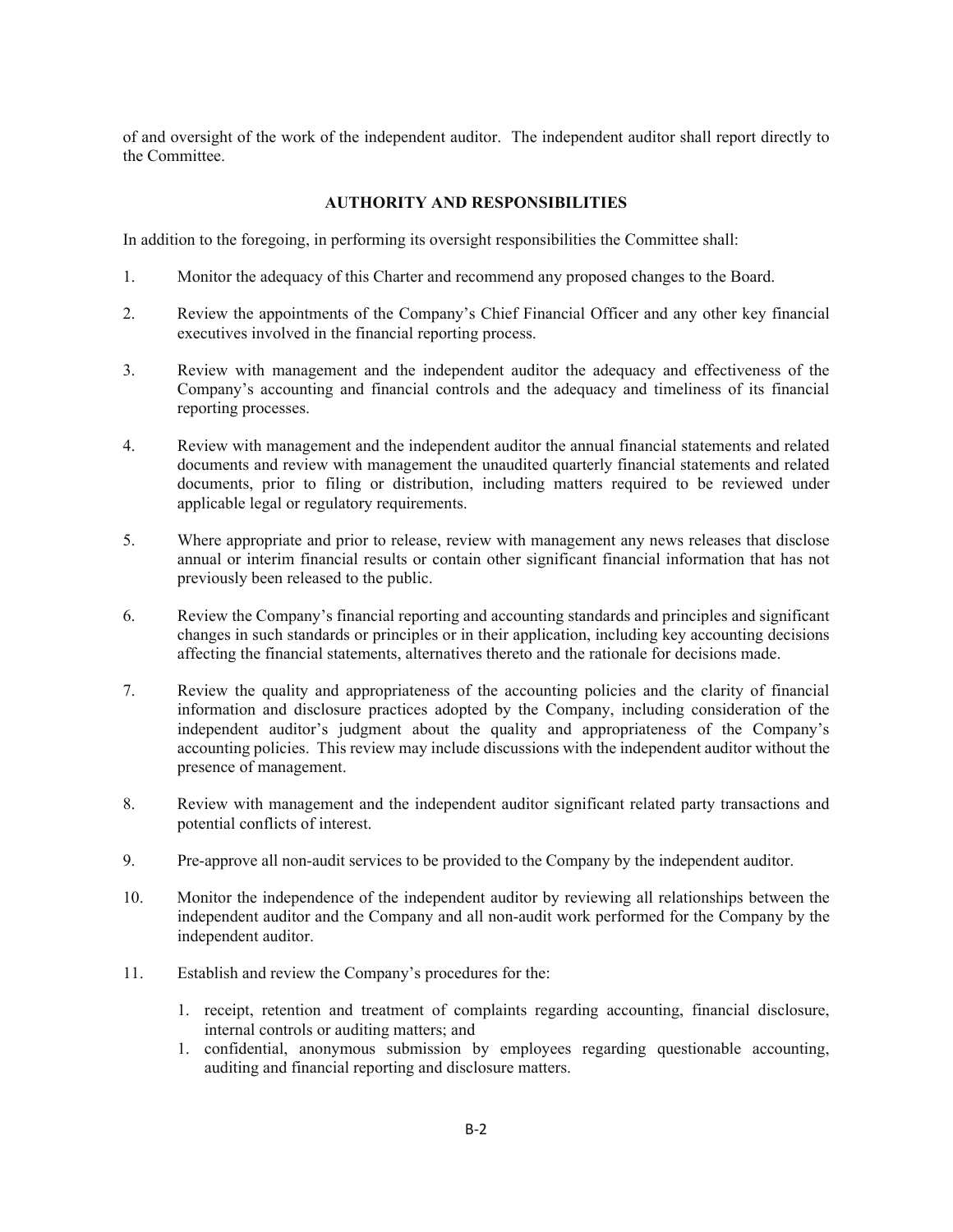- 12. Conduct or authorize investigations into any matters that the Committee believes is within the scope of its responsibilities. The Committee has the authority to retain independent counsel, accountants or other advisors to assist it, as it considers necessary, to carry out its duties, and to set and pay the compensation of such advisors at the expense of the Company.
- 13. Perform such other functions and exercise such other powers as are prescribed from time to time for the audit committee of a reporting company in Parts 2 and 4 of National Instrument 52-110, the *Business Corporations Act* (British Columbia) and the Statues of the Company.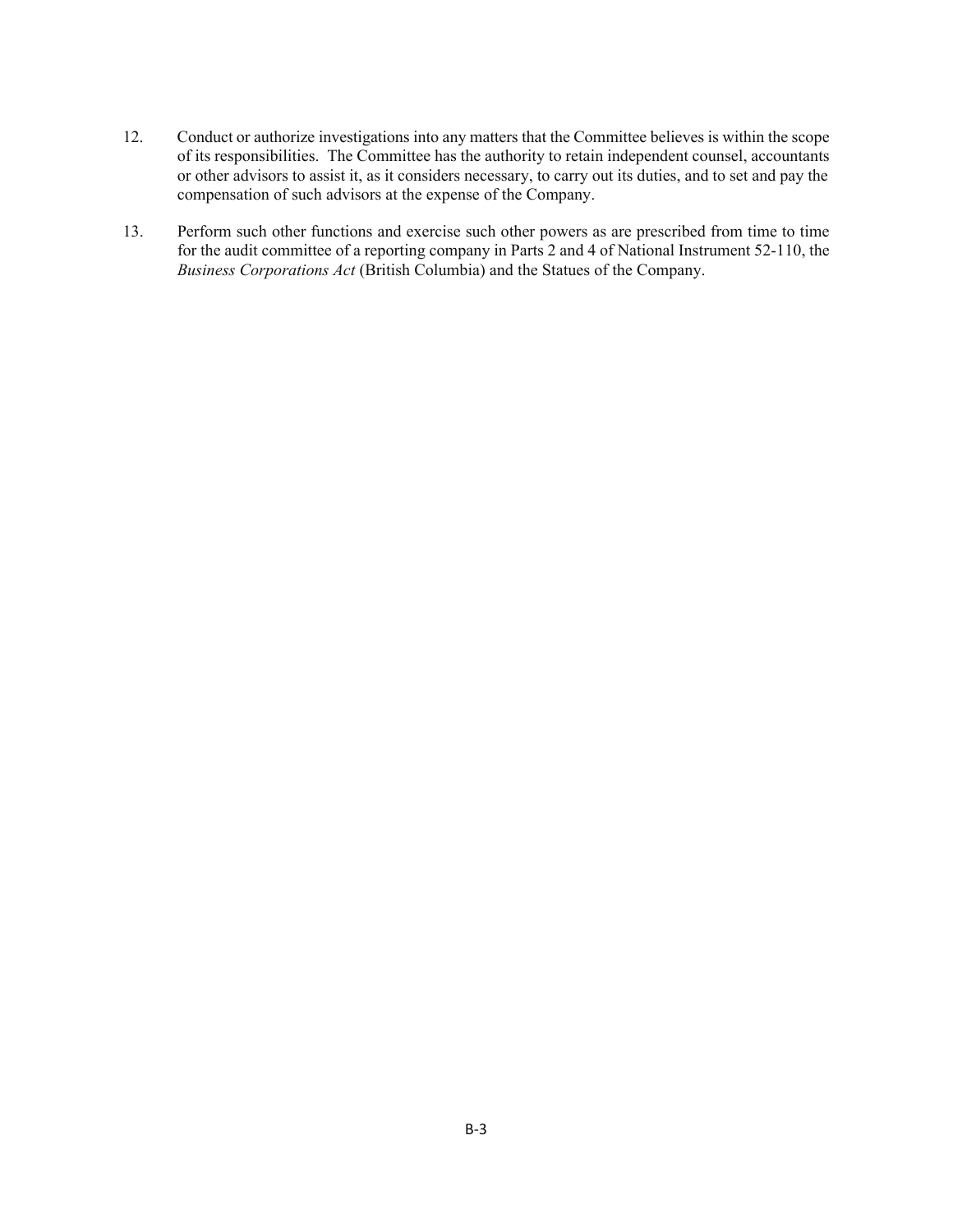# **SCHEDULE "C"**

**MERIDIAN MINING UK SOCIETAS**  (the "**Company**")

# **OMNIBUS INCENTIVE PLAN**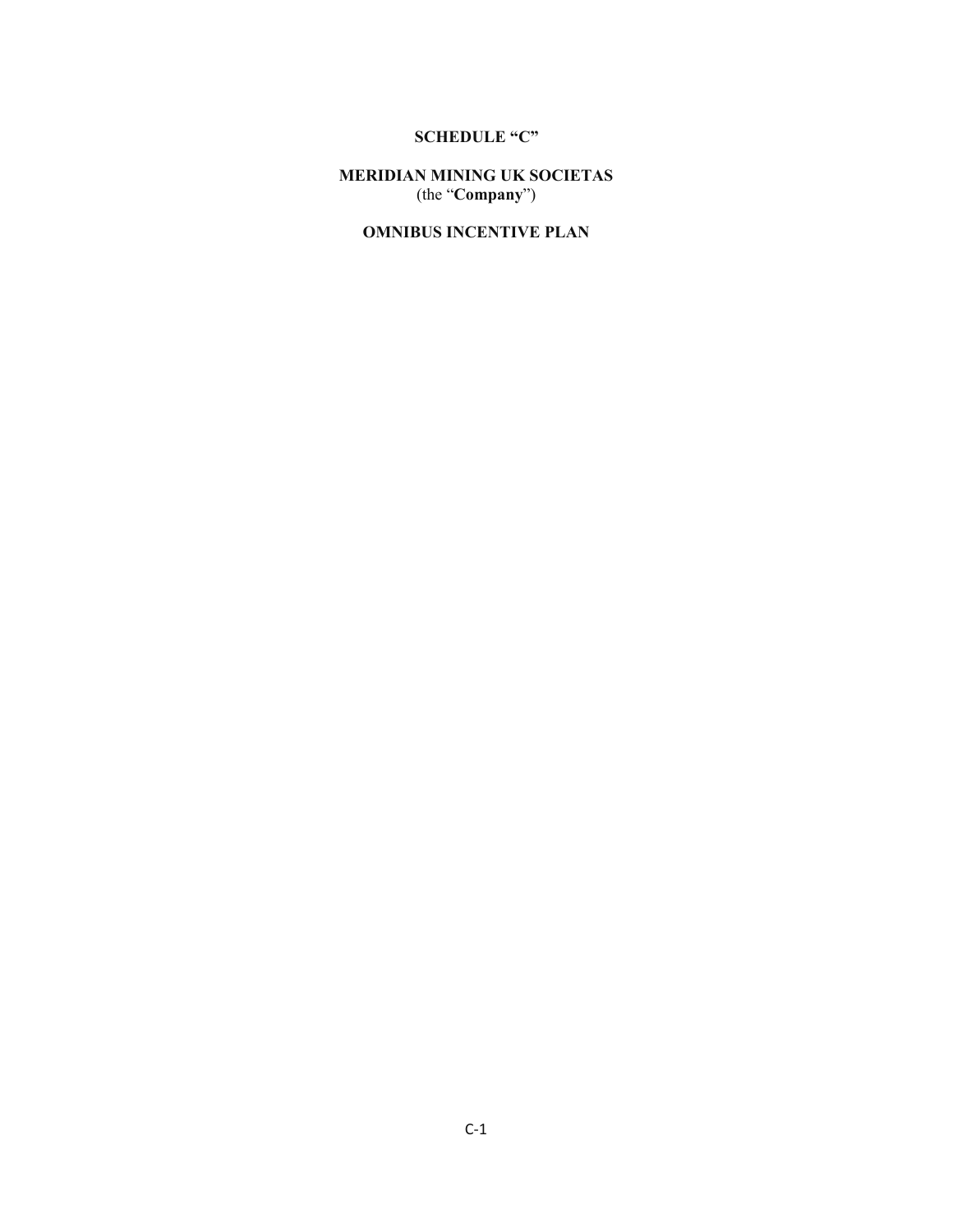# **ANERIDIAN MINING**

**OMNIBUS INCENTIVE PLAN**

**Effective Date:භ**

Approved by the Board of Directors on May 20, 2022.

Approved by the Shareholders on  $\bullet$ .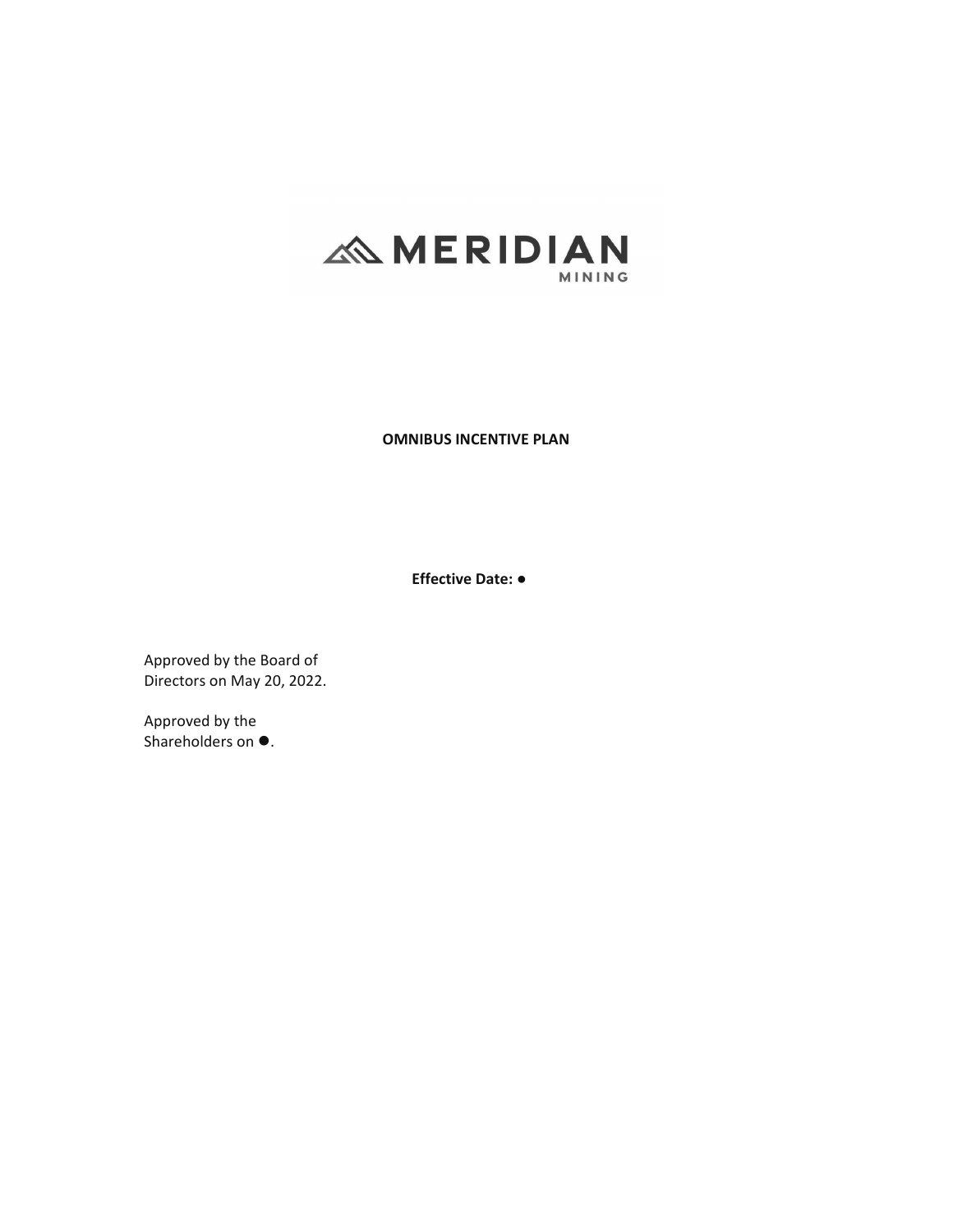# **TABLE OF CONTENTS**

| Section 1.1 |                                                                       |  |
|-------------|-----------------------------------------------------------------------|--|
| Section 1.2 |                                                                       |  |
|             |                                                                       |  |
|             | ARTICLE 2 PURPOSE AND ADMINISTRATION OF THE PLAN; GRANTING OF AWARDS8 |  |
| Section 2.1 |                                                                       |  |
| Section 2.2 |                                                                       |  |
| Section 2.3 |                                                                       |  |
| Section 2.4 |                                                                       |  |
| Section 2.5 |                                                                       |  |
| Section 2.6 |                                                                       |  |
|             |                                                                       |  |
|             |                                                                       |  |
| Section 3.1 |                                                                       |  |
| Section 3.2 |                                                                       |  |
| Section 3.3 |                                                                       |  |
| Section 3.4 |                                                                       |  |
| Section 3.5 |                                                                       |  |
| Section 3.6 |                                                                       |  |
| Section 3.7 |                                                                       |  |
| Section 3.8 |                                                                       |  |
|             |                                                                       |  |
| Section 4.1 |                                                                       |  |
| Section 4.2 |                                                                       |  |
| Section 4.3 |                                                                       |  |
| Section 4.4 |                                                                       |  |
| Section 4.5 |                                                                       |  |
| Section 4.6 |                                                                       |  |
| Section 4.7 |                                                                       |  |
|             |                                                                       |  |
|             |                                                                       |  |
| Section 5.1 |                                                                       |  |
| Section 5.2 |                                                                       |  |
| Section 5.3 |                                                                       |  |
| Section 5.4 |                                                                       |  |
| Section 5.5 |                                                                       |  |
| Section 5.6 |                                                                       |  |
| Section 5.7 |                                                                       |  |
|             |                                                                       |  |
|             |                                                                       |  |
| Section 6.1 |                                                                       |  |
| Section 6.2 | Option Treatment on Termination of Employment or Service19            |  |
| Section 6.3 | Treatment of RSUs on Termination of Employment or Service20           |  |
|             |                                                                       |  |
|             |                                                                       |  |
| Section 7.1 |                                                                       |  |
| Section 7.2 |                                                                       |  |
| Section 7.3 |                                                                       |  |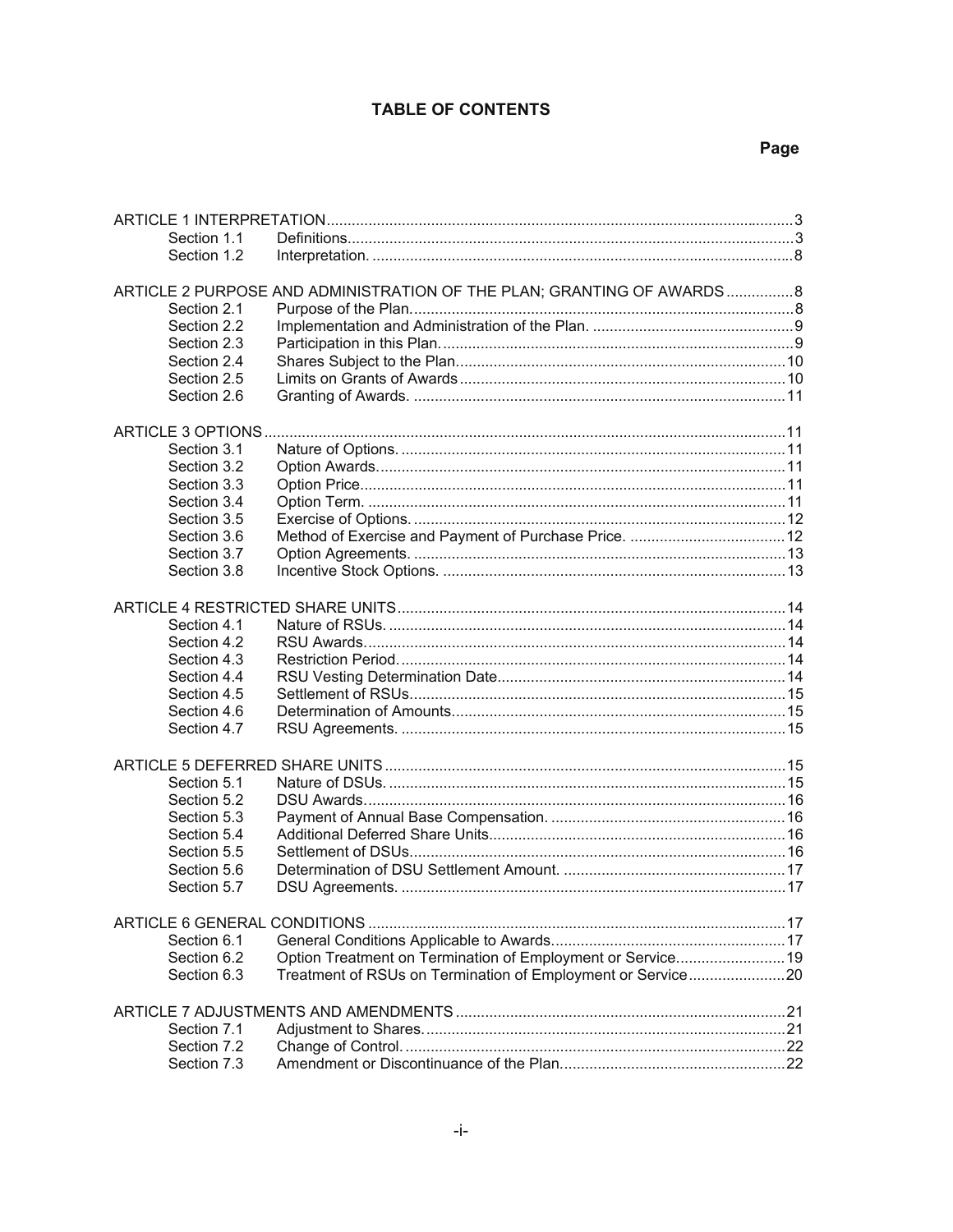| Section 8.1  |  |
|--------------|--|
| Section 8.2  |  |
| Section 8.3  |  |
| Section 8.4  |  |
| Section 8.5  |  |
| Section 8.6  |  |
| Section 8.7  |  |
| Section 8.8  |  |
| Section 8.9  |  |
| Section 8.10 |  |
| Section 8.11 |  |
| Section 8.12 |  |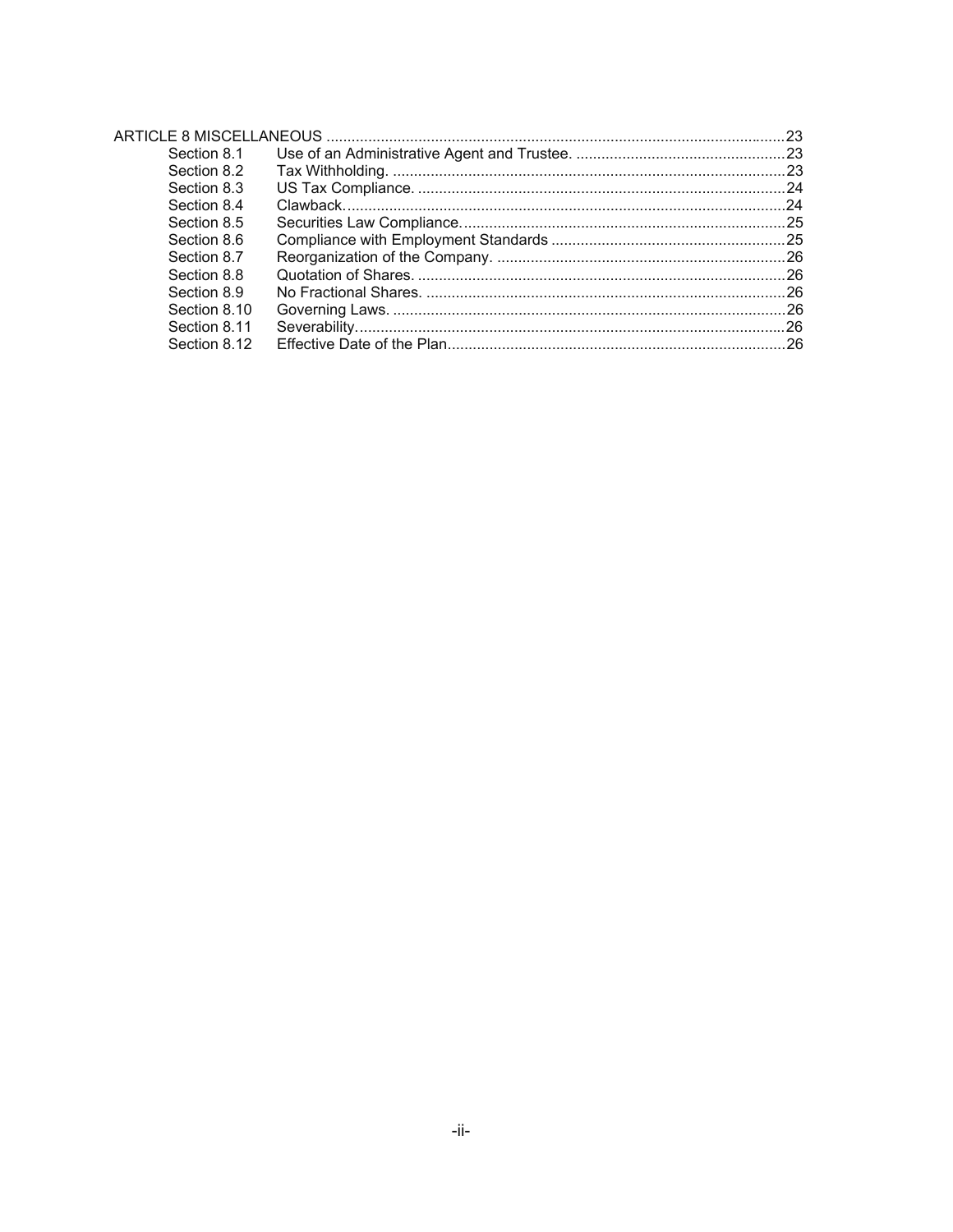#### **MERIDIAN MINING UK SOCIETAS OMNIBUS INCENTIVE PLAN**

The Company hereby establishes this omnibus incentive plan for certain qualified directors, executive officers, employees or Consultants of the Company or any of its Subsidiaries.

#### **ARTICLE 1 INTERPRETATION**

#### **Section 1.1 Definitions.**

Where used herein or in any amendments hereto or in any communication required or permitted to be given hereunder, the following terms shall have the following meanings, respectively, unless the context otherwise requires:

"**2021 Option Plan**" means the Company's Stock Option Plan (2021) approved by the shareholders of the Company on June 30, 2021;

"**Account**" means a notional account maintained for each Participant on the books of the Company which will be credited with Awards in accordance with the terms of this Plan;

"**Affiliates**" has the meaning ascribed thereto in National Instrument 45-106 – Prospectus Exemptions;

"**Annual Base Compensation**" means an annual compensation amount payable to Non-Employee Directors as established from time to time by the Board;

"**Award**" means any of an Option (including an ISO), DSU, or RSU granted to a Participant pursuant to the terms of the Plan;

"**Blackout Period**" means a period of time when, pursuant to any policies of the Company (including the Company's insider trading policy), the Company's securities may not be traded by certain Persons designated by the Company. A Blackout Period does not include any period during which the Company is subject to a cease trade order or similar order in respect of the Company's securities under Securities Laws;

"**Board**" has the meaning ascribed thereto in Section 2.2(1) hereof;

"**Business Day**" means a day other than a Saturday, Sunday or statutory holiday, when banks are generally open for business in Vancouver, British Columbia for the transaction of banking business;

"**Cash Equivalent**" means the amount of money equal to (i) the Market Value on the RSU Settlement Date or the Filing Date, as applicable, multiplied by (ii) the number of vested RSUs or DSUs, as applicable, in the Participant's Account, net of any applicable taxes in accordance with Section 8.2;

"**Cause**" means any circumstance where the Company or a Subsidiary can terminate a Participant's employment or engagement, as applicable, with the Company or a Subsidiary without notice or payment in lieu of notice. For the purposes of the Plan, the determination by the Company that the Participant was discharged for Cause shall be binding on the Participant;

"**Change of Control**" means, unless the Board determines otherwise, the happening, in a single transaction or in a series of related transactions, of any of the following events:

(i) any transaction (other than a transaction described in clause (iii) below) pursuant to which any Person or group of Persons acting jointly or in concert acquires the direct or indirect beneficial ownership of securities of the Company representing 50% or more of the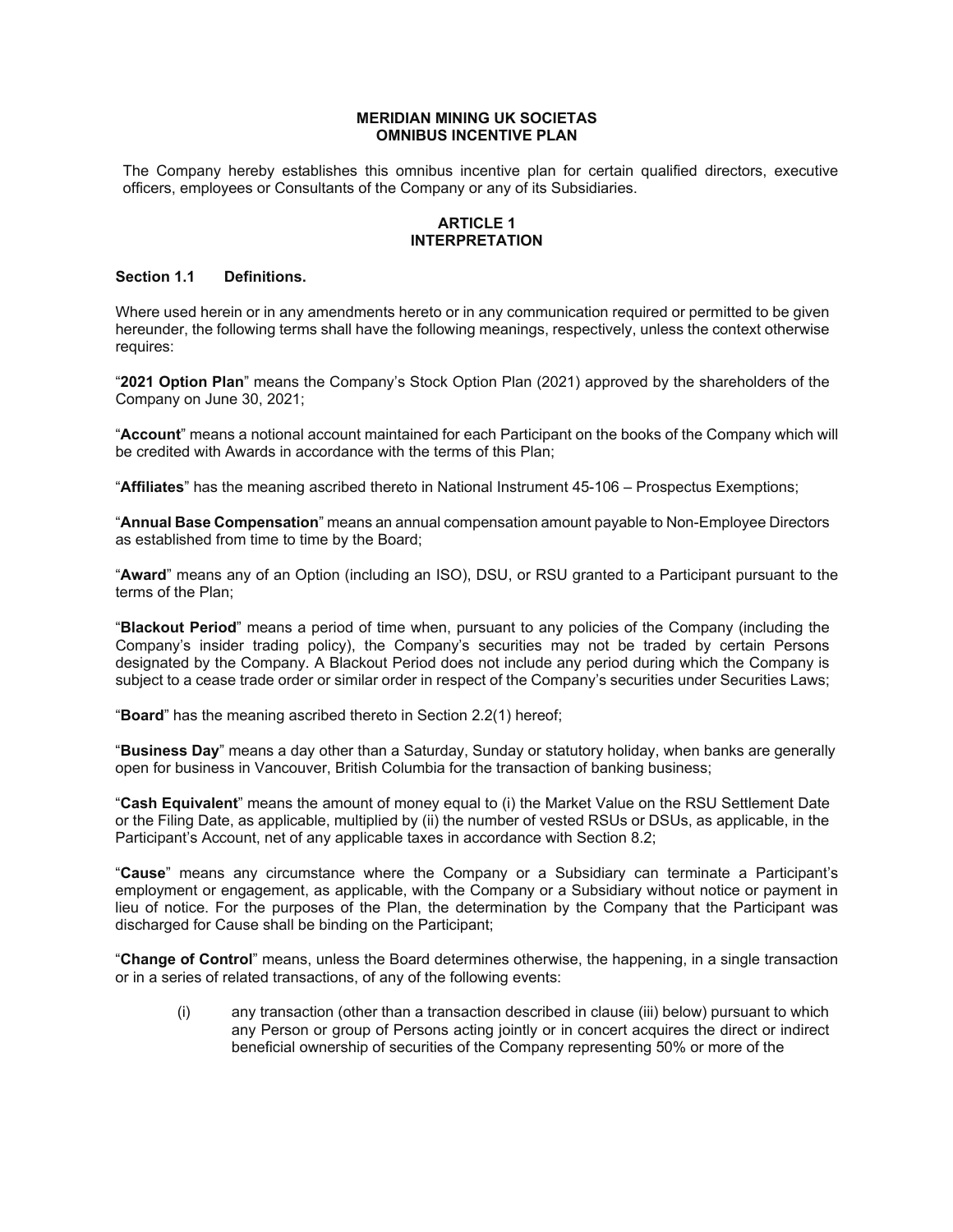aggregate voting power of all of the Company's then issued and outstanding securities entitled to vote in the election of directors of the Company, other than any such acquisition that occurs upon the exercise or settlement of options or other securities granted by the Company under any of the Company's equity incentive plans;

- (ii) there is consummated an arrangement, amalgamation, merger, consolidation or similar transaction involving (directly or indirectly) the Company and, immediately after the consummation of such arrangement, amalgamation, merger, consolidation or similar transaction, the shareholders of the Company immediately prior thereto do not beneficially own, directly or indirectly, either (A) outstanding voting securities representing more than 50% of the combined outstanding voting power of the surviving or resulting entity in such amalgamation, merger, consolidation or similar transaction or (B) more than 50% of the combined outstanding voting power of the parent of the surviving or resulting entity in such arrangement, amalgamation, merger, consolidation or similar transaction, in each case in substantially the same proportions as their beneficial ownership of the outstanding voting securities of the Company immediately prior to such transaction;
- (iii) the sale, lease, exchange, license or other disposition, in a single transaction or a series of related transactions, of assets, rights or properties of the Company or any of its Subsidiaries which have an aggregate book value greater than 50**%** of the book value of the assets, rights and properties of the Company and its Subsidiaries on a consolidated basis to any other person or entity, other than a disposition to a wholly-owned Subsidiary of the Company in the course of a reorganization of the assets of the Company and its wholly-owned Subsidiaries;
- (iv) the passing of a resolution by the Board or shareholders of the Company to substantially liquidate the assets of the Company or wind up the Company's business or significantly rearrange its affairs in one or more transactions or series of transactions or the commencement of proceedings for such a liquidation, winding-up or re-arrangement (except where such re-arrangement is part of a bona fide reorganization of the Company in circumstances where the business of the Company is continued and the shareholdings remain substantially the same following the re-arrangement);
- (v) individuals who, on the Effective Date, are members of the Board (the "**Incumbent Board**") cease for any reason to constitute at least a majority of the members of the Board; provided, however, that if the appointment or election (or nomination for election) of any new Board member was approved or recommended by a majority vote of the members of the Incumbent Board then still in office, such new member will, for purposes of this Plan, be considered as a member of the Incumbent Board; or
- (vi) the Board adopts a resolution to the effect that a Change of Control as defined herein has occurred.

"**Company**" means Meridian Mining UK Societas, a corporation existing under the United Kingdom Societas;

"**Consultant**" means an individual or a consultant company, other than an employee or a director, that:

- (i) is engaged to provide services on a bona fide basis to the Company or a Subsidiary, other than services provided in relation to a distribution of securities of the Company or a Subsidiary;
- (ii) provides the services under a written contract with the Company or a Subsidiary; and
- (iii) spends or will spend a significant amount of time and attention on the affairs and business of the Company or a Subsidiary.

For the purposes of this definition, "consultant company" means, with respect to an individual Consultant, (i) a company of which the individual Consultant is an employee or shareholder; or (ii) a partnership of which the individual Consultant is an employee or partner;

"**Disabled**" or "**Disability**" means a physical injury or mental incapacity of a nature which the Board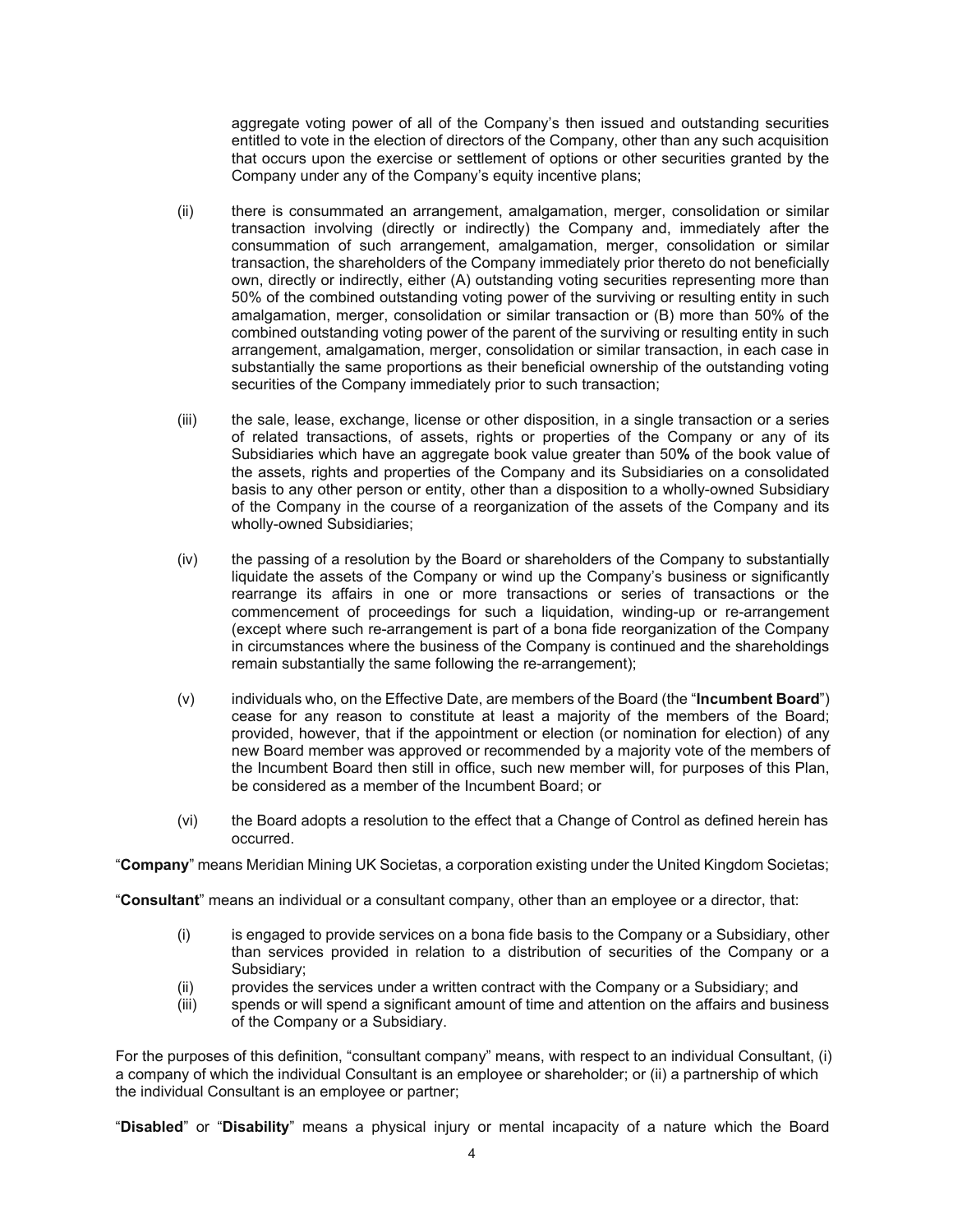determines prevents or would prevent the Participant from satisfactorily performing the substantial and material duties of his or her position with the Company or any of its Subsidiaries;

"**Dividend Equivalent**" means a bookkeeping entry to a Participant's Account whereby the Participant's RSUs or DSUs, as applicable, are credited with additional RSUs or DSUs, as applicable, in accordance with Section 6.1(9), as applicable;

"**DSU**" or "**Deferred Share Unit**" means a right awarded to a Participant to receive a payment in the form of Shares, Cash Equivalent or a combination thereof following the Participant's Termination Date, subject to and in accordance with Article 5;

"**DSU Agreement**" means a document evidencing the grant of DSUs and the terms and conditions thereof;

"**DSU Settlement Amount**" means the amount of Shares, Cash Equivalent, or combination thereof, calculated in accordance with Section 5.6, to be paid to settle a DSU Award after the Filing Date;

**"Effective Date" means**  $\bullet$ **:** 

"**Eligibility Date**" the effective date on which a Participant becomes eligible to receive long-term disability benefits (provided that, for greater certainty, such effective date shall be confirmed in writing to the Company by the insurance company providing such long-term disability benefits);

"**Eligible Participant**" means any person who is (or, where context requires, was) a director, executive officer, employee or Consultant of the Company or any of its Subsidiaries, but for the purposes of Article 5, this definition shall be limited to directors of the Company or any of its Subsidiaries;

"**ESL**" means the employment standards legislation, as amended or replaced, applicable to a Participant who is an employee of the Company or a Subsidiary;

"**Estate Administrator**" means the liquidator, executor or administrator, as the case may be, of the estate of the Participant;

"**Exercise Notice**" means a notice, in a form provided by the Company, in writing signed by a Participant and stating the Participant's intention to exercise a particular Option;

"**Existing Option**" means an option grant made under the 2021 Option Plan or other Security Based Compensation Arrangement other than the Plan;

"**Filing Date**" has the meaning ascribed thereto in Section 5.5(1) or Section 5.5(2), as applicable;

"**Grant Agreement**" means an agreement evidencing the grant to a Participant of an Award, including an Option Agreement, a DSU Agreement or an RSU Agreement;

"**In-the-Money Amount**" with respect to an Option as of any day is the amount, if any, by which the Market Value of a Share on such date exceeds the Option Price;

"**Incentive Stock Option**" or "**ISO**" means an Option that is described in Section 3.8;

"**Insider**" means "insider" as defined by the TSX from time to time in its rules and regulations governing Security Based Compensation Arrangements and other related matters;

"**Market Value**" means, at any date in respect of the Shares, (i) if the Shares are listed on the TSX, the closing price of the Shares on the TSX on the Business Day prior to such date; (ii) if the Shares are not listed on the TSX, then the closing price of the Shares on the Stock Exchange on which the Shares are listed (and if listed on more than one Stock Exchange, then using the highest of such closing prices) on the Business Day prior to such date; or (iii) if the Shares are not listed on any Stock Exchange, the value as is determined solely by the Board, acting reasonably and in good faith and such determination shall be conclusive and binding on all Persons;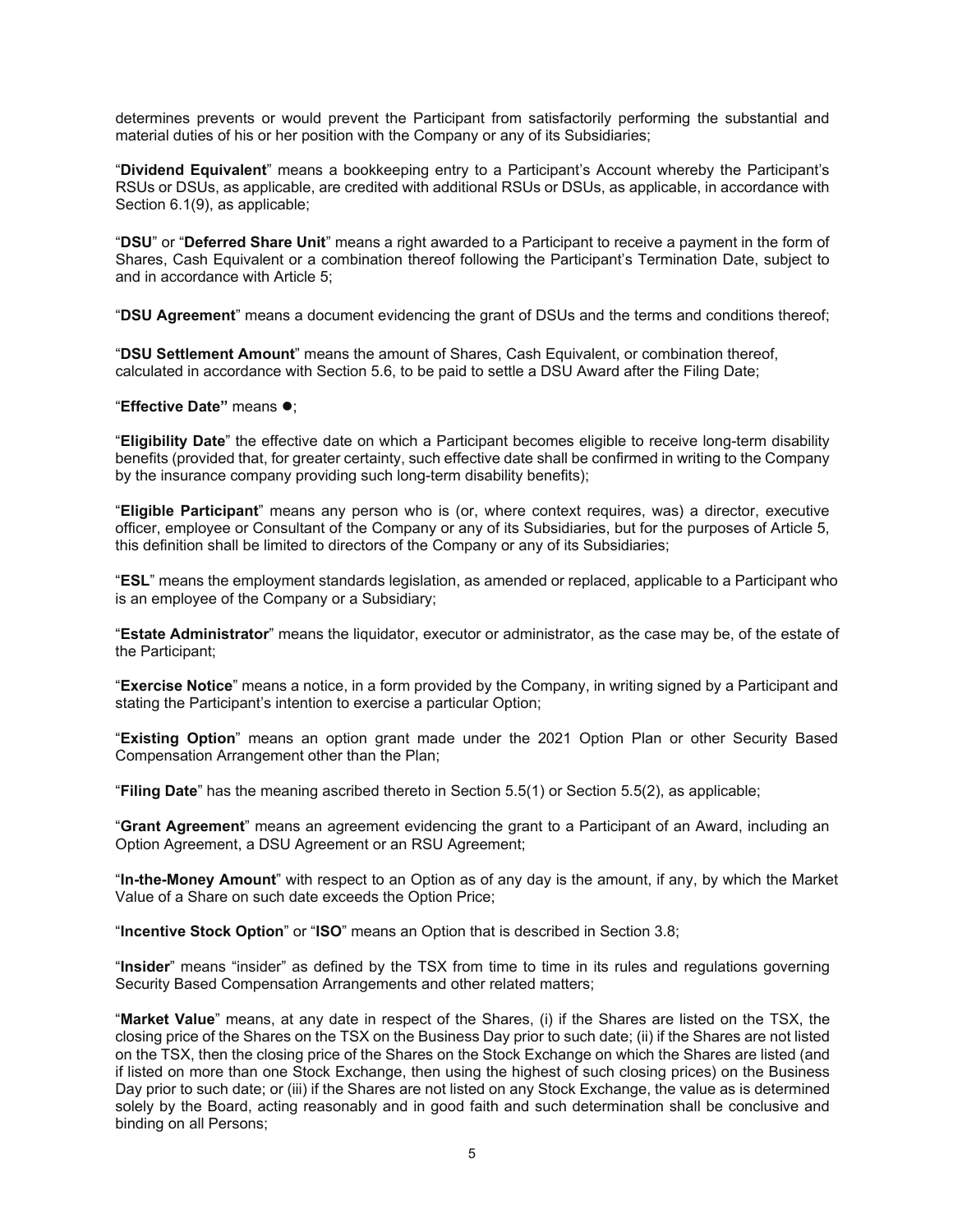"**Non-Employee Director**" means a member of the Board of Directors or a director of any Subsidiary of the Company who is not otherwise an employee or executive officer of the Company or a Subsidiary;

"**Non-Qualifying Option"** means an Option which is not eligible for the deduction pursuant to paragraph 110(1)(d) of the Tax Act;

"**Option**" means an option granted by the Company to a Participant entitling such Participant to purchase a designated number of Shares from treasury at the Option Price, but subject to the provisions hereof, and includes an ISO;

"**Option Agreement**" means a document evidencing the grant of Options and the terms and conditions thereof;

"**Option Price**" has the meaning ascribed thereto in Section 3.2 hereof;

"**Option Term**" has the meaning ascribed thereto in Section 3.4 hereof;

"**Outstanding Issue**" means the number of Shares that are issued and outstanding, on a non-diluted basis;

"**Participant**" means an Eligible Participant that is granted an Award under the Plan;

"**Participant's Employer**" means the Company or Subsidiary, as applicable, which employs a Participant who is an employee or, in the case of a Participant that has ceased to be an employee of the Company or a Subsidiary, which employed the Participant immediately prior to such cessation;

"**Performance Criteria**" means specified criteria, other than the mere continuation of employment or the mere passage of time, the satisfaction of which is a condition for the grant, exercisability, vesting, settlement or payment in respect of an Award;

"**Performance Period**" means the period determined by the Board at the time any Award is granted or at any time thereafter during which any Performance Criteria and any other vesting conditions specified by the Board with respect to such Award are to be measured;

"**Person**" means an individual, corporation, company, cooperative, partnership, trust, unincorporated association, entity with juridical personality or governmental authority or body, and pronouns which refer to a Person shall have a similarly extended meaning;

"**Plan**" means this Meridian Mining UK Societas Omnibus Incentive Plan, including any amendments or supplements hereto made after the effective date hereof;

"**Qualifying Option**" means an Option which is eligible for the deduction pursuant to paragraph 110(1)(d) of the Tax Act;

"**Restriction Period**" has the meaning ascribed thereto in Section 4.3;

"**RSU**" or "**Restricted Share Unit**" means a right awarded to a Participant to receive a payment in the form of Shares, Cash Equivalent or a combination thereof as provided in Article 4 hereof and subject to the terms and conditions of this Plan;

"**RSU Agreement**" means a document evidencing the grant of RSUs and the terms and conditions thereof;

"**RSU Settlement Date**" has the meaning ascribed thereto in Section 4.5(1);

"**RSU Vesting Determination Date**" has the meaning ascribed thereto in Section 4.4 hereof;

"**Securities Laws**" means securities legislation, securities regulation and securities rules, as amended, and the policies, notices, instruments and blanket orders in force from time to time that govern or are applicable to the Company or to which it is subject;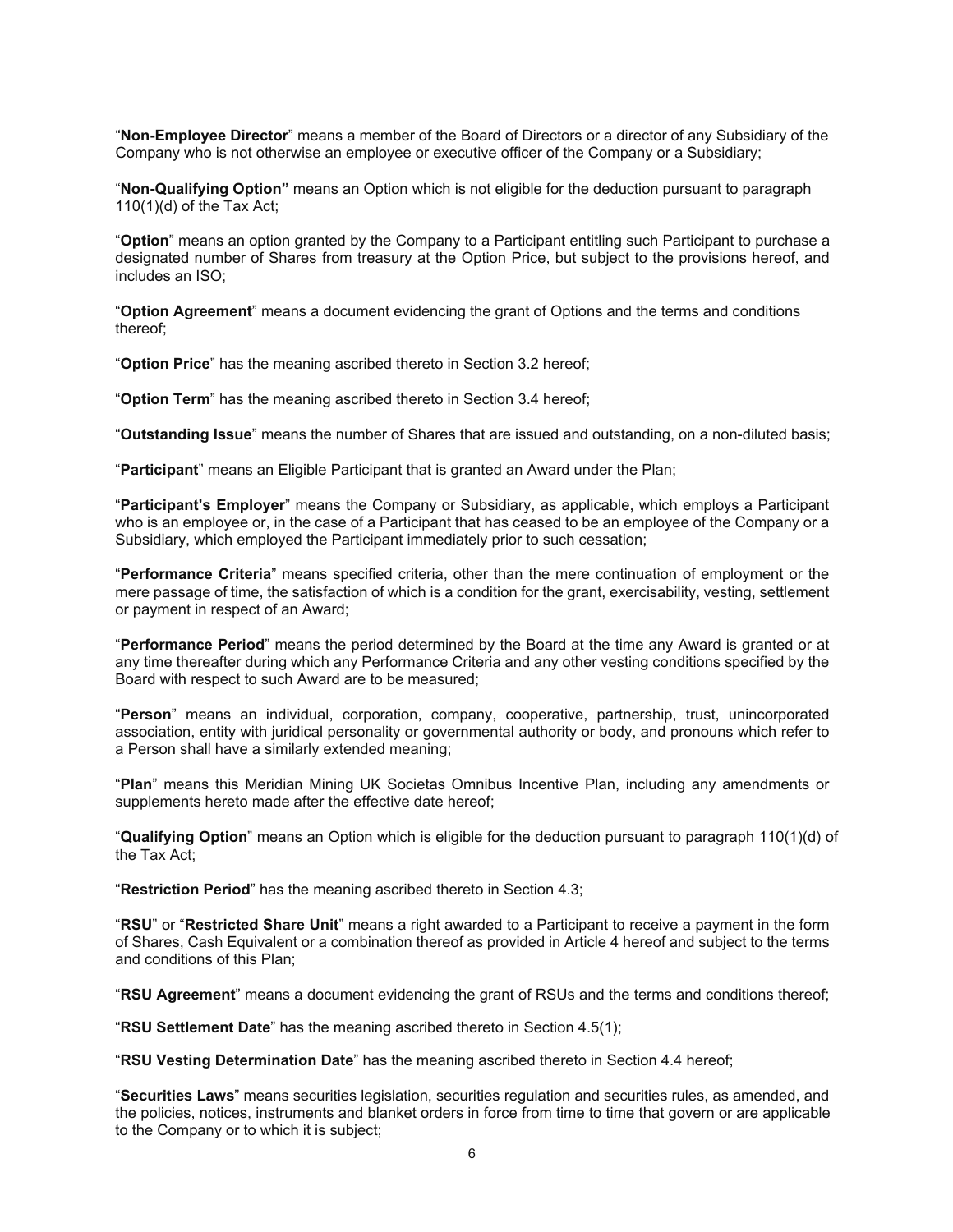"**Security Based Compensation Arrangement**" has the meaning given to the term in the Company Manual of the TSX;

"**Shares**" means the common shares in the share capital of the Company;

"**Stock Exchange**" means the TSX and any other stock exchange on which the Shares are listed from time to time;

"**Subsidiary**" means a corporation, company or partnership that is controlled, directly or indirectly, by the Company;

"**Tax Act**" means the Income Tax Act (Canada) and its regulations thereunder, as amended from time to time;

#### "**Termination Date**" means:

- (i) in the case of an employee whose employment or term of office with the Company or a Subsidiary terminates (regardless of whether the termination is lawful or unlawful, with or without Cause, and whether it is the employee or the Company or a Subsidiary that initiates the termination), the later of: (a) if and only to the extent required to comply with the minimum standards of the ESL, the last day of the applicable minimum statutory notice period applicable to the Participant pursuant to the ESL, if any; and (b) the date that is designated by the Participant's Employer as the last day of the Participant's employment or term of office with Participant's Employer provided that in the case of the Participant's resignation, such date shall not be earlier than the date notice of resignation was given; and, in the case of either (a) or (b), without regard to any applicable period of reasonable notice or contractual notice to which the Participant may claim to be entitled under common law, civil law or pursuant to contract in respect of a period which follows the last day that the Participant actually and actively provides services to the Participant's Employer as specified in the notice of termination provided by Participant's Employer; or
- (ii) in the case of a Consultant, the date that is designated, if any, by the Company or a Subsidiary as the date on which the Participant's consulting engagement is terminated, provided that in the case of voluntary termination by the Participant of the Participant's consulting engagement, such date shall not be earlier than the date that notice of voluntary termination was given and, in any case, without regard to any applicable period of reasonable notice or contractual notice to which the Participant may claim to be entitled under common law, civil law or pursuant to contract in respect of a period which follows the last day that the Participant actually and actively provides services to the Company or such Subsidiary as specified in the notice of termination; or
- (iii) in the case of a director whose service with the Company or a Subsidiary terminates, the date that is designated by the Company or such Subsidiary as the date on which the Participant's service is terminated, provided that in the case of resignation by the Participant, such date shall not be earlier than the date notice of resignation was given; or
- (iv) in the event that the Participant's death occurs prior to the date determined pursuant to (i), (ii) or (iii) above, the date of the Participant's death; and,

for the avoidance of any doubt, the parties intend to displace any presumption that the Participant is entitled to reasonable notice of termination under common law or civil law in connection with the Plan;

"**TSX**" means the Toronto Stock Exchange;

"**United States**" means the United States of America, its territories and possessions, any State of the United States and the District of Columbia;

"**U.S. Participant**" means any Participant who, at any time during the period from the date an Award is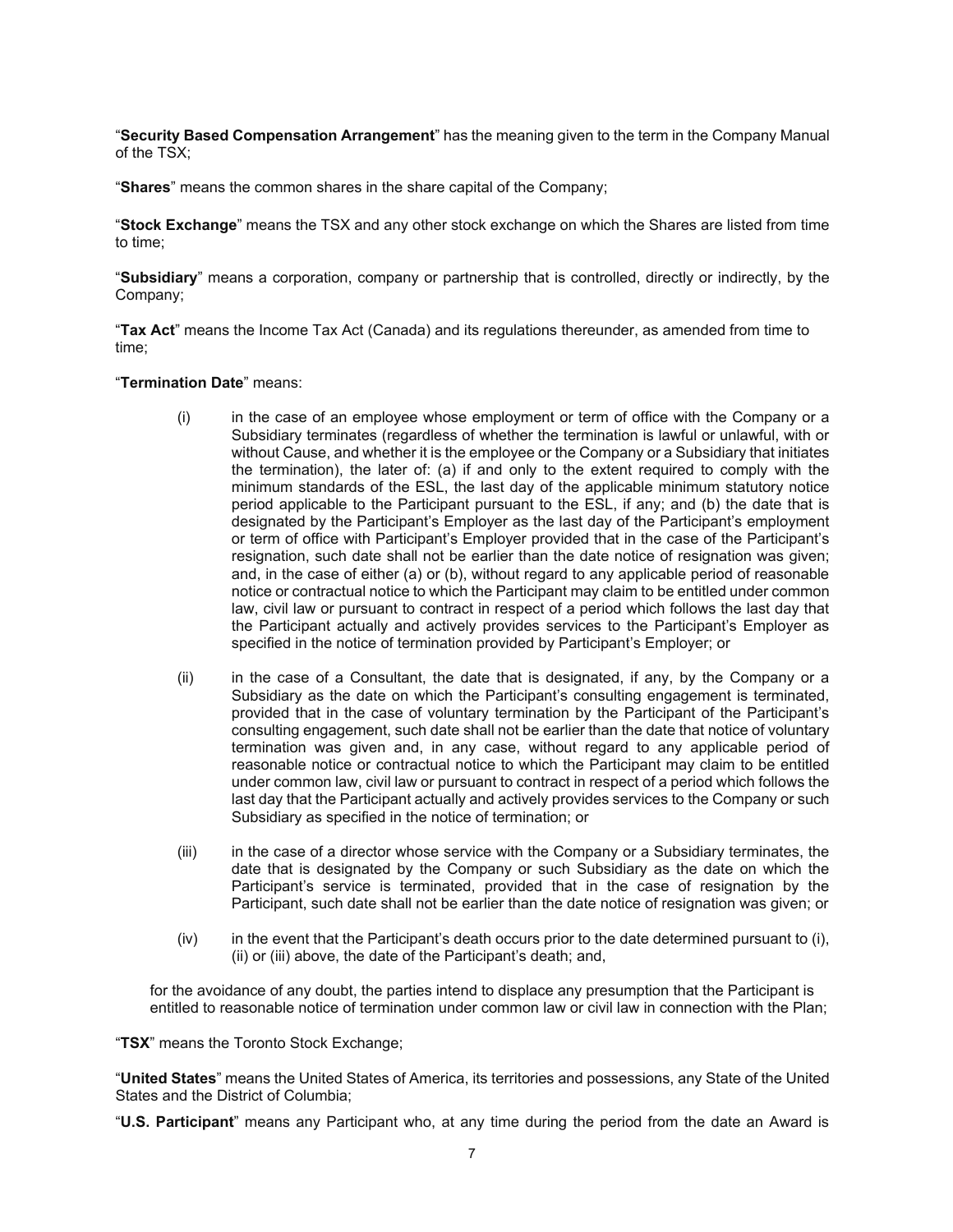granted to the date such Award is exercised, redeemed, or otherwise paid to the Participant, is subject to income taxation in the United States on the income received for services provided to the Company or a Subsidiary and who is not otherwise exempt from United States income taxation under the relevant provisions of the U.S. Tax Code or the Canada-U.S. Income Tax Convention, as amended;

"**U.S. Securities Act**" means the United States Securities Act of 1933, as amended; and

"**U.S. Tax Code**" means the United States Internal Revenue Code of 1986, as amended.

#### **Section 1.2 Interpretation.**

- (1) Whenever the Board is to exercise discretion or authority in the administration of the terms and conditions of this Plan, the term "discretion" or "authority" means the sole and absolute discretion of the Board.
- (2) The provision of a table of contents, the division of this Plan into Articles, Sections and other subdivisions and the insertion of headings are for convenient reference only and do not affect the interpretation of this Plan.
- (3) In this Plan, words importing the singular shall include the plural, and vice versa and words importing any gender include any other gender.
- (4) The words "including", "includes" and "include" and any derivatives of such words mean "including (or includes or include) without limitation". As used herein, the expressions "Article", "Section" and other subdivision followed by a number, mean and refer to the specified Article, Section or other subdivision of this Plan, respectively.
- (5) Unless otherwise specified in the Participant's Grant Agreement, all references to money amounts are to Canadian currency.
- (6) For purposes of this Plan, the legal representatives of a Participant shall only include the Participant's Estate Administrator.
- (7) If any action may be taken within, or any right or obligation is to expire at the end of, a period of days under this Plan, then the first day of the period is not counted, but the day of its expiry is counted.

#### **ARTICLE 2 PURPOSE AND ADMINISTRATION OF THE PLAN; GRANTING OF AWARDS**

#### **Section 2.1 Purpose of the Plan.**

The purpose of the Plan is to permit the Company to grant Awards to Eligible Participants, subject to certain conditions as hereinafter set forth, for the following purposes:

- (a) to increase the interest in the Company's welfare of those Eligible Participants, who share responsibility for the management, growth and protection of the business of the Company or a Subsidiary;
- (b) to provide an incentive to such Eligible Participants to continue their services for the Company or a Subsidiary and to encourage such Eligible Participants whose skills, performance and loyalty to the objectives and interests of the Company or a Subsidiary are necessary or essential to its success, image, reputation or activities;
- (c) to reward Eligible Participants for their performance of services while working for the Company or a Subsidiary; and
- (d) to provide a means through which the Company or a Subsidiary may attract and retain able Persons to enter its employment or service.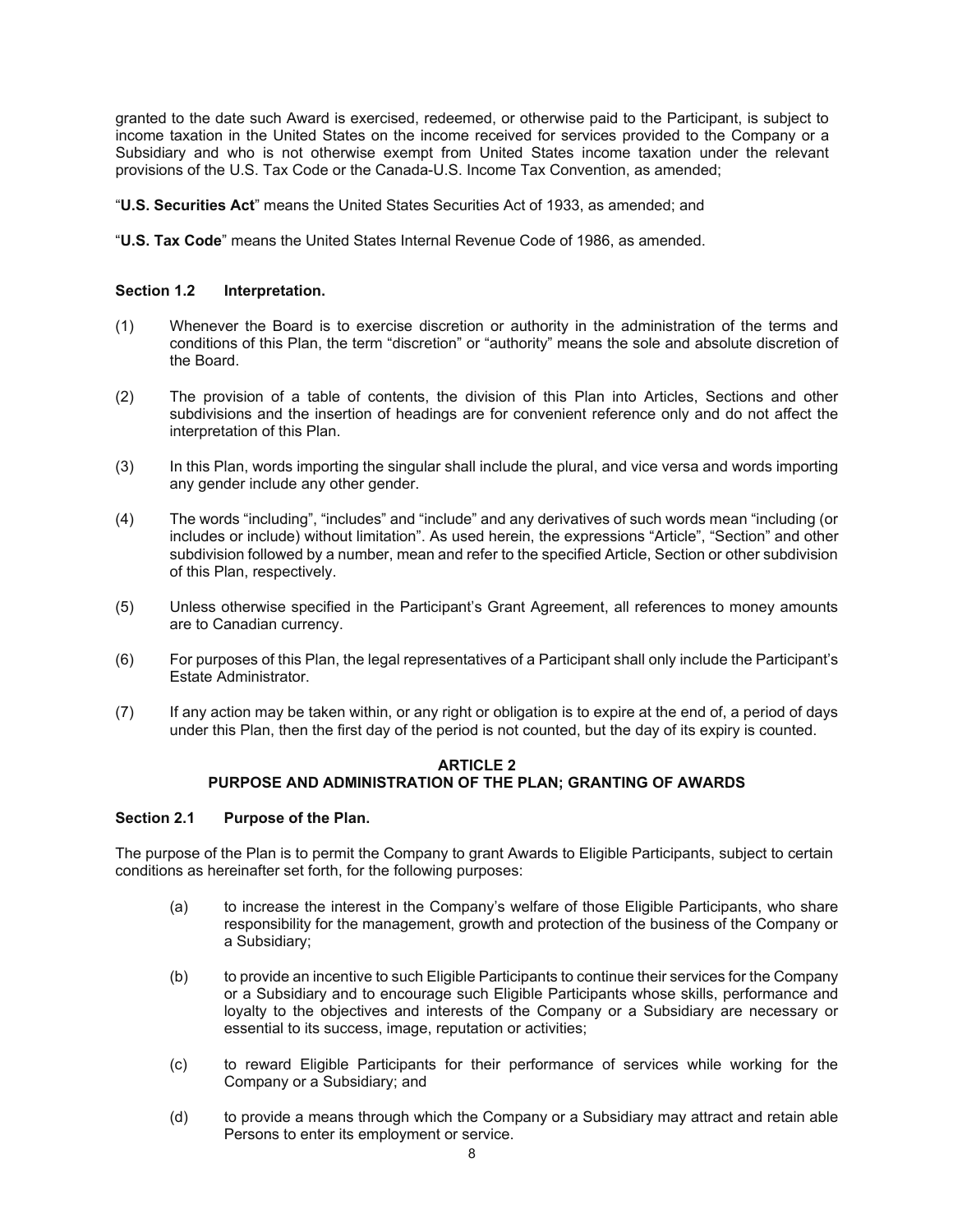#### **Section 2.2 Implementation and Administration of the Plan.**

- (1) The Plan shall be administered and interpreted by the board of directors of the Company (the "**Board**") or, if the Board by resolution so decides, and to the extent permitted by applicable law, by a committee or plan administrator appointed by the Board. If such committee or plan administrator is appointed for this purpose, all references to the "Board" herein will be deemed references to such committee or plan administrator. Nothing contained herein shall prevent the Board from adopting other or additional Security Based Compensation Arrangements or other compensation arrangements, subject to any required approval.
- (2) Subject to Article 7 and any applicable rules of a Stock Exchange, the Board may, from time to time, as it may deem expedient, adopt, amend and rescind rules and regulations or vary the terms of this Plan and/or any Award hereunder for carrying out the provisions and purposes of the Plan and/or to address tax or other requirements of any applicable jurisdiction.
- (3) Subject to the provisions of this Plan, the Board is authorized, in its sole discretion, to make such determinations under, and such interpretations of, and take such steps and actions in connection with, the proper administration and operations of the Plan as it may deem necessary or advisable. The Board may delegate to officers of the Company, or committees thereof, the authority, subject to such terms as the Board shall determine, to perform such functions, in whole or in part. Any such delegation by the Board may be revoked at any time at the Board's sole discretion. The interpretation, administration, construction and application of the Plan and any provisions hereof made by the Board, or by any officer, committee or any other Person to which the Board delegated authority to perform such functions, shall be final and binding on the Company, its Subsidiaries and all Eligible Participants.
- (4) No member of the Board or any Person acting pursuant to authority delegated by the Board hereunder shall be liable for any action or determination taken or made in good faith in the administration, interpretation, construction or application of the Plan or any Award granted hereunder. Members of the Board or and any person acting at the direction or on behalf of the Board, shall, to the extent permitted by law, be fully indemnified and protected by the Company with respect to any such action or determination.
- (5) The Plan shall not in any way fetter, limit, obligate, restrict or constrain the Board with regard to the allotment or issuance of any Shares or any other securities in the capital of the Company. For greater clarity, the Company shall not by virtue of this Plan be in any way restricted from declaring and paying stock dividends, repurchasing Shares or varying or amending its share capital or corporate structure.

## **Section 2.3 Participation in this Plan.**

- (1) The Company makes no representation or warranty as to the future Market Value of the Shares or with respect to any income tax matters affecting any Participant resulting from the grant of an Award, the exercise of an Option or transactions in the Shares or otherwise in respect of participation under the Plan. Neither the Company, nor any of its directors, officers, employees, shareholders or agents shall be liable for anything done or omitted to be done by such Person or any other Person with respect to the price, time, quantity or other conditions and circumstances of the issuance of Shares hereunder, or in any other manner related to the Plan. For greater certainty, no amount will be paid to, or in respect of, a Participant under the Plan or pursuant to any other arrangement, and no additional Awards will be granted to such Participant to compensate for a downward fluctuation in the price of the Shares, nor will any other form of benefit be conferred upon, or in respect of, a Participant for such purpose. The Company and its Subsidiaries do not assume and shall not have responsibility for the income or other tax consequences resulting to any Participant and each Participant is advised to consult with their own tax advisors.
- (2) Participants (and their legal representatives) shall have no legal or equitable right, claim, or interest in any specific property or asset of the Company or any of its Subsidiaries. No asset of the Company or any of its Subsidiaries shall be held in any way as collateral security for the fulfillment of the obligations of the Company or any of its Subsidiaries under this Plan. Unless otherwise determined by the Board, this Plan shall be unfunded. To the extent any Participant or their estate holds any rights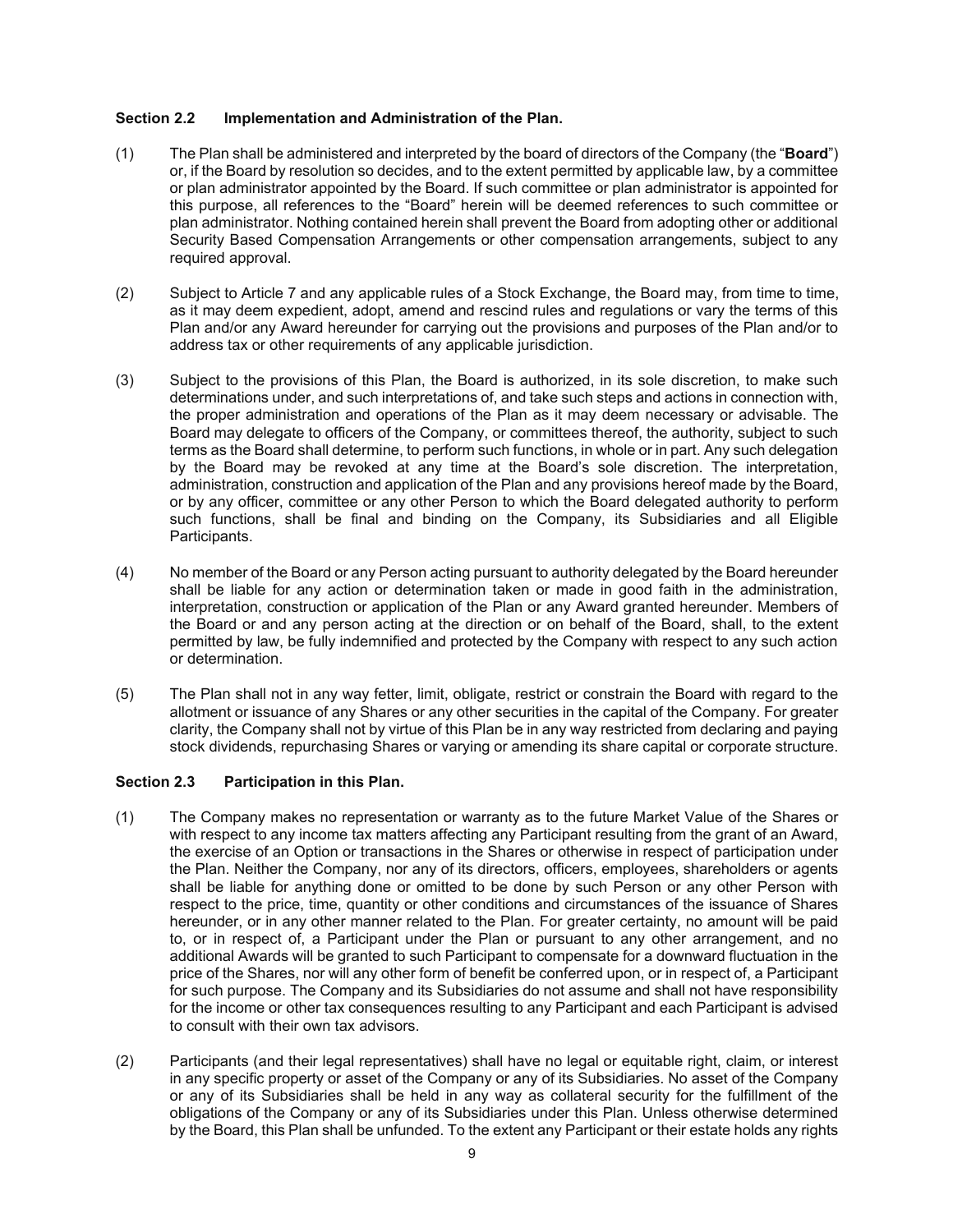by virtue of a grant of Awards under this Plan, such rights (unless otherwise determined by the Board) shall be no greater than the rights of an unsecured creditor of the Company.

- (3) Unless otherwise determined by the Board, the Company shall not offer financial assistance to any Participant in regard to the exercise of any Award granted under this Plan.
- (4) The Board may also require that any Eligible Participant in the Plan provide certain representations, warranties and certifications to the Company to satisfy the requirements of applicable laws, including, without limitation, exemptions from the registration requirements of the U.S. Securities Act, and applicable U.S. state Securities Laws.

#### **Section 2.4 Shares Subject to the Plan.**

- (1) Subject to adjustment pursuant to Article 7 hereof, the securities that may be acquired by Participants under this Plan shall consist of authorized but unissued Shares.
- (2) The maximum number of Shares reserved for issuance at any time pursuant to Awards granted under this Plan, together with any of the Company's other Security Based Compensation Arrangements, shall be equal to ten percent (10%) of the Outstanding Issue.
- (3) The maximum number of Shares available for issuance pursuant to RSUs and DSUs granted under the Plan shall be, in the aggregate, equal to two percent (2%) of the Outstanding Issue.
- (4) No Award that can be settled in Shares issued from treasury may be granted if such grant would have the effect of causing the total number of Shares subject to Awards under the Plan to exceed the above-noted total numbers of Shares reserved for issuance.
- (5) No new grants of options will be made under the 2021 Option Plan*.*
- (6) There are 14,852,238 Existing Options outstanding on the date hereof which were granted under the 2021 Option Plan, which will remain outstanding in accordance with their terms and will be governed by this Plan. The number of Shares issuable upon exercise of the Existing Options shall be included in the maximum number of Shares issuable pursuant ISOs, calculated in accordance with **Error! Reference source not found.**. Any Shares subject to an Option which has been granted under the Plan and which has been cancelled, terminated, surrendered, forfeited or expired without having been exercised as provided for in the Plan shall again be available under the Plan.
- (7) The Plan is an "evergreen" plan, as Shares of the Company covered by Awards which have been exercised, surrendered or settled, as applicable, will be available for subsequent grant under the Plan and the number of Awards that may be granted under the Plan increases if the total Outstanding Issue of the Company increases. For greater certainty, if an outstanding Award (or portion thereof) expires or is forfeited, surrendered, cancelled or otherwise terminated or lapses for any reason without having been exercised or settled, the Shares covered by such Award, if any, will again be available for issuance under the Plan. Shares will not be deemed to have been issued pursuant to the Plan with respect to any portion of an Award that is settled in cash.

#### **Section 2.5 Limits on Grants of Awards**

Notwithstanding anything in the Plan:

- (1) The aggregate number of Shares:
	- (a) issuable to Insiders at any time, under all of the Company's Security Based Compensation Arrangements, shall not exceed ten percent (10%) of the Outstanding Issue; and
	- (b) issued to Insiders within any one year period, under all of the Company's Security Based Compensation Arrangements, shall not exceed ten percent (10%) of the Outstanding Issue.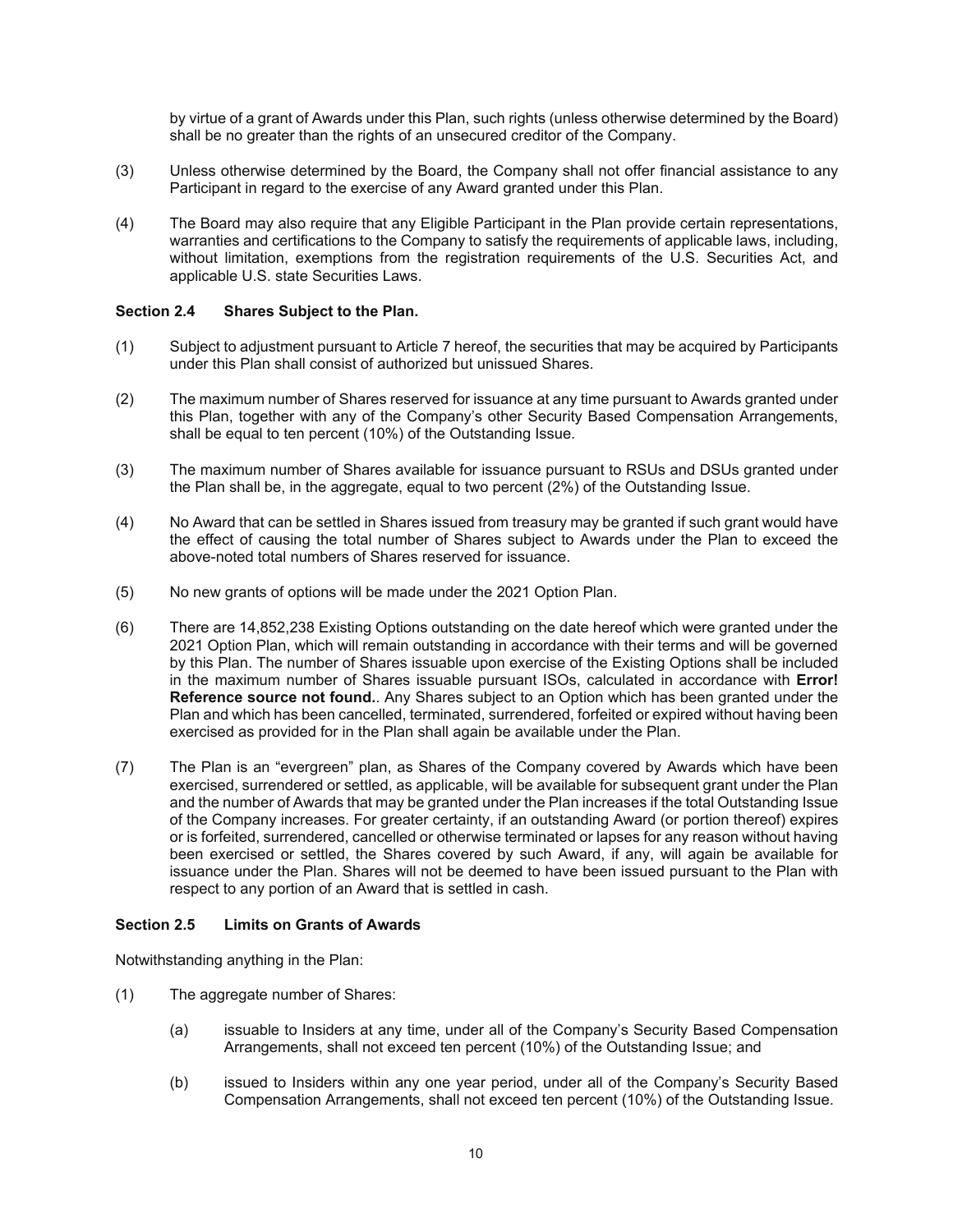- (c) The aggregate number of Shares issuable to any one Participant under all of the Company's Security Based Compensation Arrangements shall not exceed five percent (5%) of the Outstanding Issue.
- (d) The aggregate number of Shares issuable to Participants who are Non-Employee Directors shall not exceed one percent (1%) of the Outstanding Issue and the aggregate fair value on the date of grant of all Awards granted to any Non-Employee Director under all of the Company's Security Based Compensation Arrangements within any one financial year of the Company shall not exceed \$150,000, of which no more than \$100,000 may be granted in the form of Options. Notwithstanding the forgoing, the limits shall not apply to any DSUs granted to Non-Employee Directors in respect of a deferral of Annual Base Compensation or to Awards granted to a new Non-Employee Director upon joining the board of the Company or a Subsidiary.

## **Section 2.6 Granting of Awards.**

Any Award granted under the Plan shall be subject to the requirement that, if at any time the Company shall determine that the listing, registration or qualification of the Shares subject to such Award, if applicable, upon any Stock Exchange or under any law or regulation of any jurisdiction, or the consent or approval of any Stock Exchange or any governmental or regulatory body, is necessary as a condition of, or in connection with, the grant of such Awards or exercise of any Option or the issuance or purchase of Shares thereunder, if applicable, such Award may not be accepted or exercised in whole or in part unless such listing, registration, qualification, consent or approval shall have been effected or obtained on conditions acceptable to the Board. Nothing herein shall be deemed to require the Company to apply for or to obtain such listing, registration, qualification, consent or approval.

#### **ARTICLE 3 OPTIONS**

# **Section 3.1 Nature of Options.**

An Option is an option granted by the Company to a Participant permitting such Participant to acquire a designated number of Shares from treasury at the Option Price, subject to the terms of the Plan. For the avoidance of doubt, no Dividend Equivalents shall be granted in connection with an Option.

## **Section 3.2 Option Awards.**

Subject to the provisions set forth in this Plan and any shareholder or regulatory approval which may be required, the Board shall, from time to time by resolution, in its sole discretion, (i) designate the Eligible Participants who may receive Options under the Plan, (ii) fix the number of Options, if any, to be granted to each Eligible Participant and the date or dates on which such Options shall be granted, (iii) determine the price per Share to be payable upon the exercise of each such Option (the "**Option Price**"), the relevant vesting terms and conditions (including Performance Criteria, if applicable), the Option Term, and whether the Option is a Qualifying Option or a Non-Qualifying Option for purposes of the Tax Act; the whole subject to the terms and conditions prescribed in this Plan or in any Option Agreement, and any applicable rules of a Stock Exchange.

## **Section 3.3 Option Price.**

The Option Price shall be determined and approved by the Board when the Option is granted, but shall not be less than the Market Value of a Share on the date of the grant.

## **Section 3.4 Option Term.**

(1) The Board shall determine, at the time of granting the particular Option, the period during which the Option is exercisable, which shall end no later than the tenth (10th) anniversary of the date of grant ("**Option Term**"). An Option shall automatically expire on the last day of the Option Term.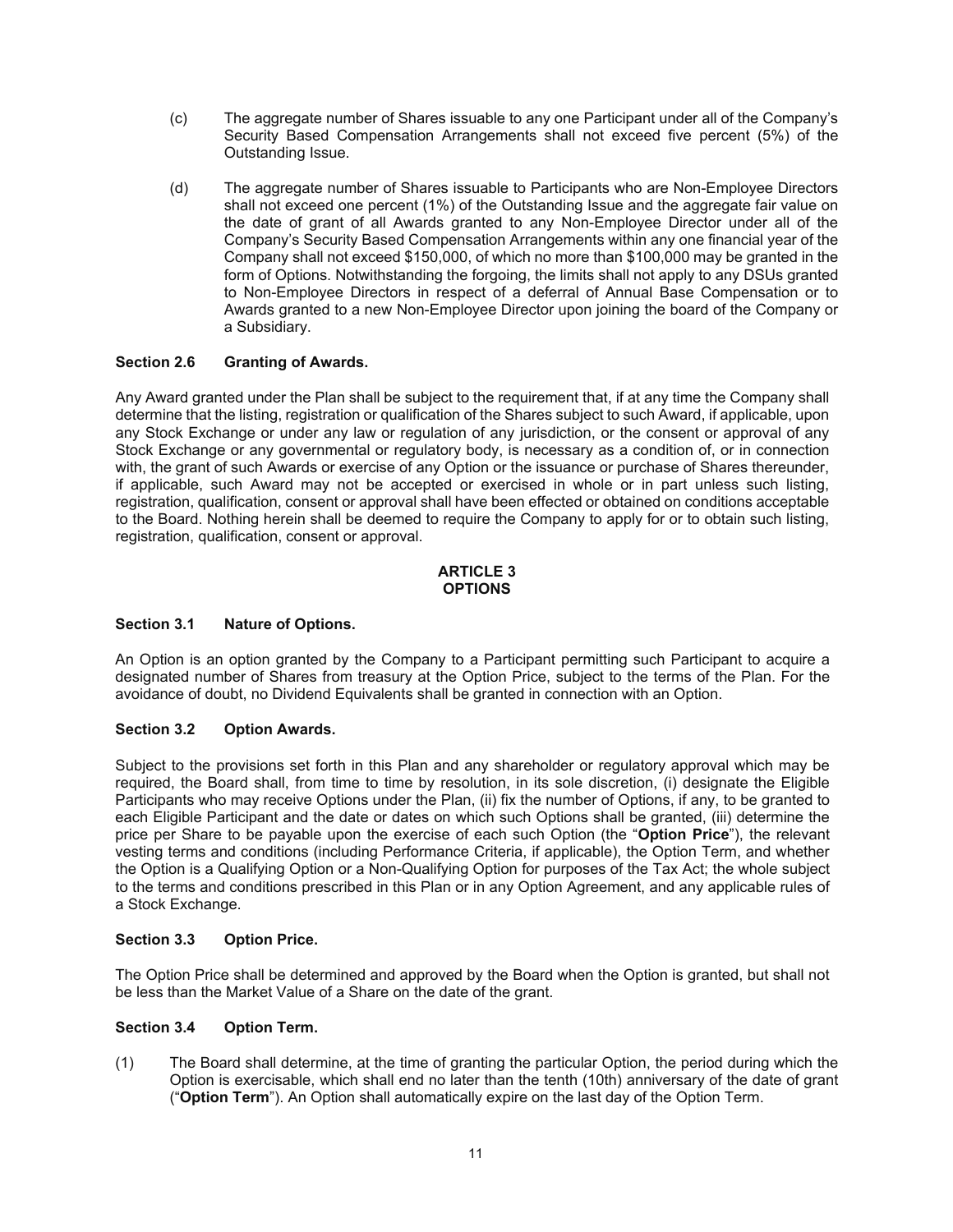(2) Should the Option Term end within a Blackout Period or within nine (9) Business Days following the expiration of a Blackout Period, the Option Term shall be automatically extended without any further act or formality to that date which is the tenth (10th) Business Day after the end of the Blackout Period, such tenth (10th) Business Day to be considered the end of the Option Term for such Option for all purposes under the Plan.

# **Section 3.5 Exercise of Options.**

Subject to the terms of the Plan (including Section 6.2), prior to the end of the Option Term or earlier termination in accordance with the Plan, each Option shall be exercisable at such time or times and/or pursuant to the achievement of such Performance Criteria and/or other vesting conditions as the Board at the time of granting the particular Option, may determine in its sole discretion. For greater certainty, any exercise of Options by a Participant shall be made in accordance with the Company's insider trading policy.

# **Section 3.6 Method of Exercise and Payment of Purchase Price.**

- (1) Subject to the terms of the Plan, an Option granted under the Plan shall be exercisable (from time to time as provided in Section 3.5 hereof) by the Participant (or by the Participant's Estate Administrator) by delivering a fully completed Exercise Notice to the Company at its registered office to the attention of the Corporate Secretary of the Company (or the individual that the Corporate Secretary of the Company may from time to time designate) or give notice in such other manner as the Company may from time to time designate, which notice shall specify the number of Shares in respect of which the Option is being exercised and shall be accompanied by full payment, by cash, certified cheque, bank draft or any other form of payment deemed acceptable to the Board of the purchase price for the number of Shares specified therein and, if required by Section 8.2, the amount necessary to satisfy any taxes. Other forms of payment may include (i) an arrangement with a broker approved by the Company (or through an arrangement directly with the Company) whereby payment of the purchase price for the specified Shares is accomplished with the proceeds of the sale of Shares deliverable upon the exercise of the Option or (ii) through any cashless exercise process as may be approved by the Board, or (iii) any combination of the foregoing methods of payment.
- (2) Upon the exercise, the Company shall, as soon as practicable after such exercise, forthwith cause the transfer agent and registrar of the Shares either to:
	- (a) deliver to the Participant (or to the Participant's Estate Administrator) a certificate in the name of the Participant representing in the aggregate such number of Shares as the Participant (or to the Participant's Estate Administrator) shall have then paid for and as are specified in such Exercise Notice; or
	- (b) in the case of Shares issued in uncertificated form, cause the issuance of the aggregate number of Shares as the Participant (or the Participant's Estate Administrator) shall have then paid for and as are specified in such Exercise Notice to be evidenced by a book position on the register of the shareholders of the Company to be maintained by the transfer agent and registrar of the Shares.
- (3) The Board may, in its discretion and at any time, provide a Participant with a "cashless exercise" alternative exercise process, on such terms as the Board may determine in its discretion, pursuant to which the Board may permit the Participant to surrender all or a portion of the Participant's vested Options to the Company for cancellation in consideration of the In-the-Money Amount of the Option. In consideration of the surrender of such vested Options, the Company will issue to the Participant such number of Shares having an aggregate Market Value equal to the In-the-Money Amount (rounded down to the nearest whole number). Upon settlement of the In-the-Money Amount of any surrendered Options, such Options shall be cancelled forthwith and in accordance with Section 2.4(7), the Shares subject to the surrendered Option (or portion thereof) will be added back to the number of Shares reserved for issuance under the Plan. The Company may elect to forego any deduction in respect of Qualifying Options in accordance with subsection 110(1.1) of the Tax Act.
- (4) No Shares will be issued or transferred until full payment therefor has been received by the Company.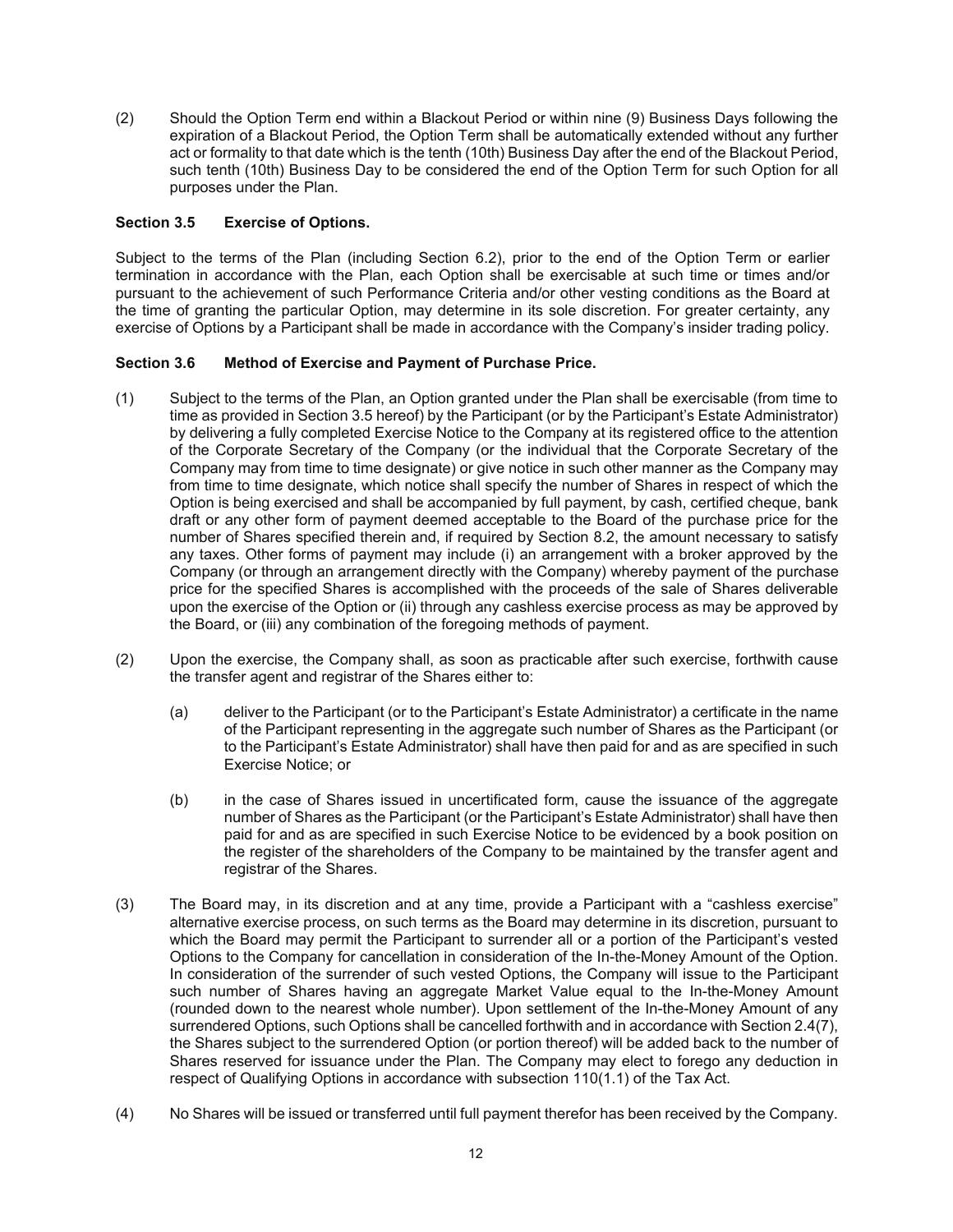# **Section 3.7 Option Agreements.**

Options shall be evidenced by an Option Agreement, in a form approved by the Board from time to time. The Option Agreement may contain any such terms that the Company considers necessary in order that the Option will comply with applicable laws or the rules of any regulatory body having jurisdiction over the Company.

# **Section 3.8 Incentive Stock Options.**

- (1) Options may be granted as ISOs only to individuals who are employees of the Company or any present or future "subsidiary corporation" or "parent corporation" as those terms are defined in section 424 of the U.S. Tax Code (collectively, "**Related Companies**") and ISOs may not be granted to Non-Employee Directors or Consultants;
- (2) for purposes of Section 3.8, "**Disability**" means "permanent and total disability" as defined in section 22(e)(3) of the U.S. Tax Code;
- (3) if a Participant ceases to be employed by the Company and/or all Related Companies other than by reason of death or Disability, Options will be eligible for treatment as ISOs only if exercised no later than three (3) months following such termination of employment;
- (4) the Option Price in respect of Options granted as ISOs to employees who own more than ten percent (10%) of the combined voting power of all classes of stock of the Company or a Related Company (a "**10% Shareholder**") must be not less than 110% of the fair market value per Share on the date of grant and the term of any ISO granted to a 10% Shareholder must not exceed five (5) years measured from the date of grant;
- (5) Options held by a Participant will be eligible for treatment as ISOs only if the Market Value (determined at the date of grant) of the Shares with respect to which such Options and all other options intended to qualify as "incentive stock options" under section 422 of the U.S. Tax Code held by such individual and granted under the Plan or any other plan of a Related Company and which are exercisable for the first time by such individual during any one calendar year does not exceed US\$100,000;
- (6) by accepting an Option granted as an ISO under the Plan, the Participant agrees to notify the Company in writing immediately after such Participant makes a "Disqualifying Disposition" of any shares acquired pursuant to the exercise of such ISO; for this purpose, a Disqualifying Disposition is any disposition occurring on or before the later of (a) the date two years following the date the ISO was granted or (b) the date one year following the date the ISO was exercised;
- (7) notwithstanding that the Plan shall be effective when adopted by the Board, no ISO granted under the Plan may be exercised until the Plan is approved by the Company's shareholders and, if such approval is not obtained within twelve (12) months after the date of the Board's adoption of the Plan, then all ISOs previously granted will terminate and cease to be outstanding and the provisions of this Section 3.8 will cease to have effect; furthermore, the Board will obtain shareholder approval within twelve (12) months before or after any increase in the total number of Shares that may be issued under the Plan pursuant to Awards intended to be ISOs or any change in the class of employees eligible to receive ISOs under the Plan;
- (8) no modification of an outstanding Option that would provide an additional benefit to a Participant, including but not limited to a reduction of the Option Price or extension of the exercise period, will be made without consideration and disclosure of the likely U.S. federal income tax consequences to the Participants affected thereby; and
- (9) ISOs are neither transferable nor assignable by the Participant other than by will or the laws of descent and distribution and may be exercised, during the Participant's lifetime, only be such Participant.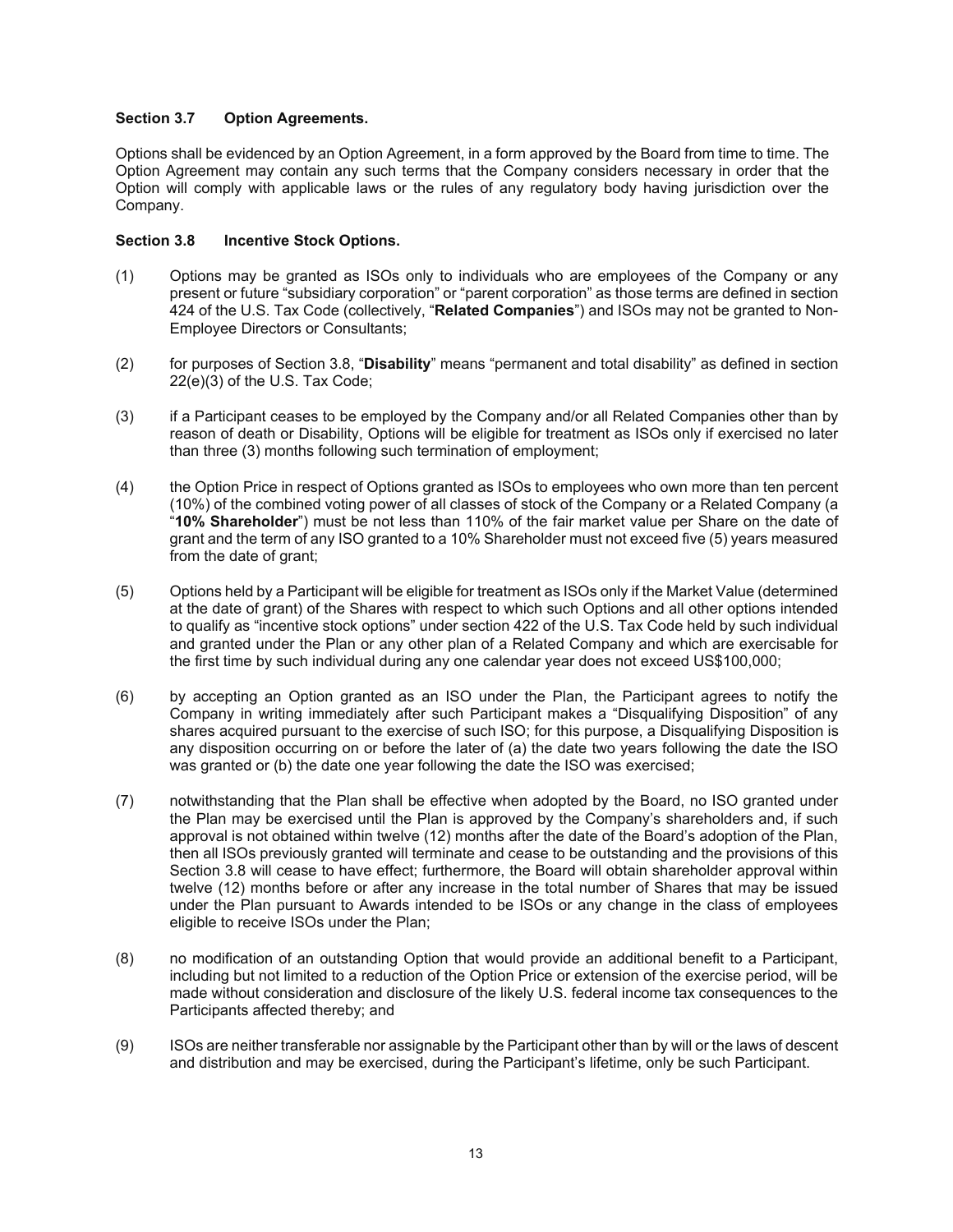#### **ARTICLE 4 RESTRICTED SHARE UNITS**

# **Section 4.1 Nature of RSUs.**

A Restricted Share Unit, entitles the recipient Participant to acquire Shares as determined by the Board or, subject to Section 4.2(3), to receive the Cash Equivalent or a combination thereof, as the case may be, pursuant and subject to the terms of the Plan and such restrictions and conditions as the Board may determine at the time of grant, unless such RSU expires prior to being settled. Vesting conditions may, without limitation, be based on continuing employment (or other service relationship) and/or achievement of Performance Criteria.

# **Section 4.2 RSU Awards.**

- (1) The Board shall, from time to time by resolution, in its sole discretion, (i) designate the Eligible Participants who may receive RSUs under the Plan, (ii) fix the number of RSUs, if any, to be granted to each Eligible Participant and the date or dates on which such RSUs shall be granted, (iii) determine the relevant conditions and vesting provisions (including the applicable Performance Period and Performance Criteria, if any) and the Restriction Period of such RSUs, and (iv) any other terms and conditions applicable to the granted RSUs, which need not be identical and which, without limitation, may include restrictive covenants, subject to the terms and conditions prescribed in this Plan and in any RSU Agreement.
- (2) Subject to the vesting and other conditions and provisions in this Plan and in the RSU Agreement, each vested RSU awarded to a Participant shall entitle the Participant to receive one Share, the Cash Equivalent or a combination thereof upon confirmation by the Board that the vesting conditions (including the Performance Criteria, if any) have been met and, subject to Section 4.2(3), no later than the last day of the Restriction Period. For greater certainty, RSUs that are subject to Performance Criteria may become vested RSUs based on multiplier, which may be greater or lesser than 100%, subject to such percentage being no greater than 200%.
- (3) Any RSU Award which is subject to vesting criteria that have a Performance Period that exceeds the maximum length of the Restriction Period identified in Section 4.3 ("**Long Term RSUs**") shall only be settled through the issuance of Shares from treasury of the Company. The Board shall determine, at the time of granting the particular Long Term RSU, the period during which the Long Term RSU can, subject to satisfying the vesting criteria, be settled, which period shall not be more than ten (10) years from the date the Long Term RSU is granted (the "**Long Term RSU Period**").

# **Section 4.3 Restriction Period.**

The applicable restriction period in respect of a particular RSU, other than a Long Term RSU, shall be determined by the Board but in all cases shall end no later than December 15 of the calendar year which is three (3) years after the calendar year in which the performance of services for which such RSU is granted, occurred ("**Restriction Period**"). All unvested RSUs shall be cancelled on the RSU Vesting Determination Date (as such term is defined in Section 4.4) and, in any event: (i) all unvested RSUs other than Long Term RSUs shall be cancelled no later than the last day of the Restriction Period; and (ii) all unvested Long Term RSUs shall be cancelled no later than the last day of the Long Term RSU Period.

# **Section 4.4 RSU Vesting Determination Date.**

The vesting determination date means the date on which the Board determines if the Performance Criteria and/or other vesting conditions with respect to an RSU have been met (the "**RSU Vesting Determination Date**"), and as a result, establishes the number of RSUs that become vested, if any. For greater certainty, the RSU Vesting Determination Date must fall after the end of the Performance Period, if any, but no later than; (i) for RSUs other than Long Term RSUs, December 1 of the calendar year which is three (3) years after the calendar year in which the performance of services for which such RSU is granted, occurred; and (ii) for Long Term RSUs, fifteen (15) days prior to the expiry of the Long Term RSU Period. Notwithstanding the foregoing, for any U.S. Participant, the RSU Vesting Determination Date shall occur no later than March 15 of the calendar year following the end of the Performance Period.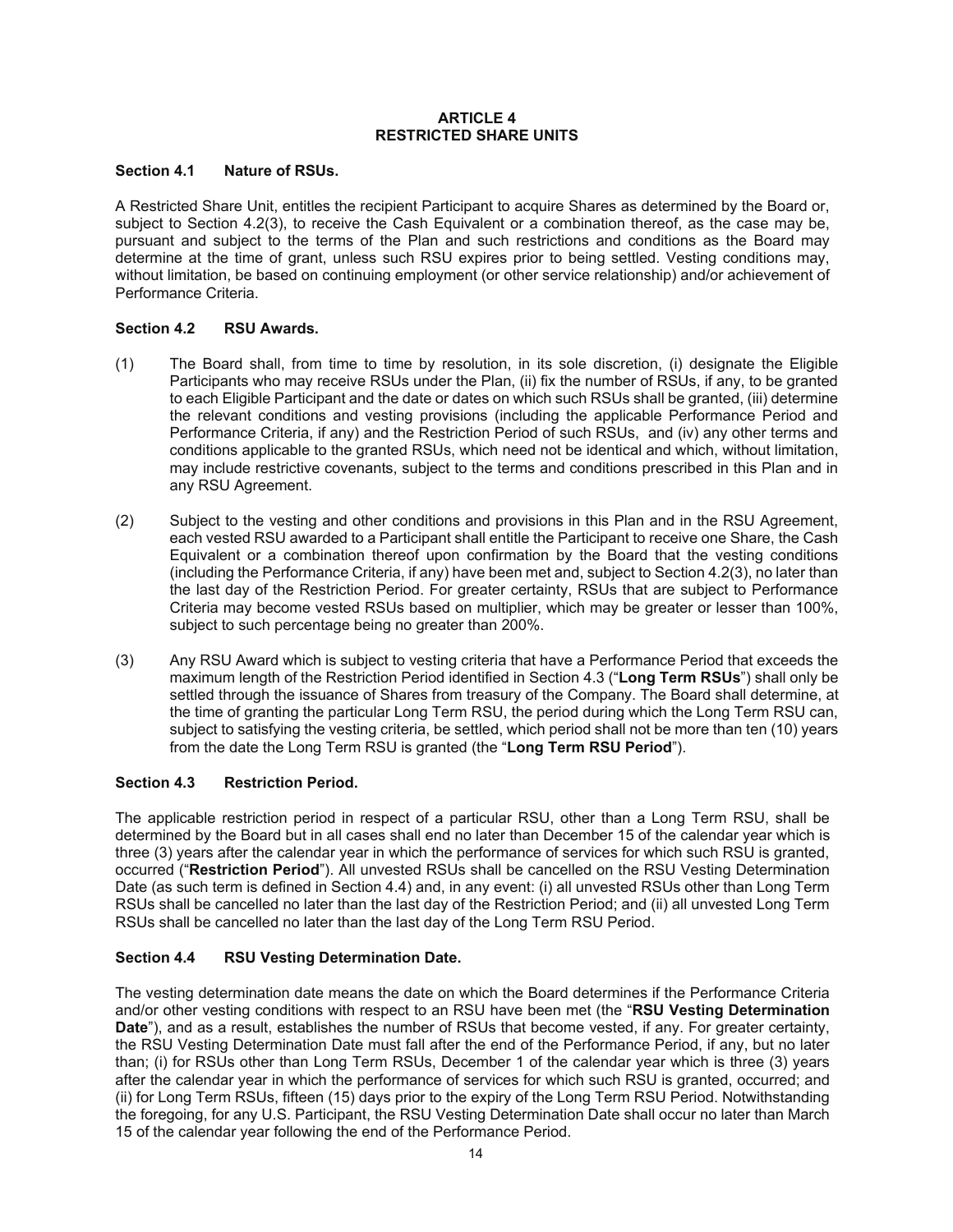#### **Section 4.5 Settlement of RSUs.**

- (1) Subject to the terms of the Participant's RSU Agreement, RSUs be settled place as soon as practicable and in any event within ten (10) Business Days following their RSU Vesting Determination Date and, subject to Section 4.2(3), no later than the end of the Restriction Period or Long Term RSU Period, as applicable, (the "**RSU Settlement Date**") in the form determined by the Board, in its sole discretion. Settlement of RSUs shall be subject to Section 8.2 and shall, subject to Section 4.2(3), take place through:
	- (a) in the case of settlement of RSUs for their Cash Equivalent, delivery of a cheque, direct deposit or wire transfer to the Participant representing the Cash Equivalent;
	- (b) in the case of settlement of RSUs for Shares:
		- (i) delivery to the Participant (or to the Participant's Estate Administrator) of a certificate in the name of the Participant representing in the aggregate such number of Shares as the Participant (or to the Participant's Estate Administrator) shall be entitled to receive, pursuant to the Award, (unless the Participant intends to simultaneously dispose of any such Shares); or
		- (ii) in the case of Shares issued in uncertificated form, issuance of the aggregate number of Shares as the Participant (or the Participant's Estate Administrator) shall be entitled to receive, pursuant to the Award, to be evidenced by a book position on the register of the shareholders of the Company to be maintained by the transfer agent and registrar of the Shares; or
	- (c) in the case of settlement of the RSUs for a combination of Shares and the Cash Equivalent, a combination of (a) and (b) above.

## **Section 4.6 Determination of Amounts.**

- (1) For purposes of determining the Cash Equivalent of RSUs to be made pursuant to Section 4.5, such calculation will be made on the RSU Settlement Date based on the Market Value on the RSU Settlement Date multiplied by the number of vested RSUs in the Participant's Account to settle in cash.
- (2) For the purposes of determining the number of Shares to be issued or delivered to a Participant upon settlement of RSUs pursuant to Section 4.5, such calculation will be made on the RSU Settlement Date based on the whole number of Shares equal to the whole number of vested RSUs then recorded in the Participant's Account to settle in Shares.

## **Section 4.7 RSU Agreements.**

RSUs shall be evidenced by an RSU Agreement in a form approved by the Board from time to time. The RSU Agreement may contain any such terms that the Company considers necessary in order that the RSU will comply with applicable laws or the rules of any regulatory body having jurisdiction over the Company.

#### **ARTICLE 5 DEFERRED SHARE UNITS**

#### **Section 5.1 Nature of DSUs.**

A Deferred Share Unit is a unit equivalent in value to a Share attributable to a Participant's duties as a Non-Employee Director and that is payable after the Participant's Termination Date. Each DSU awarded shall entitle the Participant to one Share, or the Cash Equivalent, or a combination thereof.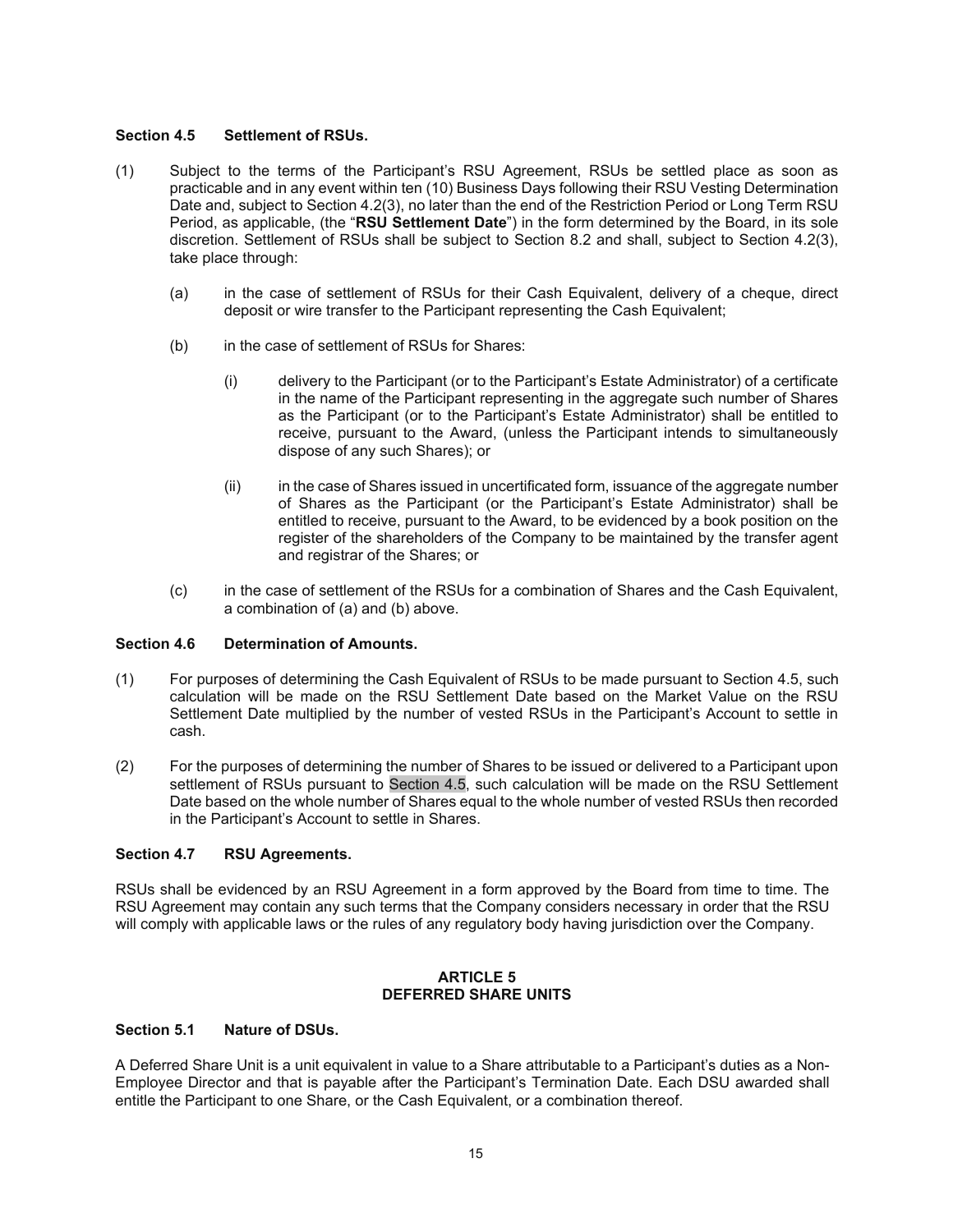# **Section 5.2 DSU Awards.**

The Board shall, from time to time by resolution, in its sole discretion, (i) designate the Eligible Participants, among Non-Employee Directors, who may receive DSU Awards under the Plan, and (ii) fix the number of DSU Awards to be granted to each Eligible Participant and the date or dates on which such DSU Awards shall be granted, subject to the terms and conditions prescribed in this Plan and in any DSU Agreement.

# **Section 5.3 Payment of Annual Base Compensation.**

- (1) Each Participant may elect to receive in DSUs any portion or all of their Annual Base Compensation by completing and delivering a written election to the Company on or before November  $15<sup>th</sup>$  of the calendar year ending immediately before the calendar year with respect to which the election is made. Such election will be effective with respect to compensation payable for fiscal quarters beginning during the calendar year following the date of such election. Elections hereunder shall be irrevocable with respect to compensation earned during the period to which such election relates.
- (2) Further, where an individual becomes a Participant for the first time during a fiscal year and, for individuals that are U.S. Participants, such individual has not previously participated in a plan that is required to be aggregated with this Plan for purposes of Section 409A of the U.S. Tax Code ("**Section 409A**"), such individual may elect to defer Annual Base Compensation with respect to fiscal quarters of the Company commencing after the Company receives such individual's written election, which election must be received by the Company no later than thirty (30) days after the later of the Plan's adoption or such individual's appointment as a Participant. For greater certainty, new Participants will not be entitled to receive DSUs for any Annual Base Compensation earned pursuant to an election for the quarter in which they submit their first election to the Company or any previous quarter.
- (3) All DSUs granted with respect to Annual Base Compensation will be credited to the Participant's Account when such Annual Base Compensation is payable (the "**Grant Date**").
- (4) The Participant's Account will be credited with the number of DSUs determined by dividing the dollar amount of compensation payable in DSUs by the Market Value of the Shares on the Grant Date. Fractional Deferred Share Units will not be issued and any fractional entitlements will be rounded down to the nearest whole number.

## **Section 5.4 Additional Deferred Share Units.**

In addition to DSUs granted pursuant to Section 5.3, the Board may award such number of DSUs to a Participant as the Board deems advisable to provide the Participant with appropriate equity-based compensation for the services the Participant renders to the Company. The Board shall determine the date on which such DSUs may be granted and the date as of which such DSUs shall be credited to a Participant's Account. An award of DSUs pursuant to this Section 5.4 shall be subject to a DSU Agreement evidencing the Award and the terms applicable thereto.

## **Section 5.5 Settlement of DSUs.**

- (1) A Participant may receive their Shares, or Cash Equivalent, or a combination thereof, to which such Participant is entitled, by filing a redemption notice on or before December 15 of the first calendar year commencing after the date of the Participant's Termination Date. Notwithstanding the foregoing, if any Participant does not file such notice on or before that December 15, and in all cases for each U.S. Participant, the Participant will be deemed to have filed the redemption notice on such December 15 (the date of the filing or deemed filing of the redemption notice, the "**Filing Date**").
- (2) In the event of the death of a Participant, the Company will, subject to Section 8.2, make payment of the DSU Settlement Amount within two (2) months of the Participant's death to or for the benefit of the legal representative of the deceased Participant. For the purposes of the calculation of the DSU Settlement Amount, the Filing Date shall be the date of the Participant's death.
- (3) Subject to the terms of the DSU Agreement, including the satisfaction or, at the discretion of the Board, waiver of any vesting conditions, DSUs shall be settled as soon as practicable following the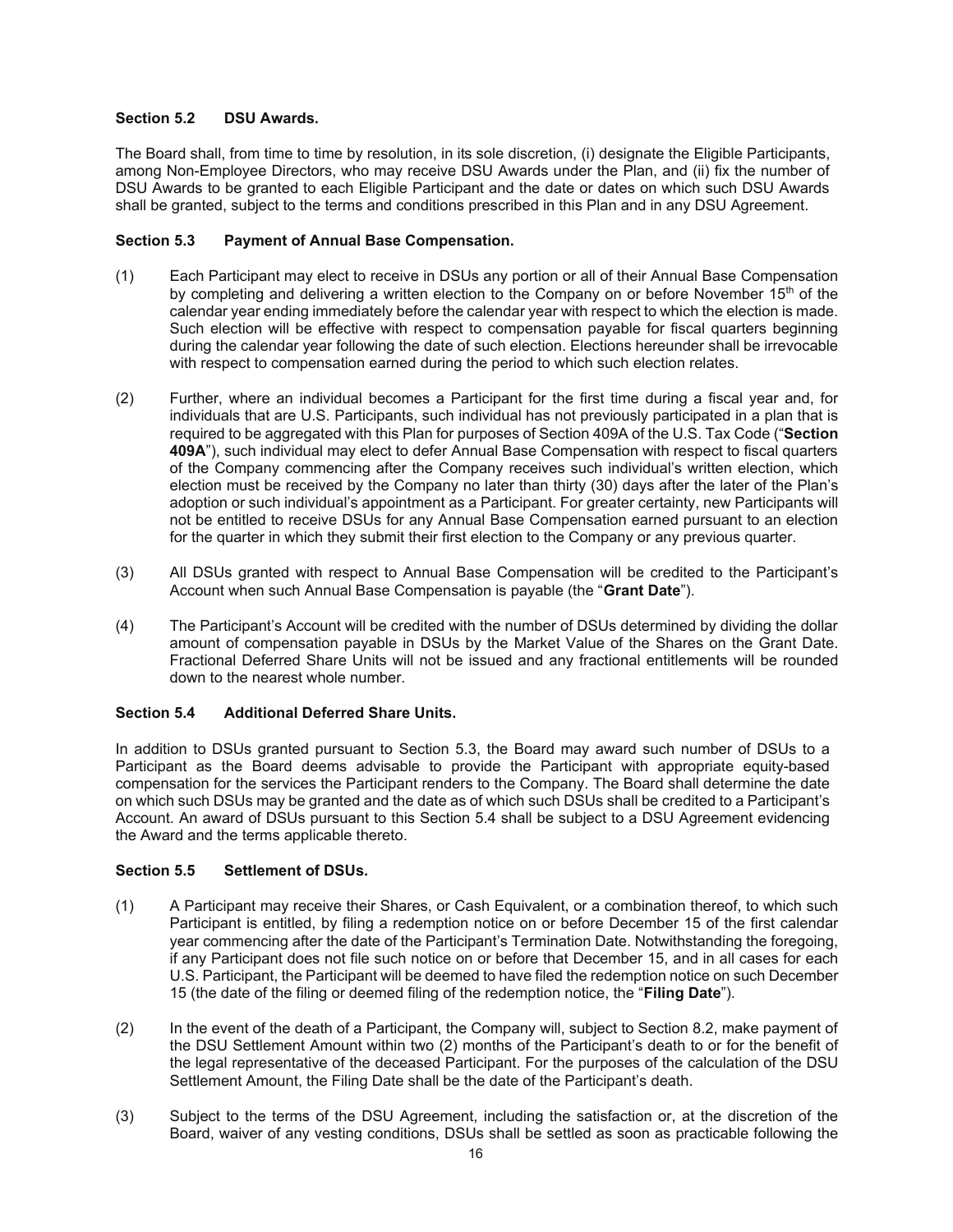Filing Date and in any event no later than the end of the first calendar year commencing after the Participant's Termination Date, and take the form determined by the Board, in its sole discretion. Settlement of DSUs shall be subject to Section 8.2 and shall take place through:

- (a) in the case of settlement of DSUs for their Cash Equivalent, delivery of a cheque to the Participant representing the Cash Equivalent;
- (b) in the case of settlement of DSUs for Shares:
	- (i) delivery to the Participant (or to the Participant's Estate Administrator) of a certificate in the name of the Participant representing in the aggregate such number of Shares as the Participant (or to the Participant's Estate Administrator) shall be entitled to receive (unless the Participant intends to simultaneously dispose of any such Shares); or
	- (ii) in the case of Shares issued in uncertificated form, issuance of the aggregate number of Shares as the Participant (or the Participant's Estate Administrator) shall be entitled to receive to be evidenced by a book position on the register of the shareholders of the Company to be maintained by the transfer agent and registrar of the Shares; or
- (c) in the case of settlement of the DSUs for a combination of Shares and the Cash Equivalent, a combination of (a) and (b) above.

## **Section 5.6 Determination of DSU Settlement Amount.**

- (1) For purposes of determining the Cash Equivalent of DSUs to be made pursuant to Section 5.5, such calculation will be made on the Filing Date based on the Market Value on the Filing Date multiplied by the number of vested DSUs in the Participant's Account to settle in cash.
- (2) For the purposes of determining the number of Shares to be issued or delivered to a Participant upon settlement of DSUs pursuant to Section 5.5, such calculation will be made on the Filing Date based on the whole number of Shares equal to the whole number of vested DSUs then recorded in the Participant's Account to settle in Shares.

#### **Section 5.7 DSU Agreements.**

DSUs shall be evidenced by a DSU Agreement in a form approved by the Board from time to time. The DSU Agreement may contain any such terms that the Company considers necessary in order that the DSU will comply with applicable laws or the rules of any regulatory body having jurisdiction over the Company.

#### **ARTICLE 6 GENERAL CONDITIONS**

#### **Section 6.1 General Conditions Applicable to Awards.**

Each Award, as applicable, shall be subject to the following conditions:

- (1) **Vesting Period**. Each Award granted hereunder shall vest in accordance with the terms of the Grant Agreement entered into in respect of such Award. Notwithstanding Section 7.2 and Section 7.3(3) of the Plan, the Board has the right to accelerate the date upon which any Award becomes exercisable notwithstanding the vesting schedule set forth for such Award, regardless of any adverse or potentially adverse tax consequence resulting from such acceleration.
- (2) **Employment**. Notwithstanding any express or implied term of this Plan to the contrary, the granting of an Award pursuant to the Plan shall in no way be construed as a guarantee by the Company or a Subsidiary to the Participant of employment or another service relationship with the Company or a Subsidiary. The granting of an Award to a Participant shall not impose upon the Company or a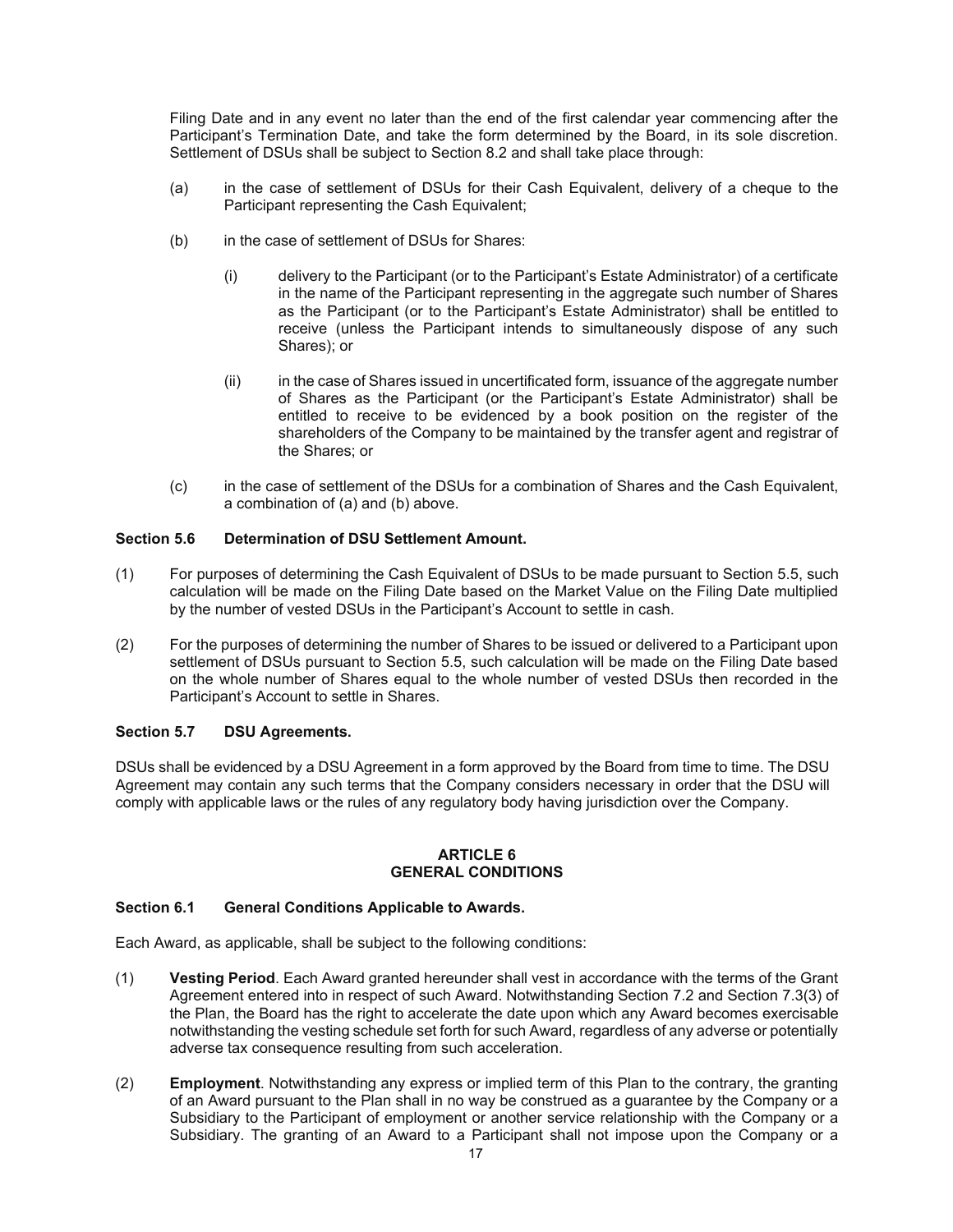Subsidiary any obligation to retain the Participant in its employ or service in any capacity. Nothing contained in this Plan or in any Award granted under this Plan shall interfere in any way with the rights of the Company or any of its Affiliates in connection with the employment, retention or termination of any such Participant's employment or other service relationship. The loss of existing or potential profit in Shares underlying Awards granted under this Plan shall not constitute an element of damages in the event of the termination of a Participant's employment or service in any office or otherwise.

- (3) **Grant of Awards**. Eligibility to participate in this Plan does not confer upon any Eligible Participant any right to be granted Awards pursuant to this Plan. Granting Awards to any Eligible Participant does not confer upon any Eligible Participant the right to receive nor preclude such Eligible Participant from receiving any additional Awards at any time. The extent to which any Eligible Participant is entitled to be granted Awards pursuant to this Plan will be determined in the sole discretion of the Board. Participation in the Plan shall be entirely voluntary and any decision not to participate shall not affect an Eligible Participant's relationship or employment with the Company or any Subsidiary.
- (4) **Rights as a Shareholder**. Neither the Participant nor such Participant's personal representatives or legatees shall have any rights whatsoever as shareholder in respect of any Shares covered by such Participant's Awards by reason of the grant of such Award until such Award has been duly exercised, as applicable, and settled and Shares have been issued in respect thereof. Subject to Section 6.1(9) no adjustment shall be made for dividends or other rights for which the record date is prior to the date such Shares have been issued.
- (5) **Conformity to Plan**. In the event that an Award is granted or a Grant Agreement is executed which does not conform in all particulars with the provisions of the Plan, or purports to grant Awards on terms different from those set out in the Plan, the Award or the grant of such Award shall not be in any way void or invalidated, but the Award so granted will be adjusted to become, in all respects, in conformity with the Plan.
- (6) **Non-Transferrable Awards**. Except as specifically provided in a Grant Agreement approved by the Board, each Award granted under the Plan is personal to the Participant and shall not be assignable or transferable by the Participant, whether voluntarily or by operation of law, except by will or by the laws of succession of the domicile of the deceased Participant. No Award granted hereunder shall be pledged, hypothecated, charged, transferred, assigned or otherwise encumbered or disposed of on pain of nullity.
- (7) **Participant's Entitlement**. Except as otherwise provided in this Plan or unless the Board permits otherwise, upon any Subsidiary of the Company ceasing to be a Subsidiary of the Company, Awards previously granted under this Plan that, at the time of such change, are held by a Person who is a director, executive officer, employee or Consultant of such Subsidiary of the Company and not of the Company itself, whether or not then exercisable, shall automatically terminate on the date of such change.
- (8) **No Entitlement to Damages**. A Participant's eligibility to be granted Awards under the Plan ceases on the Termination Date. Except if and as required to comply with applicable minimum requirements contained in ESL, the Participant is not eligible for continued vesting of any Award during any period in which the Participant receives, or claims to be entitled to receive, any compensatory payments or damages in lieu of notice of termination pursuant to contract, common law or civil law, and the Participant will not be entitled to any damages or other compensation in respect of any Award that does not vest or is not awarded due to termination as of the Termination Date of the Participant's employment, consulting engagement or directorship, as the case may be, with the Company or a Subsidiary for any reason. The Plan displaces any and all common law and civil law rights the Participant may have or claim to have in respect of any Awards, including any right to damages. The foregoing shall apply, regardless of: (i) the reason for the termination of Participant's employment, consulting engagement or directorship; (ii) whether such termination is lawful or unlawful, with or without Cause; (iii) whether it is the Participant or the Company or the Subsidiary that initiates the termination; and (iv) any fundamental changes, over time, to the terms and conditions applicable to the Participant's employment, consulting engagement or service as a director.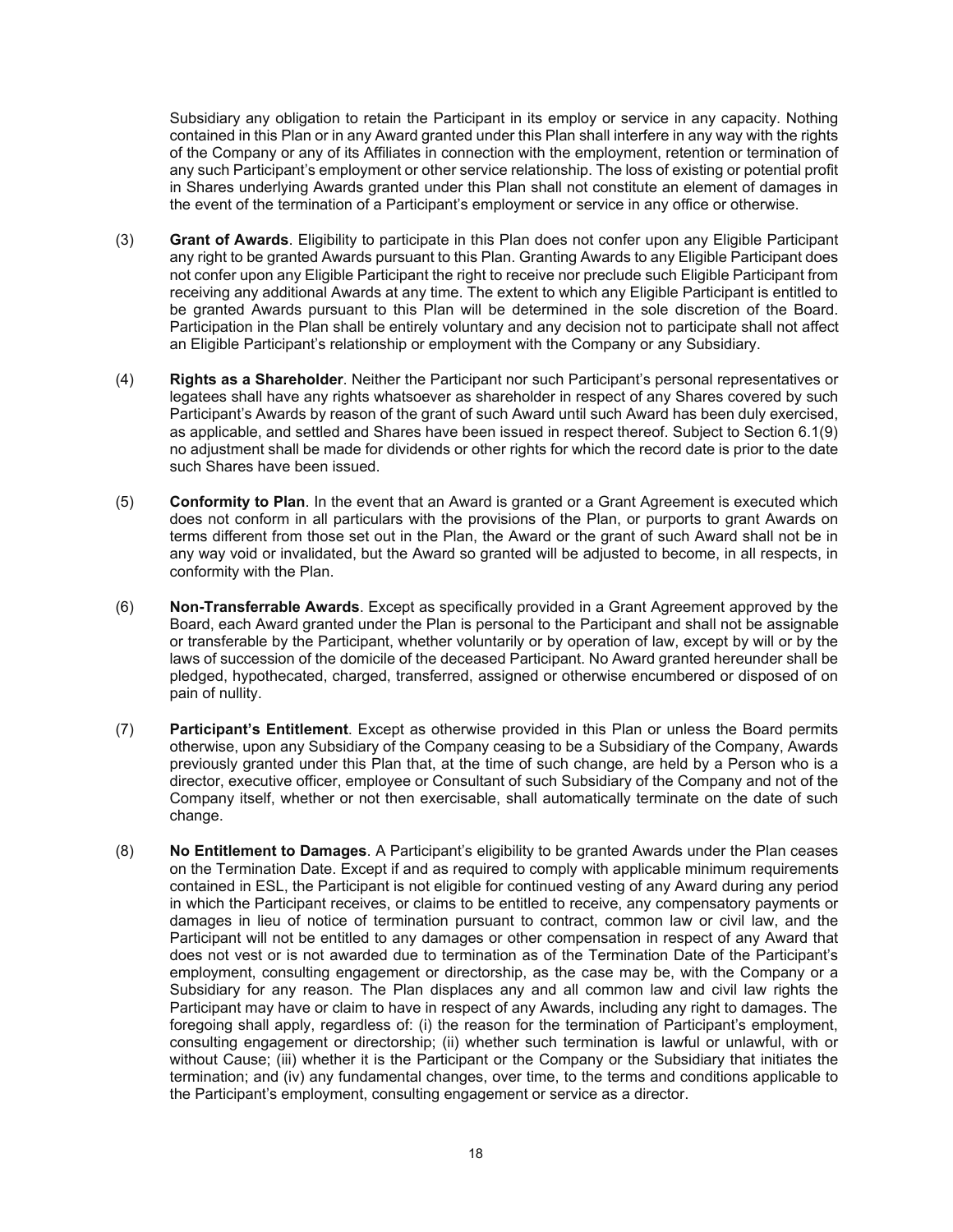(9) **Dividend Equivalents.** Unless otherwise determined by the Board and set forth in the particular Grant Agreement, RSUs, and DSUs will be credited with Dividend Equivalents in the form of additional RSUs and DSUs, respectively, as of each dividend payment date in respect of which normal cash dividends are paid on Shares. Such Dividend Equivalents shall be computed by dividing: (i) the amount obtained by multiplying the amount of the dividend declared and paid per Share by the number of RSUs and DSUs, as applicable, held by the Participant on the record date for the payment of such dividend, by (ii) the Market Value at the close of the first Business Day immediately following the dividend record date, with fractions computed to three decimal places. Dividend Equivalents credited to a Participant's Account will be subject to the same vesting and other terms as the RSUs and DSUs to which they relate. The foregoing does not obligate the Company to declare or pay dividends on Shares and nothing in the Plan shall be interpreted as creating such an obligation.

## **Section 6.2 Option Treatment on Termination of Employment or Service.**

Subject to the terms set out in the Participant's Option Agreement, each Option shall be subject to the following conditions:

- (1) **Termination of Service for Cause**. If the Participant's employment or engagement is terminated by the Company or a Subsidiary for Cause, then:
	- (a) all vested and unvested Options held by such Participant shall immediately and automatically terminate on the Termination Date; and
	- (b) the Participant will not be entitled to any compensation or damages in respect of such termination of their Options.
- (2) **Termination of Service not for Cause**. If the Participant's employment or engagement is terminated by the Company or a Subsidiary other than for Cause (whether such termination is lawful or unlawful and whether it occurs with or without any or adequate notice, or with or without compensation in lieu of such notice), then:
	- (a) any unvested Options held by such Participant shall immediately and automatically terminate on the Termination Date;
	- (b) any vested Options granted to such Participant may be exercised by such Participant until the earlier of (i) ninety (90) days after the Termination Date, or (ii) the end of the Option Term, after which the Options will immediately and automatically terminate;
	- (c) Performance Criteria applicable to any of such Participant's Options will be calculated by the Board in its discretion based on actual results over a pro-rata Performance Period up to the Termination Date with any Options earned based on Performance Criteria vesting as of the Termination Date and all Options not meeting the Performance Criteria will immediately and automatically terminate as of the Termination Date; and
	- (d) the Participant will not be entitled to any compensation or damages in respect of the termination of their Options upon termination of their employment or engagement.
- (3) **Resignation**. If the Participant's employment or engagement is terminated by the Participant as a result of the Participant's resignation from the Company or a Subsidiary:
	- (a) any unvested Options held by such Participant shall immediately and automatically terminate on the Termination Date;
	- (b) any vested Options granted to such Participant may be exercised by such Participant until the earlier of (i) thirty (30) days after the Termination Date, or (ii) the end of the Option Term, after which the Options will immediately and automatically terminate; and
	- (c) the Participant will not be entitled to any compensation or damages in respect of the termination of their Options upon termination of their employment or engagement.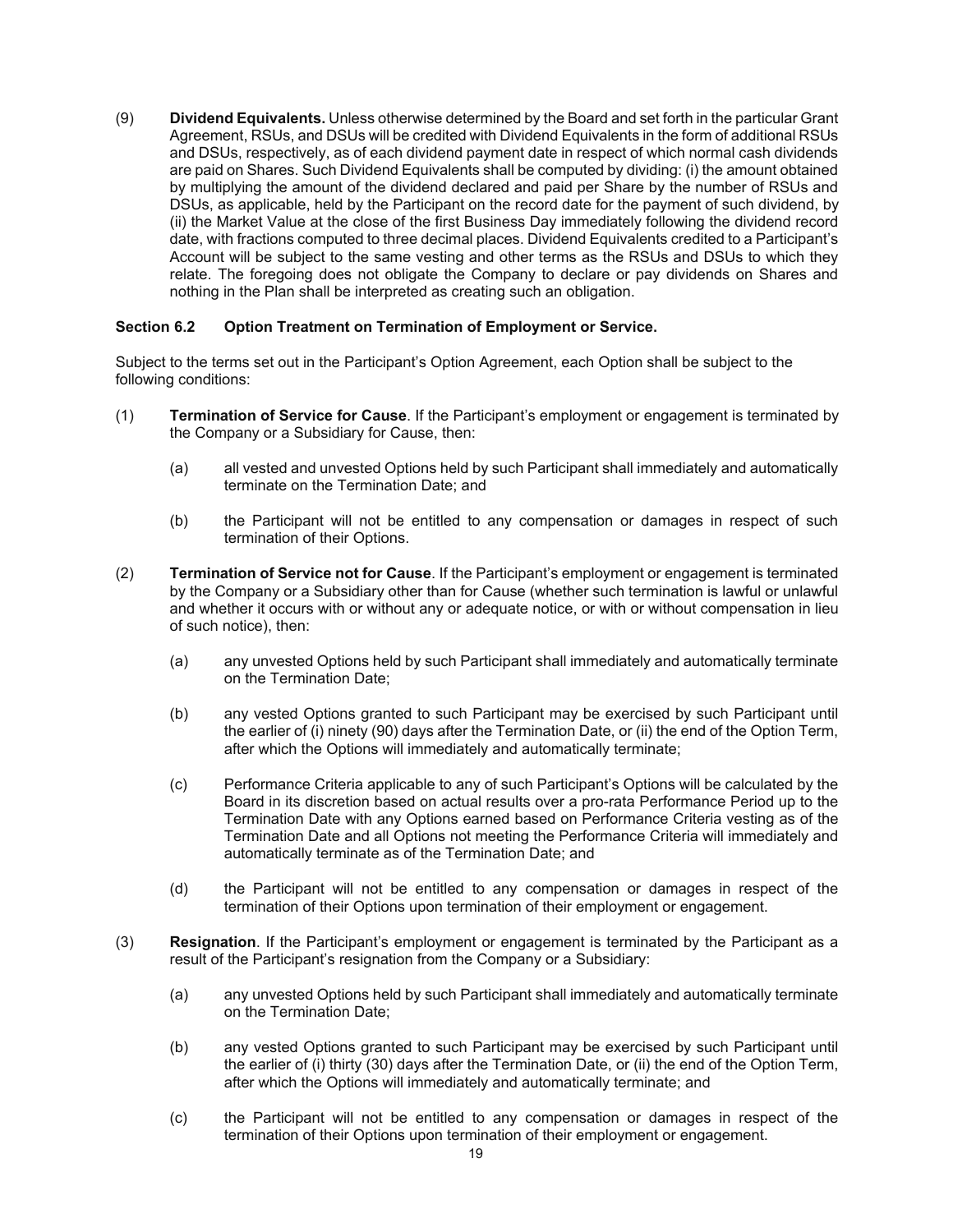- (4) **Permanent Disability/Retirement**. If the Participant's employment or engagement is terminated due to the Participant's retirement or disability, then
	- (a) any unvested Options held by such Participant on the Termination Date will continue to vest in accordance with the terms of the Plan until the date that is twelve (12) months after the Termination Date;
	- (b) any unvested Options held by such Participant on the Termination Date and that do not vest in accordance with Section 6.2(4)(a) will be immediately and automatically forfeited on the date that is twelve (12) months after the Termination Date;
	- (c) any vested Options held by such Participant on the Termination Date and any Options that vest in accordance with Section 6.2(4)(a) may be exercised by such Participant until the earlier of (i) in the case of Options that are vested on the Termination Date, ninety (90) days after the Termination Date and, in the case of Options that are unvested on the Termination Date and vest pursuant to Section 6.2(4)(a), ninety (90) days after the date that such Options vest, or (ii) the end of the Option Term, after which the Options will immediately and automatically terminate; and
	- (d) the Participant will not be entitled to any compensation or damages in respect of the termination of their Options upon termination of their employment or engagement.
- (5) **Death**. If the Participant's employment or engagement ceases due to the Participant's death, then:
	- (a) any unvested Options held by such Participant shall immediately and automatically terminate on the Termination Date;
	- (b) any vested Options granted to such Participant may be exercised by the Participant's Estate Administrator until the earlier of (i) twelve (12) months after the Termination Date, or (ii) the end of the Option Term, after which the Options will immediately and automatically terminate; and
	- (c) neither the Participant nor the Participant's Estate Administrator will be entitled to any compensation or damages in respect of the termination of their Options upon termination of their employment or engagement.

## **Section 6.3 Treatment of RSUs on Termination of Employment or Service**

Subject to the terms set out in the Participant's RSU Agreement, each RSU shall be subject to the following conditions:

- (1) **Termination of Service for Cause and Resignation**. If the Participant's employment or engagement is terminated by the Company or a Subsidiary for Cause or due to the Participant's resignation from the Company or a Subsidiary, then:
	- (a) all unvested RSUs credited to such Participant's Account shall immediately and automatically be forfeited and cancelled on the Termination Date; and
	- (b) such Participant will not be entitled to any compensation or damages in respect of such forfeiture and cancellation of their RSUs.
- (2) **Death, Leave of Absence or Termination of Service**. If the Participant elects to take a voluntary leave of absence of more than ninety (90) days, or if the Participant's employment or engagement ceases due to (i) the Participant's death, disability or retirement, or (ii) the termination of the Participant's employment or engagement by the Company or a Subsidiary other than for Cause, or the Participant becomes eligible to receive long-term disability benefits, then all unvested RSUs in the Participant's Account as of the Termination Date or Eligibility Date, as applicable, shall remain outstanding subject to the terms of the Plan until the applicable RSU Vesting Determination Date, and the following shall apply: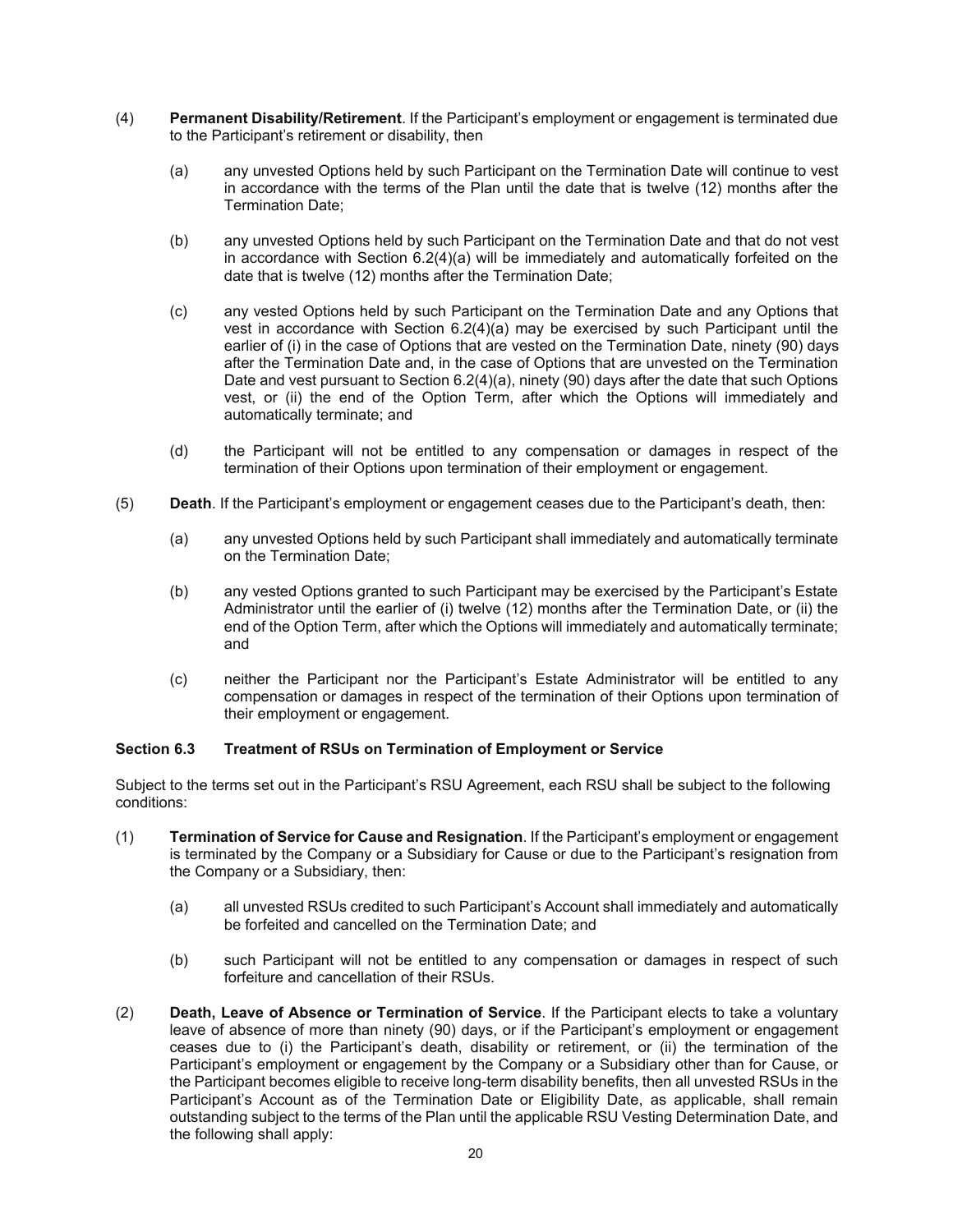- (a) If, on the RSU Vesting Determination Date, the Board determines that the vesting conditions were not met for such RSUs, then all unvested RSUs credited to such Participant's Account shall be forfeited and cancelled and the Participant's rights to Shares or Cash Equivalent or a combination thereof that relate to such unvested RSUs shall be forfeited and cancelled and the Participant will not be entitled to any compensation or damages in respect of such forfeiture and cancellation of their RSUs.
- (b) If, on the RSU Vesting Determination Date, the Board determines that the vesting conditions were met for such RSUs, the Participant shall be entitled to receive pursuant to Section 4.5 that number of Shares or Cash Equivalent or a combination thereof equal to (i) the number of RSUs outstanding in the Participant's Account in respect of such Restriction Period *multiplied by* (ii) a fraction, the numerator of which shall be the number of completed months of service of the Participant with the Company or a Subsidiary during the applicable Restriction Period as of the date of the Participant's Termination Date or Eligibility Date, as applicable, and the denominator of which shall be equal to the total number of months included in the applicable Restriction Period (which calculation shall be made on the applicable RSU Vesting Determination Date) and the Company shall issue such number of Shares or Cash Equivalent or a combination thereof to the Participant or the Participant's Estate Administrator, as soon as practicable thereafter, but no later than the end of the Restriction Period, and any the Company shall debit the corresponding number of RSUs from the Account of such Participant's or such deceased Participants', as the case may be, and the Participant's rights to all other Shares or Cash Equivalent or a combination thereof that relate to such Participant's RSUs shall be forfeited and cancelled and the Participant will not be entitled to any compensation or damages in respect of such forfeiture and cancellation of their RSUs.
- (3) **General**. For greater certainty, where a Participant's employment or service relationship with the Company or a Subsidiary is terminated pursuant to Section 6.3(1) or Section 6.3(2) hereof following the satisfaction of all vesting conditions in respect of particular RSUs but before receipt of the corresponding distribution or payment in respect of such RSUs, the Participant shall remain entitled to such distribution or payment.
- (4) **Blackout Period**. If the RSU Vesting Determination Date for a Restricted Share Unit occurs during a Blackout Period applicable to the relevant Participant, or within ten (10) Business Days after the expiry of a Blackout Period applicable to the relevant Participant, then the RSU Vesting Determination Date and RSU Settlement Date for that Restricted Share Unit shall be the date that is the tenth (10<sup>th</sup>) Business Day after the expiry date of the Blackout Period. This Section 6.3(4) applies to all Restricted Share Units outstanding under the Plan.

#### **ARTICLE 7 ADJUSTMENTS AND AMENDMENTS**

## **Section 7.1 Adjustment to Shares.**

In the event of (i) any subdivision of the Shares into a greater number of Shares, (ii) any consolidation of Shares into a lesser number of Shares, (iii) any reclassification, reorganization or other change affecting the Shares, (iv) any merger, amalgamation or consolidation of the Company with or into another corporation, or (iv) any distribution to all holders of Shares or other securities in the capital of the Company, of cash, evidences of indebtedness or other assets of the Company (excluding an ordinary course dividend in cash or shares, but including for greater certainty shares or equity interests in a Subsidiary or business unit of the Company or any of its Subsidiaries or cash proceeds of the disposition of such a Subsidiary or business unit) or any transaction or change having a similar effect, then the Board shall in its sole discretion, subject to the required approval of any Stock Exchange, determine the appropriate adjustments or substitutions to be made in such circumstances in order to maintain the economic rights of the Participant in respect of such Award in connection with such occurrence or change, including, without limitation:

(a) adjustments to the exercise price of such Award without any change in the total price applicable to the unexercised portion of the Award;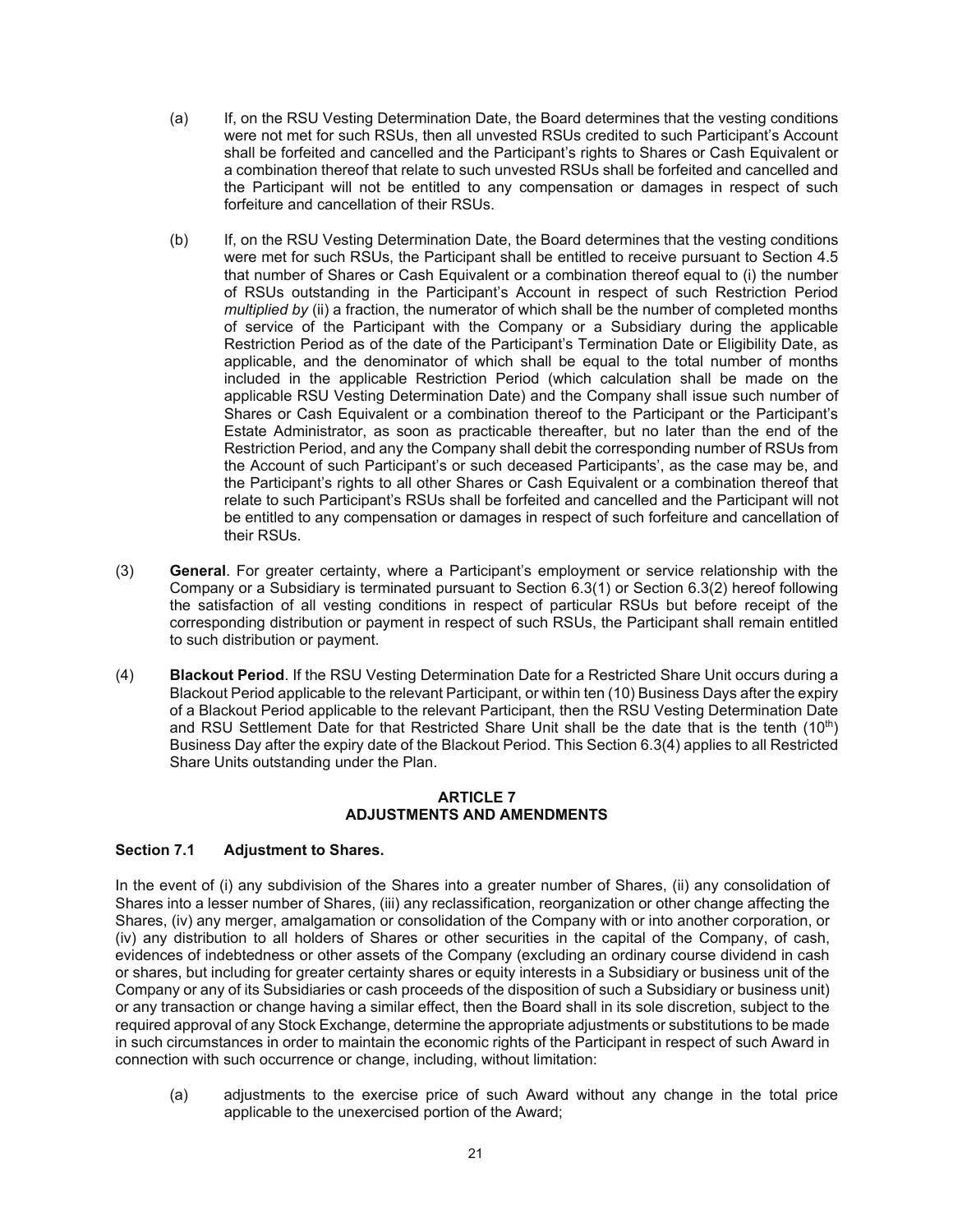- (b) adjustments to the number of Shares to which the Participant is entitled upon exercise or settlement of such Award; or
- (c) adjustments to the number or kind of Shares reserved for issuance pursuant to the Plan.

## **Section 7.2 Change of Control.**

- (1) If the Company completes a transaction constituting a Change of Control and within twelve (12) months following the Change of Control (i) a Participant who was also an officer or employee of, or Consultant to, the Company prior to the Change of Control has their position, employment or engagement terminated other than for Cause, or (ii) a Non-Employee Director ceases to act in such capacity, then all unvested RSUs shall immediately vest and shall be settled, and all unvested Options shall vest and become exercisable. Notwithstanding this, any unvested RSUs or Options with Performance Criteria attached to them will have the performance measured based on a pro-rata Performance Period up to the Termination Date with any RSUs or Options earned based on Performance Criteria vesting and all RSUs or Options not meeting the Performance Criteria forfeited. Any Options that become exercisable pursuant to this Section 7.2(1) shall remain exercisable until the earlier of (i) the end of the Option Term as set out in the Grant Agreement and (ii) the date that is ninety (90) days after the Participant's Termination Date, after which the Options will immediately and automatically terminate and the Participant will not be entitled to any compensation or damages in respect of the termination of their Options.
- (2) Notwithstanding any other provision of this Plan, this Section 7.2 shall not apply with respect to any DSUs held by a Participant where such DSUs are governed under paragraph 6801(d) of the regulations under the Tax Act or any successor to such provision.

# **Section 7.3 Amendment or Discontinuance of the Plan.**

- (1) The Board may suspend or terminate the Plan at any time. Notwithstanding the foregoing, any suspension or termination of the Plan shall be such that, with respect to DSUs, the Plan continuously meets the requirements of paragraph 6801(d) of the regulations under the Tax Act or any successor to such provision.
- (2) The Board may from time to time, in its absolute discretion and without approval of the shareholders of the Company amend any provision of this Plan, or any Award subject to any regulatory or Stock Exchange requirement at the time of such amendment, including, without limitation:
	- (i) any amendment to the general vesting provisions, if applicable, of the Awards;
	- (ii) any amendment regarding the effect of termination of a Participant's employment or engagement;
	- (iii) any amendment which accelerates the date on which any Option may be exercised under the Plan;
	- (iv) any amendment necessary to comply with applicable law or the requirements of the TSX, or any other regulatory body;
	- (v) any amendment of a "housekeeping" nature, including to clarify the meaning of an existing provision of the Plan, correct or supplement any provision of the Plan that is inconsistent with any other provision of the Plan, correct any grammatical or typographical errors or amend the definitions in the Plan;
	- (vi) any amendment regarding the administration of the Plan;
	- (vii) any amendment to add provisions permitting a form of financial assistance; and
	- (viii) any other amendment that does not require the approval of the shareholders of the Company under Section 7.3(3)(c).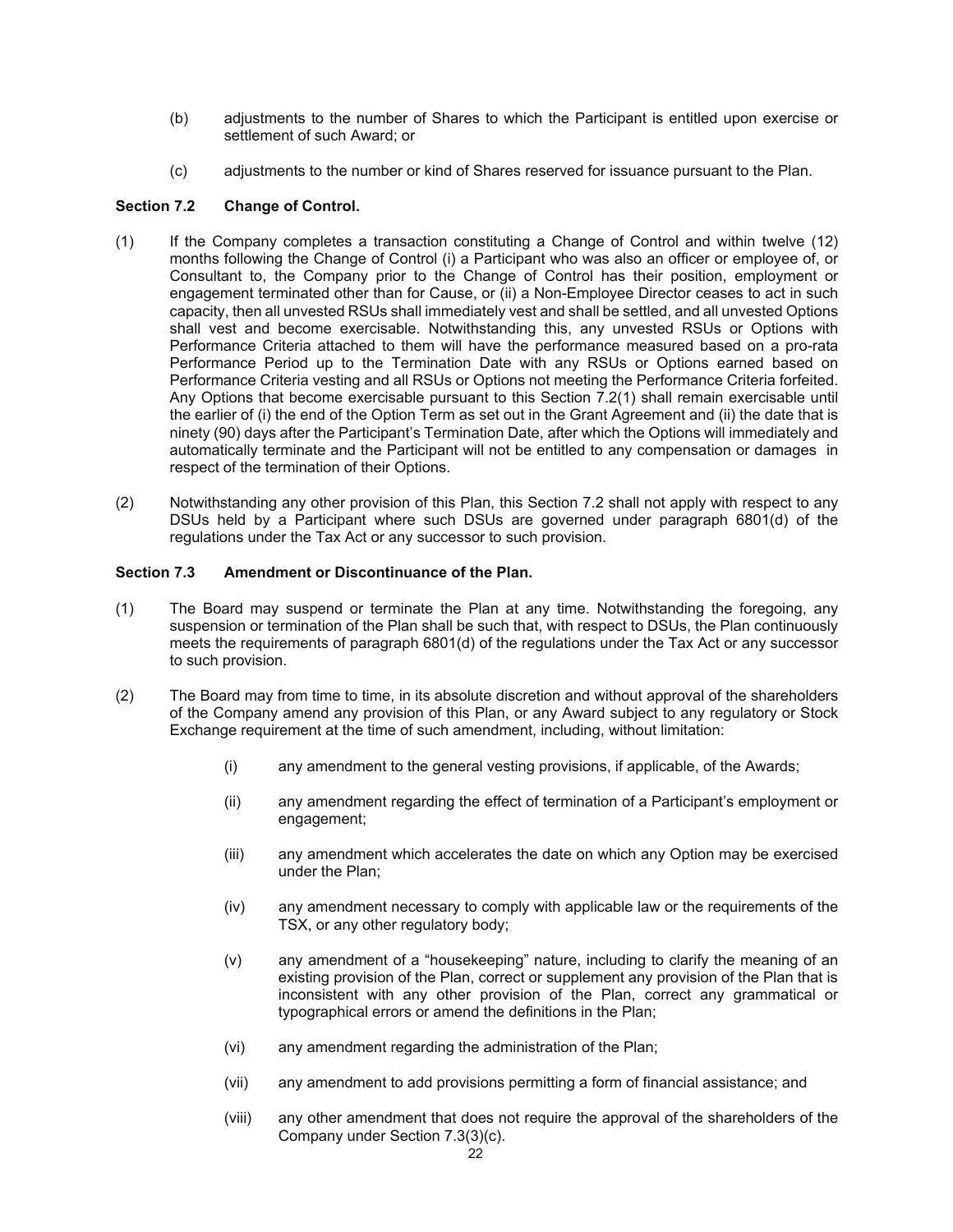- (3) Notwithstanding Section 7.3(2):
	- (a) no such amendment shall materially alter or impair the rights of any Participant, without the consent of such Participant except as permitted by the provisions of the Plan;
	- (b) any amendment that would cause an Award to be subject to the additional tax penalty under Section 409A(1)(b)(i)(II) of the U.S. Tax Code shall be null and void *ab initio*;
	- (c) the Board shall be required to obtain shareholder approval to make the following amendments:
		- (i) any amendment that extends the Option Term;
		- (ii) any amendment which extends the expiry date of any Award, or the Restriction Period, or the Performance Period of any RSU beyond the original expiry date or Restriction Period or Performance Period;
		- (iii) any amendment that increases or removes the limits imposed on Non-Employee Director participation in the Plan;
		- (iv) any amendment that permits Awards granted under the Plan to be transferable or assignable other than for normal estate settlement purposes;
		- (v) except in the case of an adjustment pursuant to Article 7, any amendment which reduces the Option Price of an Option or any cancellation of an Option and replacement of such Option with an Option with a lower Option Price;
		- (vi) any amendment that increases or removes the limits on the maximum number of Shares that may be (i) issuable to Insiders at any time; or (ii) issued to Insiders under the Plan and any other proposed or established Security Based Compensation Arrangement in a one-year period, except in case of an adjustment pursuant to Article 7;
		- (vii) any amendment to that expands the class of Eligible Participants under the Plan; and
		- (viii) any amendment to that removes or reduces the range of amendments that require the approval of the shareholders of the Company under this Section 7.3(3)(c)

#### **ARTICLE 8 MISCELLANEOUS**

#### **Section 8.1 Use of an Administrative Agent and Trustee.**

The Board may in its sole discretion appoint from time to time one or more entities to act as administrative agent or trustee to administer the Awards granted under the Plan and to act as trustee to hold and administer the assets that may be held in respect of Awards granted under the Plan, the whole in accordance with the terms and conditions determined by the Board in its sole discretion. The Company and the administrative agent will maintain records showing the number of Awards granted to each Participant under the Plan.

# **Section 8.2 Tax Withholding.**

(1) Notwithstanding any other provision of this Plan, all distributions, issuance of Shares or payments to a Participant (or to the Participant's Estate Administrator) under the Plan shall be made net of such withholdings, including in respect of applicable taxes and source deductions, as the Company determines. If the event giving rise to the withholding obligation involves an issuance of Shares, then, the withholding may be satisfied in such manner as the Company determines, including by (a) having the Participant elect to have the appropriate number of such Shares sold by the Company, the Company's transfer agent and registrar or any trustee appointed by the Company pursuant to Section 8.1 hereof, on behalf of and as agent for the Participant as soon as permissible and practicable, with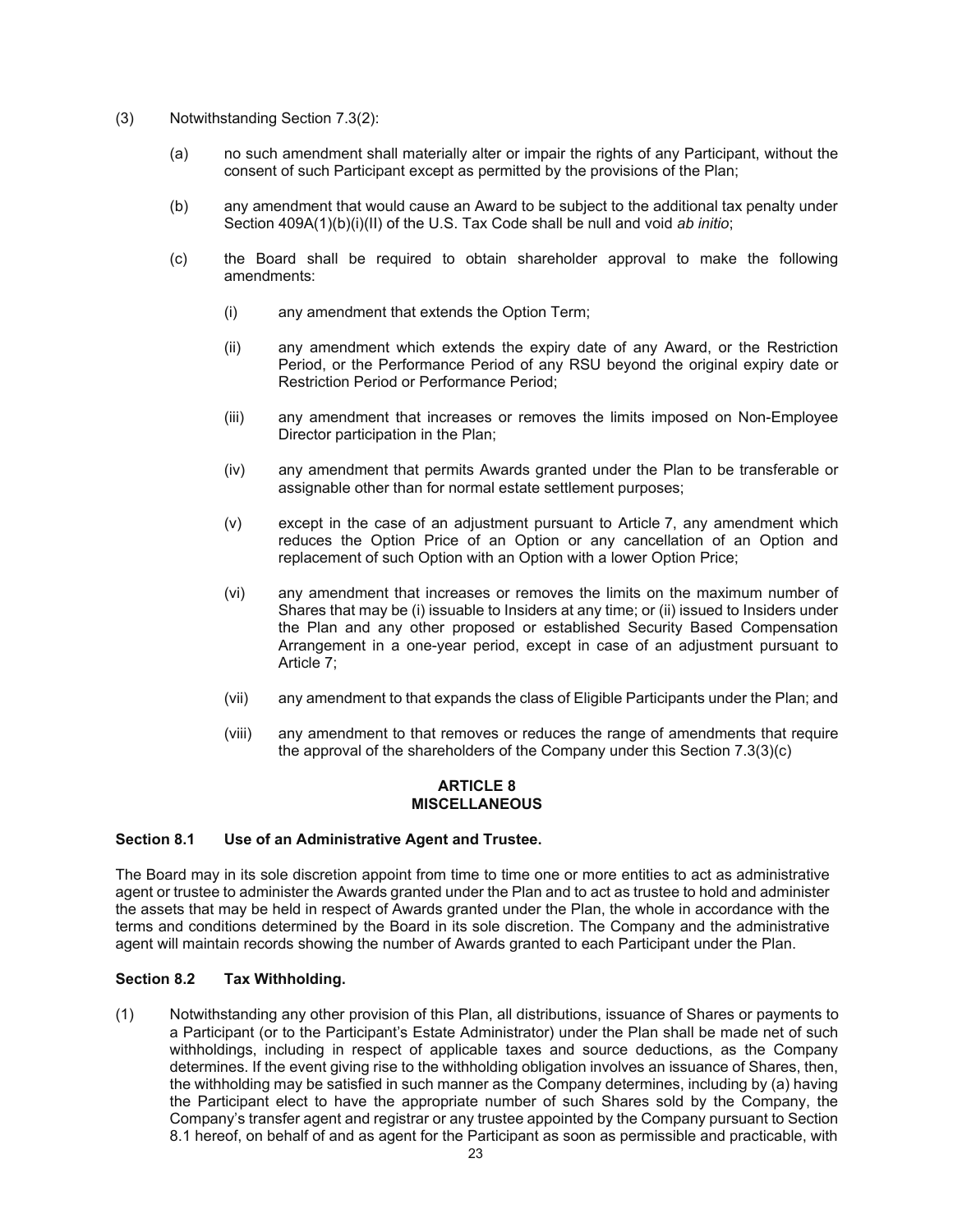the proceeds of such sale being delivered to the Company, which will in turn remit such amounts to the appropriate governmental authorities, or (b) any other mechanism as may be required or determined by the Company as appropriate.

(2) Notwithstanding Section 8.2(1), the applicable tax withholdings may be waived where a Participant directs in writing that a payment be made directly to the Participant's registered retirement savings plan in circumstances to which subsection 100(3) of the regulations made under the Tax Act apply.

#### **Section 8.3 US Tax Compliance.**

- (1) Awards granted to U.S. Participants are intended to be comply with, or be exempt from, all aspects of Section 409A and related regulations. Notwithstanding any provision to the contrary, all taxes associated with participation in the Plan, including any liability imposed by Section 409A, shall be borne by the U.S. Participant.
- (2) For purposes of interpreting and applying the provisions of any DSU or other Award to subject to Section 409A, the term "termination of employment" or similar phrase will be interpreted to mean a "separation from service," as defined under Section 409A, provided, however, that with respect to an Award subject to the Tax Act, if the Tax Act requires a complete termination of the employment relationship to receive the intended tax treatment, then "termination of employment" will be interpreted to only include a complete termination of the employment relationship.
- (3) If payment under any DSU or other Award subject to Section 409A is in connection with the U.S. Participant's separation from service, and at the time of the separation from service the Participant is subject to the U.S. Tax Code and is considered a "specified employee" (within the meaning of Section 409A), then any payment that would otherwise be payable during the six-month period following the separation from service will be delayed until after the expiration of the six-month period, to the extent necessary to avoid taxes and penalties under Section 409A, provided that any amounts that would have been paid during the six-month period may be paid in a single lump sum on the first day of the seventh month following the separation from service.

#### **Section 8.4 Clawback.**

Notwithstanding any other provisions in this Plan, any Award which is subject to recovery under any law, government regulation or Stock Exchange listing requirement, will be subject to such deductions and clawback as may be required to be made pursuant to such law, government regulation or Stock Exchange listing requirement (or any policy adopted by the Company pursuant to any such law, government regulation or Stock Exchange listing requirement). Without limiting the generality of the foregoing, the Board may provide in any case that outstanding Awards (whether or not vested or exercisable) and the proceeds from the exercise or disposition of Awards or Shares acquired under Awards will be subject to forfeiture and disgorgement to the Company, with interest and other related earnings, if the Participant to whom the Award was granted violates (i) a non-competition, non-solicitation, confidentiality or other restrictive covenant by which the Participant is bound, or (ii) any policy adopted by the Company applicable to the Participant that provides for forfeiture or disgorgement with respect to incentive compensation that includes Awards under the Plan. In addition, the Board may require forfeiture and disgorgement to the Company of outstanding Awards and the proceeds from the exercise or disposition of Awards or Shares acquired under Awards, with interest and other related earnings, to the extent required by law or applicable Stock Exchange listing standards, including and any related policy adopted by the Company. Each Participant, by accepting or being deemed to have accepted an Award under the Plan, agrees to cooperate fully with the Board, and to cause any and all permitted transferees of the Participant to cooperate fully with the Board, to effectuate any forfeiture or disgorgement required hereunder. Neither the Board nor the Company nor any other person, other than the Participant and their permitted transferees, if any, will be responsible for any adverse tax or other consequences to a Participant or their permitted transferees, if any, that may arise in connection with this Section 8.4 and the Participant will not be entitled to any compensation or damages in respect of any Awards that are subject to clawback in connection with this Section 8.4.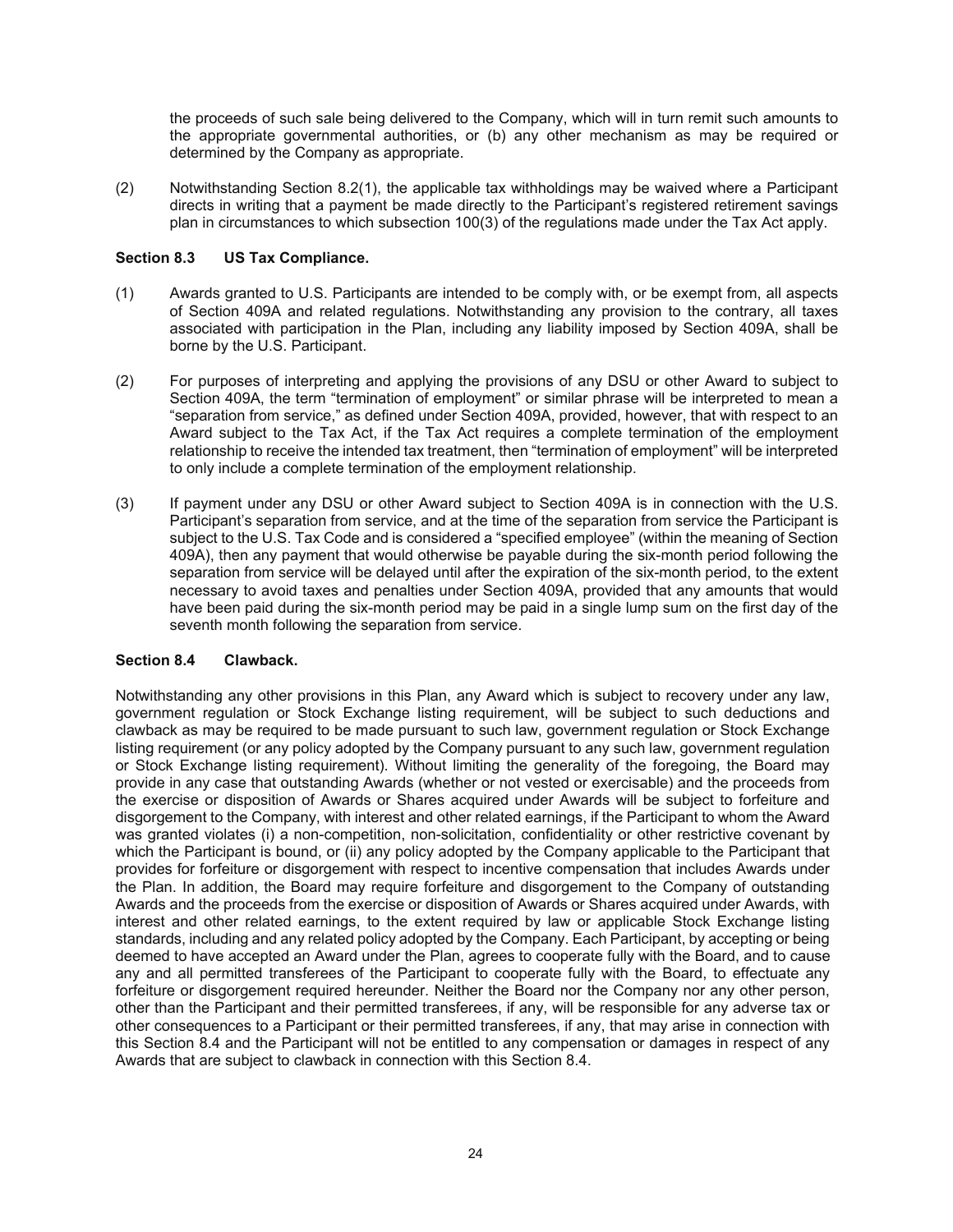#### **Section 8.5 Securities Law Compliance.**

- (1) The Plan (including any amendments to it), the terms of the grant of any Award under the Plan, the grant of any Award and exercise of any Option, and the Company's obligation to sell, issue, or deliver Shares in respect of any Awards, shall be subject to all applicable federal, provincial, state and foreign laws, rules and regulations, the rules and regulations of applicable Stock Exchanges and to such approvals by any regulatory or governmental agency as may, as determined by the Company, be required. The Company shall not be obliged by any provision of the Plan or the grant of any Award hereunder to issue, sell or deliver Shares in violation of such laws, rules and regulations or any condition of such approvals.
- (2) No Awards shall be granted in the United States and no Shares shall be issued in the United States pursuant to any such Awards unless such Shares are registered under the U.S. Securities Act and any applicable state Securities Laws or an exemption from such registration is available. Any Awards granted in the United States, and any Shares issued pursuant thereto, will be "restricted securities" (as such term is defined in Rule 144(a)(3) under the U.S. Securities Act). Any certificate or instrument representing Awards granted in the United States or Shares issued in the United States pursuant to such Awards pursuant to an exemption from registration under the U.S. Securities Act and applicable state Securities Laws shall bear substantially the following legend restricting transfer under applicable United States federal and state Securities Laws:

THE SECURITIES REPRESENTED HEREBY [and for Awards, the following will be added: AND THE SECURITIES ISSUABLE PURSUANT HERETO] HAVE NOT BEEN AND WILL NOT BE REGISTERED UNDER THE UNITED STATES SECURITIES ACT OF 1933, AS AMENDED (THE "U.S. SECURITIES ACT"), OR THE SECURITIES LAWS OF ANY STATE OF THE UNITED STATES AND MAY NOT BE OFFERED, SOLD, PLEDGED OR OTHERWISE TRANSFERRED EXCEPT (A) TO THE COMPANY, (B) OUTSIDE THE UNITED STATES IN COMPLIANCE WITH REGULATION S UNDER THE U.S. SECURITIES ACT AND IN COMPLIANCE WITH APPLICABLE LOCAL LAWS AND REGULATIONS, (C) PURSUANT TO THE EXEMPTION FROM REGISTRATION UNDER THE U.S. SECURITIES ACT PROVIDED BY (1) RULE 144 THEREUNDER, IF AVAILABLE, OR (2) RULE 144A THEREUNDER, IF AVAILABLE, AND IN EACH CASE IN COMPLIANCE WITH APPLICABLE STATE SECURITIES LAWS OR (D) IN A TRANSACTION THAT DOES NOT REQUIRE REGISTRATION UNDER THE U.S. SECURITIES ACT OR ANY APPLICABLE STATE SECURITIES LAWS, AND, IN CONNECTION WITH ANY TRANSFERS PURSUANT TO (C)(1) OR (D) ABOVE, THE SELLER HAS FURNISHED TO THE COMPANY AN OPINION OF COUNSEL OF RECOGNIZED STANDING OR OTHER EVIDENCE, IN FORM AND SUBSTANCE REASONABLY SATISFACTORY TO THE COMPANY, TO THAT EFFECT. DELIVERY OF THIS CERTIFICATE MAY NOT CONSTITUTE "GOOD DELIVERY" IN SETTLEMENT OF TRANSACTIONS ON STOCK EXCHANGES IN CANADA.

- (3) No Awards shall be granted, and no Shares shall be issued, sold or delivered hereunder, where such grant, issue, sale or delivery would require registration of the Plan or of the Shares under the Securities Laws of any jurisdiction or the filing of any prospectus for the qualification of same thereunder, and any purported grant of any Award or purported issue or sale of Shares hereunder in violation of this provision shall be void.
- (4) The Company shall have no obligation to issue any Shares pursuant to this Plan unless upon official notice of issuance such Shares shall have been duly listed with a Stock Exchange. Shares issued, sold or delivered to Participants under the Plan may be subject to limitations on sale or resale under applicable Securities Laws.
- (5) If Shares cannot be issued to a Participant upon the exercise of an Option due to legal or regulatory restrictions, the obligation of the Company to issue such Shares shall terminate and any funds paid to the Company in connection with the exercise of such Option will be returned to the applicable Participant as soon as practicable.

# **Section 8.6 Compliance with Employment Standards**

It is understood and agreed that all provisions of the Plan are subject to all applicable minimum requirements